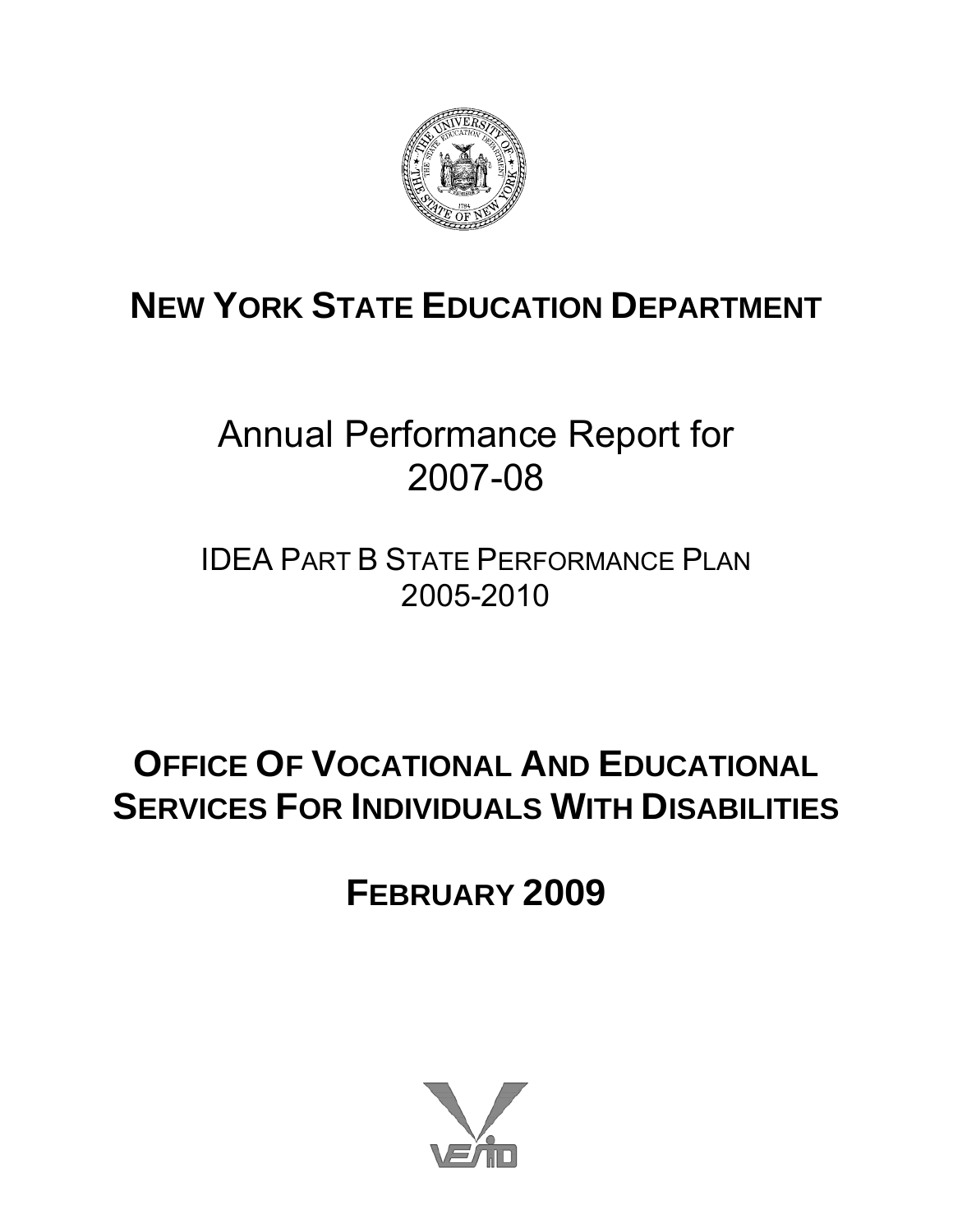#### **THE UNIVERSITY OF THE STATE OF NEW YORK**

#### **Regents of The University**

| MERRYL H. TISCH, Vice Chancellor, B.A., M.A., Ed.D.  New York              |
|----------------------------------------------------------------------------|
| New Rochelle                                                               |
| Peru                                                                       |
| Syracuse                                                                   |
| <b>Belle Harbor</b>                                                        |
| <b>Buffalo</b>                                                             |
|                                                                            |
|                                                                            |
| Binghamton                                                                 |
| Rochester                                                                  |
| <b>Great Neck</b>                                                          |
| <b>Brooklyn</b>                                                            |
| Manhattan                                                                  |
| BETTY A. ROSA, B.A., M.S. in Ed., M.S. in Ed., M.Ed., Ed.D<br><b>Bronx</b> |
| <b>Oakland Gardens</b>                                                     |
|                                                                            |

**President of The University and Commissioner of Education**  RICHARD P. MILLS

#### **Deputy Commissioner**

**Office of Vocational and Educational Services for Individuals with Disabilities**  REBECCA H. CORT

#### **Statewide Coordinator for Special Education**

JAMES P. DELORENZO

The State Education Department does not discriminate on the basis of age, color, religion, creed, disability, marital status, veteran status, national origin, race, gender, genetic predisposition or carrier status, or sexual orientation in its educational programs, services and activities. Portions of this publication can be made available in a variety of formats, including braille, large print or audio tape, upon request. Inquiries concerning this policy of nondiscrimination should be directed to the Department's Office for Diversity, Ethics, and Access, Room 530, Education Building, Albany, NY 12234.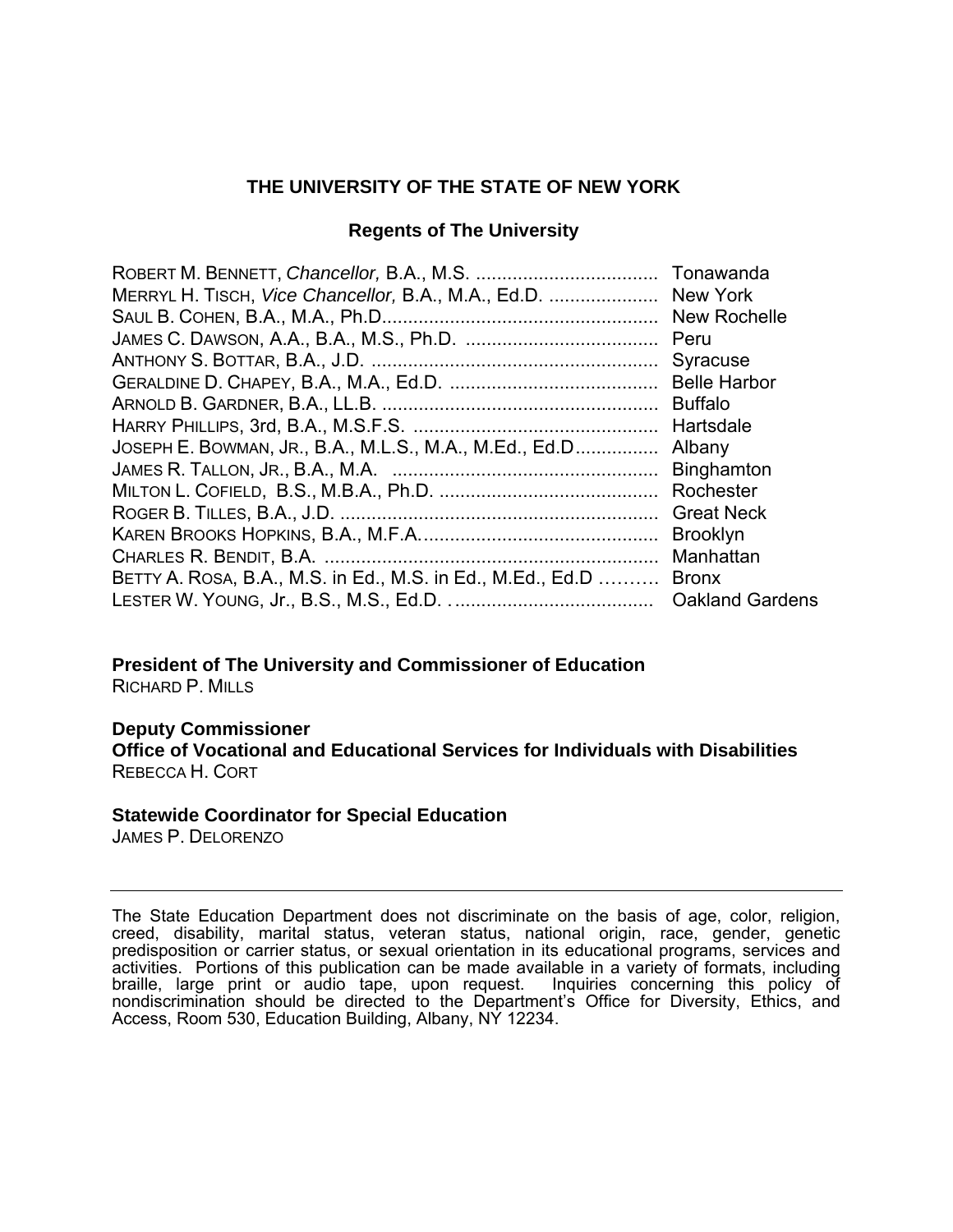## **Table of Contents**

|                      |                                                                                                                                                                                                                     | Page |
|----------------------|---------------------------------------------------------------------------------------------------------------------------------------------------------------------------------------------------------------------|------|
|                      |                                                                                                                                                                                                                     |      |
| <b>Indicator 1:</b>  |                                                                                                                                                                                                                     |      |
| <b>Indicator 2:</b>  |                                                                                                                                                                                                                     |      |
| <b>Indicator 3:</b>  |                                                                                                                                                                                                                     |      |
| <b>Indicator 4:</b>  |                                                                                                                                                                                                                     |      |
| <b>Indicator 5:</b>  |                                                                                                                                                                                                                     |      |
| <b>Indicator 6:</b>  |                                                                                                                                                                                                                     |      |
| <b>Indicator 7:</b>  |                                                                                                                                                                                                                     |      |
| <b>Indicator 8:</b>  |                                                                                                                                                                                                                     |      |
| <b>Indicator 9:</b>  | Disproportionality in Special Education by Race/Ethnicity  53                                                                                                                                                       |      |
| <b>Indicator 10:</b> | Disproportionality in Identification by Specific Disability by                                                                                                                                                      |      |
|                      | Indicator 11: Child Find (Timely Completion of Initial Evaluations)  67                                                                                                                                             |      |
|                      |                                                                                                                                                                                                                     |      |
|                      |                                                                                                                                                                                                                     |      |
| <b>Indicator 14:</b> |                                                                                                                                                                                                                     |      |
| <b>Indicator 15:</b> |                                                                                                                                                                                                                     |      |
| <b>Indicator 16:</b> |                                                                                                                                                                                                                     |      |
| <b>Indicator 17:</b> |                                                                                                                                                                                                                     |      |
|                      | Indicator 18: Hearing Requests Resolved by Resolution Session  116                                                                                                                                                  |      |
|                      |                                                                                                                                                                                                                     |      |
|                      |                                                                                                                                                                                                                     |      |
| <b>Appendix:</b>     | Required Attachments and State Performance Plan (SPP Indicators. 127<br>Attachment 1: Report of Dispute Resolution for 2007-09 (OSEP Table 7) 139<br>Attachment 2: Report of Participation and Performance on State |      |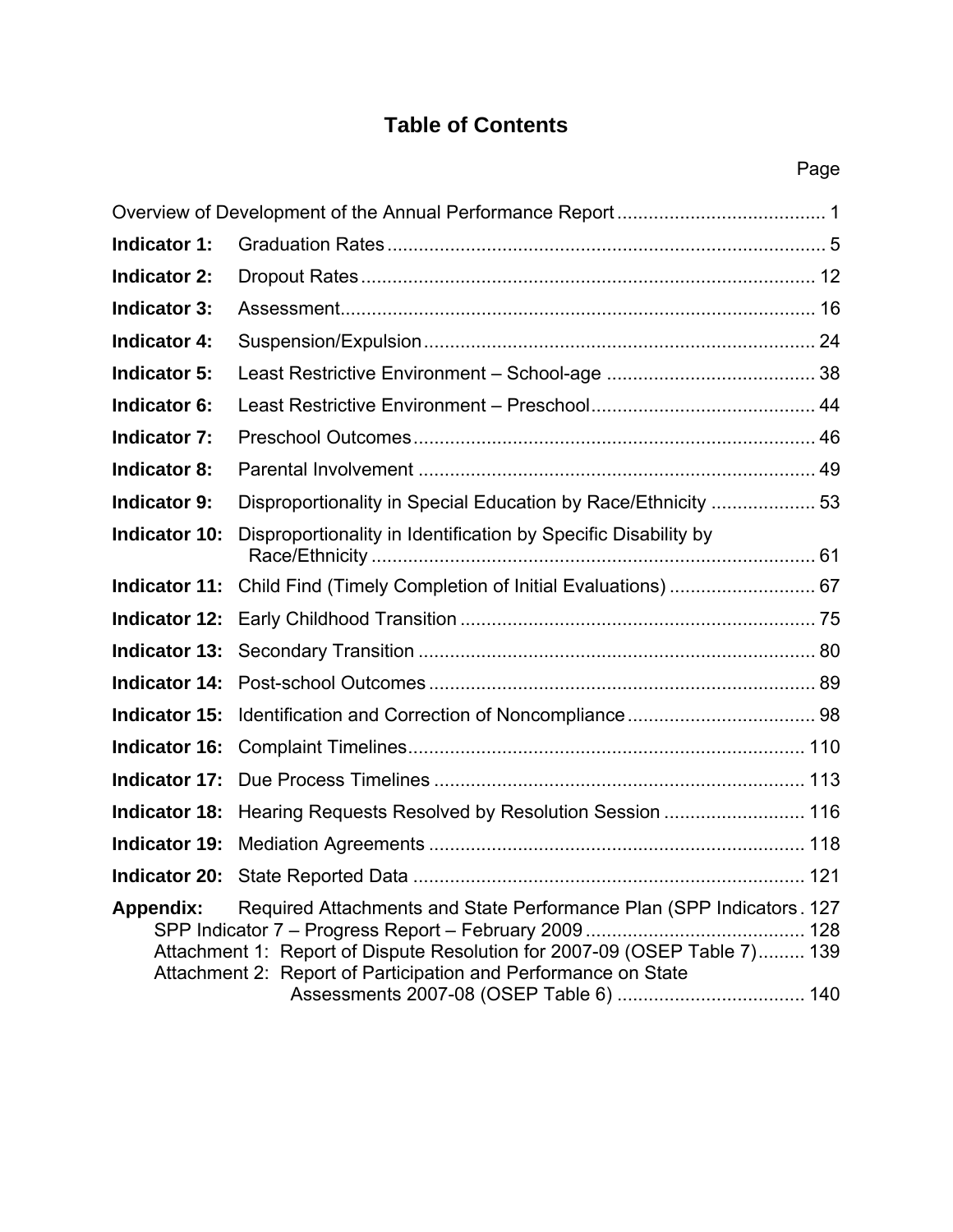#### **OVERVIEW**

Public Law 108-446, the Individuals with Disabilities Education Act (IDEA) 2004, required the State Education Department (SED) to develop and submit a six-year State Performance Plan (SPP) to the Office of Special Education Programs (OSEP) at the U.S. Education Department (USED), spanning the years 2005-2010. OSEP identified three monitoring priorities and 20 indicators relating to the priority areas that must be tracked and reported. The Annual Performance Report (APR) is required to be submitted every year as a report to the Secretary of Education and to the public on the State's performance under the SPP, describing overall progress and slippage in meeting the targets found in the SPP. This APR is the third report, due February 1, 2009. It references the SPP dated December 2005, as amended in June 2007. It covers the academic year 2007-08, referenced in the report as "FFY 2007."

As required under section 616 of IDEA, the State is making available a public report of each school district's performance on indicators one through fourteen of the indicators against the State's targets. This report is found at [http://eservices.nysed.gov/sepubrep/.](http://eservices.nysed.gov/sepubrep/) Data in the individual school district report will be updated annually, following the submission and acceptance of each year's APR.

The three priority areas and their corresponding indicators are as follows:

#### Priority: Free Appropriate Public Education (FAPE) in the Least Restrictive Environment (LRE)

- 1. Percent of youth with individualized education programs (IEPs) graduating from high school with a regular diploma.
- 2. Percent of youth with IEPs dropping out of high school.
- 3. Participation and performance of students with disabilities on statewide assessments:
	- Percent of districts meeting the State's Adequate Yearly Progress (AYP) objectives for progress for disability subgroup.
	- Participation rate for students with IEPs in a regular assessment with no accommodations; regular assessment with accommodations; alternate assessment against grade level standards; alternate assessment against alternate achievement standards.
	- Proficiency rate for students with IEPs against grade level standards and alternate achievement standards.
- 4. Rates of suspension and expulsion:
	- Percent of districts identified by the State as having a significant discrepancy in the rate of suspensions and expulsions of children with disabilities for greater than 10 days in a school year.
- 5. Percent of students with IEPs ages 6 through 21:
	- Removed from regular class less than 21 percent of the day;
	- Removed from regular class greater than 60 percent of the day; or
	- Served in either public/private separate schools, residential placements or in homebound or hospital placements.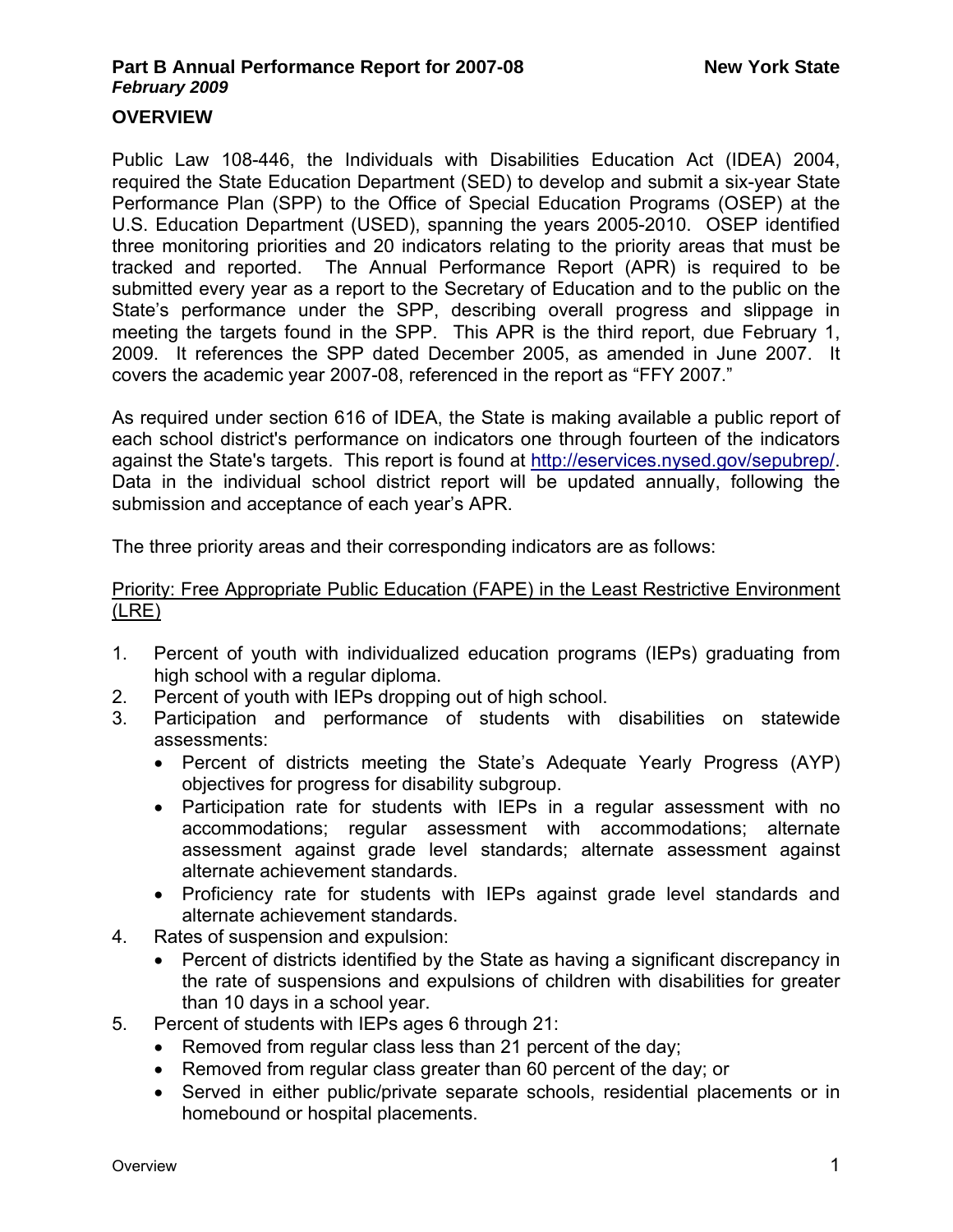- 6. Percent of preschool children with IEPs who receive special education and related services in settings with typically developing peers (e.g., early childhood settings, home, and part-time early childhood/part-time early childhood special education settings).
- 7. Percent of preschool children with IEPs who demonstrate improved:
	- positive social-emotional skills (including social relationships);
	- acquisition and use of knowledge and skills (including early language/ communication and early literacy); and
	- use of appropriate behaviors to meet their needs.
- 8. Percent of parents with a child receiving special education services who report that schools facilitated parent involvement as a means of improving services and results for children with disabilities.

#### Priority: Disproportionality

- 9. Percent of districts identified with disproportionate representation of racial and ethnic groups in special education and related services that is the result of inappropriate identification.
- 10. Percent of districts with disproportionate representation of racial and ethnic groups in specific disability categories that is the result of inappropriate identification.

#### Priority: Effective General Supervision Part B

*Child Find and Effective Transitions (district-level indicators)* 

- 11. Percent of children with parental consent to evaluate, who were evaluated within State required timelines.
- 12. Percent of children referred by Part C (Early Intervention services) prior to age three (3), who are found eligible for Part B (preschool special education), and who have an IEP developed and implemented by their third birthdays.
- 13. Percent of youth aged 15 and above with an IEP that includes coordinated, measurable, annual IEP goals and transition services that will reasonably enable the student to meet the post-secondary goals.
- 14. Percent of youth who had IEPs, are no longer in secondary school and who have been competitively employed, enrolled in some type of post-secondary school, or both, within one year of leaving high school.

*General Supervision (state-level indicators)* 

- 15. General supervision system (including monitoring, complaints, hearings, etc.) identifies and corrects noncompliance as soon as possible but in no case later than one year from identification.
- 16. Percent of signed written complaints with reports issued that were resolved within 60-day timeline or a timeline extended for exceptional circumstances with respect to a particular complaint.
- 17. Percent of fully adjudicated due process hearing requests that were fully adjudicated within the 45-day timeline (or 30-day timeline for preschool students)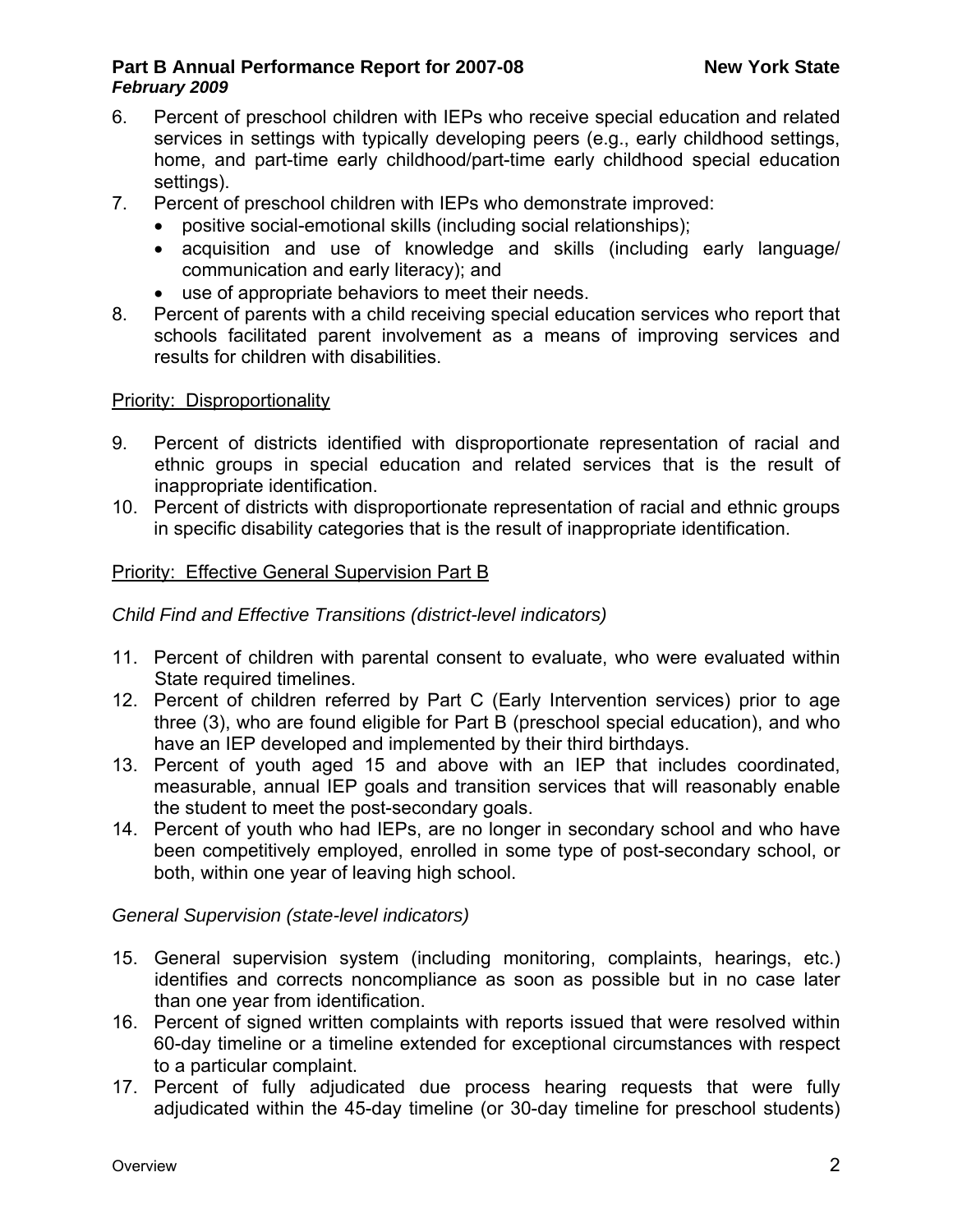or a timeline that is properly extended by the hearing officer at the request of either party.

- 18. Percent of hearing requests that went to resolution sessions that were resolved through resolution session settlement agreements.
- 19. Percent of mediations held that resulted in mediation agreements.
- 20. State reported data (618) and SPP and APR are timely and accurate.

#### **Overview of February 2009 Annual Performance Report Development**

The process for developing New York State's (NYS) Part B SPP can be found at [http://www.vesid.nysed.gov/specialed/spp/partb1106.html.](http://www.vesid.nysed.gov/specialed/spp/partb1106.html) The APR was developed by a workgroup formed in 2005 from among managers and staff of the Office of Vocational and Educational Services for Individuals with Disabilities (VESID). This group includes representatives from the Special Education Offices of Policy, Quality Assurance, Program Development and Data Collection and Reporting, and serves as the Cabinet to guide the development of the SPP and APR. Regular monthly meetings are held of this group to continuously address issues relating to the State's SPP and APR and the development of the APR.

Stakeholder input from the Commissioner's Advisory Panel (CAP) for Special Education Services, which is comprised of educators, parents, administrators and individuals with disabilities, was sought regarding creation of the SPP in baseline measures, targets and improvement strategies. CAP is kept continuously apprised regarding progress and issues reflected in the SPP in order to obtain their insights and input in determining implementation strategies and need for revisions. At the January 2009 meeting, data results from this year's APR were presented and recommendations for revisions to improvement activities were discussed.

The development of the APR is an ongoing process throughout the year. Annually, the results of the APR are shared with VESID's technical assistance centers (including, but not limited to Early Childhood Direction Centers (ECDCs), Special Education Parent Centers, Transition Coordination Sites (TCSs), Special Education Training and Resource Center (SETRC) professional development specialists, and the Technical Assistance Center on Disproportionality (TAC-D)). The technical assistance providers discuss the results to further inform their work and provide recommendations to the State for revisions to its improvement activities to improve results. Results and improvement activities are discussed with the New York State Board of Regents annually. The State's Special Education Quality Assurance (SEQA) Regional Offices consider APR results in their work with individual school districts and approved private schools. The APR is also considered by the Special Education Policy and Program Development Support Services Units to make recommendations for targeted changes in State policy and improvement activities to promote improved results.

The SPP and APR are posted on SED's website at [http://www.vesid.nysed.gov/](http://www.vesid.nysed.gov/specialed/spp/home.html) [specialed/spp/home.html,](http://www.vesid.nysed.gov/specialed/spp/home.html) along with additional guidance information that explains the criteria for monitoring indicators. Announcements of the availability of these and related documents are provided through the list serve and through memoranda to school district administrators, school boards, parent organizations and others interested in the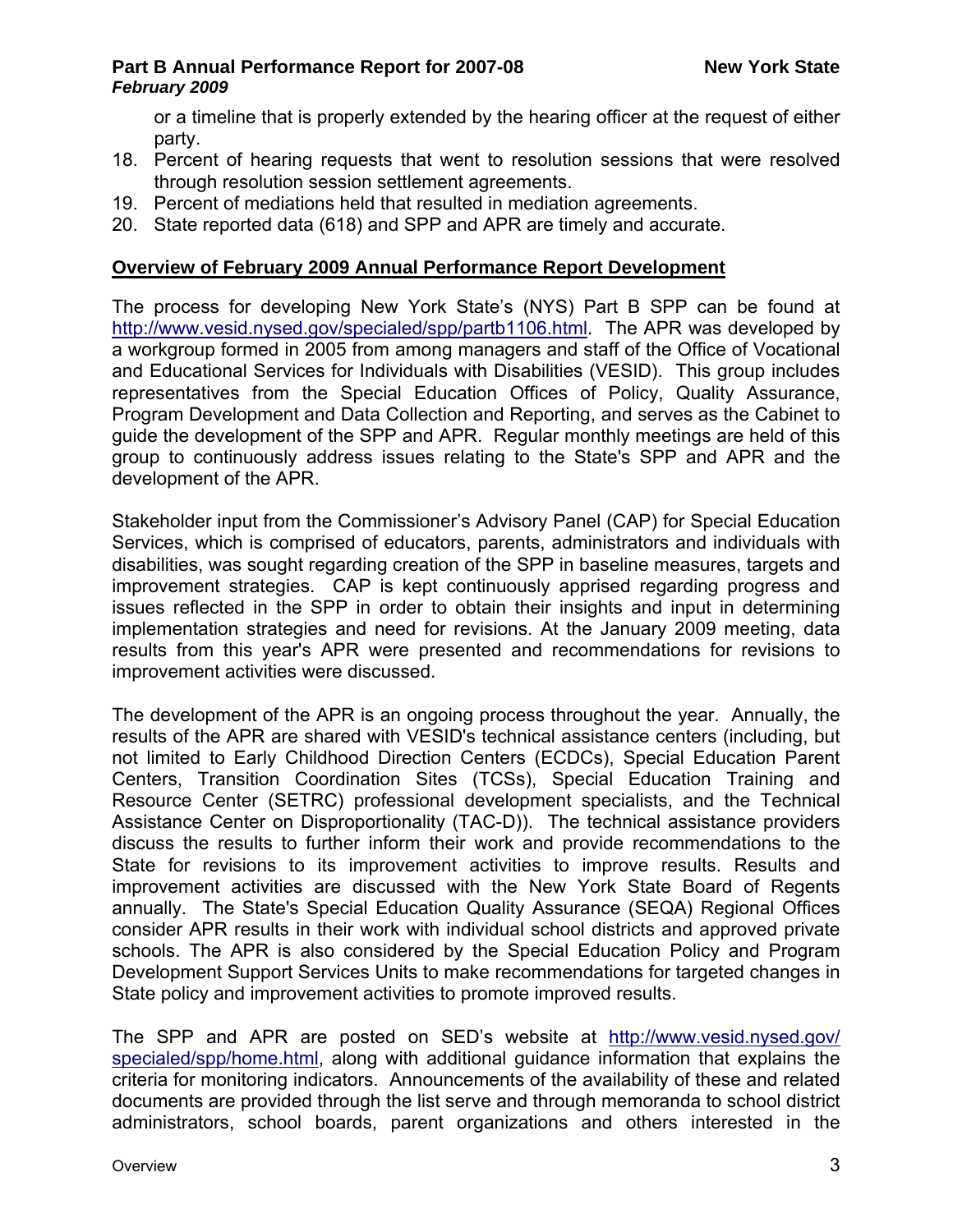education of students with disabilities. Press announcements are released to newspapers regarding the availability of information, as new information is added. Questions regarding the SPP and APR may be directed to the New York State Education Department, VESID, Special Education Services at 518-473-2878. For more information on the federal requirements see: [www.ed.gov/policy/speced/guid/idea/](http://www.ed.gov/policy/speced/guid/idea/%0Bbapr/index.html) [bapr/index.html](http://www.ed.gov/policy/speced/guid/idea/%0Bbapr/index.html).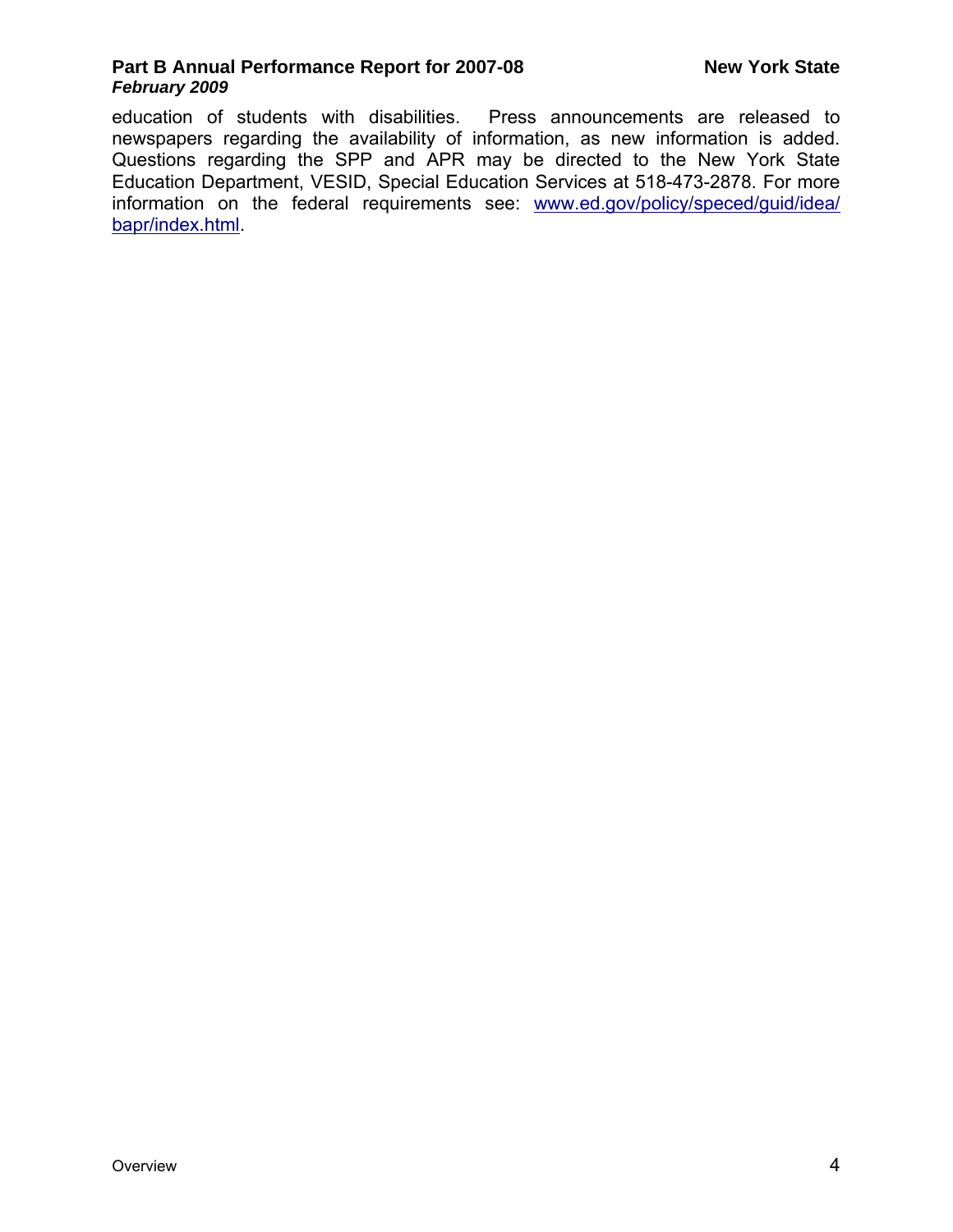#### **Overview of the Annual Performance Report Development:**

See Overview of the Development of the Annual Performance Report (APR) in the Introduction section, page 1.

#### **Monitoring Priority: FAPE in the LRE**

**Indicator 1:** Percent of youth with individualized education programs (IEPs) graduating from high school with a regular diploma.

 $(20 U.S.C. 1416 (a)(3)(A))$ 

#### **Measurement:**

Measurement for youth with IEPs should be the same measurement as for all youth. Explain calculation.

#### **New York State's (NYS) Measurement:**

Percent of "total cohort" of students with disabilities who graduate with a high school diploma (Regents or local diploma) as of June 30 after four years of first entering  $9<sup>th</sup>$ grade or for ungraded students with disabilities, after four years of becoming 17 years of age. NYS will begin using the performance of the 2004 total cohort for accountability under the No Child Left Behind (NCLB) Act.

#### **NYS' Calculation:**

NYS has set its targets based on the performance of the "total cohort". See below for the definition of the 2004 total district cohort.

**The 2004 district total cohort consists of all students, regardless of their current grade level, who met one of the following conditions:** 

- first entered grade 9 (anywhere) during the 2004-05 school year (July 1, 2004 through June 30, 2005); or
- in the case of ungraded students with disabilities, reached their seventeenth birthday during the 2004–05 school year. Ungraded students are included in the 2004 cohort if their birth date is between July 1, 1987 and June 30, 1988 (inclusive).

Students who have spent at least five months in district schools or out-of-district placements during year 1, 2, 3, or 4 of high school are included in the district total cohort unless they transferred to another diploma-granting program outside the district. For the 2004 Total Cohort, Year 1, 2, 3, and 4 are the 2004-05, 2005-06, 2006-07, and 2007-08 school years, respectively.

A student will be included in the district total cohort if the student's enrollment record in the district shows that the student was enrolled for:

• at least five continuous (not including July and August) months *and* the Reason for Ending Enrollment in the district was not one of the following: transferred to a school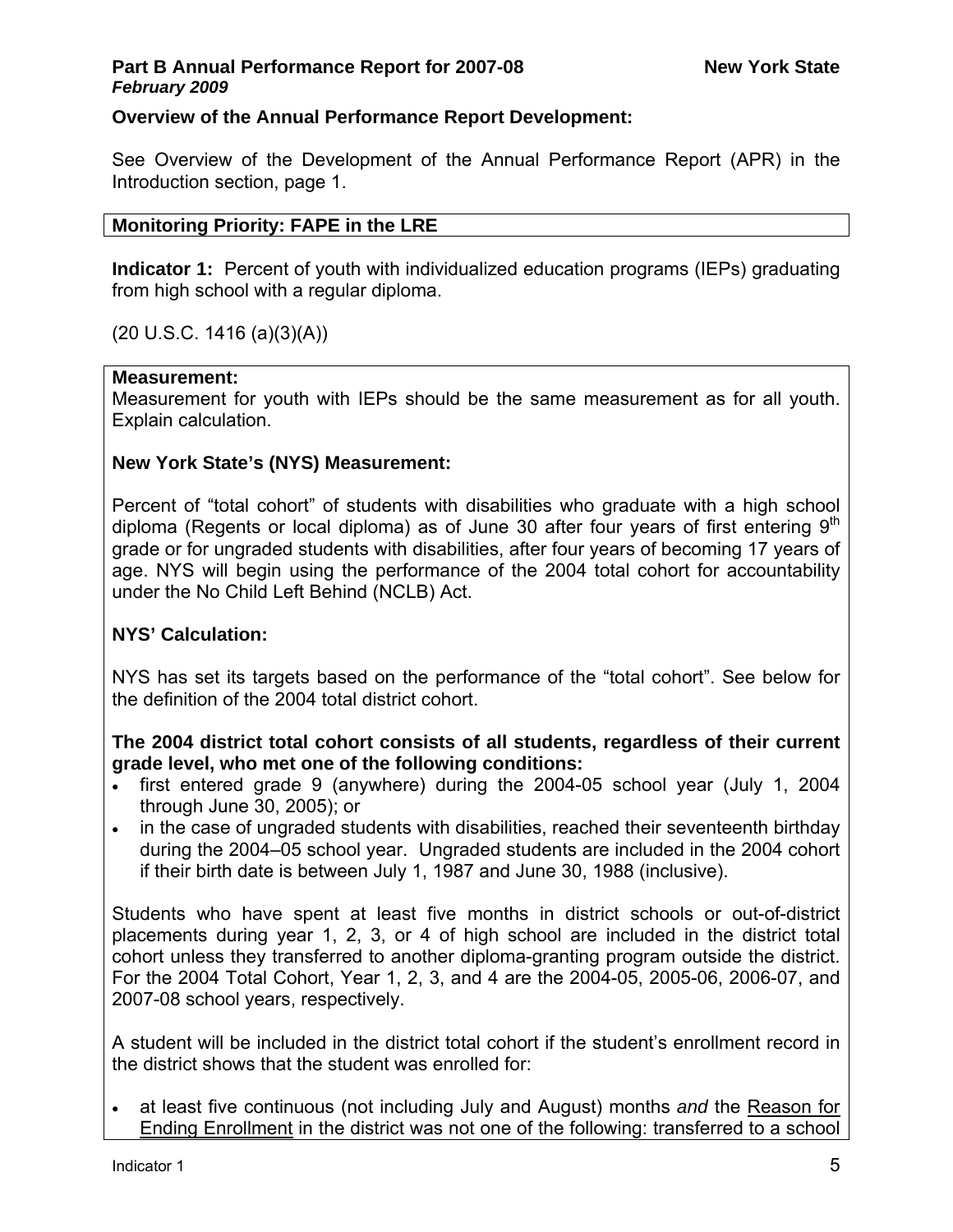in another district, a nonpublic school, or a school outside New York; died; transferred by court order; or left the US.

- less than five months *and* has an ending reason indicating that the student dropped out or transferred to an Alternative High School Education Preparation Program (AHSEPP) or High School Equivalency Preparation Program (HSEPP) program *and* the student's previous enrollment record in that district (assuming one exists) indicates that the student:
	- a) was enrolled in the district for at least five months (not including July and August); and
	- b) dropped out or transferred to a AHSEPP or HSEPP program.

| <b>FFY</b>          | <b>Measurable and Rigorous Target</b>                                               |  |  |  |  |  |  |  |  |
|---------------------|-------------------------------------------------------------------------------------|--|--|--|--|--|--|--|--|
| <b>FFY 2007</b>     | The percent of youth with IEPs graduating from high school                          |  |  |  |  |  |  |  |  |
|                     | $(2007-08$ school year) with a regular high school diploma within four years, as of |  |  |  |  |  |  |  |  |
| (2004 total cohort) | June, will be 38 percent.                                                           |  |  |  |  |  |  |  |  |

#### **Actual Target Data for FFY 2007:**

The percent of youth with IEPs graduating from high school with a regular high school diploma within four years, as of June 2008, was **41.3** percent.

| Total Cohort, As of June 30, Four Years Later |             |                           |                           |                                   |  |  |  |  |  |  |  |  |
|-----------------------------------------------|-------------|---------------------------|---------------------------|-----------------------------------|--|--|--|--|--|--|--|--|
|                                               |             | <b>All Students</b>       |                           | <b>Students with Disabilities</b> |  |  |  |  |  |  |  |  |
| <b>Cohort Year</b>                            | # in Cohort | <b>Graduation</b><br>Rate | <b>Graduation</b><br>Rate |                                   |  |  |  |  |  |  |  |  |
| 2000                                          | 199,312     | 67%                       | 21,262                    | 46%                               |  |  |  |  |  |  |  |  |
| 2001 (new baseline data)                      | 212,135     | 66%                       | 26,281                    | 38%                               |  |  |  |  |  |  |  |  |
| 2002                                          | 210,910     | 67%                       | 27,453                    | 37%                               |  |  |  |  |  |  |  |  |
| 2003                                          | 220,332     | 68.6%                     | 28,528                    | 39.3%                             |  |  |  |  |  |  |  |  |
| 2004                                          | 223,953     | 70.4%                     | 31,304                    | 41.3%                             |  |  |  |  |  |  |  |  |

| <b>Total Cohort Analysis of Students with Disabilities' (SWD) Graduation Rates</b><br>for New York City, Large Four Cities Combined and Rest of School Districts |                       |               |                                    |               |                                           |               |                                    |               |  |  |  |  |  |
|------------------------------------------------------------------------------------------------------------------------------------------------------------------|-----------------------|---------------|------------------------------------|---------------|-------------------------------------------|---------------|------------------------------------|---------------|--|--|--|--|--|
| Need/<br><b>Resource</b>                                                                                                                                         | <b>Cohort of SWD</b>  | 2001 Total    | 2002 Total<br><b>Cohort of SWD</b> |               | <b>2003 Total</b><br><b>Cohort of SWD</b> |               | 2004 Total<br><b>Cohort of SWD</b> |               |  |  |  |  |  |
| <b>Capacity</b><br>Category                                                                                                                                      | # in<br><b>Cohort</b> | Grad.<br>Rate | # in<br><b>Cohort</b>              | Grad.<br>Rate | # in<br><b>Cohort</b>                     | Grad.<br>Rate | # in<br><b>Cohort</b>              | Grad.<br>Rate |  |  |  |  |  |
| New York City                                                                                                                                                    | 7,627                 | 17.6%         | 7,587                              | 18.6%         | 8,407                                     | 19.8%         | 10,112                             | 22.6%         |  |  |  |  |  |
| Large Four<br><b>Cities</b>                                                                                                                                      | 1,784                 | 21.7%         | 1,862                              | 20.5%         | 1,536                                     | 22.5%         | 1,612                              | 26.3%         |  |  |  |  |  |
| Urban/Suburban<br><b>High Need</b><br><b>Districts</b>                                                                                                           | 2,487                 | 30.4%         | 2,619                              | 28.8%         | 2,778                                     | 31.7%         | 2,633                              | 34.8%         |  |  |  |  |  |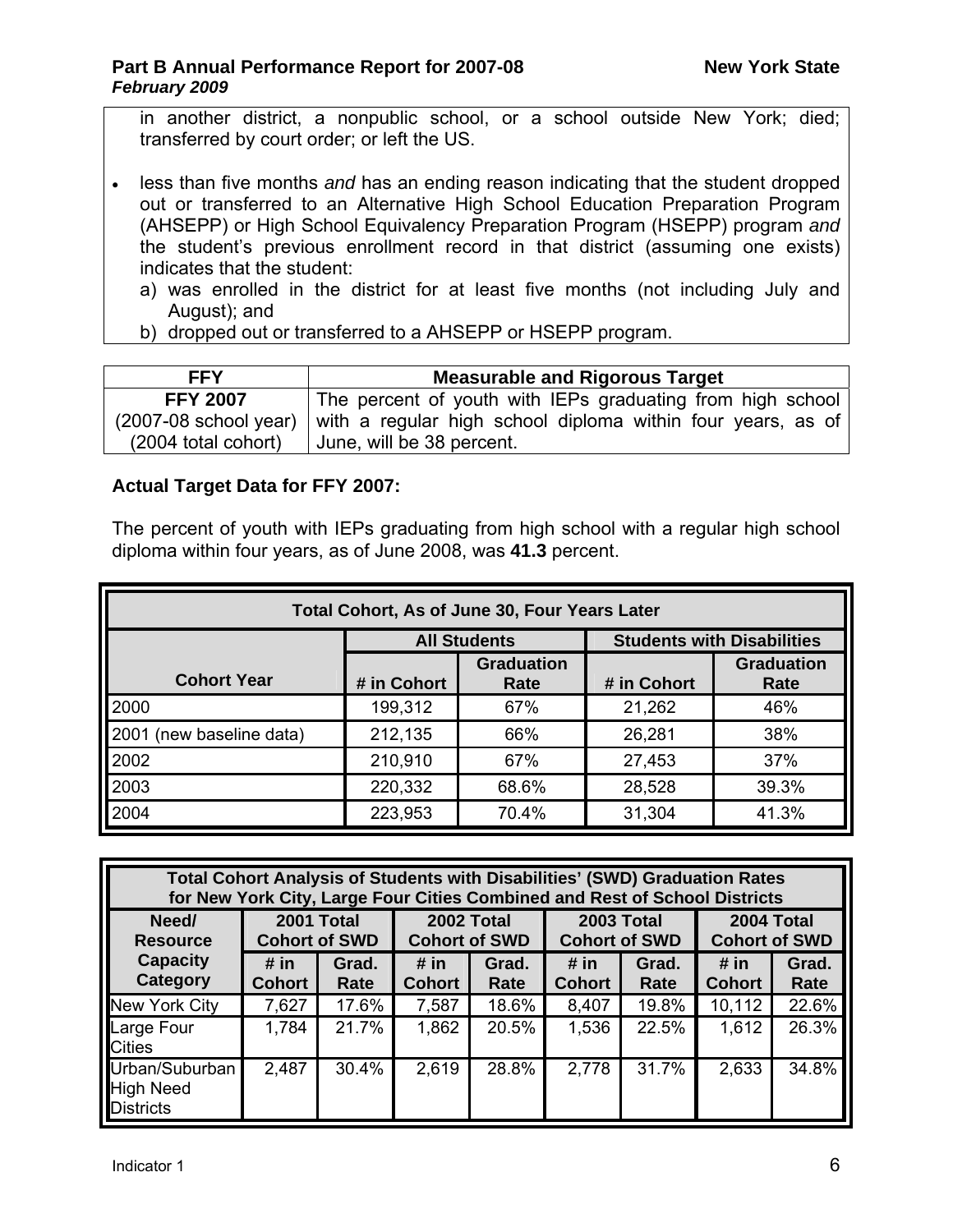| <b>Total Cohort Analysis of Students with Disabilities' (SWD) Graduation Rates</b><br>for New York City, Large Four Cities Combined and Rest of School Districts |                                    |       |        |                                    |        |                                           |        |                                    |  |  |  |  |  |
|------------------------------------------------------------------------------------------------------------------------------------------------------------------|------------------------------------|-------|--------|------------------------------------|--------|-------------------------------------------|--------|------------------------------------|--|--|--|--|--|
|                                                                                                                                                                  | 2001 Total<br><b>Cohort of SWD</b> |       |        | 2002 Total<br><b>Cohort of SWD</b> |        | <b>2003 Total</b><br><b>Cohort of SWD</b> |        | 2004 Total<br><b>Cohort of SWD</b> |  |  |  |  |  |
| Rural High<br><b>Need Districts</b>                                                                                                                              | 2,165                              | 32.5% | 2,240  | 31.2%                              | 2,323  | 35.9%                                     | 2,408  | 36.1%                              |  |  |  |  |  |
| <b>Average Need</b><br><b>Districts</b>                                                                                                                          | 8,733                              | 48.1% | 9,366  | 45.6%                              | 9,563  | 49.0%                                     | 10,221 | 51.7%                              |  |  |  |  |  |
| <b>Low Need</b><br><b>Districts</b>                                                                                                                              | 3,459                              | 74.0% | 3,740  | 74.1%                              | 3,873  | 72.4%                                     | 4,102  | 74.4%                              |  |  |  |  |  |
| <b>Charter Schools</b>                                                                                                                                           | 11                                 | 15.4% | 39     | 15.9%                              | 48     | 6.3%                                      | 127    | 37.0%                              |  |  |  |  |  |
| <b>Total State</b>                                                                                                                                               | 26,266                             | 37.9% | 27,453 | 37.5%                              | 28,528 | 39.3%                                     | 31,304 | 41.3%                              |  |  |  |  |  |

| Total Cohort Analysis of Students with Disabilities (SWD) Graduation Rate by<br><b>Need/Resource Capacity Category of School Districts</b> |                       |                                    |                                    |               |                       |                                    |                                    |               |  |  |  |  |
|--------------------------------------------------------------------------------------------------------------------------------------------|-----------------------|------------------------------------|------------------------------------|---------------|-----------------------|------------------------------------|------------------------------------|---------------|--|--|--|--|
| Group of                                                                                                                                   |                       | 2001 Total<br><b>Cohort of SWD</b> | 2002 Total<br><b>Cohort of SWD</b> |               |                       | 2003 Total<br><b>Cohort of SWD</b> | 2004 Total<br><b>Cohort of SWD</b> |               |  |  |  |  |
| <b>School</b><br><b>Districts</b>                                                                                                          | # in<br><b>Cohort</b> | Grad.<br>Rate                      | # in<br><b>Cohort</b>              | Grad.<br>Rate | # in<br><b>Cohort</b> | Grad.<br>Rate                      | # in<br><b>Cohort</b>              | Grad.<br>Rate |  |  |  |  |
| <b>Big Five</b><br><b>Cities</b>                                                                                                           | 9,411                 | 18.4%                              | 9,449                              | 19.0%         | 9,943                 | 20.2%                              | 11,724                             | 22.9%         |  |  |  |  |
| Rest of<br><b>State</b>                                                                                                                    | 16,855                | 48.7%                              | 18,004                             | 44.7%         | 18,585                | 49.6%                              | 19,580                             | 52.2%         |  |  |  |  |
| <b>Total State</b>                                                                                                                         | 26,266                | 37.9%                              | 27,453                             | 37.5%         | 28,528                | 39.3%                              | 31,304                             | 41.3%         |  |  |  |  |

#### **Discussion of Improvement Activities Completed and Explanation of Progress or Slippage that occurred for FFY 2007:**

*Explanation of Progress or Slippage* 

- Graduation rate of students with disabilities for the 2004 total cohort after four years as of June 30, 2008 improved by two percentage points compared to the 2003 total cohort rate, from 39.3 percent to 41.3 percent.
- The total number of students with disabilities in the total cohort has continued to increase each year, primarily as a result of improved accuracy in data reporting. There were 2,776 more students with disabilities in the 2004 total cohort compared to the previous cohort.
- The graduation rate for the 2004 total cohort improved in every Need/Resource category of school districts.
- The range of graduation rates for the 2004 total cohort by Need/Resource Category of school districts was between 22.6 percent in NYC to 74.4 percent in the low need school districts.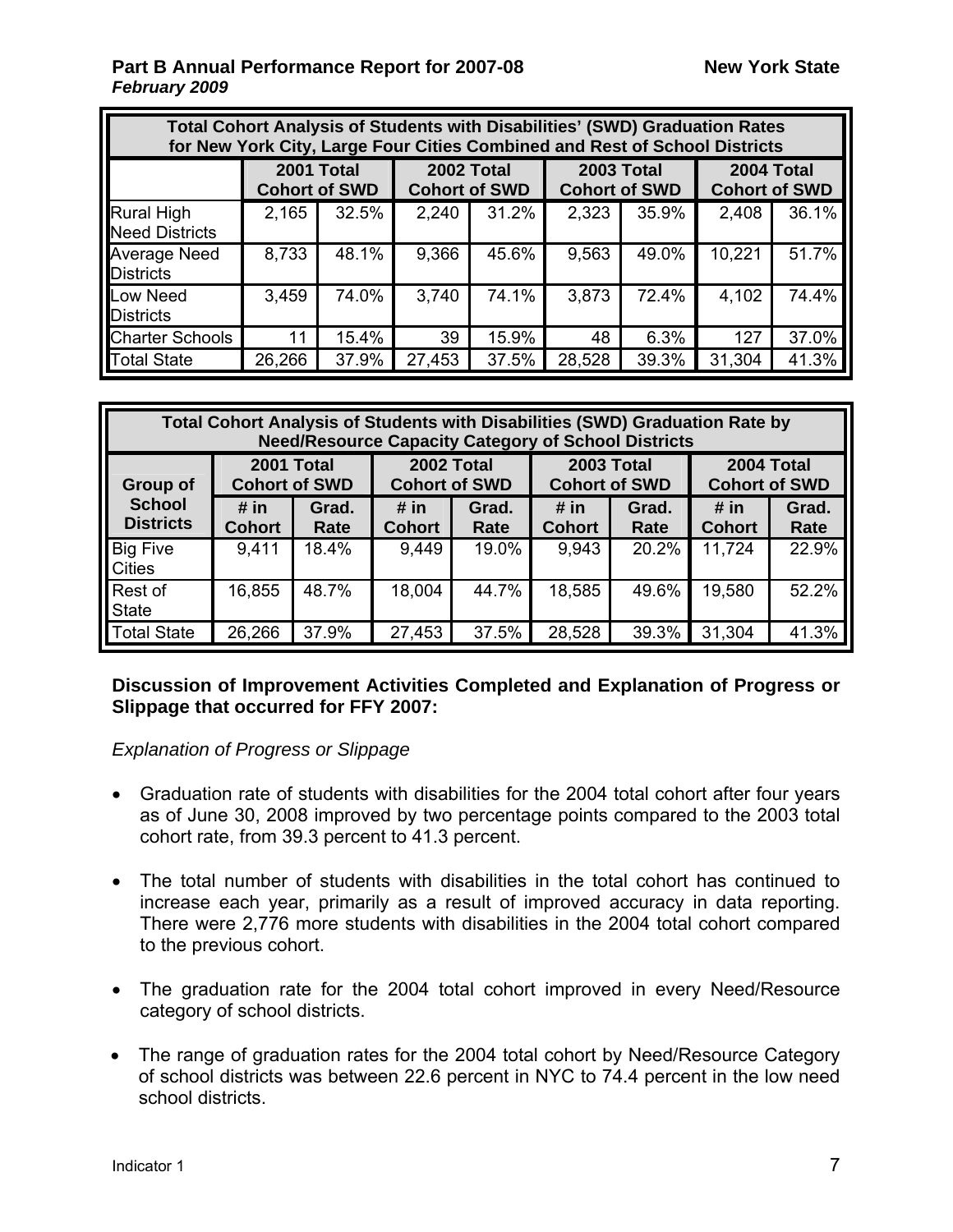*Improvement Activities Completed during 2007-08[1](#page-10-0)*

The Office of Vocational and Educational Services for Individuals with Disabilities (VESID) accessed technical assistance to further inform their activities to improve the graduation rates of students with disabilities. This included a review of Information and resources, including but not limited to information available through the Federal Resource Center for Special Education (FRC), Academy for Educational Development, Northeast Regional Resource Center (NERRC), Learning Innovations at WestEd, National Center for Culturally Responsive Educational Systems (NCCRESt), and the Access Center: Improving Outcomes for All Students K-8. In addition, VESID staff participated in various State and national meetings, conferences and webinars.

The State Education Department (SED) worked with the New York Comprehensive Center, funded by the United States Education Department (USED), to develop the capacity of SED and its networks and agencies to assist districts and schools in improving achievement outcomes for all students - see http://nycomprehensive center.org/events/.

Activities Completed:

- 1. NYS' criteria for identifying school districts as needing assistance or intervention under the Individuals with Disabilities Education Act (IDEA) includes a measure of graduation rates for students with disabilities in relation to the State's graduation target for that school year.
	- Through a regional planning process, resources were directed to these identified school districts including focused monitoring reviews by the Special Education Quality Assurance (SEQA) Regional Office and/or quality improvement technical assistance provided by Special Education Training and Resource Center (SETRC) professional development specialists or other technical assistance networks funded with IDEA discretionary funds.
	- In September 2006, based on 2004-05 data, 58 school districts were identified as needing assistance and 17 districts were identified as needing intervention. VESID continued to provide technical assistance to these identified school districts throughout the 2007-08 school year.
	- In June 2007, based on 2005-06 data, 69 school districts were identified as needing assistance and 31 districts were identified as needing intervention. As a result, 45 school districts that received VESID monitoring and/or technical assistance services in the 2006-07 school year improved their graduation rates of students with disabilities, dropout rates of students with disabilities and/or performance of students with disabilities on State assessments. Thirty-six of the 45 school districts that received such assistance were no longer identified in the

 $\overline{a}$ 

<span id="page-10-0"></span><sup>&</sup>lt;sup>1</sup> See <http://www.vesid.nysed.gov/specialed/spp/2007plan/graduation.htm> for SPP improvement activities targeted for Indicator 1.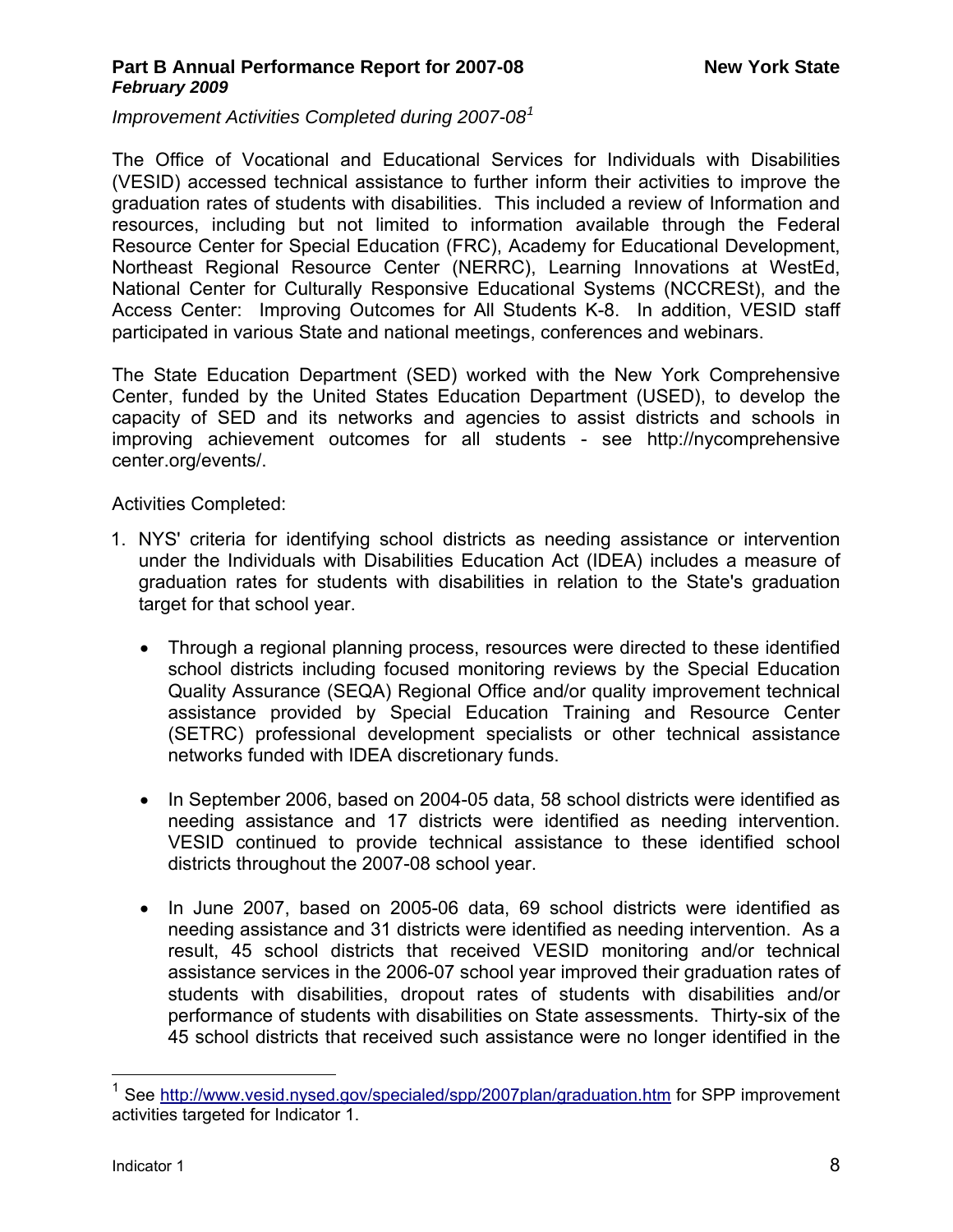2007-08 school year as at risk of identification or as needing assistance or intervention.

- In September 2008, based on 2006-07 data, 57 school districts were identified as needing assistance and 26 districts were identified as needing intervention. Of the 83 school districts identified as needing assistance or intervention based on 2006-07 data, 56 were identified as a direct result of their graduation rates for students with disabilities (38 as needing assistance and 18 as needing intervention). Directed work with these school districts was initiated in the fall of 2008.
- 2. VESID substantially increased the amount of its IDEA discretionary funds available for Quality Improvement Implementation grant awards to school districts identified as needing assistance or intervention. In January 2009, VESID provided approximately 65 school districts with grant awards to implement activities focused on improvement in instruction for students with disabilities and to address compliance issues identified through the focused review monitoring process. Many of the activities were directed to improve graduation rates of students with disabilities.
- 3. VESID's *Quality Indicator Review and Resource Guides*[2](#page-11-0) were further developed to guide the work of SETRC in school districts identified as needing assistance or intervention to improve the district's instructional programs in the areas of literacy instruction, behavioral supports and interventions and/or special education instructional practices.
- 4. Professional development to enhance the expertise of SETRC to inform their school improvement work was provided to the SETRC network during the VESID statewide meetings with a focus on:
	- small group and intensive behavioral interventions for students with serious social-emotional/behavioral difficulties;
	- explicit strategy instruction research based strategies in special education;
	- formative assessment, including data and progress monitoring; and
	- school quality improvement strategies.
- 5. The focused monitoring review process was further refined to specifically focus on compliance issues most directly relating to graduation rates for students with disabilities.
	- In addition to focused reviews in school districts identified as needing assistance or intervention, slightly more than 10 percent of Boards of Cooperative Educational Services' (BOCES) special education programs were reviewed in 2008.
	- IEP educational benefit reviews were added to the monitoring review process.

<span id="page-11-0"></span> $\overline{a}$ <sup>2</sup> <http://www.vesid.nysed.gov/specialed/techassist/QIcover.htm>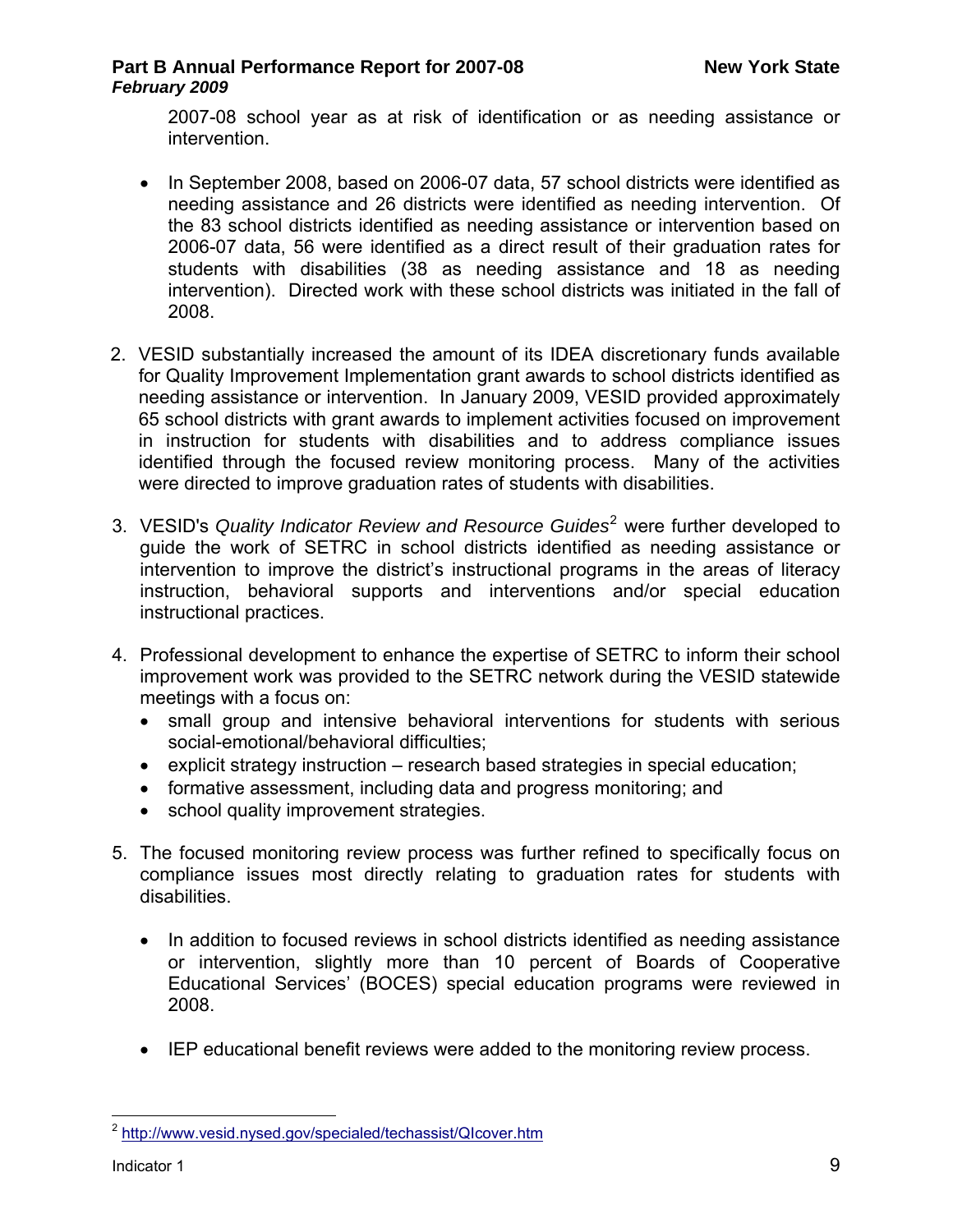- In 2007-08, New York City (NYC) SEQA conducted 63 High School Graduation Rate Focused Reviews, which were designed to evaluate the interventions implemented in low performing secondary-level schools and their impact on the rate that students with disabilities earn Regents or local diplomas. This newly developed focused review was also used in other regions of the State with eight focused reviews regarding graduation rates initiated, completed or planned during the year with school districts whose student graduations were farthest from performance targets.
- 6. Seven new regional positions were created through VESID's federally funded State Personnel Development Grant (SPDG) to identify a cadre of "Effective Practices Schools" throughout NYS. These regional staff will document the practices in successful schools to promote the sharing of identified practices with low performing school districts.
- 7. The Board of Regents approved new regulations on integrated co-teaching (a special education teacher and general education teacher providing instruction together) to promote greater access and participation in regular classes for students with disabilities.
- 8. NYS regulations were amended, effective July 2008, to provide autism specific requirements for special education teacher preparation programs; to establish standards under which SED will approve providers of this training; and to require that all teachers applying for certification in special education titles on or after September 2, 2009, complete course work or training in the needs of children with autism. NYS Education Law also requires that school administrators and supervisors assigned on or after September 2, 2009 to serve as special education administrators must complete training in the needs of children with autism as soon as practicable after their assignment, and certified school administrators/supervisors assigned to serve as special education administrators prior to September 2, 2009 are required to have enhanced training in the needs of children with autism by such date.
- 9. Representatives from 72 NYS institutions of higher education (IHEs) met on a statewide and regional basis to discuss personnel preparation issues and researchbased instructional practices to improve results for students with disabilities. Seven summer symposia were sponsored by VESID funded Higher Education Support Center (HESC) on literacy instruction, behavioral supports and/or special education instructional practices. With HESC funds supporting their work, IHEs worked directly with school districts to address low performance issues through improved instructional practices. In addition, HESC formed three study groups with IHE representatives from across the State to align personnel preparation programs for special education teachers with the research-based instructional practices identified in VESID's *Quality Indicator Review and Resource Guides.*

#### Examples of Effect of VESID interventions:

• In 2008 as a result of SEQA reviews, Oswego County has taken on several initiatives to increase graduation rates for student with disabilities including: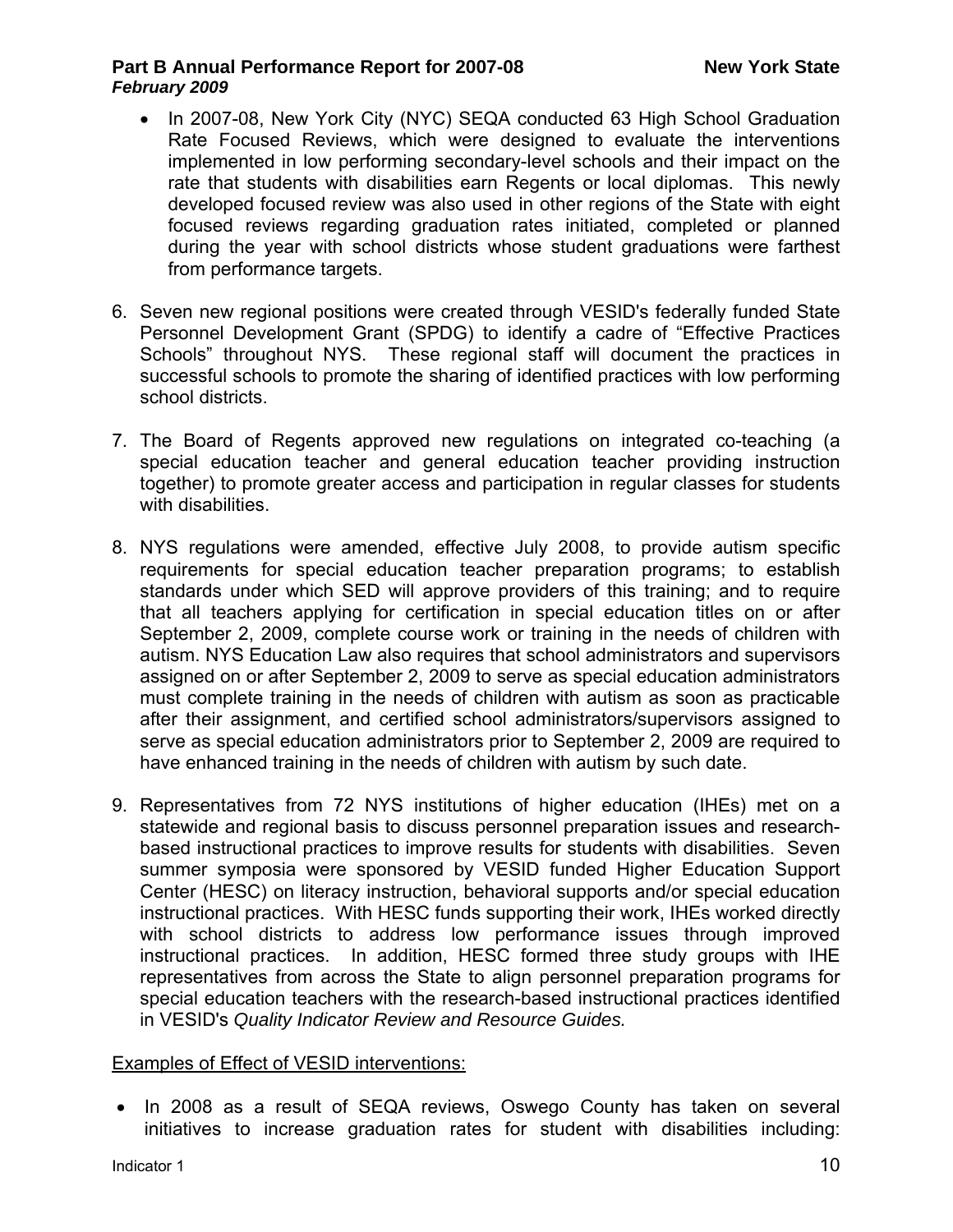destination diplomas to help all students achieve a Regents or Local Diploma; staff training for teachers in conjunction with State University of New York (SUNY) Oswego; writing prioritized curriculum; and establishing credit-bearing special classes in districts as well as in the BOCES.

• As a result of participation in the High School Graduation Rate Focused Reviews, in 2007-08 the New York City Department of Education (NYCDOE) received IDEA discretionary funds to assist in implementation of activities to improve instructional practices in the targeted high schools. Schools were required to use existing data systems to track student attendance and academic achievement. In addition, NYCDOE implemented a Special Education Lead Teacher Program in low performing high schools to foster mentoring relationships within a school and draw upon the skill and competence of experienced special education teachers to help improve instruction.

#### **Revisions, with Justification, to Proposed Targets / Improvement Activities / Timelines / Resources for FFY 2007:**

Revision to Improvement Activities:

- 1. VESID substantially increased the amount of its IDEA discretionary funds targeted for grant awards to school districts to implement systemic improvements to their instructional programs and behavioral supports for students with disabilities. These awards will be available annually from 2009-14 to school districts identified in that year as needing assistance or intervention and those at risk of such determinations directed by VESID to receive technical assistance.
- 2. Chapter 57 of the Laws of 2007 was enacted to enhance SED's accountability system for all students. These laws require SED to develop an interim, modified accountability system for schools and districts that is based on a growth model; and to require certain school districts to enter into Contracts for Excellence and spend a portion of their Foundation Aid increase for school year 2007-08 on certain allowable programs and activities. Each Contract for Excellence requires performance targets for students impacted, particularly for its neediest students including students with disabilities, to reduce the percentage of students in specific populations who are not proficient in the major subjects. The contracts allow spending that is targeted at class size reduction, longer school day measures, improved teacher and principal quality, middle and high school restructuring, and full-day prekindergarten and kindergarten. Fifteen percent of the spending can be targeted at research-based experimental programs.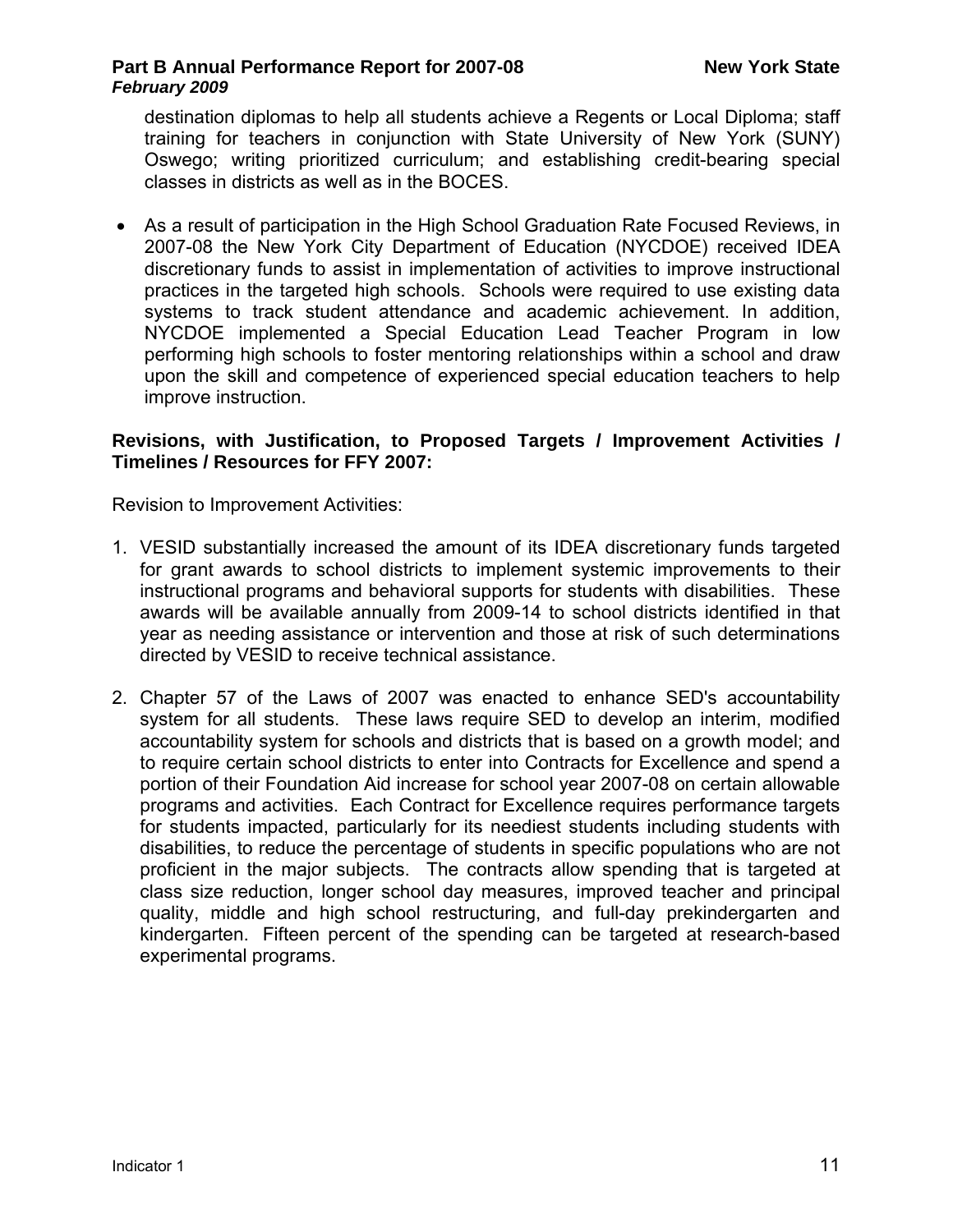## **Overview of the Annual Performance Report Development:**

See Overview of the Development of the Annual Performance Report (APR) in the Introduction section, page 1.

## **Monitoring Priority: FAPE in the LRE**

**Indicator 2:** Percent of youth with individualized education programs (IEPs) dropping out of high school.

(20 U.S.C. 1416 (a)(3)(A))

## **Measurement:**

Measurement for youth with IEPs should be the same measurement as for all youth. Explain calculation.

## **New York State's (NYS) Measurement:**

Percent of "total cohort" of students with disabilities who dropout as of June 30 after four years of first entering 9<sup>th</sup> grade or for ungraded students with disabilities, after four years of becoming 17 years of age.

## **NYS' Calculation:**

NYS has set its targets based on the performance of the "total cohort". See below for the definition of the 2004 total district cohort.

The 2004 district total cohort consists of all students, regardless of their current grade level, who met one of the following conditions:

- first entered grade 9 (anywhere) during the 2004-05 school year (July 1, 2004 through June 30, 2005); or
- in the case of ungraded students with disabilities, reached their seventeenth birthday during the 2004–05 school year. Ungraded students are included in the 2004 cohort if their birth date is between July 1, 1987 and June 30, 1988 (inclusive).

Students who have spent at least five months in district schools or out-of-district placements during year 1, 2, 3, or 4 of high school are included in the district total cohort unless they transferred to another diploma-granting program outside the district. For the 2004 Total Cohort, Year 1, 2, 3, and 4 are the 2004-05, 2005-06, 2006-07, and 2007-08 school years, respectively.

A student will be included in the district total cohort if the student's enrollment record in the district shows that the student was enrolled for:

• at least five continuous (not including July and August) months *and* the Reason for Ending Enrollment in the district was not one of the following: transferred to a school in another district, a nonpublic school, or a school outside New York; died; transferred by court order; or left the US.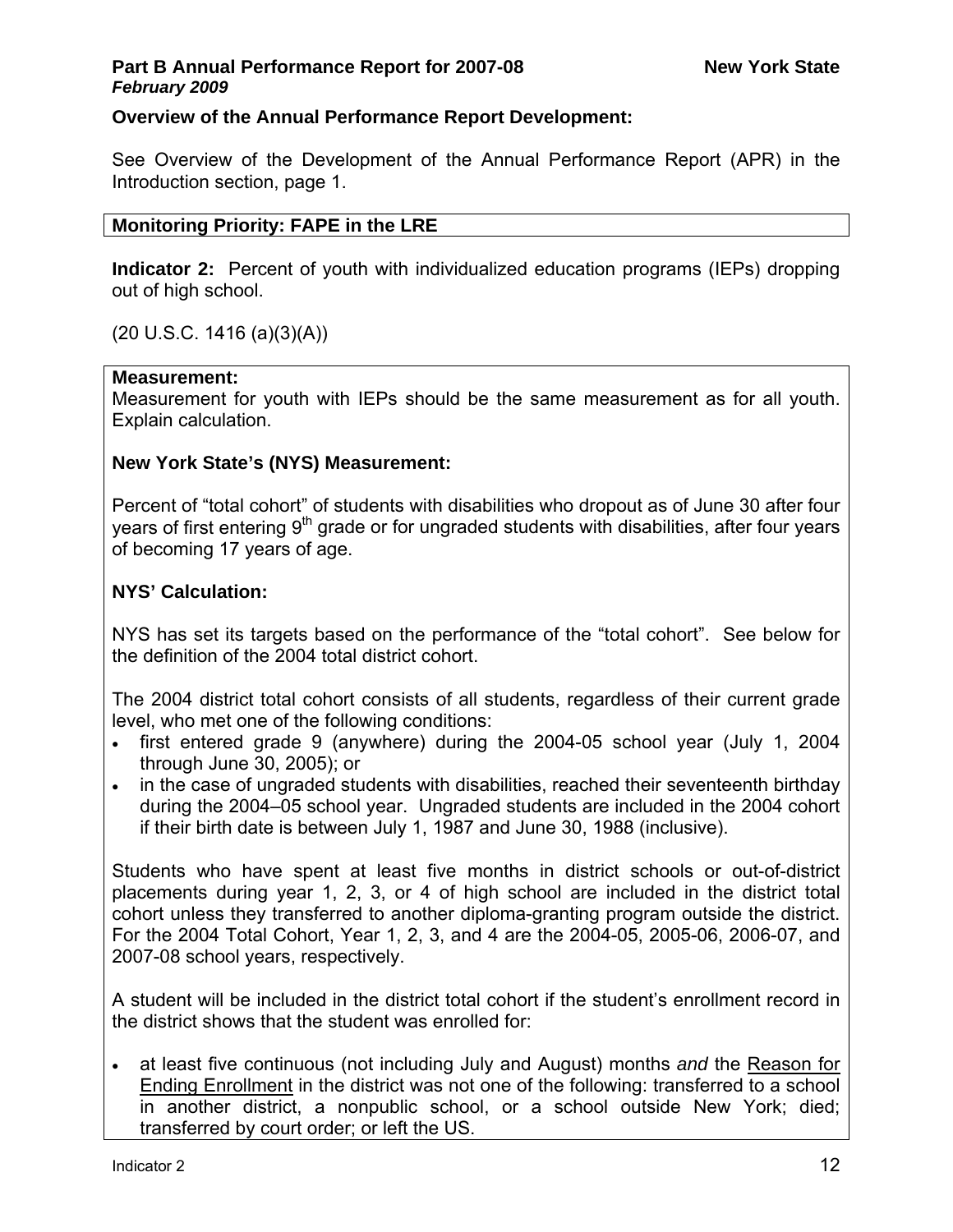- less than five months *and* has an ending reason indicating that the student dropped out or transferred to an Alternative High School Education Preparation Program (AHSEPP) or High School Equivalency Preparation Program (HSEPP) program *and* the student's previous enrollment record in that district (assuming one exists) indicates that the student:
	- a) was enrolled in the district for at least five months (not including July and August); and
	- b) dropped out or transferred to a AHSEPP or HSEPP program.

| <b>FFY</b>                             | <b>Measurable and Rigorous Target</b>                           |  |  |  |  |  |  |
|----------------------------------------|-----------------------------------------------------------------|--|--|--|--|--|--|
| <b>FFY 2007</b>                        | No more than 19 percent of students with disabilities will drop |  |  |  |  |  |  |
| $(2007-08$ school year) out of school. |                                                                 |  |  |  |  |  |  |
| (2004 total cohort)                    |                                                                 |  |  |  |  |  |  |

#### **Actual Target Data for FFY 2007:**

**16** percent of students with disabilities in the 2004 cohort dropped out of school.

| Total Cohort, As of June 30, Four Years Later |             |                      |             |                                   |  |  |  |  |  |  |  |
|-----------------------------------------------|-------------|----------------------|-------------|-----------------------------------|--|--|--|--|--|--|--|
|                                               |             | <b>All Students</b>  |             | <b>Students with Disabilities</b> |  |  |  |  |  |  |  |
| <b>Cohort Year</b>                            | # in Cohort | <b>Drop-Out Rate</b> | # in Cohort | <b>Drop-Out Rate</b>              |  |  |  |  |  |  |  |
| 2000                                          | 199,312     | 11.9%                | 21,262      | 13.0%                             |  |  |  |  |  |  |  |
| 2001 (New<br>Baseline Data)                   | 212,135     | 15.4%                | 26,281      | 25.5%                             |  |  |  |  |  |  |  |
| 2002                                          | 216,910     | 14.0%                | 27,453      | 22.2%                             |  |  |  |  |  |  |  |
| 2003                                          | 220,332     | 11.5%                | 28,528      | 16.9%                             |  |  |  |  |  |  |  |
| 2004                                          | 223,953     | 10.0%                | 31,304      | 16.0%                             |  |  |  |  |  |  |  |

| Total Cohort Analysis of Students with Disabilities (SWD) Drop-Out Rate by<br><b>Need/Resource Capacity Category of School District</b> |                       |                                    |                                    |                  |                                           |                      |                                    |                      |  |  |  |  |
|-----------------------------------------------------------------------------------------------------------------------------------------|-----------------------|------------------------------------|------------------------------------|------------------|-------------------------------------------|----------------------|------------------------------------|----------------------|--|--|--|--|
| Need/                                                                                                                                   |                       | 2001 Total<br><b>Cohort of SWD</b> | 2002 Total<br><b>Cohort of SWD</b> |                  | <b>2003 Total</b><br><b>Cohort of SWD</b> |                      | 2004 Total<br><b>Cohort of SWD</b> |                      |  |  |  |  |
| <b>Resource</b><br><b>Capacity</b><br><b>Category</b>                                                                                   | # in<br><b>Cohort</b> | Drop-<br><b>Out Rate Cohort</b>    | # in                               | Drop-Out<br>Rate | # in<br><b>Cohort</b>                     | Drop-<br>Out<br>Rate | # in<br><b>Cohort</b>              | Drop-<br>Out<br>Rate |  |  |  |  |
| New York City                                                                                                                           | 7,627                 | 37.8%                              | 7,587                              | 30.4%            | 8,407                                     | 22.0%                | 10,112                             | 21.6%                |  |  |  |  |
| Large Four<br><b>Cities</b>                                                                                                             | 1,784                 | 42.8%                              | 1,862                              | 39.7%            | 1,536                                     | 38.9%                | 1,612                              | 31.5%                |  |  |  |  |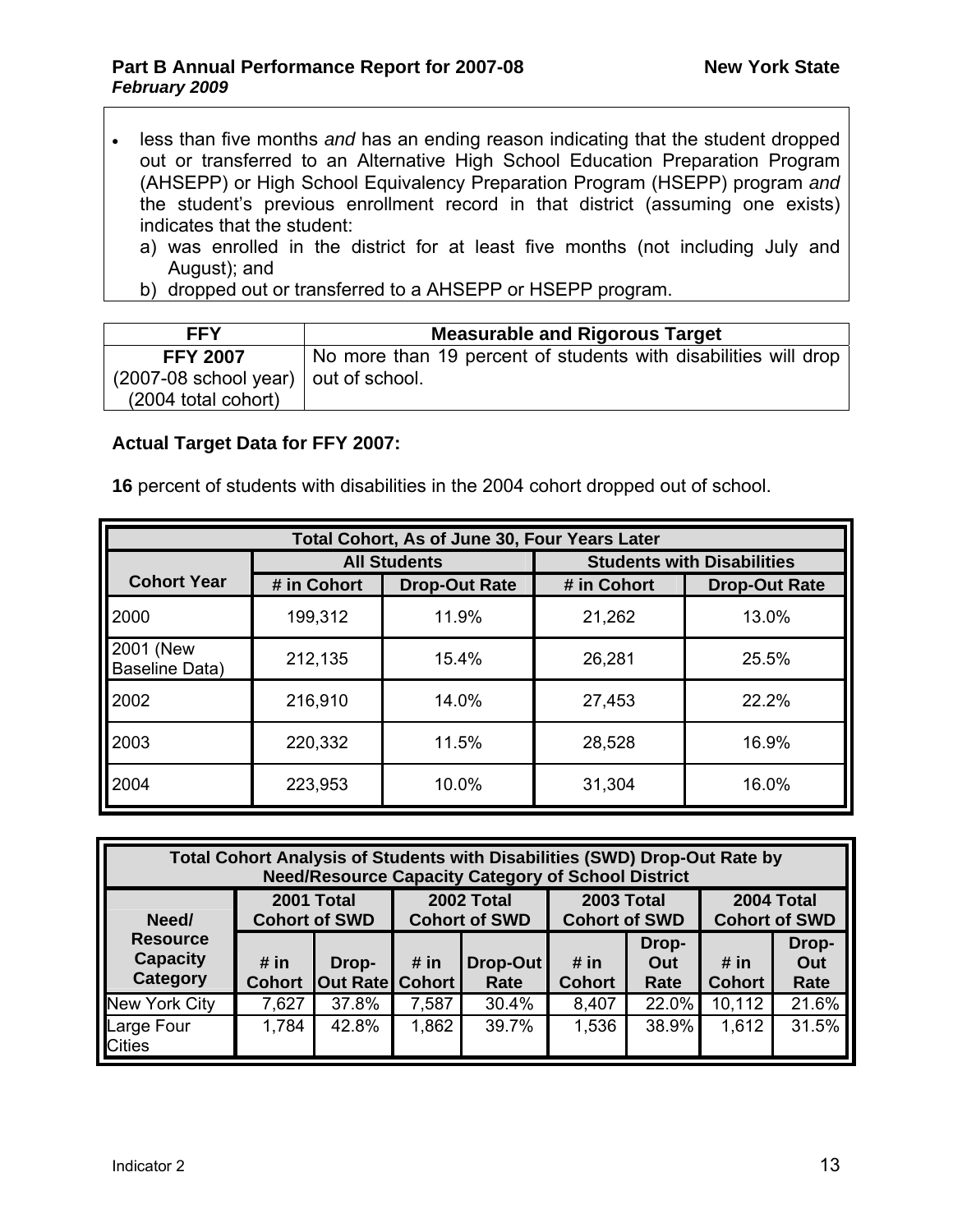| Total Cohort Analysis of Students with Disabilities (SWD) Drop-Out Rate by<br><b>Need/Resource Capacity Category of School District</b> |                       |                                    |                                    |                  |                                    |                      |                                    |                      |  |  |  |  |  |
|-----------------------------------------------------------------------------------------------------------------------------------------|-----------------------|------------------------------------|------------------------------------|------------------|------------------------------------|----------------------|------------------------------------|----------------------|--|--|--|--|--|
| Need/                                                                                                                                   |                       | 2001 Total<br><b>Cohort of SWD</b> | 2002 Total<br><b>Cohort of SWD</b> |                  | 2003 Total<br><b>Cohort of SWD</b> |                      | 2004 Total<br><b>Cohort of SWD</b> |                      |  |  |  |  |  |
| <b>Resource</b><br><b>Capacity</b><br><b>Category</b>                                                                                   | # in<br><b>Cohort</b> | Drop-<br><b>Out Rate</b>           | # in<br><b>Cohort</b>              | Drop-Out<br>Rate | # in<br><b>Cohort</b>              | Drop-<br>Out<br>Rate | # in<br><b>Cohort</b>              | Drop-<br>Out<br>Rate |  |  |  |  |  |
| Urban/<br>Suburban High<br><b>Need Districts</b>                                                                                        | 2,487                 | 25.5%                              | 2,619                              | 26.2%            | 2,778                              | 20.0%                | 2,633                              | 16.6%                |  |  |  |  |  |
| <b>Rural High Need</b><br><b>Districts</b>                                                                                              | 2,165                 | 25.1%                              | 2,240                              | 26.1%            | 2,323                              | 19.9%                | 2,408                              | 19.2%                |  |  |  |  |  |
| <b>Average Need</b><br>Districts                                                                                                        | 8,733                 | 18.3%                              | 9,366                              | 16.6%            | 9,563                              | 12.5%                | 10,221                             | 12.1%                |  |  |  |  |  |
| Low Need<br><b>Districts</b>                                                                                                            | 3,459                 | 7.5%                               | 3,740                              | 5.6%             | 3,873                              | 4.0%                 | 4,102                              | 3.8%                 |  |  |  |  |  |
| <b>Charter Schools</b>                                                                                                                  | 11                    | 42.3%                              | 39                                 | 30.8%            | 48                                 | 31.3%                | 127                                | 23.6%                |  |  |  |  |  |
| Total State                                                                                                                             | 26,281                | 25.5%                              | 27,453                             | 22.2%            | 28,528                             | 16.9%                | 31,304                             | 16.0%                |  |  |  |  |  |

| <b>Total Cohort Analysis of Students with Disabilities (SWD) Drop-Out Rate</b><br>for Big Five Cities combined and Rest of State |                                    |                      |                                    |                      |                                    |                      |                                    |                      |  |  |  |  |
|----------------------------------------------------------------------------------------------------------------------------------|------------------------------------|----------------------|------------------------------------|----------------------|------------------------------------|----------------------|------------------------------------|----------------------|--|--|--|--|
|                                                                                                                                  | 2001 Total<br><b>Cohort of SWD</b> |                      | 2002 Total<br><b>Cohort of SWD</b> |                      | 2003 Total<br><b>Cohort of SWD</b> |                      | 2004 Total<br><b>Cohort of SWD</b> |                      |  |  |  |  |
| Group of<br><b>School</b><br><b>Districts</b>                                                                                    | # in<br><b>Cohort</b>              | Drop-<br>Out<br>Rate | # in<br><b>Cohort</b>              | Drop-<br>Out<br>Rate | # in<br><b>Cohort</b>              | Drop-<br>Out<br>Rate | # in<br><b>Cohort</b>              | Drop-<br>Out<br>Rate |  |  |  |  |
| <b>Big Five</b><br><b>Cities</b>                                                                                                 | 9,411                              | 38.8%                | 9,449                              | 38.8%                | 9,943                              | 24.6%                | 11,724                             | 22.9%                |  |  |  |  |
| Rest of<br><b>State</b>                                                                                                          | 17,496                             | 18.1%                | 19,866                             | 18.8%                | 18,585                             | 12.8%                | 19,580                             | 11.9%                |  |  |  |  |
| <b>Total State</b>                                                                                                               | 26,281                             | 25.5%                | 27,453                             | 22.2%                | 28,528                             | 16.9%                | 31,304                             | 16.0%                |  |  |  |  |

#### **Discussion of Improvement Activities Completed and Explanation of Progress or Slippage that occurred for FFY 2007:**

*Explanation of Progress or Slippage* 

- The dropout rate of students with disabilities for the 2004 total cohort after four years as of June 30, 2008 improved by 0.9 percentage points compared to the 2003 total cohort rate, from 16.9 percent to 16.0 percent. The State exceeded its 2007 target of 19 percent by 3.0 percentage points.
- The number of students with disabilities in the total cohort has continued to increase each year, primarily as a result of improved accuracy in data reporting. There were 2,776 more students with disabilities in the 2004 total cohort compared to the previous year's cohort.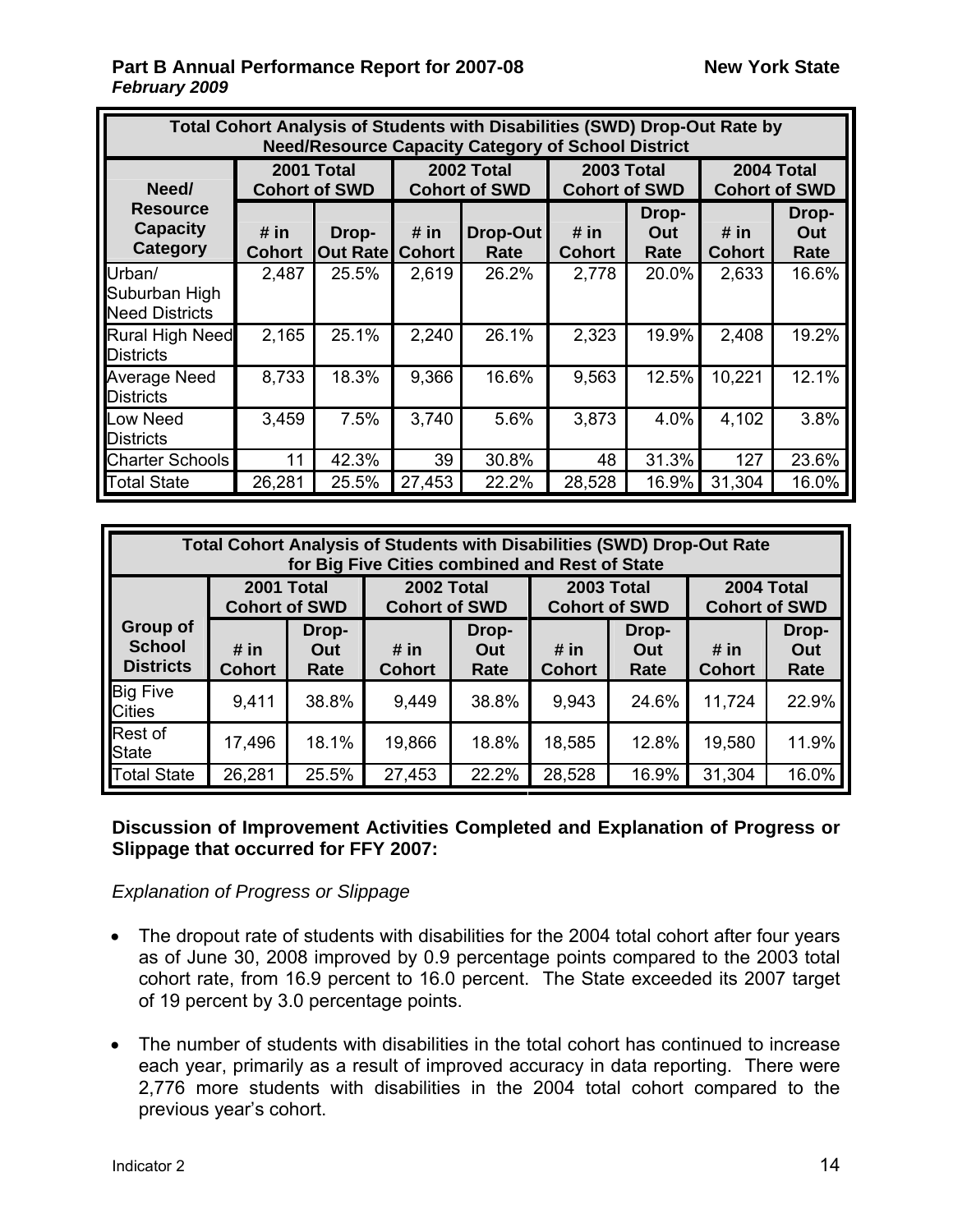- The dropout rate for the 2004 total cohort improved in every Need/Resource Capacity category of school districts.
- The range of dropout rates for the 2004 total cohort by Need/Resource Capacity category of school districts was between 31.5 percent in the large four cities to 3.8 percent in the low need school districts.

#### *Improvement Activities Completed during 2007-08*

The Office of Vocational and Educational Services for Individuals with Disabilities (VESID) obtained and utilized technical assistance resources and materials from the National Dropout Prevention Center for Students with Disabilities (NDPC-SD). Also see technical assistance resources accessed as identified for Indicator 1 (improving graduation rates).

Activities completed:

- 1. See graduation *Improvement Activities Completed* # 1-4 reported for Indicator 1.
- 2. See transition *Improvement Activities Completed* reported for Indicator 13.
- 3. See Indicator 1 *Improvement Activities Completed* #1 Of the 83 school districts identified as needing assistance or intervention based on 2006-07 data, 63 school districts were identified as a direct result of their dropout rates for students with disabilities (54 as needing assistance and 9 as needing intervention).
	- VESID funded Transition Coordination Sites (TCS) prepared and disseminated professional development materials and resources for school districts that identify research-based practices for engaging students in their high school programs with an emphasis on transition planning, supports and services, that encourage students to stay in school. These professional development materials draw connections among school district's graduation, dropout, transition planning, post-school outcomes and parent involvement results.
	- A webinar for school districts was conducted by TransQUAL on January 15, 2009 featuring resources for a systemic approach to dropout prevention analysis and intervention based on the Dropout Prevention Intervention Framework phases and components advanced by NDPC-SD.
	- **IIII** 2007-08, TCS networks distributed information cards, specific evidence-based practice descriptions, and other handouts to VESID's other technical assistance networks and school districts. These materials were obtained from NDPC-SD and National Secondary Transition Technical Assistance Center (NSTTAC).

#### **Revisions, with Justification, to Proposed Targets / Improvement Activities / Timelines / Resources for FFY 2007 [If applicable]**

See Indicator 1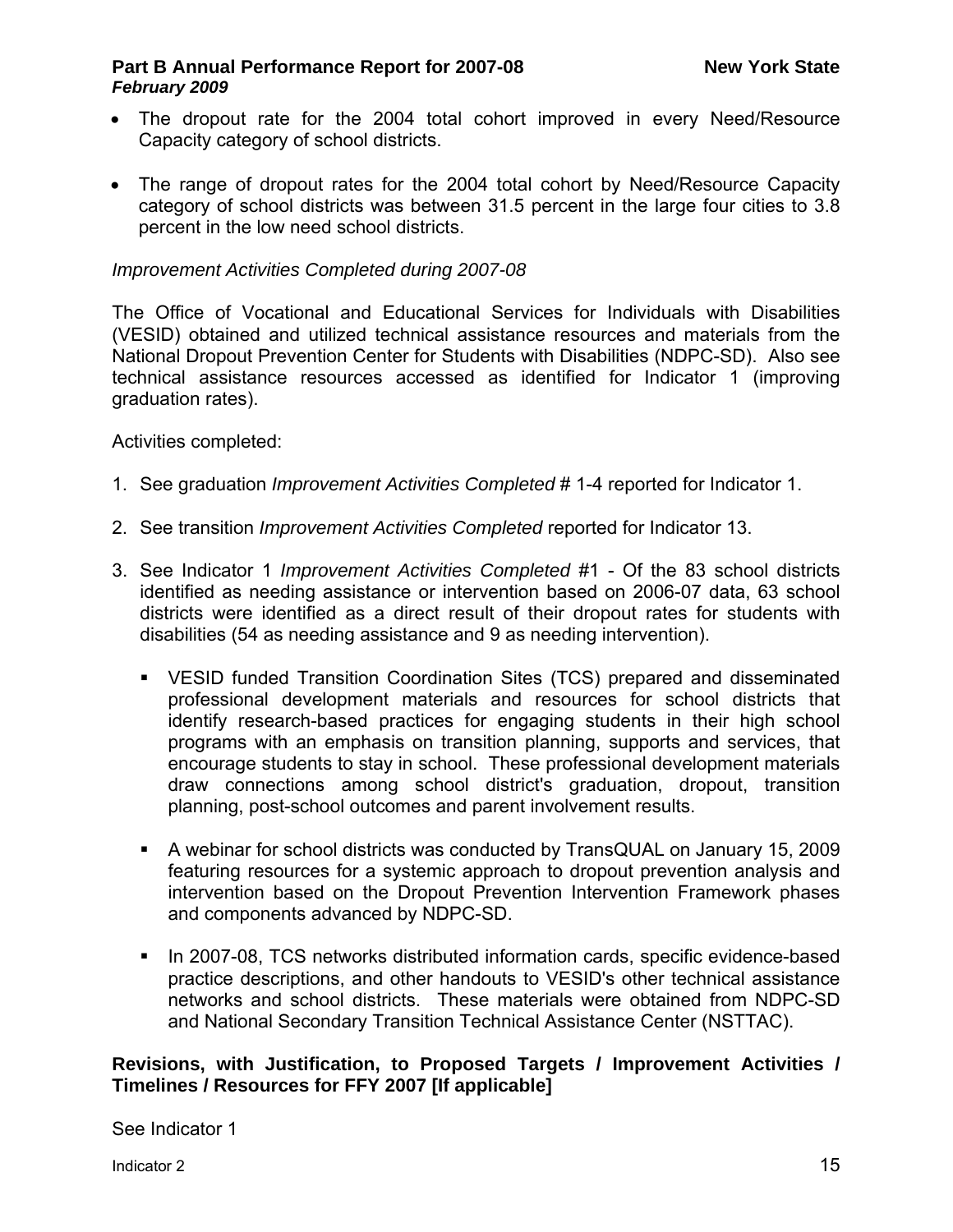#### **Overview of the Annual Performance Report Development:**

See Overview of the Development of the Annual Performance Report (APR) in the Introduction section, page 1.

#### **Monitoring Priority: FAPE in the LRE**

**Indicator 3:** Participation and performance of children with disabilities on statewide assessments:

- A. Percent of districts that have a disability subgroup that meets the State's minimum "n" size meeting the State's Adequate Yearly Progress (AYP) objectives for progress for disability subgroup.
- B. Participation rate for children with individualized education programs (IEPs) in a regular assessment with no accommodations; regular assessment with accommodations; alternate assessment against grade level standards; alternate assessment against alternate achievement standards.
- C. Proficiency rate for children with IEPs against grade level standards and alternate achievement standards.

(20 U.S.C. 1416 (a)(3)(A))

#### **Measurement:**

- A. Percent = [(# of districts meeting the State's AYP objectives for progress for the disability subgroup (children with IEPs)) divided by the (total # of districts that have a disability subgroup that meets the State's minimum "n" size in the State)] times 100.
- B. Participation rate =
	- a. # of children with IEPs in assessed grades;
	- b. # of children with IEPs in regular assessment with no accommodations (percent  $=$  [(b) divided by (a)] times 100);
	- c.  $#$  of children with IEPs in regular assessment with accommodations (percent =  $[(c)$  divided by  $(a)]$  times 100);
	- d. # of children with IEPs in alternate assessment against grade level achievement standards (percent =  $[(d)$  divided by  $(a)]$  times 100); and
	- e. # of children with IEPs in alternate assessment against alternate achievement standards (percent =  $[(e)$  divided by (a)] times 100).

Account for any children included in a, but not included in b, c, d, or e above.

Overall Percent =  $[(b + c + d + e)$  divided by (a)].

- C. Proficiency rate =
	- a. # of children with IEPs in assessed grades;
	- b. # of children with IEPs in assessed grades who are proficient or above as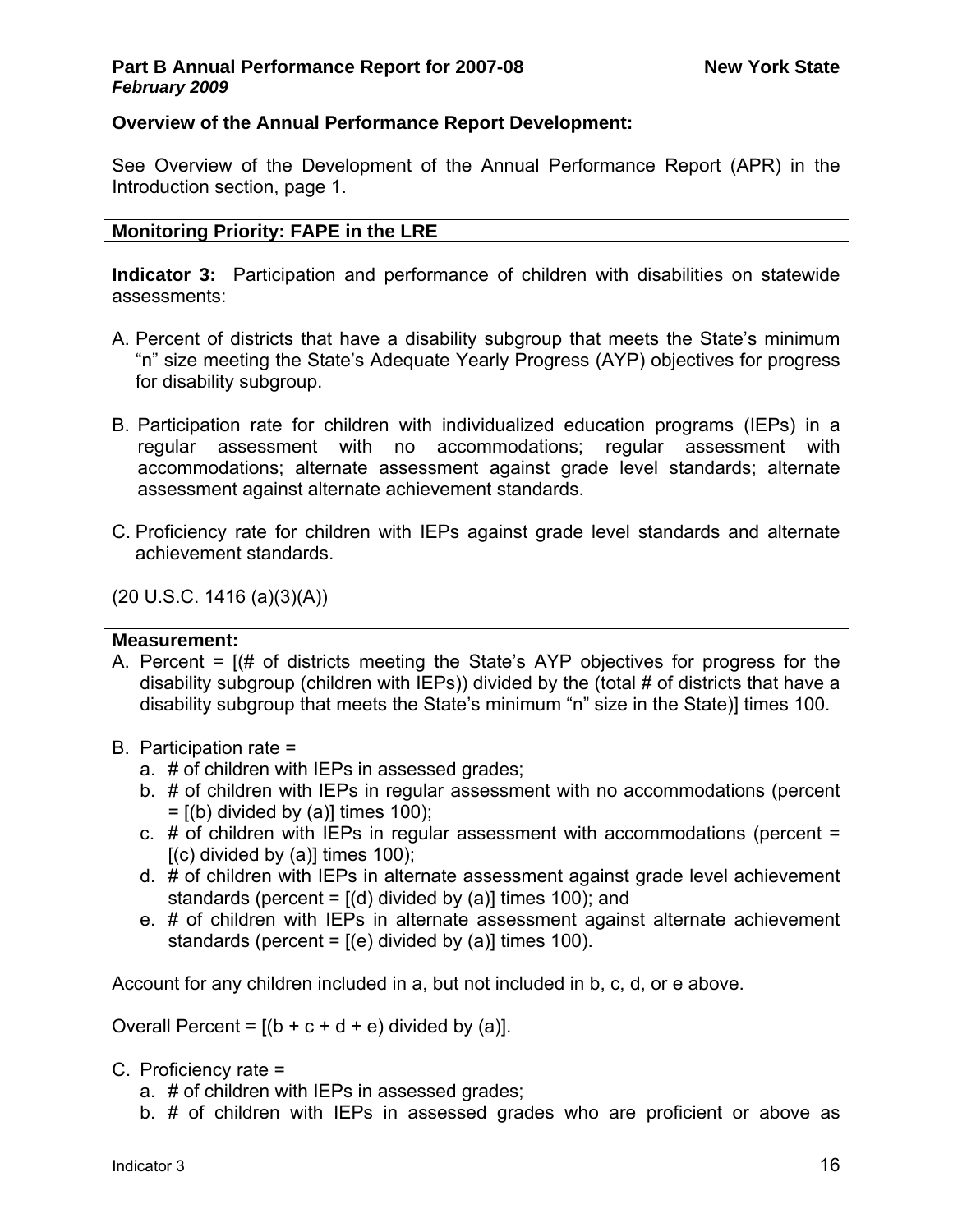measured by the regular assessment with no accommodations (percent =  $[(b)]$ divided by (a)] times 100);

- c. # of children with IEPs in assessed grades who are proficient or above as measured by the regular assessment with accommodations (percent =  $[(c)$ divided by (a)] times 100);
- d. # of children with IEPs in assessed grades who are proficient or above as measured by the alternate assessment against grade level achievement standards (percent =  $[(d)$  divided by (a)] times 100); and
- e. # of children with IEPs in assessed grades who are proficient or above as measured against alternate achievement standards (percent =  $[(e)$  divided by (a)] times 100).

Account for any children included in a but not included in b, c, d, or e above.

Overall Percent =  $[(b + c + d + e)$  divided by (a)].

## **New York State's (NYS) Notes:**

- NYS is not using data reported under section 618 in Office of Special Education Programs (OSEP) Table 6 for this indicator because Table 6 data are not consistent with how NYS calculates participation, proficiency and AYP under the No Child Left Behind Act (NCLB). Since school, district and State report cards contain data that are calculated to determine accountability under NCLB, the same data that are used in the State report card are presented in this APR.
- One of the reasons that NYS is not using section 618 data from Table 6 in this APR is that in Table 6 there is no differentiation between the enrollment of students in each grade that is used as the basis for computing the participation rate and the proficiency rate. In NYS, there is a difference. The participation rate is computed based on total enrollment of students in a grade, or, for high school, it is computed based on enrollment of "seniors". However, the proficiency rate is based on the enrollment of "continuously enrolled" students in a grade or at the high school, the number of students in the accountability cohort.
- Another reason that NYS does not use section 618 data is that for measures of proficiency, NYS uses a Performance Index (PI) for each grade and assessment, which consists of the percent of continuously enrolled tested students at "basic proficiency" and above (which is Level 2 and above) plus the percent of such students "at or above proficiency" (which is Levels 3-4). For the 2004-05 school year, NYS had six performance indices (grade 4 English language Arts (ELA), grade 4 math, grade 8 ELA, grade 8 math, high school ELA, and high school math). Beginning with the 2005-06 school year, NYS has four indices (grades 3-8 ELA, grades 3-8 math, high school ELA and high school math).
- NYS is not able to provide data disaggregated for students with disabilities who received testing accommodations and those who did not at the high school level. We plan to collect testing accommodations for high school students beginning with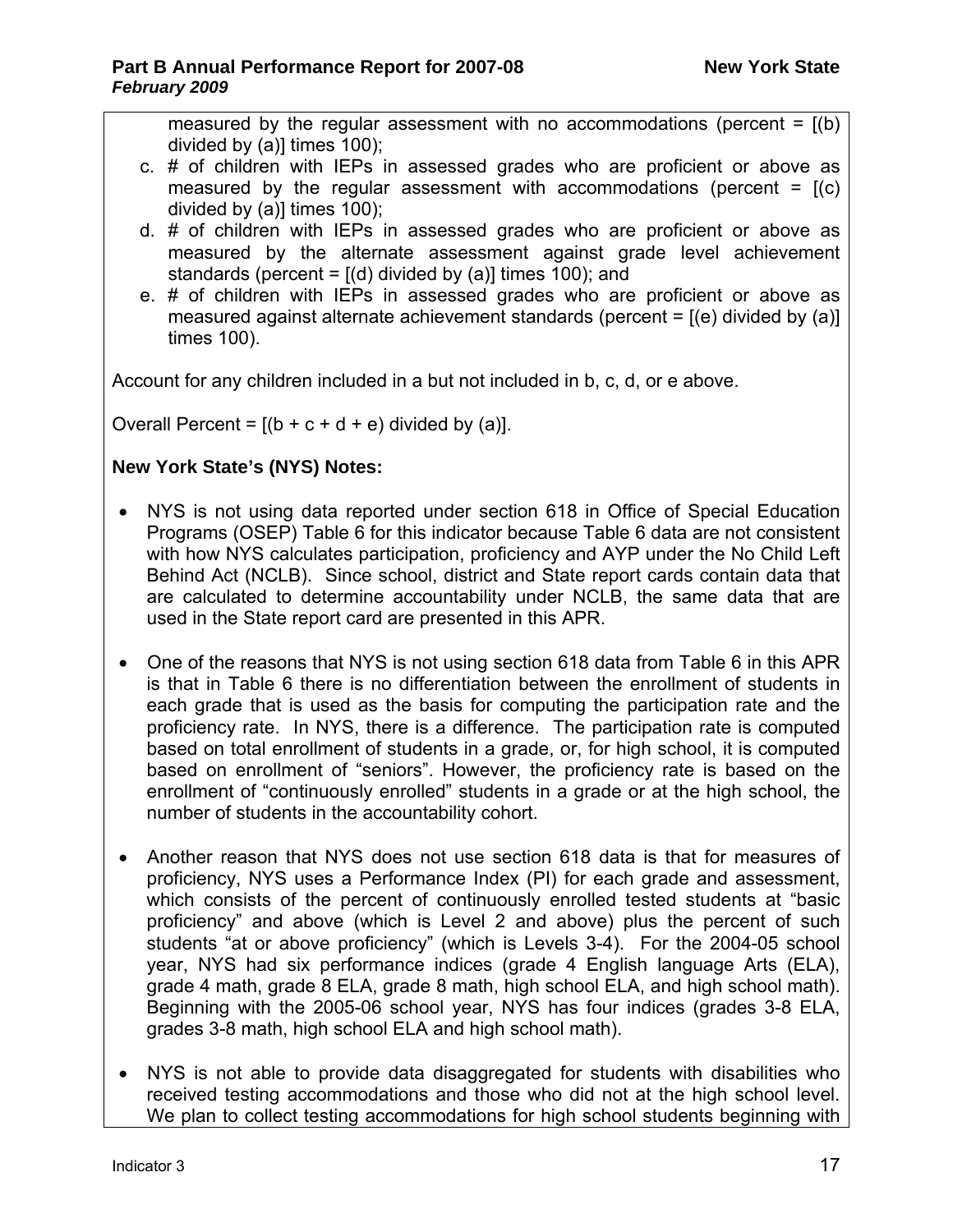the cohort of students who will enter ninth grade in the 2008-09 school year. Four years later when we report results for the 2011-12 school year, we plan to report results achieved with accommodations and results achieved without accommodations.

NYS does not currently administer an "alternate assessment against grade level standards" as described in measurement d. NYS has an alternate assessment against alternate achievement standards that is aligned to grade level standards.

| <b>FFY</b>                                 | <b>Measurable and Rigorous Target</b>                                                                                                                                                                                                                                                                                                                                                                                             |
|--------------------------------------------|-----------------------------------------------------------------------------------------------------------------------------------------------------------------------------------------------------------------------------------------------------------------------------------------------------------------------------------------------------------------------------------------------------------------------------------|
| <b>FFY 2007</b><br>$(2007-08$ school year) | AYP: 58 percent of school districts that are required to make<br>AYP for the students with disabilities subgroup will make AYP<br>in grades 3-8 ELA, grades 3-8 math, high school ELA and high<br>school math.                                                                                                                                                                                                                    |
|                                            | <b>Participation:</b> 95 percent in grades 3-8 and high school in ELA<br>and math.                                                                                                                                                                                                                                                                                                                                                |
|                                            | <b>Performance:</b> The State's average performance on the<br>performance indices (PI) which represent the percent of<br>students with disabilities performing at Level 2 (basic<br>proficiency) and above plus the percent of students with<br>disabilities performing at Level 3 (proficiency) and above will be<br>as follows:<br>Grades 3-8 ELA: 101<br>Grades 3-8 Math: 110<br>High School ELA: 124<br>High School Math: 134 |

#### **Actual Target Data for FFY 2007:**

## AYP

**71.3** percent of school districts (including Charter Schools) that were required to make AYP made AYP in every grade and subject in which they had sufficient number of students with disabilities. The State exceeded its 2007-08 target of 58 percent of school districts making AYP.

## Participation Rate

The participation rate of students with disabilities in 2007-08 school year was as follows:

- Grades 3-8 ELA: **96.9** percent
- Grades 3-8 Math: **96.9** percent
- High School ELA: **94.1** percent
- High School Math: **95.0** percent.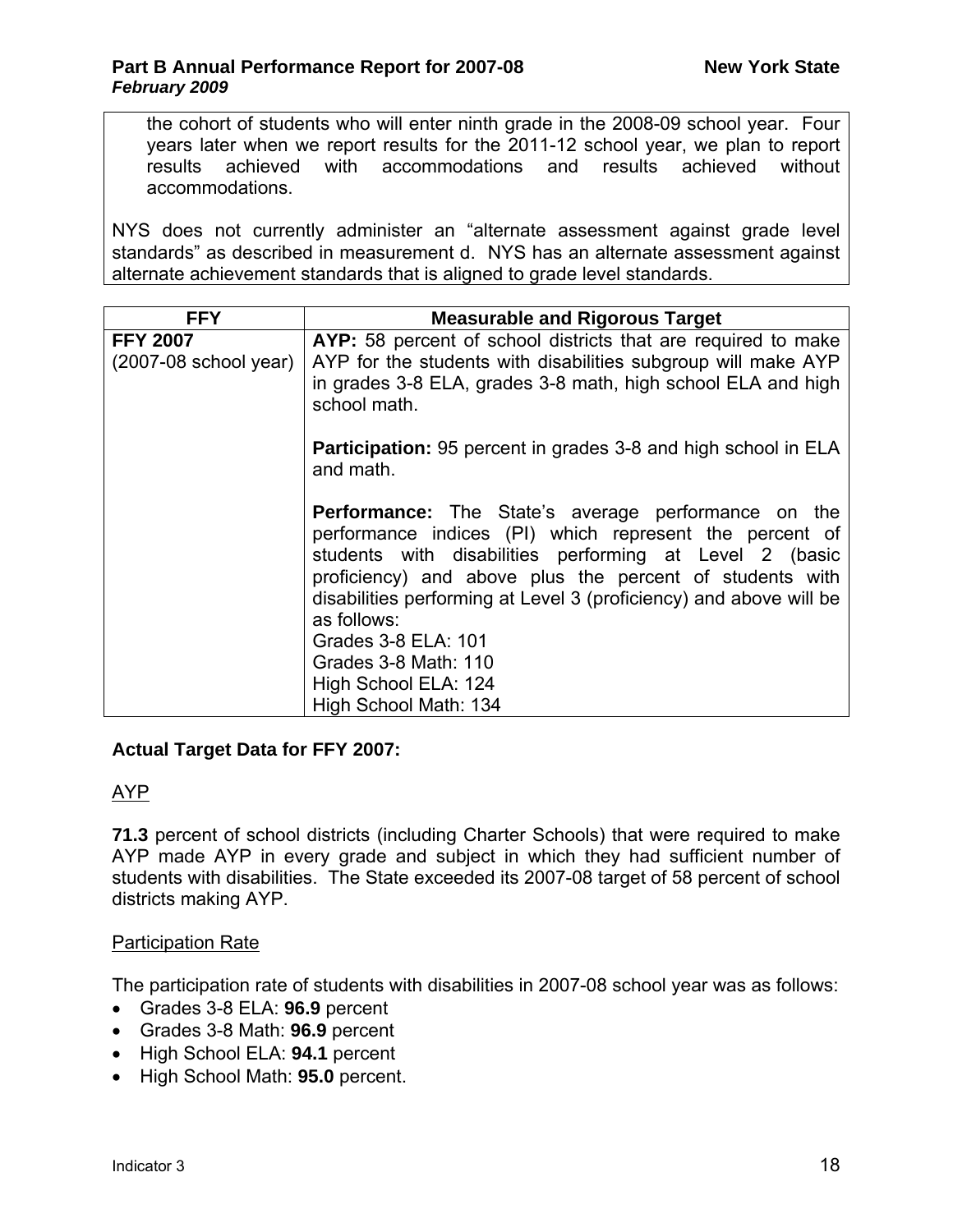The State met its target of 95 percent participation rate for students with disabilities in grades 3-8 in ELA and Math and in high school math, but not in high school ELA.

## **Performance**

The State has four PIs. The PIs represent the percent of students scoring at Levels 3-4 plus the percent of students scoring at Levels 2-4. In the 2007-08 school year, the State's average performance for the students with disabilities subgroup on these indices was as follows:

- Grades 3-8 ELA: **115**
- Grades 3-8 Math: **133**
- High School ELA: **118**
- High School Math: **125**

The State exceeded its 2007 targets on performance indices for grades 3-8 ELA and Math, but fell short on high school ELA and Math.

| AYP for Students with Disabilities Subgroup |                                                                                                                                                         |                                                                                                                   |  |  |  |  |  |
|---------------------------------------------|---------------------------------------------------------------------------------------------------------------------------------------------------------|-------------------------------------------------------------------------------------------------------------------|--|--|--|--|--|
| <b>FFY</b>                                  | <b>Number of School Districts</b><br><b>Required to Make AYP (had</b><br>minimum of 40 students for<br>participation and 30<br>students for performance | <b>Percent of School Districts</b><br>that made AYP in all the<br><b>Subjects they were</b><br><b>Required to</b> |  |  |  |  |  |
| 2004<br>$(2004 - 05)$                       | 290                                                                                                                                                     | 48.3%                                                                                                             |  |  |  |  |  |
| 2005<br>$(2005-06)$                         | 675 (includes 5 Charter<br>Schools)                                                                                                                     | 57.2%                                                                                                             |  |  |  |  |  |
| 2006<br>$(2006-07)$                         | 648 (includes 12 Charter<br>Schools)                                                                                                                    | 75.5%                                                                                                             |  |  |  |  |  |
| 2007<br>(2007-08)                           | 655 (includes 19 Charter<br>Schools)                                                                                                                    | 71.3%                                                                                                             |  |  |  |  |  |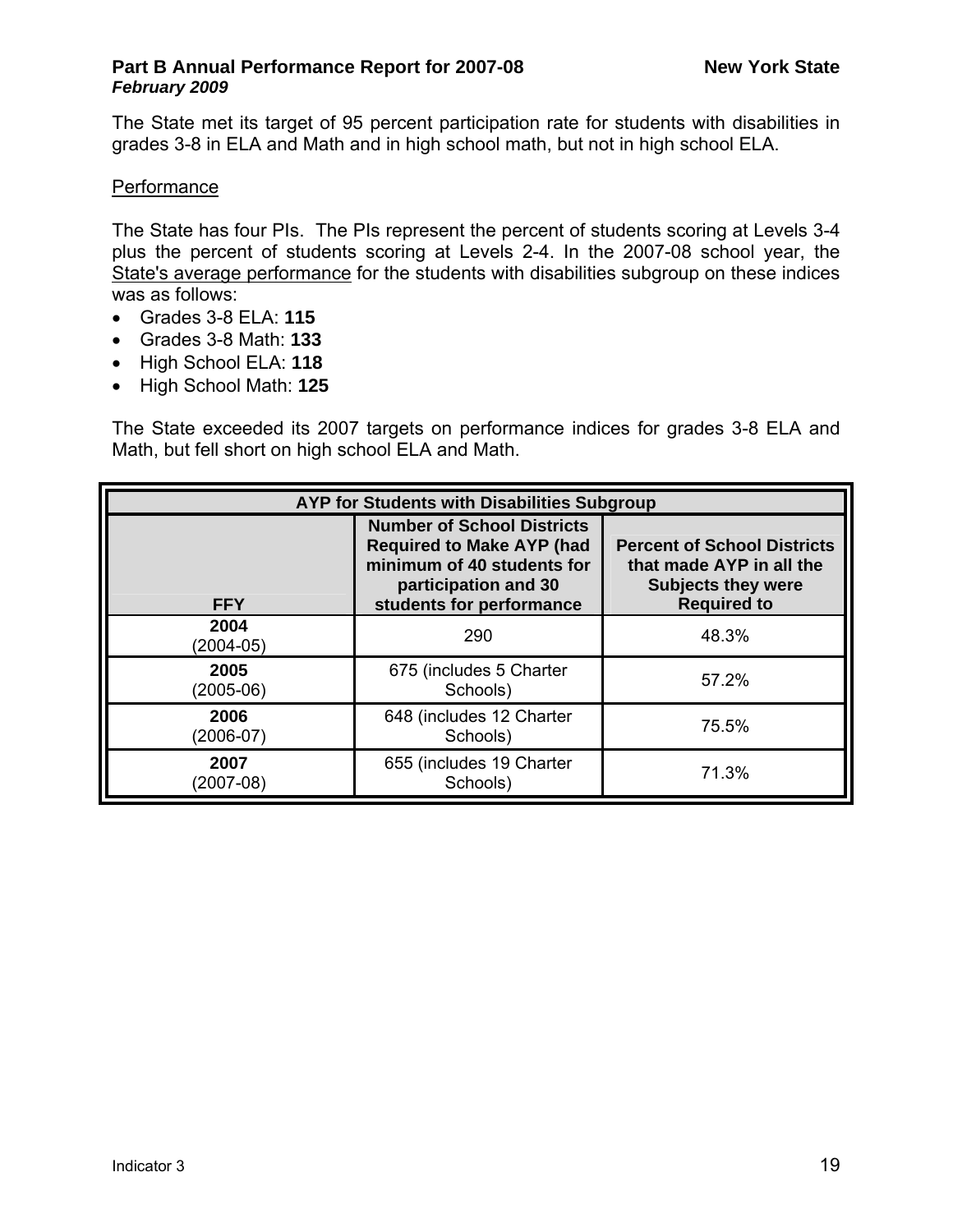| AYP for Students with Disabilities Subgroup<br>by Need/Resource Capacity Category of School Districts |                                                                                                                                                                                                                                                                                                                                |       |                                                                                                                                                                                |                                                                                                                                   |  |  |  |
|-------------------------------------------------------------------------------------------------------|--------------------------------------------------------------------------------------------------------------------------------------------------------------------------------------------------------------------------------------------------------------------------------------------------------------------------------|-------|--------------------------------------------------------------------------------------------------------------------------------------------------------------------------------|-----------------------------------------------------------------------------------------------------------------------------------|--|--|--|
|                                                                                                       |                                                                                                                                                                                                                                                                                                                                |       | 2007-08                                                                                                                                                                        |                                                                                                                                   |  |  |  |
| <b>Need/Resource</b><br><b>Capacity</b><br><b>Category of</b><br><b>School Districts</b>              | 2006-07<br><b>Number of</b><br><b>School Districts</b><br><b>Required to</b><br><b>Make AYP</b><br><b>Percent of</b><br>(minimum 40<br><b>School</b><br>students for<br><b>Districts that</b><br>participation<br>made AYP in all<br>and 30 students<br>the Subjects<br>they were<br>for<br>performance)<br><b>Required to</b> |       | <b>Number of</b><br><b>School Districts</b><br><b>Required to</b><br><b>Make AYP</b><br>(minimum 40<br>students for<br>participation<br>and 30 students<br>for<br>performance) | <b>Percent of</b><br><b>School</b><br><b>Districts that</b><br>made AYP in all<br>the Subjects<br>they were<br><b>Required to</b> |  |  |  |
| New York City                                                                                         | 32                                                                                                                                                                                                                                                                                                                             | 3.1%  | 32                                                                                                                                                                             | 6.3%                                                                                                                              |  |  |  |
| Large Four Cities                                                                                     | 4                                                                                                                                                                                                                                                                                                                              | 0.0%  | $\overline{4}$                                                                                                                                                                 | 0.0%                                                                                                                              |  |  |  |
| Urban-Suburban<br><b>High Need</b><br><b>Districts</b>                                                | 44                                                                                                                                                                                                                                                                                                                             | 45.5% | 43                                                                                                                                                                             | 48.8%                                                                                                                             |  |  |  |
| Rural High Need<br><b>Districts</b>                                                                   | 133                                                                                                                                                                                                                                                                                                                            | 79.7% | 123                                                                                                                                                                            | 69.1%                                                                                                                             |  |  |  |
| <b>Average Need</b><br><b>Districts</b>                                                               | 309                                                                                                                                                                                                                                                                                                                            | 79.6% | 316                                                                                                                                                                            | 74.7%                                                                                                                             |  |  |  |
| Low Need<br><b>Districts</b>                                                                          | 114                                                                                                                                                                                                                                                                                                                            | 92.1% | 118                                                                                                                                                                            | 88.1%                                                                                                                             |  |  |  |
| <b>Charter Schools</b>                                                                                | 12                                                                                                                                                                                                                                                                                                                             | 91.7% | 19                                                                                                                                                                             | 100.0%                                                                                                                            |  |  |  |

|                                         | <b>Participation Rates for Students with Disabilities Subgroup</b> |                      |                      |         |                   |                      |  |  |  |  |
|-----------------------------------------|--------------------------------------------------------------------|----------------------|----------------------|---------|-------------------|----------------------|--|--|--|--|
|                                         |                                                                    | 2005-06              |                      | 2006-07 | 2007-08           |                      |  |  |  |  |
| <b>Assessment</b>                       |                                                                    | <b>Participation</b> | <b>Participation</b> |         |                   | <b>Participation</b> |  |  |  |  |
|                                         | <b>Enrollment</b>                                                  | Rate                 | <b>Enrollment</b>    | Rate    | <b>Enrollment</b> | Rate                 |  |  |  |  |
| Grade 3-8<br>ELA                        | 198,410                                                            | 95%                  | 196,434              | 96.8%   | 211,495           | 96.9%                |  |  |  |  |
| Grade 3-8<br>Math                       | 198,074                                                            | 96%                  | 196,252              | 96.9%   | 211,104           | 96.9%                |  |  |  |  |
| <b>High School</b><br>ELA (seniors)     | 17,321                                                             | 90%                  | 16,262               | 92.7%   | 19,080            | 94.1%                |  |  |  |  |
| <b>High School</b><br>Math<br>(seniors) | 17,321                                                             | 91%                  | 16,262               | 94.0%   | 19,080            | 95.0%                |  |  |  |  |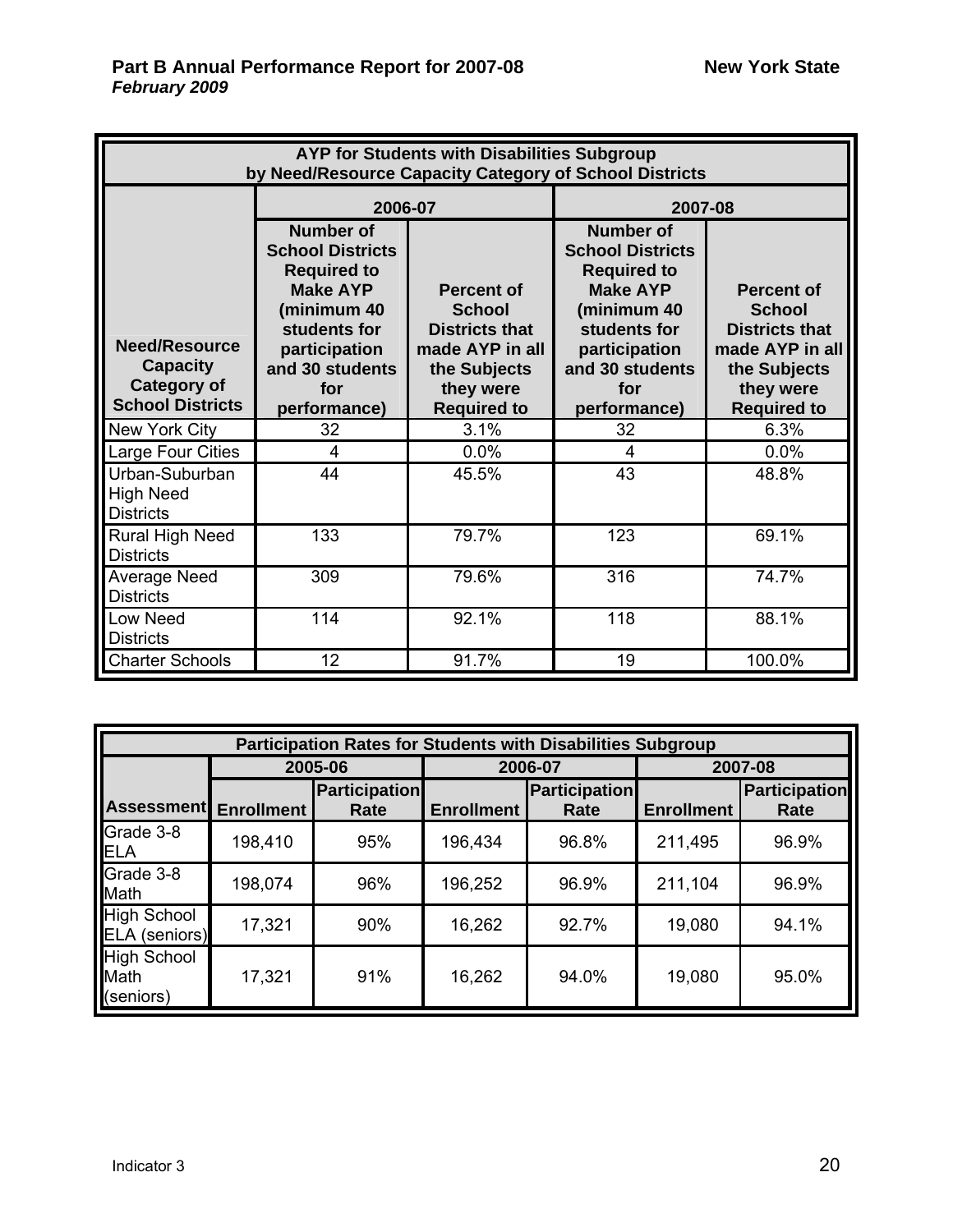|                                                 | Performance Index for the Students with Disabilities Subgroup                                                                                                                                 |               |                          |                                         |                                                                   |                                                                                 |                                                              |  |  |
|-------------------------------------------------|-----------------------------------------------------------------------------------------------------------------------------------------------------------------------------------------------|---------------|--------------------------|-----------------------------------------|-------------------------------------------------------------------|---------------------------------------------------------------------------------|--------------------------------------------------------------|--|--|
|                                                 | 2007-08 Performance                                                                                                                                                                           |               |                          | 2007-08 Standard                        |                                                                   |                                                                                 |                                                              |  |  |
| <b>Assessment</b>                               | <b>Continuously</b><br><b>Enrolled</b><br><b>Students with</b><br><b>Disabilities in</b><br>Grades 3-8<br>and in 2004<br><b>Accountability</b><br><b>Cohort in High</b><br><b>School (HS)</b> | <b>NYS PI</b> | <b>Effective</b><br>AMO* | Safe-<br><b>Harbor</b><br><b>Target</b> | <b>Met Third</b><br><b>Indicator</b><br>for Safe<br><b>Harbor</b> | <b>Students</b><br>with<br><b>Disabilities</b><br><b>Made AYP</b><br>in 2007-08 | 2008-09<br>AMO or<br>Safe-<br><b>Harbor</b><br><b>Target</b> |  |  |
| Grades 3-8 ELA                                  | 199,559                                                                                                                                                                                       | 115           | 132                      | 113                                     | Yes                                                               | Yes                                                                             | 124                                                          |  |  |
| Grades 3-8<br>Math                              | 197,054                                                                                                                                                                                       | 133           | 101                      |                                         | Yes                                                               | Yes                                                                             | 119                                                          |  |  |
| <b>HS ELA 2004</b><br>accountability<br>cohort  | 24,600                                                                                                                                                                                        | 118           | 164                      | 125                                     | <b>No</b>                                                         | No                                                                              | 127                                                          |  |  |
| <b>HS Math 2004</b><br>accountability<br>cohort | 24,600                                                                                                                                                                                        | 125           | 158                      | 134                                     | <b>No</b>                                                         | <b>No</b>                                                                       | 133                                                          |  |  |

\* Annual measurable objective (AMO)

#### **Discussion of Improvement Activities Completed and Explanation of Progress or Slippage that occurred for FFY 2007:**

#### *Explanation of Progress or Slippage*

The State far exceeded its 2007 target for the percentage of school districts that would make AYP in all subjects in which they were required to. In the 2006-07 school year, 75.5 percent of the required school districts (including Charter Schools) made AYP and in the 2007-08 school year, 71.3 percent of school districts (including Charter Schools) made AYP. The target for the 2007-08 school year was 58 percent.

The State met or exceeded the participation target of 95 percent in grades 3-8 ELA and math and for the first time for a high school subject, high school math; however, the State did not achieve 95 percent participation rate in high school ELA. Compared to two previous years, the 2007 participation rate either remained the same or improved in all subjects and grades.

The State exceeded its performance target in 2007 in grades 3-8 ELA and math by improving by more than five points on the PI. In grades 3-8 ELA, the score on the PI improved by 12 points and by 18 points in grades 3-8 math. The State did not meet its target to improve by five points in high school ELA and math. Instead, the scores on the PIs in high school ELA improved by one point and math declined by two points.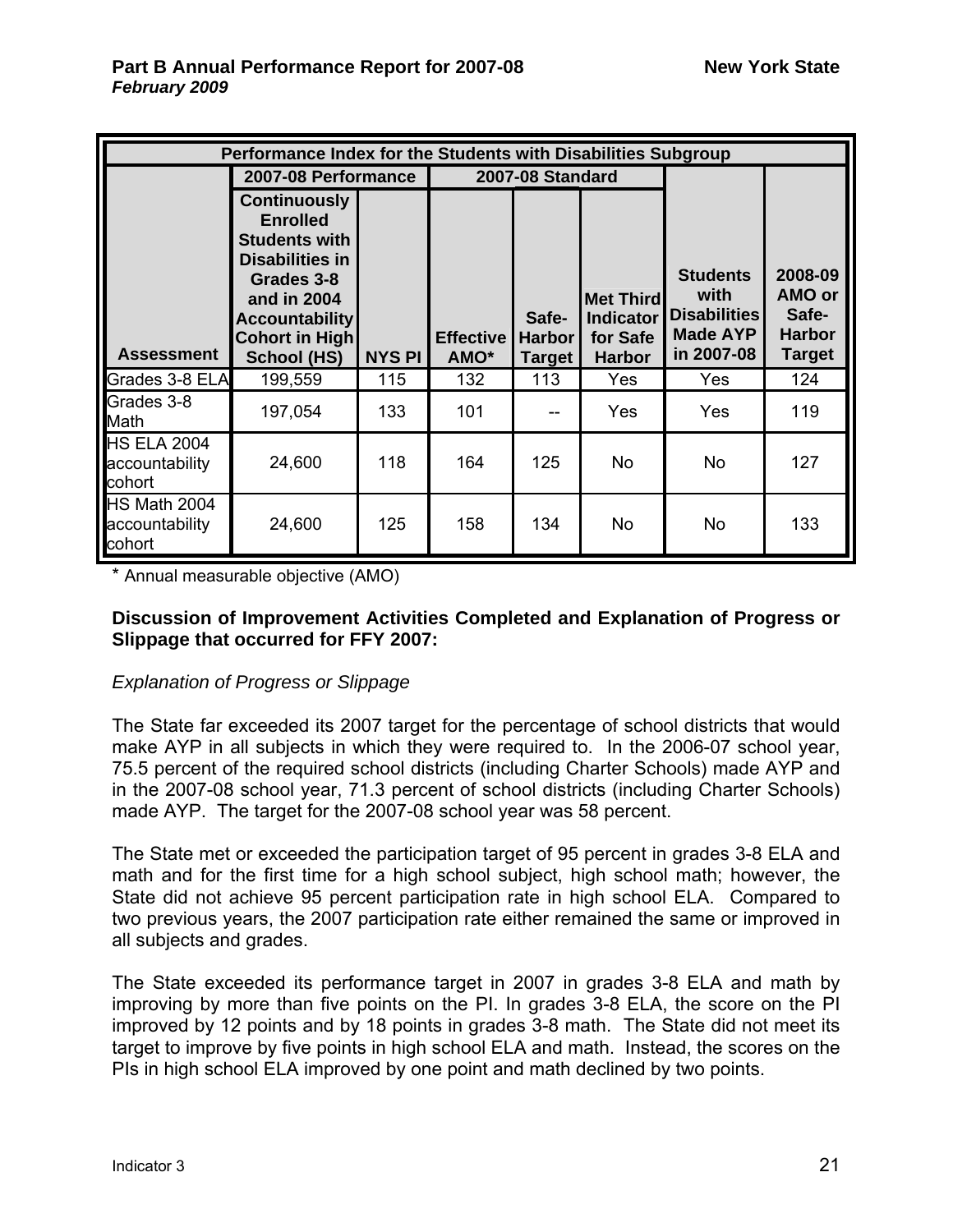The data provided above indicates a significant difference in the percent of school districts that made AYP for the students with disabilities subgroup in the Big Five Cities and the urban-suburban high need school districts compared with other school districts in the State. For example, two community school districts in New York City (NYC) made AYP, none of the large four cities made AYP, and less than half of the urbansuburban high need districts made AYP compared to 69 percent of rural high need districts, 75 percent of average need school districts and 88 percent of low need school districts and 100 percent of Charter schools.

## *Improvement Activities[3](#page-24-0) Completed during 2007-08*

The Office of Vocational and Educational Services for Individuals with Disabilities (VESID) obtained technical assistance from the OSEP National Technical Assistance Center on Response to Intervention (RtI), the National Instructional Materials Accessibility Standards (NIMAS) Technical Assistance Center, the National Center on Student Progress Monitoring and the New York Comprehensive Center to further inform and advance the State's initiatives in this area.

Also see technical assistance obtained as noted under indicator 1.

Activities Completed:

- 1. See activities reported as completed under Indicator 1.
- 2. In 2007, NYS adopted regulations that establish the State's policy on RtI processes. In April 2008, a State memorandum was issued to school districts, parents and others to provide guidance on RtI programs. [http://www.vesid.nysed.gov/specialed/publications/policy/RTIfinal.pdf.](http://www.vesid.nysed.gov/specialed/publications/policy/RTIfinal.pdf)
- 3. To further promote the development of RtI in NYS, a request for proposals was issued and a contractor selected to operate a State Technical Assistance Center (TAC) on RtI. This Center will collaborate with the National Center on RtI. RFP identified the Statewide TAC provider, who will begin in January 2009. VESID served on an advisory board to guide New York City Department of Education's (NYCDOE) initiation of RtI programs in three of its elementary schools. NYCDOE developed a standard protocol for literacy for Kindergarten through second grade for the next school year cohort of schools to use as a guide. Preliminary results indicate that the majority of students that participated are now performing above the benchmarks for their grade in reading.
- 4. In 2007-08, VESID initiated, completed or planned Individuals with Disabilities Education Act (IDEA) Effective Instructional Practices focused monitoring reviews for 82 school districts (including school districts in NYC) whose State assessment results were farthest from State targets.

<span id="page-24-0"></span> $\overline{a}$  $3$  See New York State Performance Plan Indicator 3 at <http://www.vesid.nysed.gov/specialed/spp/plan/assessment.htm>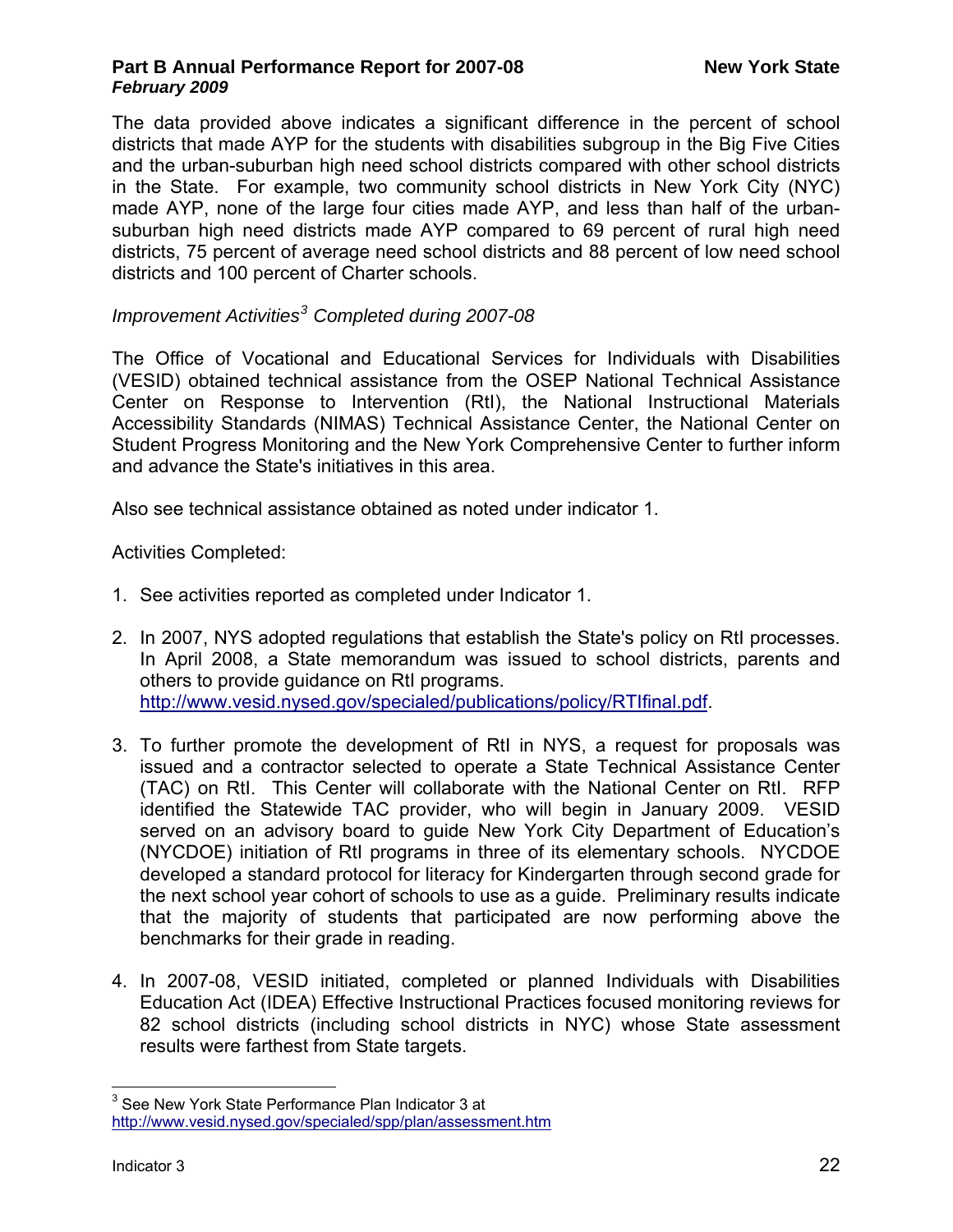- 5. The redesign of the New York State Alternate Assessment (NYSAA), including technical specifications in 2006-07, was completed and implemented in spring 2008 in its new form. In 2007-08, the redesigned NYSAA was administered to 15,425 students with severe cognitive disabilities, enabling their participation in the State assessment program. Professional development and technical documentation were provided continuously throughout 2007-08.
- 6. In 2007-08, the Helen Keller Services for the Blind downloaded NIMAS files and produced Braille materials. The 2007-08 contract year reflected a greater demand for large print than did the previous two years.
- 7. During 2007-08, the Technology Resource Center (TRE), which provides technical assistance expertise on providing assistive technology and universal design, provided an electronic newsletter, individual student consultations, an internet web page, a library loan program, and Local Area Technology certificates to Special Education Training and Resource Center (SETRC). TRE also provided staff development to the NYC Special Education Quality Assurance (SEQA) staff and to other school districts on request. The TRE contract is scheduled for completion on June 30, 2009.
- 8. In 2007-08, funding from a grant obtained through the Center for Applied Special Technologies enabled the installation of a Keystone Library Automation System (KLAS). The card catalog for the Braille and large print collection at the NYS Resource Center for the Blind will be automated through the implementation of KLAS. Installation of the KLAS system has begun, and it will provide faster service, better management, and an on-line catalog for teachers.
- 9. In 2007-08, five (5) regional planning forums were conducted for school leaders from large urban districts (Yonkers, Syracuse, NYC, Rochester, and Buffalo) to identify strategies for improving student achievement and performance.

#### **Revisions, with Justification, to Proposed Targets / Improvement Activities / Timelines / Resources for FFY 2007 [If applicable]**

See revisions to improvement activities under Indicator 1.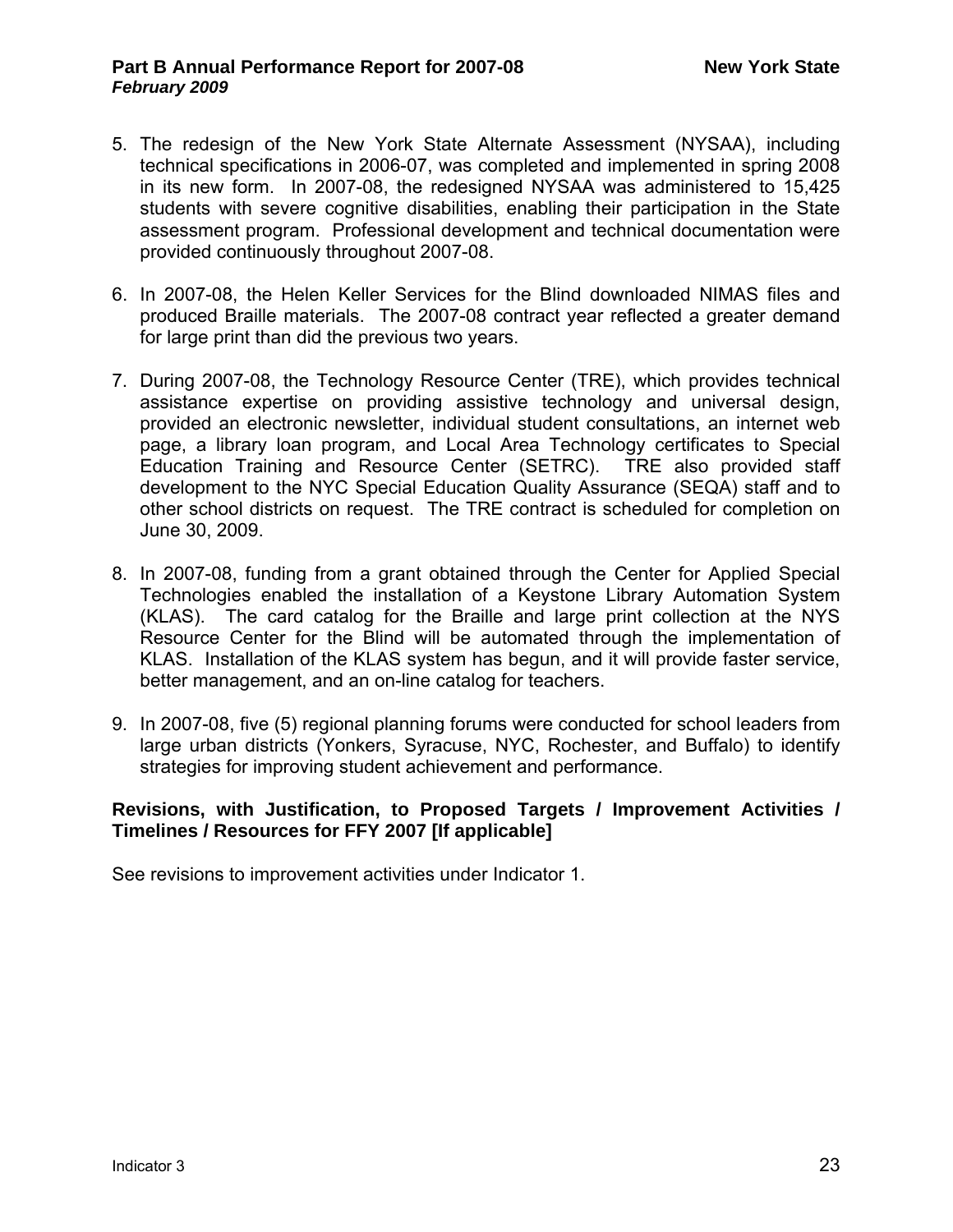#### **Overview of the Annual Performance Report Development:**

See Overview of the Development of the Annual Performance Report (APR) in the Introduction section, page 1.

#### **Monitoring Priority: FAPE in the LRE**

**Indicator 4:** Rates of suspension and expulsion:

- A. Percent of districts identified by the State as having a significant discrepancy in the rates of suspensions and expulsions of children with disabilities for greater than 10 days in a school year; and
- B. Percent of districts identified by the State as having a significant discrepancy in the rates of suspensions and expulsions of greater than 10 days in a school year of children with disabilities by race and ethnicity.

(20 U.S.C. 1416(a)(3)(A); 1412(a)(22))

#### **Measurement:**

- A. Percent = [(# of districts identified by the State as having significant discrepancies in the rates of suspensions and expulsions of children with disabilities for greater than 10 days in a school year) divided by the (# of districts in the State)] times 100.
- B. Percent  $=$   $($  # of districts identified by the State as having significant discrepancies in the rates of suspensions and expulsions for greater than 10 days in a school year of children with disabilities by race ethnicity) divided by the (# of districts in the State)] times 100.

Include State's definition of "significant discrepancy."

## **New York State's (NYS) Notes:**

NYS collects data on the number of students with disabilities suspended or expelled out of school for more than 10 days in a school year on the PD-8 report. This report is available at [http://www.vesid.nysed.gov/sedcar/forms/pdforms/0809/08pdf/08pd8.pdf.](http://www.vesid.nysed.gov/sedcar/forms/pdforms/0809/08pdf/08pd8.pdf)

Section 618 data was used to analyze the discrepancy in the rates of out-of-school suspensions of students with disabilities for greater than 10 days in a school year among school districts. Suspension rates were calculated for all school districts. The rates were computed by dividing the number of students with disabilities suspended outof-school for more than 10 days during the school year by the December 1 count of school-age students with disabilities and the result expressed as a percent. The 2004- 05 baseline statewide average suspension rate was 1.34 percent. School districts with at least 75 school-age students with disabilities that had a suspension rate of 4.0 percent or higher were identified as having significant discrepancy in their rate among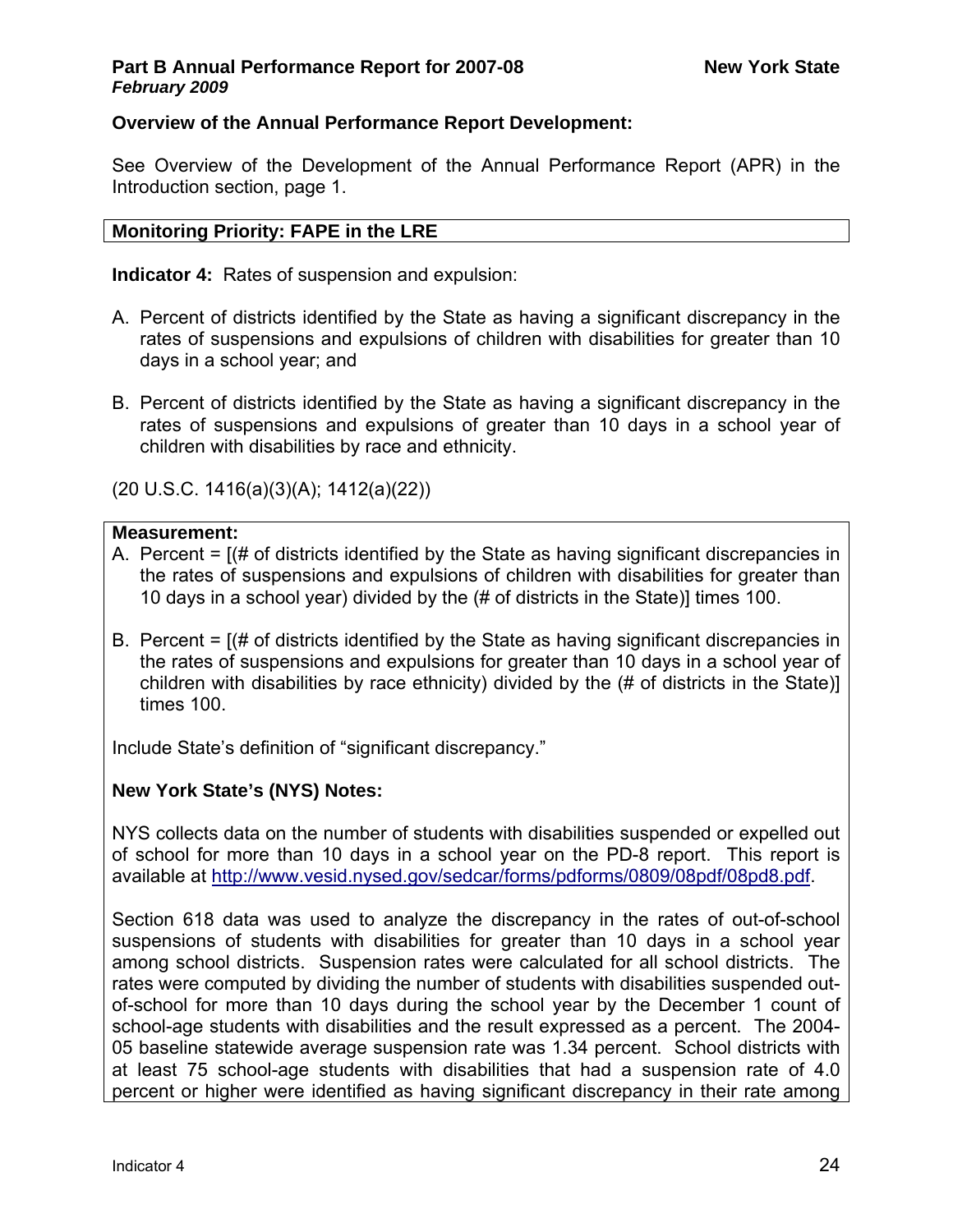school districts. (A minimum number of 75 students with disabilities was used, since small numbers of students with disabilities may distort percentages.)

#### **NYS' Definition of Significant Discrepancy in Suspension Rate:**

- For the baseline year and through the 2006-07 school year, significant discrepancy is defined as a suspension rate of greater than three times the baseline statewide average (i.e., a rate of 4.0 percent or higher).
- Beginning in 2007-08 through 2010-11 school years, significant discrepancy is defined as a suspension rate of greater than two times the baseline statewide average, (i.e., a rate of 2.7 percent or higher).

| <b>FFY</b>            |      | <b>Measurable and Rigorous Target</b>                                   |  |  |  |  |  |  |
|-----------------------|------|-------------------------------------------------------------------------|--|--|--|--|--|--|
| <b>FFY 2007</b>       |      | <b>4.A.</b> No more than 2 percent of the school districts in the State |  |  |  |  |  |  |
| (School Year 2007-08) |      | will suspend students with disabilities for more than 10                |  |  |  |  |  |  |
|                       |      | days at a rate of 2.7 percent or higher. (This rate is two              |  |  |  |  |  |  |
|                       |      | times the baseline average)                                             |  |  |  |  |  |  |
|                       | 4.B. | Reporting this indicator by race and ethnicity is not                   |  |  |  |  |  |  |
|                       |      | required for the FFY 2007 APR due February 1, 2009.                     |  |  |  |  |  |  |

#### **Actual Target Data for FFY 2007:**

**9.4** percent of school districts in the State suspended students with disabilities for more than 10 days at a rate of 2.7 percent or higher.

| <b>State Average Suspension Rates of Students with Disabilities</b><br>for Greater Than 10 Days in a School Year |                                                                                                                                                    |                                                                                                                                                                                |                           |                                                                   |                                                                                                                                            |  |  |  |
|------------------------------------------------------------------------------------------------------------------|----------------------------------------------------------------------------------------------------------------------------------------------------|--------------------------------------------------------------------------------------------------------------------------------------------------------------------------------|---------------------------|-------------------------------------------------------------------|--------------------------------------------------------------------------------------------------------------------------------------------|--|--|--|
| <b>School Year</b>                                                                                               | <b>Number of</b><br><b>Students</b><br>with<br><b>Disabilities</b><br><b>Suspended</b><br>for More<br>than 10 Days<br>in the<br><b>School Year</b> | <b>Number of</b><br><b>School-Age</b><br><b>Students</b><br>with<br><b>Disabilities</b><br><b>Receiving</b><br><b>Special</b><br><b>Education</b><br>Services on<br>December 1 | <b>Suspension</b><br>Rate | <b>Significant</b><br>Discrepancy in<br><b>Suspension</b><br>Rate | Percent of<br><b>School</b><br><b>Districts with</b><br><b>Significant</b><br><b>Discrepancy</b><br><u>in</u><br><b>Suspension</b><br>Rate |  |  |  |
| 2004-05<br>(baseline data)                                                                                       | 5,502                                                                                                                                              | 409,791                                                                                                                                                                        | 1.34%                     | Three times the<br>State baseline<br>average                      | 2.9%                                                                                                                                       |  |  |  |
| 2005-06                                                                                                          | 5,294                                                                                                                                              | 407,000                                                                                                                                                                        | 1.30%                     | Three times the<br>State baseline<br>average.                     | 2.5%                                                                                                                                       |  |  |  |
| 2006-07                                                                                                          | 5,622                                                                                                                                              | 409,149                                                                                                                                                                        | 1.37%                     | Three times the<br>State baseline<br>average                      | 2.3%                                                                                                                                       |  |  |  |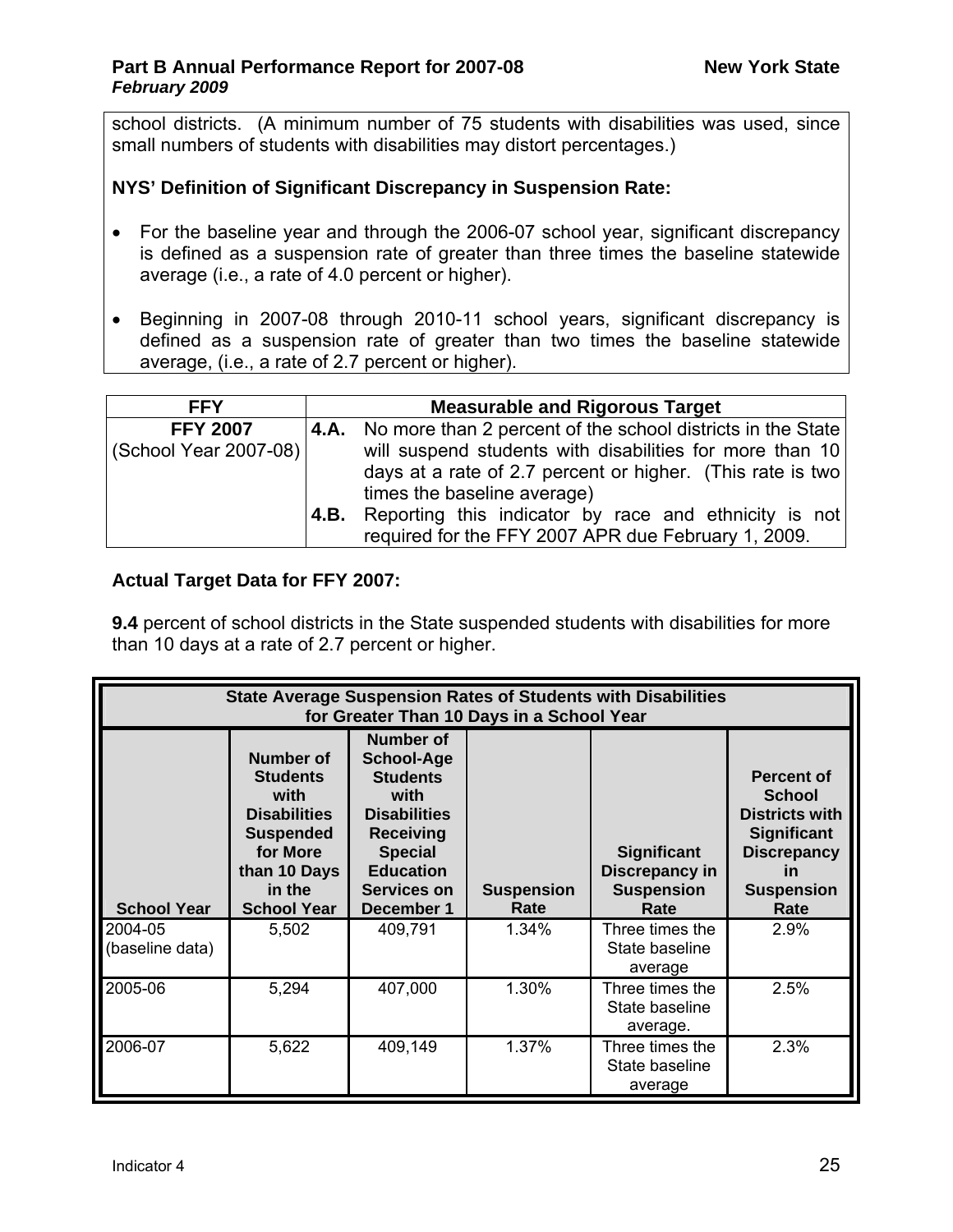|                    | <b>State Average Suspension Rates of Students with Disabilities</b><br>for Greater Than 10 Days in a School Year                            |                                                                                                                                                                                       |                           |                                                                   |                                                                                                                                            |  |  |  |
|--------------------|---------------------------------------------------------------------------------------------------------------------------------------------|---------------------------------------------------------------------------------------------------------------------------------------------------------------------------------------|---------------------------|-------------------------------------------------------------------|--------------------------------------------------------------------------------------------------------------------------------------------|--|--|--|
| <b>School Year</b> | Number of<br><b>Students</b><br>with<br><b>Disabilities</b><br><b>Suspended</b><br>for More<br>than 10 Days<br>in the<br><b>School Year</b> | <b>Number of</b><br><b>School-Age</b><br><b>Students</b><br>with<br><b>Disabilities</b><br><b>Receiving</b><br><b>Special</b><br><b>Education</b><br><b>Services on</b><br>December 1 | <b>Suspension</b><br>Rate | <b>Significant</b><br>Discrepancy in<br><b>Suspension</b><br>Rate | Percent of<br><b>School</b><br><b>Districts with</b><br><b>Significant</b><br><b>Discrepancy</b><br><u>in</u><br><b>Suspension</b><br>Rate |  |  |  |
| 2007-08            | 5,173                                                                                                                                       | 409,856                                                                                                                                                                               | 1.26%                     | Two times the<br>State baseline<br>average                        | 9.4%                                                                                                                                       |  |  |  |

|                                                                                                  | Number of School Districts with their Suspension Rates and Percent of all Suspensions<br>Comparing the 2006-07 to 2007-08 School Year |                                                              |                                         |                                                                                    |                                                              |                                         |                                                                                       |  |  |
|--------------------------------------------------------------------------------------------------|---------------------------------------------------------------------------------------------------------------------------------------|--------------------------------------------------------------|-----------------------------------------|------------------------------------------------------------------------------------|--------------------------------------------------------------|-----------------------------------------|---------------------------------------------------------------------------------------|--|--|
|                                                                                                  |                                                                                                                                       | 2007-08<br>2006-07                                           |                                         |                                                                                    |                                                              |                                         |                                                                                       |  |  |
| $%$ of<br><b>students</b><br>with<br>disabilities<br>suspended<br>for greater<br>than 10<br>days | <b>Comparison</b><br>to statewide<br>baseline<br>average                                                                              | # of<br>districts<br>in 2006-<br>07<br><b>School</b><br>Year | % of 684<br>districts<br>in 2006-<br>07 | $%$ of<br>total 10-<br>day out-<br>of-<br>school<br>suspen-<br>sions in<br>2006-07 | # of<br>districts<br>in 2007-<br>08<br><b>School</b><br>Year | % of 683<br>districts<br>in 2007-<br>08 | $%$ of<br>total 10-<br>day out-<br>$of -$<br>school<br>suspen-<br>sions in<br>2007-08 |  |  |
| Not<br>applicable                                                                                | Districts with<br>less than 75<br>students with<br>disabilities<br>enrolled on<br>December 1                                          | 100                                                          | 14.6%                                   | 0.8%                                                                               | 104                                                          | 15.2%                                   | 0.6%                                                                                  |  |  |
| $0\%$ to<br>< 1.3%                                                                               | Below the<br>baseline<br>Statewide<br>average                                                                                         | 415                                                          | 60.7%                                   | 43.1%                                                                              | 400                                                          | 58.6%                                   | 45.3%                                                                                 |  |  |
| $\geq 1.3\%$ but<br>2.7%                                                                         | <b>Between</b><br>baseline and<br>2 times the<br>baseline<br>statewide<br>average                                                     | 109                                                          | 15.9%                                   | 14.6%                                                                              | 115                                                          | 16.8%                                   | 16.5%                                                                                 |  |  |
| $\geq$ 2.7% but <<br>4.0%                                                                        | Between 2<br>and 3 times<br>the baseline<br>statewide<br>average                                                                      | 44                                                           | 6.4%                                    | 15.2%                                                                              | 45                                                           | 6.6%                                    | 16.4%                                                                                 |  |  |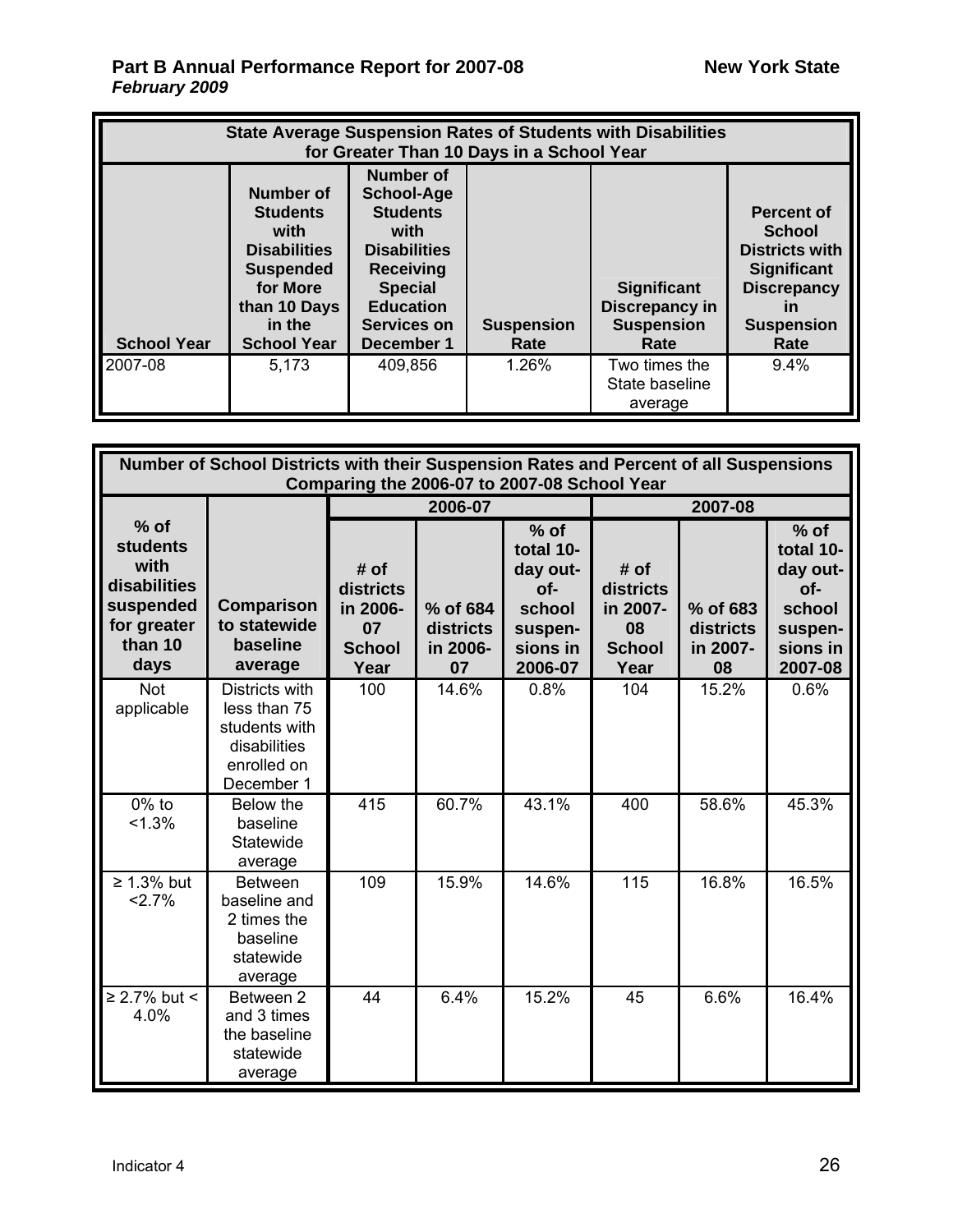| Number of School Districts with their Suspension Rates and Percent of all Suspensions<br>Comparing the 2006-07 to 2007-08 School Year |                                                                     |                                                              |                                         |                                                                                    |                                                                     |                                         |                                                                                      |  |
|---------------------------------------------------------------------------------------------------------------------------------------|---------------------------------------------------------------------|--------------------------------------------------------------|-----------------------------------------|------------------------------------------------------------------------------------|---------------------------------------------------------------------|-----------------------------------------|--------------------------------------------------------------------------------------|--|
|                                                                                                                                       |                                                                     |                                                              | 2006-07                                 |                                                                                    |                                                                     | 2007-08                                 |                                                                                      |  |
| $%$ of<br><b>students</b><br>with<br>disabilities<br>suspended<br>for greater<br>than 10<br>days                                      | Comparison<br>to statewide<br><b>baseline</b><br>average            | # of<br>districts<br>in 2006-<br>07<br><b>School</b><br>Year | % of 684<br>districts<br>in 2006-<br>07 | $%$ of<br>total 10-<br>day out-<br>of-<br>school<br>suspen-<br>sions in<br>2006-07 | # of<br><b>districts</b><br>in 2007-<br>08<br><b>School</b><br>Year | % of 683<br>districts<br>in 2007-<br>08 | $%$ of<br>total 10-<br>day out-<br>$Of-$<br>school<br>suspen-<br>sions in<br>2007-08 |  |
| $\geq 4.0\%$                                                                                                                          | Three times<br>or more than<br>the baseline<br>statewide<br>average | 16                                                           | 2.3%                                    | 26.4%                                                                              | 19                                                                  | 2.8%                                    | 21.1%                                                                                |  |

#### **Discussion of Improvement Activities Completed and Explanation of Progress or Slippage that occurred for FFY 2007:**

#### *Explanation of Progress or Slippage*

The State did not achieve its 2007-08 target that no more than two percent of the school districts in the State would suspend students with disabilities for more than 10 days at a rate of 2.7 percent or higher (i.e., at a rate of two times the baseline average). In the 2007-08 school year, 64 school districts (9.4 percent) had a suspension rate of 2.7 percent or higher. This rate is the percent of students with disabilities who are suspended out-of-school for more than 10 days during the school year. Please note that beginning in 2007-08, NYS' target for this indicator became more rigorous than in prior years. School districts are now identified as having a significant discrepancy in their rate if they suspend 2.7 percent or more students with disabilities during the year compared to school districts with a rate of 4.0 percent or higher in previous years.

The State did demonstrate progress in the average suspension rate of students with disabilities, which was lower in 2007-08 compared to previous years. In the 2004-05 school year the Statewide suspension rate was 1.34 percent, in 2005-06 it was 1.30 percent, in 2006-07 it was 1.37 percent and in 2007-08 it was 1.26 percent.

The table below provides a history of notifications that required school districts to review their policies, practices and procedures related to discipline of students with disabilities and to correct their reported noncompliance within one year from notification. Out of 40 school districts that have completed these self-reviews, 10 remain with some noncompliance; however four of these school districts still have time remaining (within one year from notification) to report on their corrections.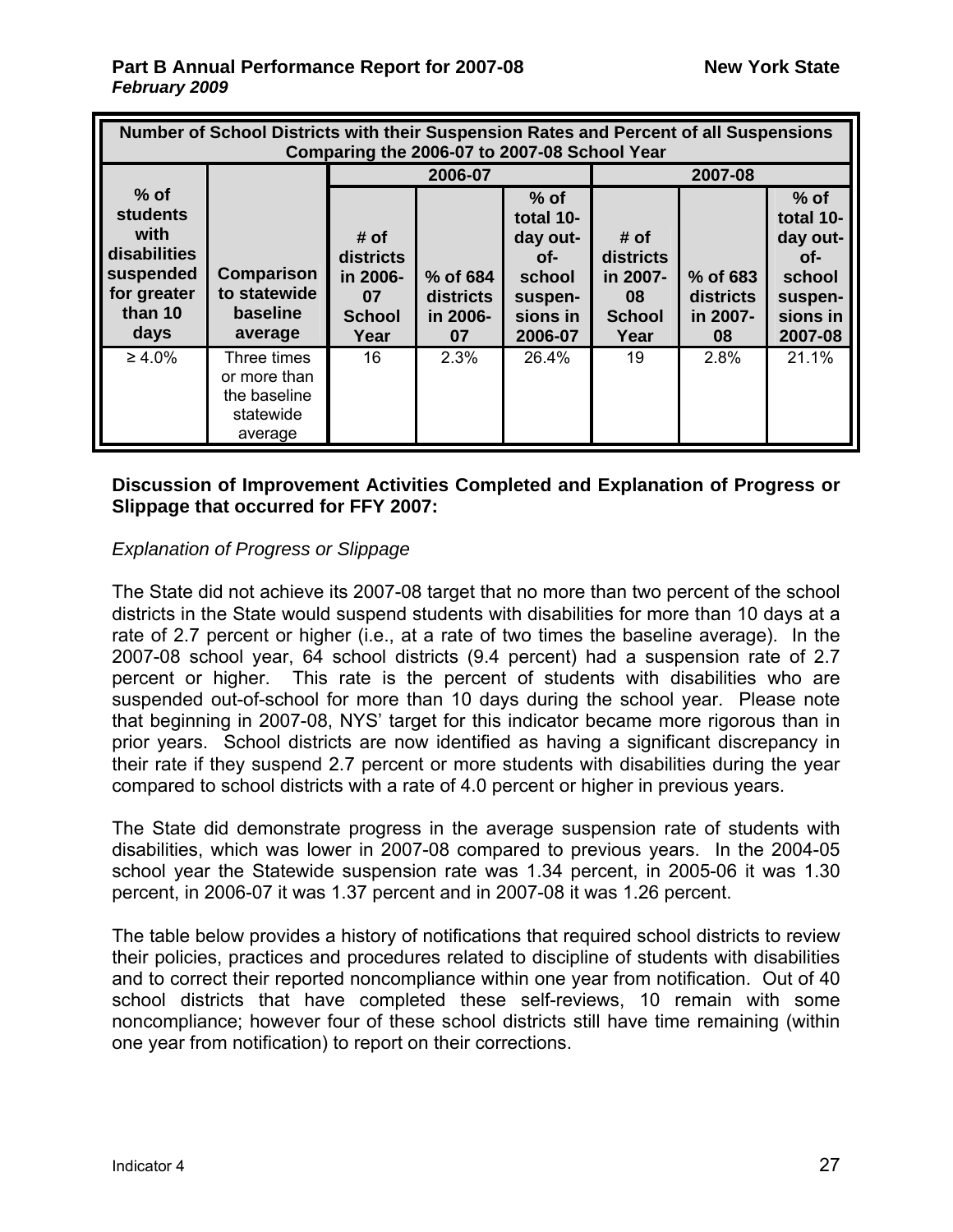| <b>Data</b><br>Year                                                                                                        | <b>Monitoring</b><br>Year | <b>Number of</b><br><b>Districts</b><br><b>Identified</b><br><b>Based on Their</b><br>Data | <b>Number of</b><br><b>Districts</b><br><b>Reporting</b><br>Noncompliance | <b>Number of</b><br><b>Districts</b><br><b>Correcting</b><br>Noncompliance<br><b>Within one Year</b> | <b>Number of</b><br><b>Districts</b><br><b>Correcting</b><br>Noncompliance<br><b>After one Year</b> | Number of<br><b>Districts that</b><br>have not<br><b>Corrected</b><br>Noncompliance<br>to Date |  |
|----------------------------------------------------------------------------------------------------------------------------|---------------------------|--------------------------------------------------------------------------------------------|---------------------------------------------------------------------------|------------------------------------------------------------------------------------------------------|-----------------------------------------------------------------------------------------------------|------------------------------------------------------------------------------------------------|--|
| 2004-<br>05                                                                                                                | 2005-06                   | 18                                                                                         | 18                                                                        | 0                                                                                                    | 16                                                                                                  | 2                                                                                              |  |
| 2005-<br>06                                                                                                                | 2006-07                   | 17<br>(4 identified in<br>the previous<br>year)                                            | 13                                                                        | 8                                                                                                    | 1                                                                                                   | 4                                                                                              |  |
| 2006-<br>07                                                                                                                | 2007-08                   | 16<br>(7 identified in<br>the previous<br>year)                                            | 7<br>(possibly two<br>more after<br>verification<br>review                | 3                                                                                                    |                                                                                                     | $4^*$                                                                                          |  |
| 2007-<br>2008-09<br>64<br>These data will be reported in the next APR.<br>08<br>(16 identified in<br>the previous<br>year) |                           |                                                                                            |                                                                           |                                                                                                      |                                                                                                     |                                                                                                |  |
|                                                                                                                            |                           |                                                                                            |                                                                           | *Time is still remaining for these districts to report correction of noncompliance within one year.  |                                                                                                     |                                                                                                |  |

During the 2005-06 school year based on 2004-05 school year data, 18 school districts were notified that they had a suspension rate that was significantly greater than the suspension rate in other school districts.

- Based on a review of each of these district's policies, practices and procedures, all 18 districts were notified that they had noncompliance with one or more regulatory citations related to discipline of students with disabilities.
- To date, 16 of the 18 school districts have corrected their noncompliance. The State provided additional technical assistance by telephone and on site, conducted followup monitoring activities and prescribed corrective actions with the remaining two school districts reflected in the last column in the above table.

During the 2006-07 school year, based on 2005-06 school year data, 17 school districts were notified that they had a suspension rate that was significantly greater than the suspension rate in other school districts.

• Four of the 17 school districts were also identified based on 2004-05 school year data and completed the State-developed self-review monitoring protocol during the 2005-06 school year to evaluate their compliance with selected regulatory requirements, policies, practices and procedures related to discipline procedures for students with disabilities.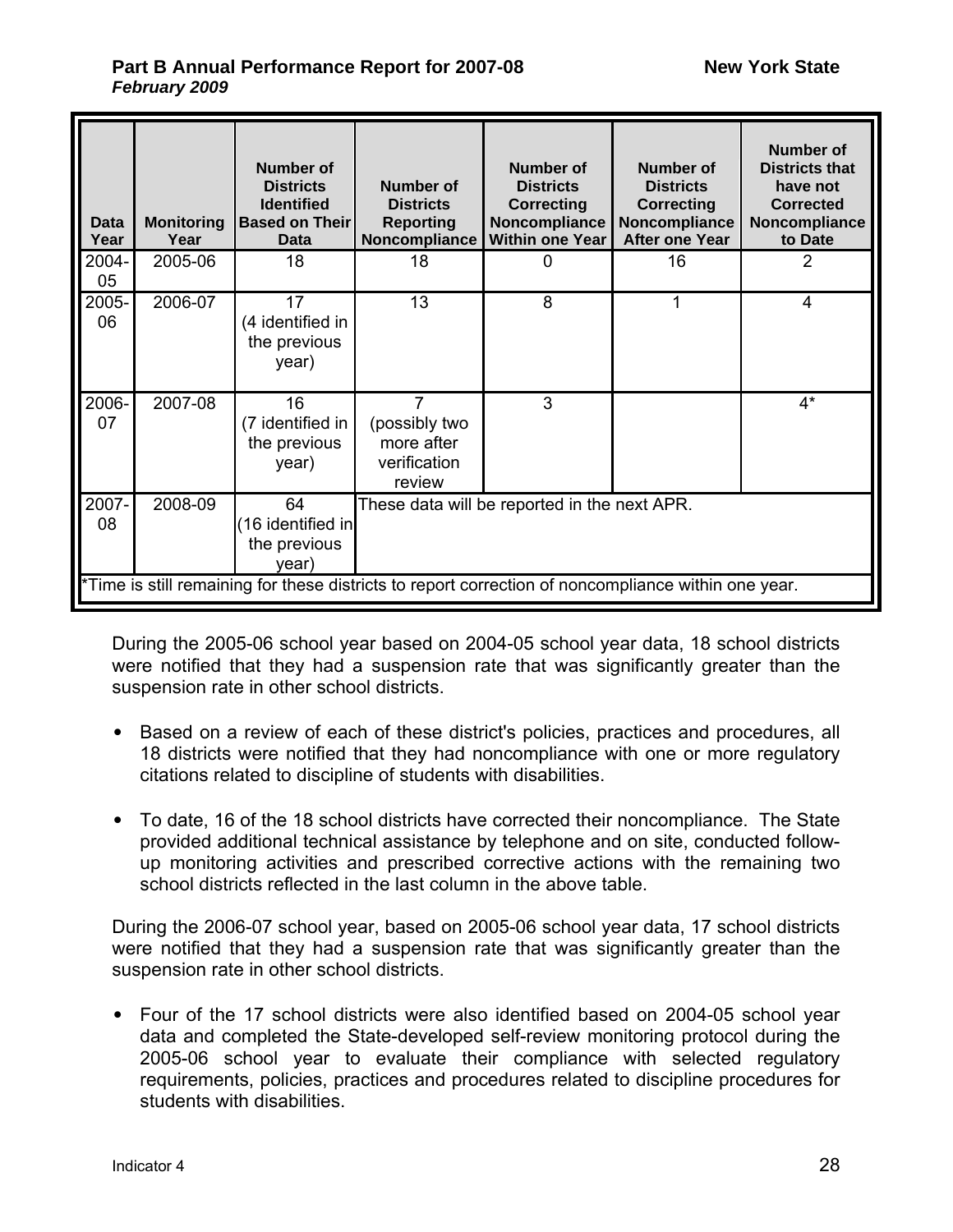- Thirteen school districts completed the self-review monitoring protocol review during the 2006-07 school year and all thirteen school districts reported some noncompliance.
- To date, eight of these school districts have corrected their noncompliance within one year from the date of identification and one school district corrected its noncompliance after one year.
- Four school districts' noncompliance is still not corrected.
	- o The State provided additional technical assistance by telephone and on-site, conducted follow-up monitoring visits and prescribed corrective actions with these four school districts.
	- o For two of the above, Special Education Quality Assurance (SEQA) conducted regular meetings with key administrators to monitor their plan for correction of noncompliance.
- Three of the four school districts identified for a consecutive year received a focused review of their discipline-related policies by SEQA in the fall of 2008. The remaining school district was not reviewed because the school district's data did not identify it as having significant discrepancy in the suspension of students with disabilities in the subsequent school year.

During the 2007-08 school year, based on 2006-07 school year data, 16 school districts were notified that they had a suspension rate that was significantly greater than the suspension rate in other school districts.

- Seven of these 16 school districts were also identified based on 2005-06 school year data in the 2006-07 school year. These seven school districts identified for a consecutive year received a focused review of their discipline-related policies in the fall of 2008.
- Nine school districts completed the State-developed self-review monitoring protocol, and seven of these school districts reported some noncompliance. The State will verify the report submitted by the two districts that reported 100 percent compliance.
- Three of the seven districts that reported noncompliance have corrected their noncompliance.
- The correction of noncompliance in the other four school districts are reported as pending in the above table as they still have time to report their correction of noncompliance within one year from notification.
	- o SEQA conducted regular meetings with key administrators in large city school districts to monitor their plan for correction of noncompliance.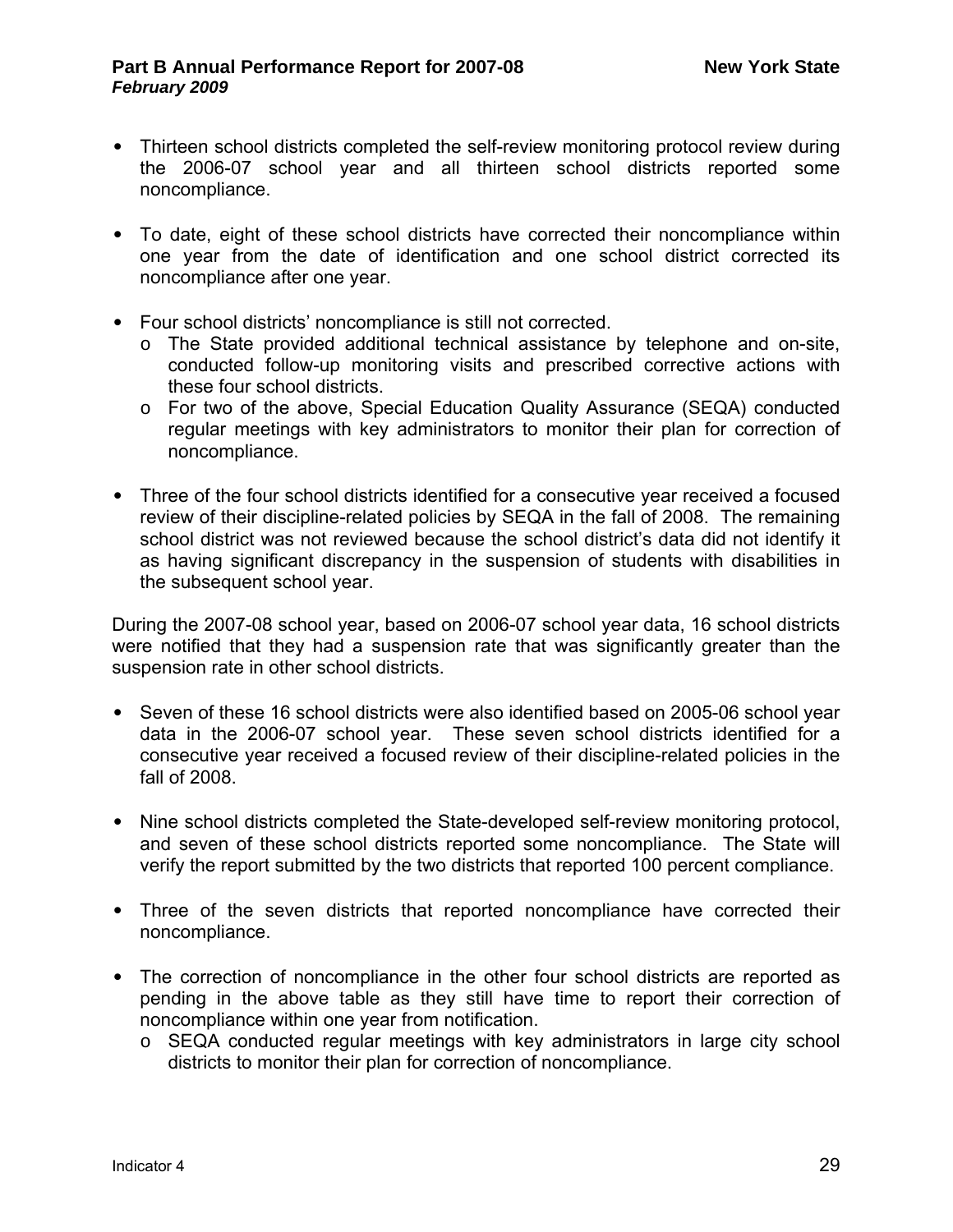During the 2008-09 school year, based on 2007-08 school year data, 64 school districts will be notified that they have a suspension rate that is significantly greater than the suspension rate in other school districts.

- Sixteen of the 64 school districts were also identified based on 2006-07 school year data in the 2007-08 school year.
- These 16 school districts will receive a focused review of their discipline-related policies if identified for a consecutive second year and an onsite review if identified for a third consecutive year.
- Those districts identified for the first time will complete the State-developed selfreview monitoring protocol to evaluate their compliance with selected regulatory requirements, policies, practices and procedures related to discipline procedures for students with disabilities.

The number of school districts identified based on 2007-08 data is much larger than in previous years because the State's target for 2007-08 and subsequent years data is much more rigorous. School districts with two or more times the baseline Statewide average suspension rate (2.7 percent or higher) are being identified, compared to school districts with three or more times the baseline Statewide average (4.0 percent or higher) in previous years.

- Results of these school districts' self-review of policies, procedures and practices relating to discipline will be reported in next year's APR.
- For any school district for which the data indicates significant discrepancy for two or more consecutive years, the State will conduct a review to determine if the district's findings through the self-review process were valid, regardless of whether the school district reported it had corrected all issues of noncompliance. This monitoring review, at a minimum, examines whether there have been changes to the policies and procedures since the last review; and, if so, whether those changes comply with federal and State regulatory requirements regarding the development and implementation of individualized education programs (IEPs), the use of positive behavioral interventions and supports, and procedural safeguards; and whether practices in these areas continue to comply with applicable requirements.

The table below provides the number and percentage of school districts reporting compliance by regulatory issue, comparing the data from 2006-07 to 2007-08.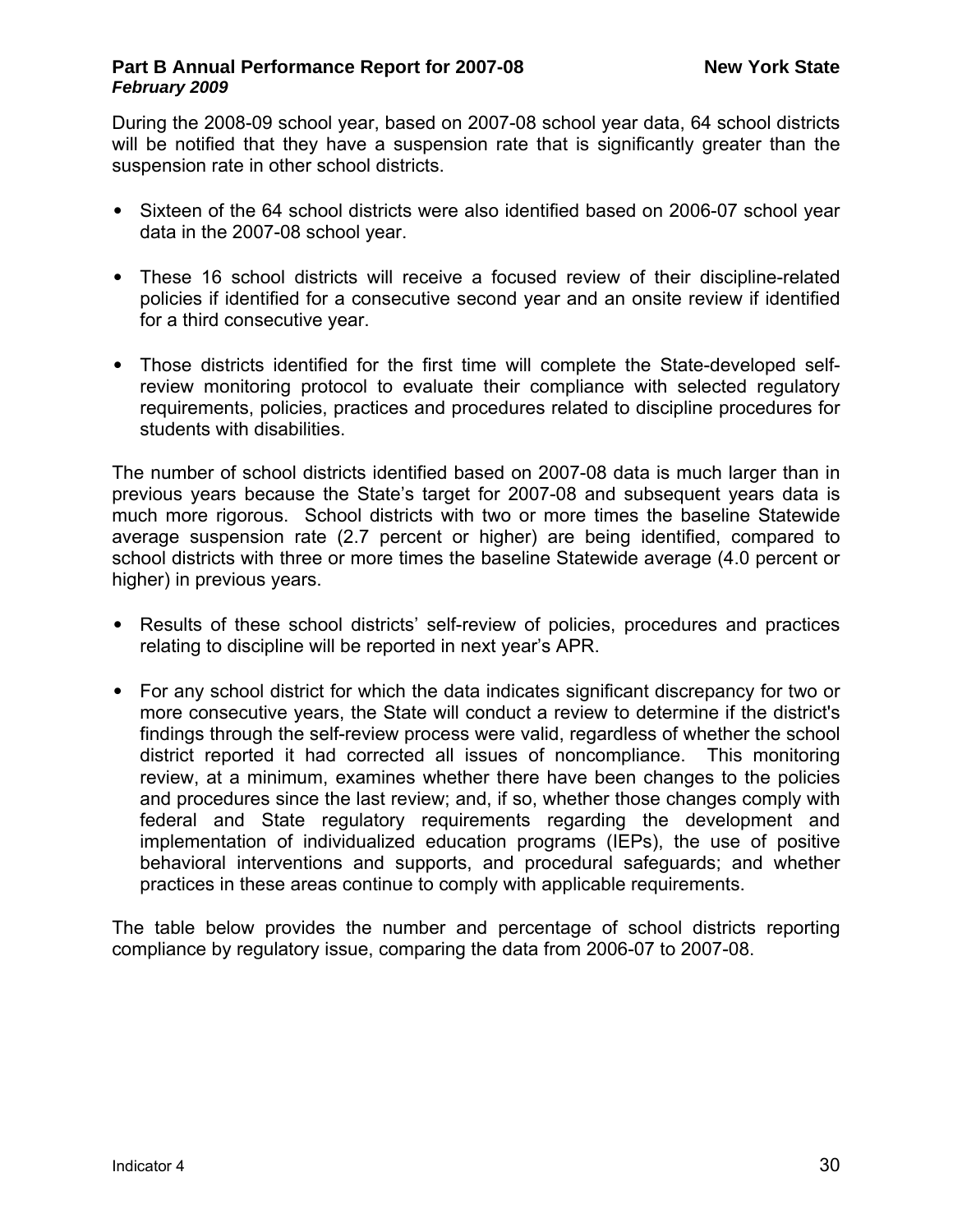| <b>Results of Suspension Self-Reviews</b> |                                                                                                                                                                                                                                                                                                                                                                                                                                                                                                                                                          |                |                                                                                                                                 |                                                                                                                         |       |  |
|-------------------------------------------|----------------------------------------------------------------------------------------------------------------------------------------------------------------------------------------------------------------------------------------------------------------------------------------------------------------------------------------------------------------------------------------------------------------------------------------------------------------------------------------------------------------------------------------------------------|----------------|---------------------------------------------------------------------------------------------------------------------------------|-------------------------------------------------------------------------------------------------------------------------|-------|--|
|                                           |                                                                                                                                                                                                                                                                                                                                                                                                                                                                                                                                                          |                | 2006-07<br><b>Number and</b><br><b>Percent out</b><br>of 13 School<br><b>Districts</b><br><b>Reporting</b><br><b>Compliance</b> | 2007-08<br><b>Number and</b><br>Percent out of<br>9 School<br><b>Districts</b><br><b>Reporting</b><br><b>Compliance</b> |       |  |
|                                           | <b>Regulatory Citation 8 NYCRR</b>                                                                                                                                                                                                                                                                                                                                                                                                                                                                                                                       | #              | %                                                                                                                               | #                                                                                                                       | %     |  |
| $\S200.4(b)(1)(v)$                        | Initial evaluations of students with<br>disabilities include a functional behavioral<br>assessment (FBA) for students whose<br>behaviors impede their learning or that of<br>others.                                                                                                                                                                                                                                                                                                                                                                     | 4              | 30.8%                                                                                                                           | 6                                                                                                                       | 66.7% |  |
| \$200.4(b)(4)                             | The reevaluation is sufficient to determine<br>the student's individual needs.                                                                                                                                                                                                                                                                                                                                                                                                                                                                           | 8              | 61.5%                                                                                                                           | $\overline{7}$                                                                                                          | 77.8% |  |
| \$200.1(r)                                | FBAs identify the problem behavior,<br>define the behavior in concrete terms,<br>identify contextual factors that contribute<br>to the behavior and formulate a<br>hypothesis regarding the general<br>conditions under which a behavior usually<br>occurs and the probable consequences<br>that serve to maintain it.                                                                                                                                                                                                                                   | $\overline{7}$ | 53.8%                                                                                                                           | 5                                                                                                                       | 55.6% |  |
| $\S200.22(a)(3)^*$                        | FBAs are based on multiple sources of<br>data, including but not limited to,<br>information obtained from direct<br>observation of the student, information<br>from the student, the student's teacher(s)<br>and/or related service provider(s), a<br>review of available data and information<br>from the student's record and other<br>sources including any relevant information<br>provided by the student's parent. The FBA<br>is not based solely on the student's history<br>of presenting problem behaviors.                                     | $\overline{7}$ | 53.8%                                                                                                                           | 5                                                                                                                       | 55.6% |  |
| $\S200.22(a)(3)^*$                        | The FBA provides a baseline of the<br>student's problem behaviors with regard<br>to frequency, duration, intensity, and/or<br>latency across activities, settings, people<br>and times of the day and includes<br>information in sufficient detail to form the<br>basis for a behavioral intervention plan<br>(BIP) for the student that addresses<br>antecedent behaviors, reinforces<br>consequences of the behavior,<br>recommendations for teaching alternative<br>skills or behaviors and an assessment of<br>student references for reinforcement. | 5              | 38.5%                                                                                                                           | 5                                                                                                                       | 55.6% |  |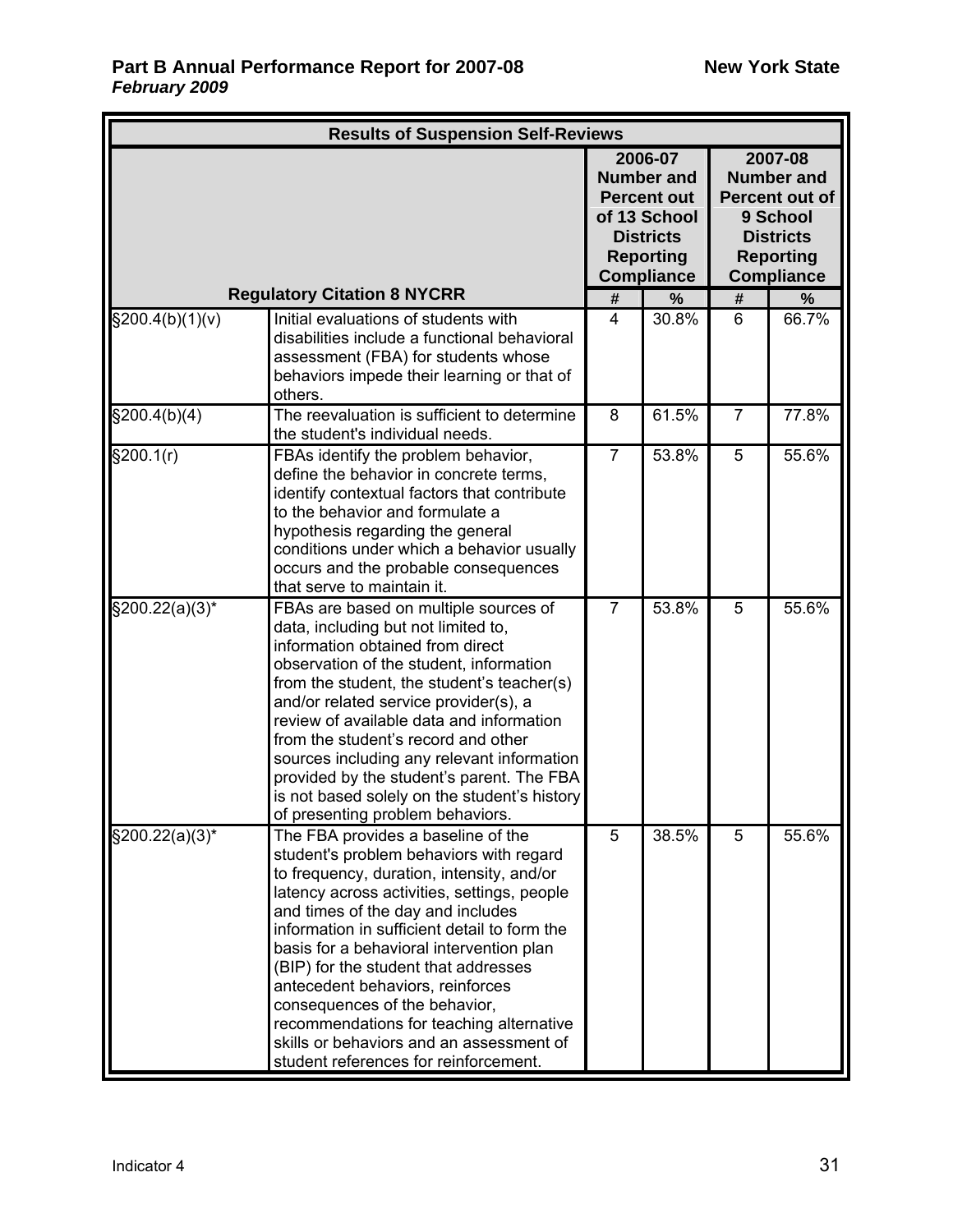| <b>Results of Suspension Self-Reviews</b> |                                                                                                                                                                                                                                                                                                                              |                                                                                                                                 |       |                                                                                                                         |       |  |  |  |
|-------------------------------------------|------------------------------------------------------------------------------------------------------------------------------------------------------------------------------------------------------------------------------------------------------------------------------------------------------------------------------|---------------------------------------------------------------------------------------------------------------------------------|-------|-------------------------------------------------------------------------------------------------------------------------|-------|--|--|--|
|                                           |                                                                                                                                                                                                                                                                                                                              | 2006-07<br><b>Number and</b><br><b>Percent out</b><br>of 13 School<br><b>Districts</b><br><b>Reporting</b><br><b>Compliance</b> |       | 2007-08<br><b>Number and</b><br>Percent out of<br>9 School<br><b>Districts</b><br><b>Reporting</b><br><b>Compliance</b> |       |  |  |  |
| <b>Regulatory Citation 8 NYCRR</b>        |                                                                                                                                                                                                                                                                                                                              | #                                                                                                                               | %     | #                                                                                                                       | %     |  |  |  |
| \$201.3(a)                                | FBAs are conducted when students are<br>suspended for behaviors determined to be<br>related to their disabilities.                                                                                                                                                                                                           | 6                                                                                                                               | 46.2% | 6                                                                                                                       | 66.7% |  |  |  |
| \$200.4(d)(3)                             | For students whose behaviors impede<br>their learning or that of others, the IEPs<br>include positive behavioral interventions<br>and supports and other strategies to<br>address the behaviors.                                                                                                                             | 5                                                                                                                               | 38.5% | $\overline{7}$                                                                                                          | 77.8% |  |  |  |
| \$200.3(d)(1)                             | The general education teacher<br>participated in the Committee on Special<br>Education (CSE) meeting to identify<br>appropriate positive behavioral<br>interventions and strategies for the<br>student.                                                                                                                      | $\overline{7}$                                                                                                                  | 53.8% | 8                                                                                                                       | 88.9% |  |  |  |
| \$201.4(e)                                | The IEP was revised as a result of any<br>deficiencies noted during a manifestation<br>determination review.                                                                                                                                                                                                                 | 8                                                                                                                               | 61.5% | 8                                                                                                                       | 88.9% |  |  |  |
| \$201.2(a)                                | BIPs are based on the results of the FBA<br>and, at a minimum, include a description<br>of the problem behavior, global and<br>specific hypotheses as to why the problem<br>behavior occurs and intervention<br>strategies to address the behavior.                                                                          | $\overline{7}$                                                                                                                  | 53.8% | 5                                                                                                                       | 55.6% |  |  |  |
| $\sqrt{\frac{200.22(b)}{4}}$ (i)**        | BIPs identify the baseline measure of the<br>problem behavior, including the<br>frequency, duration, intensity and/or<br>latency of the targeted behaviors. Such<br>baseline, to the extent practicable include<br>data taken across activities, settings,<br>people and time of the day.                                    | 4                                                                                                                               | 30.8% | 5                                                                                                                       | 55.6% |  |  |  |
| §200.22(b)(4)(ii)**                       | BIPs identify the intervention strategies to<br>be used to alter antecedent events to<br>prevent the occurrence of the behavior,<br>teach individual alternative and adaptive<br>behavior to the student, and provide<br>consequences for the targeted<br>inappropriate behavior(s) and alternative<br>acceptable behaviors. | 8                                                                                                                               | 61.5% | 5                                                                                                                       | 55.6% |  |  |  |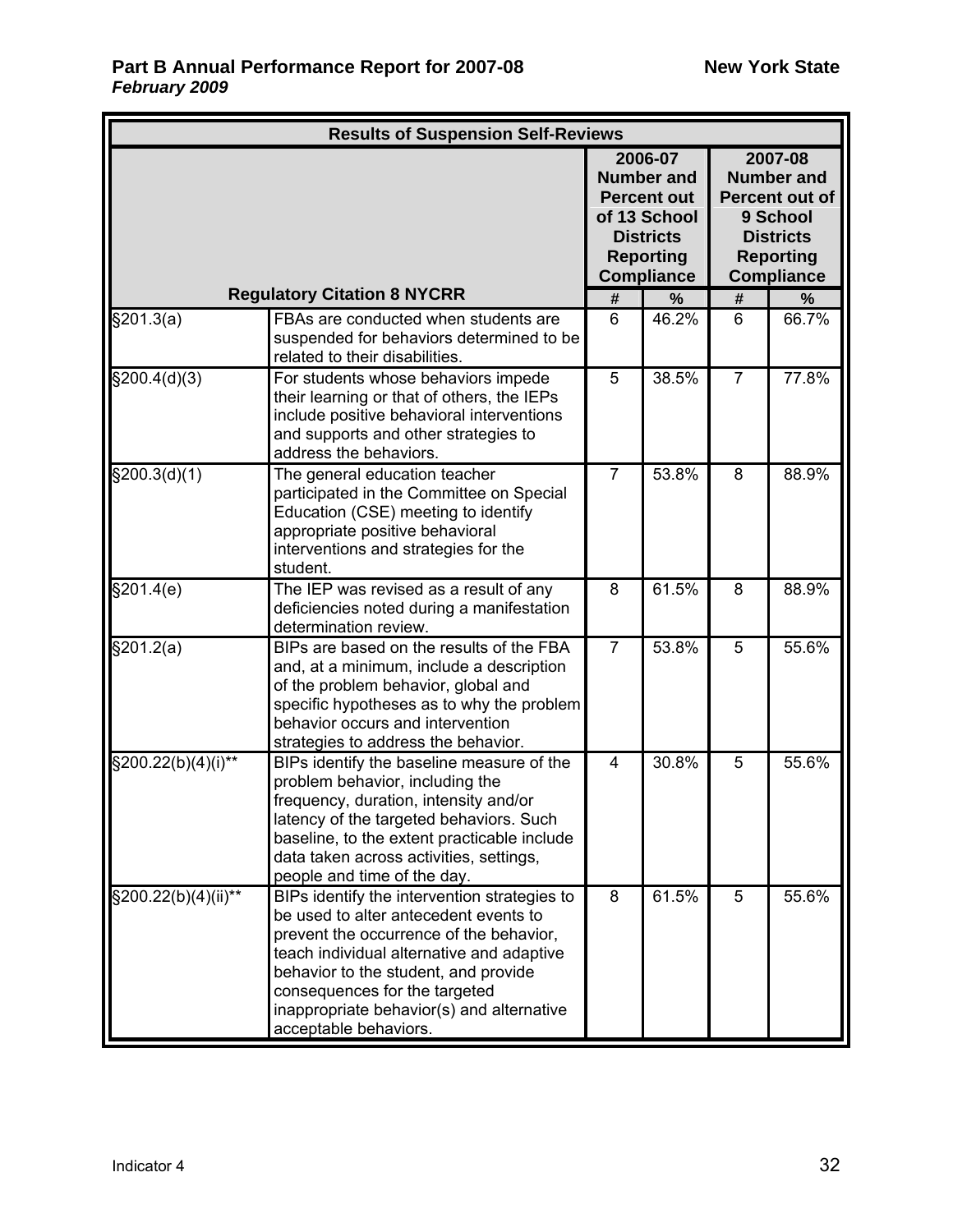| <b>Results of Suspension Self-Reviews</b> |                                                                                                                                                                                                                                                                                                                                                                                            |                                                                                                                                 |       |                                                                                                                         |       |  |  |  |
|-------------------------------------------|--------------------------------------------------------------------------------------------------------------------------------------------------------------------------------------------------------------------------------------------------------------------------------------------------------------------------------------------------------------------------------------------|---------------------------------------------------------------------------------------------------------------------------------|-------|-------------------------------------------------------------------------------------------------------------------------|-------|--|--|--|
|                                           |                                                                                                                                                                                                                                                                                                                                                                                            | 2006-07<br><b>Number and</b><br><b>Percent out</b><br>of 13 School<br><b>Districts</b><br><b>Reporting</b><br><b>Compliance</b> |       | 2007-08<br><b>Number and</b><br>Percent out of<br>9 School<br><b>Districts</b><br><b>Reporting</b><br><b>Compliance</b> |       |  |  |  |
| <b>Regulatory Citation 8 NYCRR</b>        |                                                                                                                                                                                                                                                                                                                                                                                            | #                                                                                                                               | %     | #                                                                                                                       | $\%$  |  |  |  |
| §200.22(b)(4)(iii)**                      | BIPs include a schedule to measure the<br>effectiveness of the interventions,<br>including the frequency, duration and<br>intensity of the targeted behaviors at<br>scheduled intervals.                                                                                                                                                                                                   | 6                                                                                                                               | 48.2% | 5                                                                                                                       | 55.6% |  |  |  |
| §200.22(b)(5)**                           | The implementation of a student's BIP<br>includes regular progress monitoring of<br>the frequency, duration and intensity of<br>the behavioral interventions at scheduled<br>intervals. The results of the progress<br>monitoring are documented and reported<br>to the student's parents and to the CSE<br>and are considered in any determination<br>to revise the student's BIP or IEP. | 5                                                                                                                               | 38.5% | 4                                                                                                                       | 44.4% |  |  |  |
| §201.3(a)                                 | When a student has been removed for<br>more than 10 days and the student's<br>conduct was determined to be a<br>manifestation of the student's disability,<br>the CSE conducted a FBA and<br>implements a behavioral intervention plan<br>for that student.                                                                                                                                | 6                                                                                                                               | 46.2% | $\overline{7}$                                                                                                          | 77.8% |  |  |  |
| §201.3(b)                                 | If the student already has a behavioral<br>intervention plan, the CSE meets to<br>review the plan and its implementation<br>and modifies the plan and its<br>implementation, as necessary, to address<br>the behavior that resulted in the<br>disciplinary change of placement.                                                                                                            | $\overline{7}$                                                                                                                  | 53.8% | 5                                                                                                                       | 55.6% |  |  |  |
| \$200.4(e)                                | Behavioral intervention plans are<br>implemented, monitored and progress<br>documented.                                                                                                                                                                                                                                                                                                    | 6                                                                                                                               | 46.2% | 5                                                                                                                       | 55.6% |  |  |  |
| \$201.4(a)                                | The manifestation review is conducted<br>immediately, but not later than 10 days<br>after the decision to remove or suspend<br>the student.                                                                                                                                                                                                                                                | 8                                                                                                                               | 61.5% | $\overline{7}$                                                                                                          | 77.8% |  |  |  |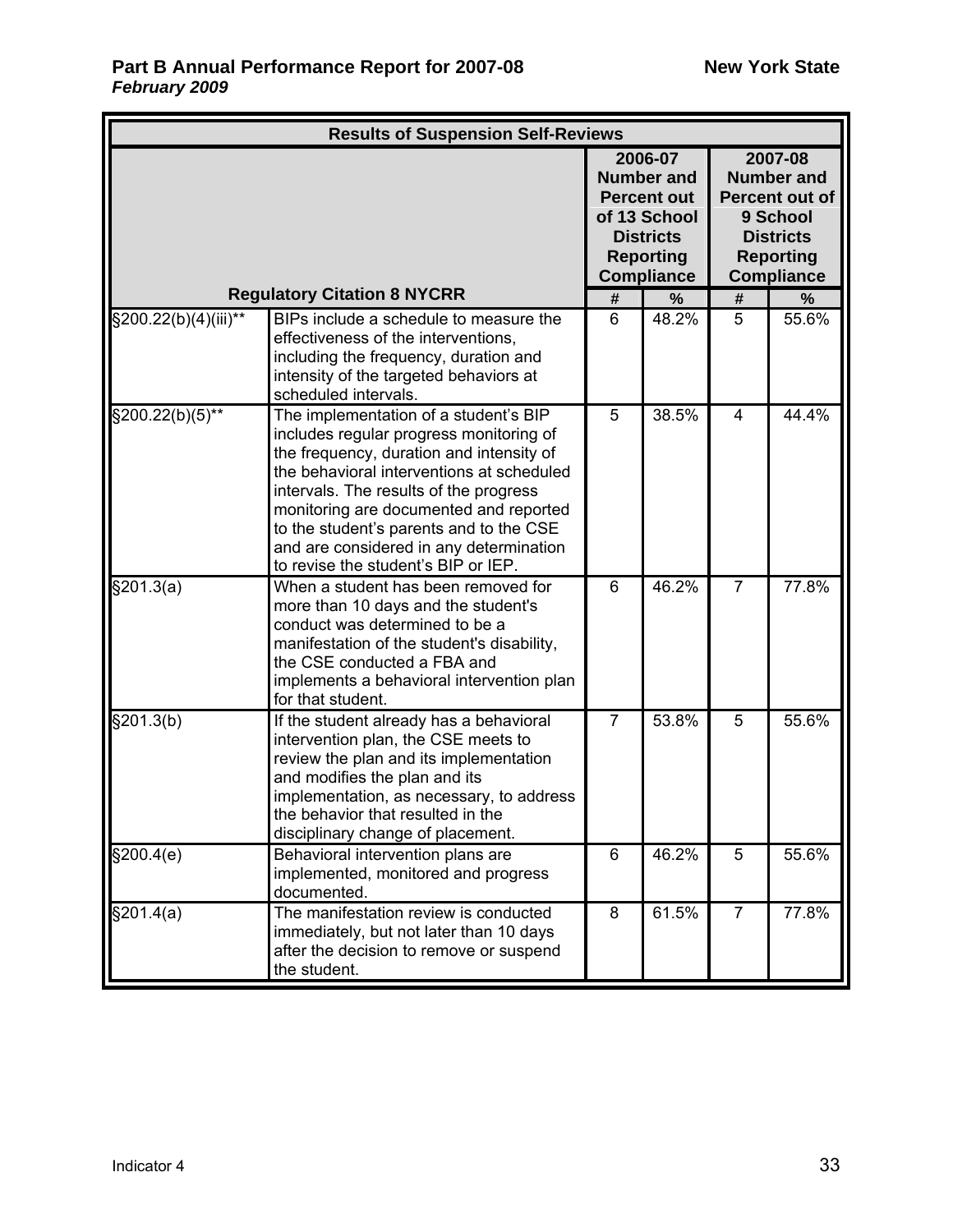|                                    | <b>Results of Suspension Self-Reviews</b>                                                                                                                                                                                                                                                                                     |      |       |                                                                                                                         |       |
|------------------------------------|-------------------------------------------------------------------------------------------------------------------------------------------------------------------------------------------------------------------------------------------------------------------------------------------------------------------------------|------|-------|-------------------------------------------------------------------------------------------------------------------------|-------|
|                                    | 2006-07<br><b>Number and</b><br><b>Percent out</b><br>of 13 School<br><b>Districts</b><br><b>Reporting</b><br><b>Compliance</b>                                                                                                                                                                                               |      |       | 2007-08<br><b>Number and</b><br>Percent out of<br>9 School<br><b>Districts</b><br><b>Reporting</b><br><b>Compliance</b> |       |
| <b>Regulatory Citation 8 NYCRR</b> | #                                                                                                                                                                                                                                                                                                                             | $\%$ | #     | $\%$                                                                                                                    |       |
| §201.4(b)                          | A team that includes the student's parent,<br>an individual knowledgeable about the<br>student and the interpretation of behavior<br>and other relevant members of the CSE<br>as determined by the parent and the<br>school district conducts the manifestation<br>review. Parents are notified in writing of<br>the meeting. | 10   | 76.9% | 8                                                                                                                       | 88.9% |
| \$201.4(c)                         | All relevant information in the student's<br>file, including the student's IEP, any<br>teacher observations and relevant<br>information provided by the parent is<br>reviewed.                                                                                                                                                | 8    | 61.5% | 8                                                                                                                       | 88.9% |
| \$201.4(d)(2)                      | The manifestation determination is made<br>based on whether the conduct was<br>caused by or had a direct and substantial<br>relationship to the student's disability or<br>was a direct result of the school district's<br>failure to implement the IEP.                                                                      | 10   | 76.9% | 8                                                                                                                       | 88.9% |
| §201.4(d) (2)(ii)                  | If the conduct was determined to be<br>related to the student's disability, the<br>student is returned to the placement from<br>which the student was removed (except<br>drugs, weapons or serious bodily injury<br>removals).                                                                                                | 9    | 69.2% | 9                                                                                                                       | 100%  |
| §201.7(a)                          | The parent is notified and provided a copy<br>of the procedural safeguards notice within<br>10 days of the decision to suspend the<br>student for more than 10 days.                                                                                                                                                          | 11   | 84.6% | $\overline{7}$                                                                                                          | 77.8% |
| §201.7(b)                          | Suspensions of students with disabilities<br>do not exceed the amount of time that a<br>nondisabled student would be subject to<br>suspension for the same behavior.                                                                                                                                                          | 13   | 100%  | 9                                                                                                                       | 100%  |
| §201.7(c)                          | A manifestation determination has been<br>made prior to the removal of a student<br>with a disability for more than 10 school<br>days. If the behavior is a manifestation of<br>the disability, the penalty phase of a<br>superintendent's hearing is dismissed.                                                              | 10   | 76.9% | 8                                                                                                                       | 88.9% |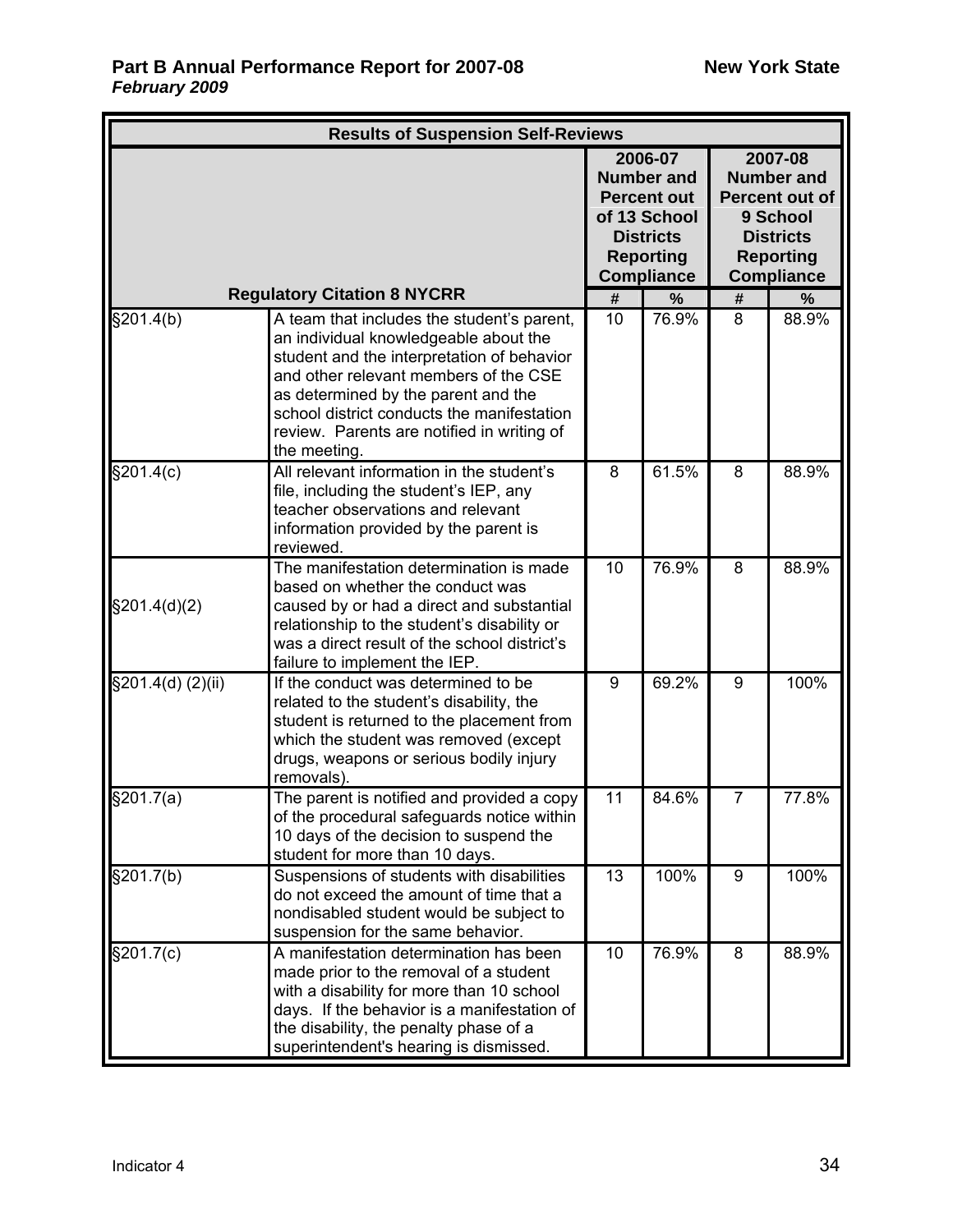|                                      | <b>Results of Suspension Self-Reviews</b>                                                                                                                                                                                                                                    |    |                |                                                                                                                                 |                |                                                                                                                         |  |  |
|--------------------------------------|------------------------------------------------------------------------------------------------------------------------------------------------------------------------------------------------------------------------------------------------------------------------------|----|----------------|---------------------------------------------------------------------------------------------------------------------------------|----------------|-------------------------------------------------------------------------------------------------------------------------|--|--|
|                                      |                                                                                                                                                                                                                                                                              |    |                | 2006-07<br><b>Number and</b><br><b>Percent out</b><br>of 13 School<br><b>Districts</b><br><b>Reporting</b><br><b>Compliance</b> |                | 2007-08<br><b>Number and</b><br>Percent out of<br>9 School<br><b>Districts</b><br><b>Reporting</b><br><b>Compliance</b> |  |  |
|                                      | <b>Regulatory Citation 8 NYCRR</b>                                                                                                                                                                                                                                           |    | #              | %                                                                                                                               | #              | %                                                                                                                       |  |  |
| §201.7(d)                            | Short-term suspensions are reviewed to<br>determine if they constitute a pattern of<br>removals.                                                                                                                                                                             |    | $\overline{7}$ | 53.8%                                                                                                                           | $\overline{7}$ | $\overline{77.8\%}$                                                                                                     |  |  |
| §201.7(f)                            | School personnel consider unique<br>circumstances on a case-by-case basis<br>when determining whether to suspend a<br>student with a disability.                                                                                                                             | 13 | 100%           | 8                                                                                                                               | 88.9%          |                                                                                                                         |  |  |
| §201.10(b)                           | Students with disabilities of compulsory<br>school age are provided with alternative<br>instruction for short-term suspensions (10<br>days or less in the school year).                                                                                                      | 13 | 100%           | $\overline{7}$                                                                                                                  | 77.8%          |                                                                                                                         |  |  |
| §201.10(c) and (d)                   | During suspensions of more than 10 days<br>in a school year, regardless of the<br>manifestation determination, students with<br>disabilities receive services to enable<br>them to participate in the general<br>curriculum and to continue to progress<br>toward IEP goals. | 12 | 92.3%          | 8                                                                                                                               | 88.9%          |                                                                                                                         |  |  |
| \$201.10(e)                          | Interim alternative educational setting<br>(IAES) and the services to be provided to<br>a student are determined by the CSE                                                                                                                                                  |    | 10             | 76.9%                                                                                                                           | 9              | 100%                                                                                                                    |  |  |
| * FBAs conducted after July 1, 2006. |                                                                                                                                                                                                                                                                              |    |                | **For BIPs developed after July 1, 2006                                                                                         |                |                                                                                                                         |  |  |

*Note that in 2006, new NYS regulations were amended to establish new standards for functional behavioral assessments (FBA) and behavioral intervention plans (BIP) (noted in the above chart with \* and \*\*).* 

As shown in the table above, there was a greater percentage of school districts that reported compliance with most regulatory citations in 2007-08 compared to school districts in 2006-07 school year. Five school districts out of nine in the 2007-08 school year reported being in compliance with 29 of the 30 regulatory requirements.

NYS will use the above information to focus technical assistance and professional development to school districts through the State's Policy, SEQA and technical assistance networks.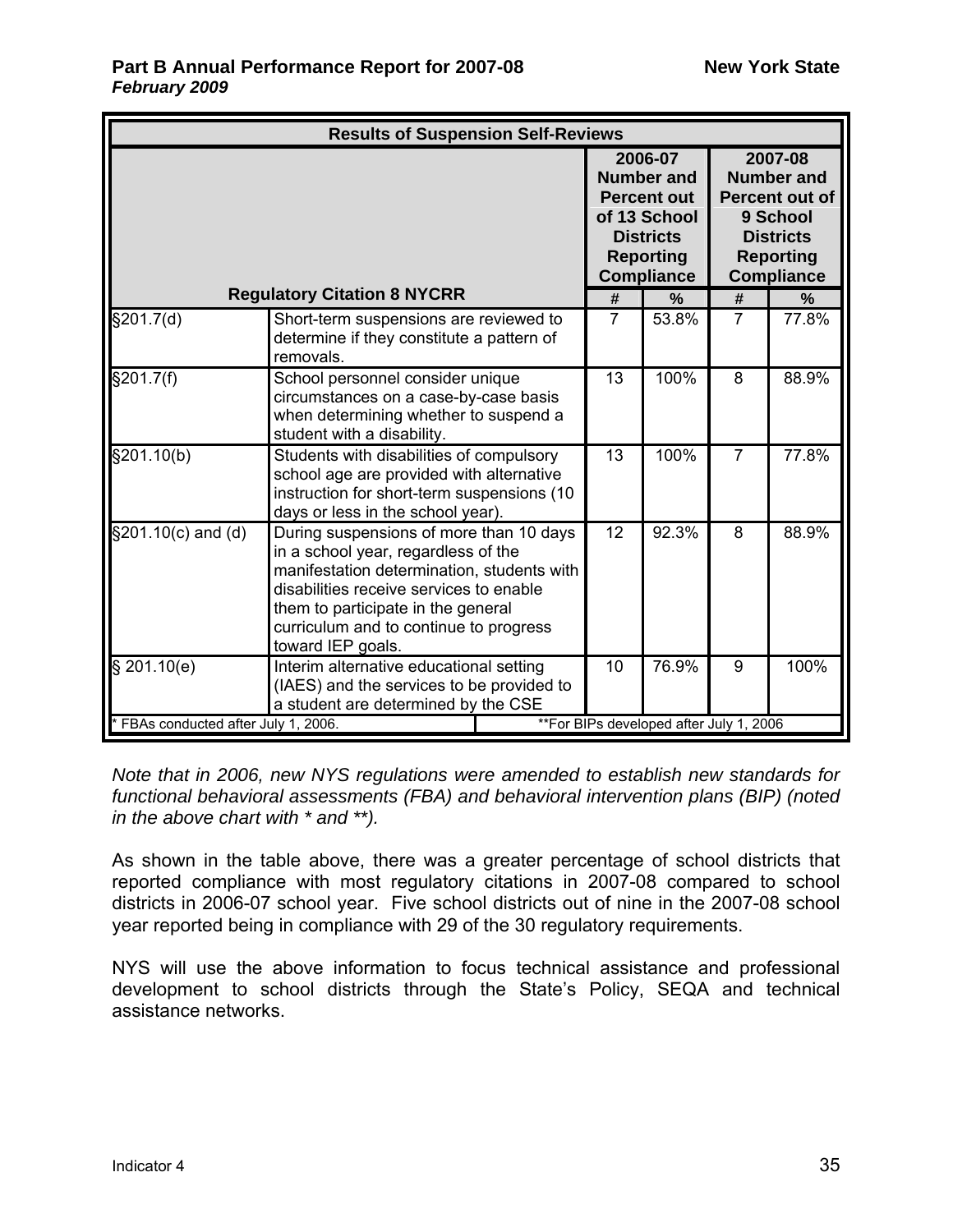<span id="page-38-0"></span>*Improvement Activities[4](#page-38-0) Completed in 2007-08* 

The Office of Vocational and Educational Services for Individuals with Disabilities (VESID) accessed technical assistance to further inform its activities to address suspension rates of students with disabilities and to promote positive behavioral supports and interventions in NYS' public and private schools from the Center for Positive Behavioral Interventions and Supports (PBIS).

Also see technical assistance resources accessed as identified for Indicator 1.

Activities completed:

- 1. See graduation rates Improvement Activities Completed Indicator 1
- 2. VESID's *Behavioral Supports and Interventions Quality Indicator Review and Resource Guide[5](#page-38-0)* was completed to guide the school improvement support work of VESID funded Special Education Training and Resource Center (SETRC) professional development specialists with school districts identified by VESID as needing assistance or intervention. This guide was used to assess a school district's system of behavioral supports and to provide research-based technical assistance to school personnel on school-wide positive behavioral supports, classroom management, targeted small group behavioral interventions and intensive individualized behavioral interventions.
- 3. SETRC regional trainers provided regional professional development sessions across NYS on NYS standards and quality indicators for FBAs and BIPs.
- 4. VESID conducted regular meetings with the New York City Department of Education (NYCDOE) special education central office administration to monitor NYCDOE's implementation of its school improvement plan relating to special education. Since the 2006-07 review of NYC high schools with high suspension rates, NYC has made changes to their policies and practices to address implementation of FBAs, BIPs, manifestation determination reviews (MDR) and provision of special education services during suspensions. A suspension manual, including forms for notifying parents, conducting MDRs and developing suspension plans, was developed. NYC initiated PBIS in 34 schools based on data that indicated high need in regard to suspensions of students with disabilities, in particular those schools disproportionately suspending male minority students. In addition, training continues to be provided on PBIS.

<sup>1</sup> <sup>4</sup> See New York SPP Indicator 4 improvement activities at

<http://www.vesid.nysed.gov/specialed/spp/plan/suspension.htm>

<sup>5</sup> <http://www.vesid.nysed.gov/specialed/techassist/QIcover.htm>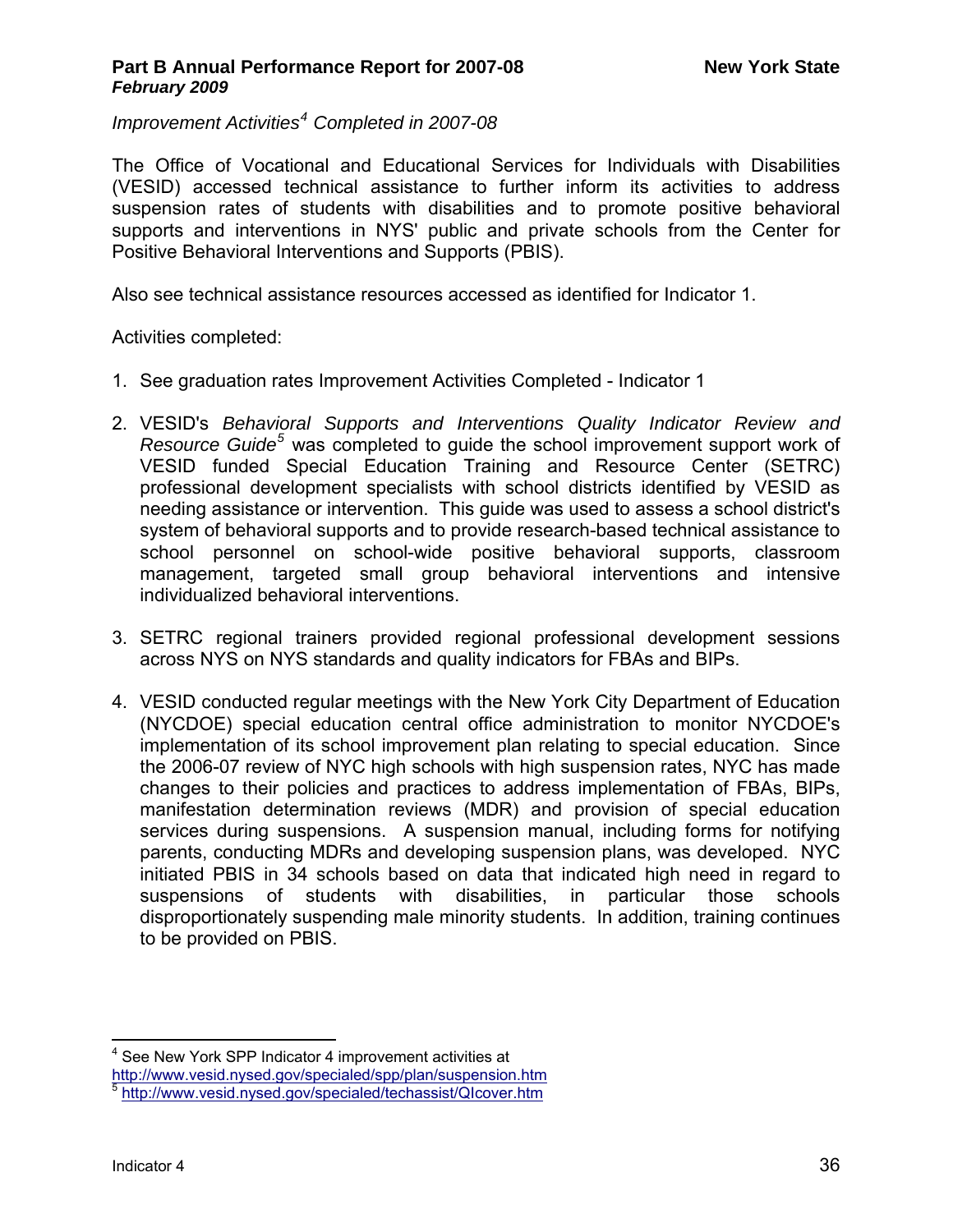- 5. SEQA conducted regular meetings with key administrators in the Big 4 City School Districts to address any and all noncompliance including that which was identified for high level of suspension of students with disabilities.
- 6. The State Performance Plan (SPP) web page for Indicator 4 was updated during 2007-08 adding links for additional technical assistance resources for school districts, including national technical assistance centers and resources.
- 7. NYS-PBIS regional technical assistance centers provided training to approximately 4500 school personnel during 2007-08, through more than 27 distinct trainings encompassing approximately 165 training events. NYS-PBIS Regional Specialists attended and/or presented in more than 165 professional development training events and meetings within NYS and at national PBIS events during 2007-08; and attended 70 different professional development and training events featuring approximately 20 nationally-recognized PBIS figures, including United States Education Department (USED), Office of Special Education Programs (OSEP) PBIS Technical Assistance Centers (TAC) co-directors George Sugai and Robert Horner, OSEP Associate for NYS Independent Living (IL) PBIS Network Statewide Director Dr. Lucille Eber, and Dr. Dean Fixsen. At the current time, 414 schools are actively implementing PBIS through NYS-PBIS Regional TAC training and technical assistance efforts.
- 8. VESID presented to approximately 100 individuals at a statewide meeting of the New York State Association of Behavior Analysis on the State's standards on positive behavioral supports and interventions.

### **Revisions, with Justification, to Proposed Targets / Improvement Activities / Timelines / Resources for FFY 2007 [***If applicable]*

Consistent with the proposed targets in NYS' SPP, beginning in the 2007-08 through 2010-11 school years, significant discrepancy is defined as a suspension rate of greater than two times the baseline statewide average, (i.e., a rate of 2.7 percent or higher).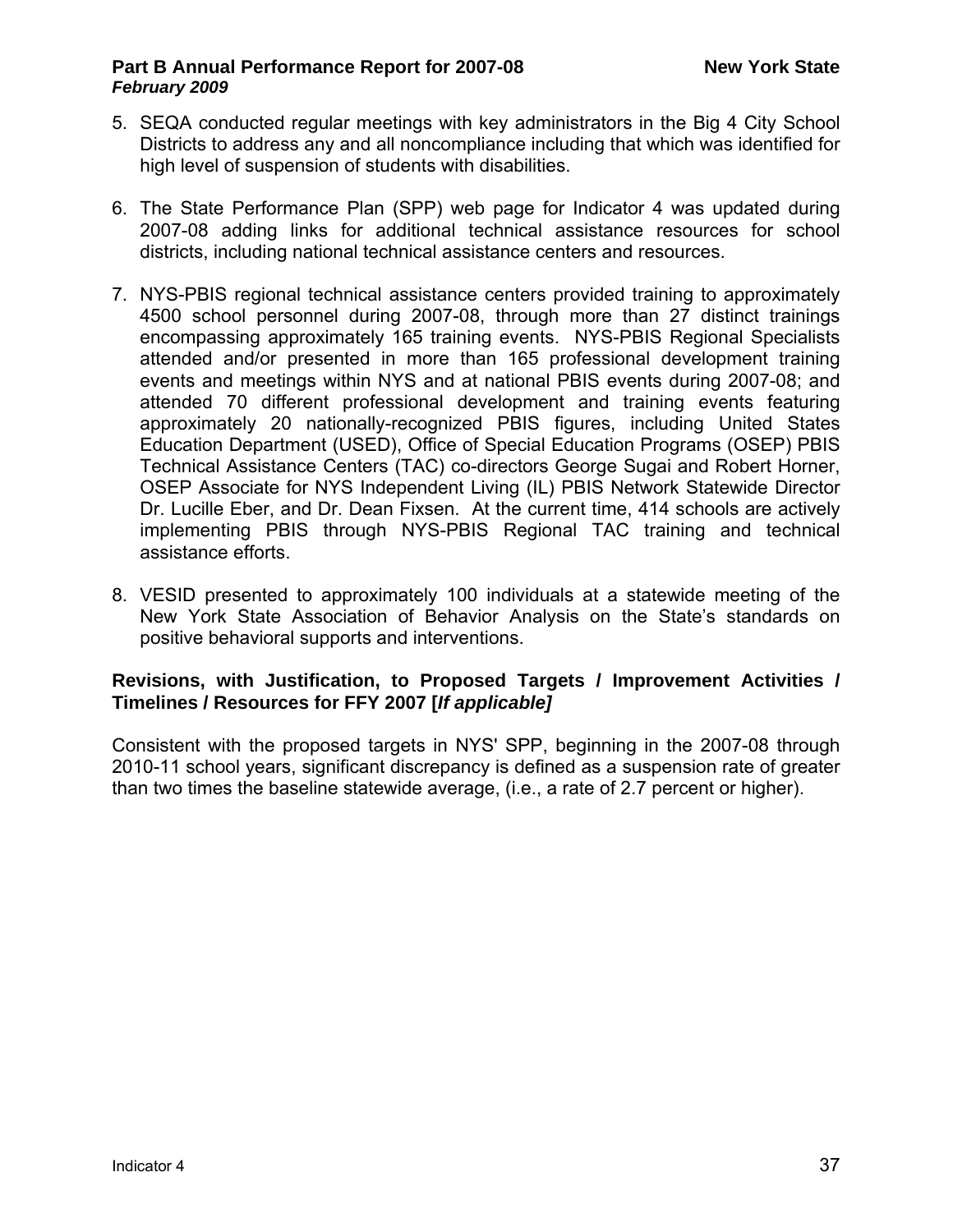# **Overview of the Annual Performance Report Development:**

See Overview of the Development of the Annual Performance Report (APR) in the Introduction section, page 1.

# **Monitoring Priority: FAPE in the LRE**

**Indicator 5:** Percent of children with individualized education programs (IEPs) aged 6 through 21:

- A. Removed from regular class less than 21% of the day;
- B. Removed from regular class greater than 60% of the day; or
- C. Served in public or private separate schools, residential placements, or homebound or hospital placements.

(20 U.S.C. 1416(a)(3)(A))

# **Measurement:**

- A. Percent = [(# of children with IEPs removed from regular class less than 21% of the day) divided by the (total # of students aged 6 through 21 with IEPs)] times 100.
- B. Percent = [(# of children with IEPs removed from regular class greater than 60% of the day) divided by the (total # of students aged 6 through 21 with IEPs)] times 100.
- C. Percent  $=$   $[$   $|$   $|$   $|$  of children with IEPs served in public or private separate schools, residential placements, or homebound or hospital placements) divided by the (total # of students aged 6 through 21 with IEPs)] times 100.

| <b>FFY</b>                                       | <b>Measurable and Rigorous Target</b>                                                                                                                                                        |
|--------------------------------------------------|----------------------------------------------------------------------------------------------------------------------------------------------------------------------------------------------|
|                                                  |                                                                                                                                                                                              |
| <b>FFY 2007</b>                                  | The statewide percent of students with disabilities, ages 6-21,                                                                                                                              |
|                                                  | (School Year 2007-08) removed from regular class less than 21 percent of the day will                                                                                                        |
|                                                  | be greater than 53.1 percent.                                                                                                                                                                |
|                                                  | The statewide percent of students with disabilities, ages 6-21,                                                                                                                              |
|                                                  | removed from regular class greater than 60 percent of the day<br>will be less than 24.6 percent.                                                                                             |
|                                                  | The statewide percent of students with disabilities, ages 6-21,<br>served in public or private separate schools, residential<br>placements, or homebound or hospital placements will be less |
|                                                  |                                                                                                                                                                                              |
|                                                  | than 6.8 percent.                                                                                                                                                                            |
|                                                  | Note: Following United States Education Department (USED) changes in LRE reporting categories                                                                                                |
|                                                  | effective for the 2006-07 school year; New York State (NYS) revised its targets for Indicator #5, beginning                                                                                  |
| with school year 2007-08. See APR February 2008. |                                                                                                                                                                                              |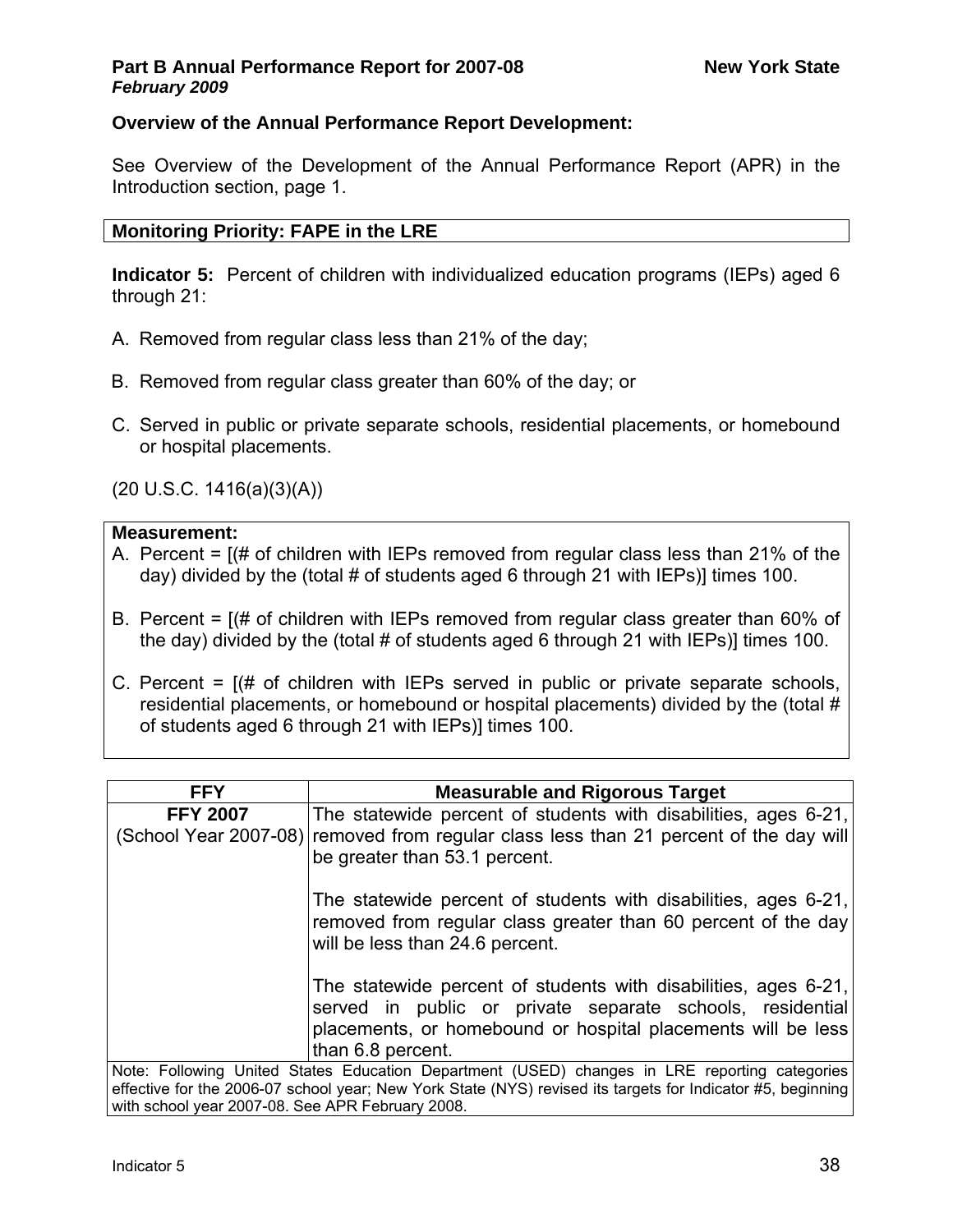## **Actual Target Data for FFY 2007:**

The statewide percent of students with disabilities, ages 6-21, removed from regular class less than 21 percent of the day was **54.2** percent.

The statewide percent of students with disabilities, ages 6-21, removed from regular class greater than 60 percent of the day was **24.1** percent.

The statewide percent of students with disabilities, ages 6-21, served in public or private separate schools, residential placements, or homebound or hospital placements was **6.5** percent.

| Statewide Trend Data: LRE for School-Age Students with Disabilities |                                                                                 |                                                                           |                 |                              |                                                                                     |                                                                                                 |  |
|---------------------------------------------------------------------|---------------------------------------------------------------------------------|---------------------------------------------------------------------------|-----------------|------------------------------|-------------------------------------------------------------------------------------|-------------------------------------------------------------------------------------------------|--|
|                                                                     | <b>Number of</b><br><b>Students</b>                                             | <b>Percent of Day Students are</b><br><b>Removed from Regular Classes</b> |                 |                              |                                                                                     |                                                                                                 |  |
| <b>School</b><br>Year                                               | Ages 6-21,<br><b>on</b><br><b>December</b><br>1 of the<br><b>School</b><br>year | Less than<br>21%                                                          | $21%$ to<br>60% | <b>Greater</b><br>than $60%$ | <b>Percent</b><br>Οf<br><b>Students</b><br>in<br><b>Separate</b><br><b>Settings</b> | <b>Percent of</b><br><b>Students in</b><br><b>Other</b><br><b>Specific</b><br>Settings*         |  |
| 1997-98                                                             | 372,716                                                                         | 43.2%                                                                     | 12.9%           | 34.8%                        | 9.1%                                                                                |                                                                                                 |  |
| 1998-99                                                             | 381,342                                                                         | 44.7%                                                                     | 12.9%           | 33.5%                        | 8.9%                                                                                |                                                                                                 |  |
| 1999-00                                                             | 384,352                                                                         | 47.6%                                                                     | 13.2%           | 30.7%                        | 8.5%                                                                                |                                                                                                 |  |
| 2000-01                                                             | 389,668                                                                         | 49.5%                                                                     | 12.9%           | 29.8%                        | 7.7%                                                                                |                                                                                                 |  |
| 2001-02                                                             | 387,014                                                                         | 51.1%                                                                     | 12.9%           | 28.6%                        | 7.4%                                                                                |                                                                                                 |  |
| 2002-03                                                             | 386,082                                                                         | 51.8%                                                                     | 13.9%           | 27.0%                        | 7.4%                                                                                |                                                                                                 |  |
| 2003-04                                                             | 387,633                                                                         | 53.4%                                                                     | 12.4%           | 27.0%                        | 7.3%                                                                                |                                                                                                 |  |
| 2004-05<br>(Baseline<br>Year for<br>APR)                            | 391,595                                                                         | 53.6%                                                                     | 12.0%           | 27.3%                        | 7.0%                                                                                |                                                                                                 |  |
| 2005-06                                                             | 389,125                                                                         | 54.5%                                                                     | 13.1%           | 25.5%                        | 6.9%                                                                                |                                                                                                 |  |
| 2006-07                                                             | 391,773                                                                         | 53.1%                                                                     | 12.9%           | 24.6%                        | 6.8%                                                                                | 2.6%                                                                                            |  |
| 2007-08                                                             | 390,550                                                                         | 54.2%                                                                     | 12.4%           | 24.1%                        | 6.5%                                                                                | 2.7%                                                                                            |  |
| schools or incarcerated.                                            |                                                                                 |                                                                           |                 |                              |                                                                                     | *Other specific settings include students who are home-schooled, parentally placed in nonpublic |  |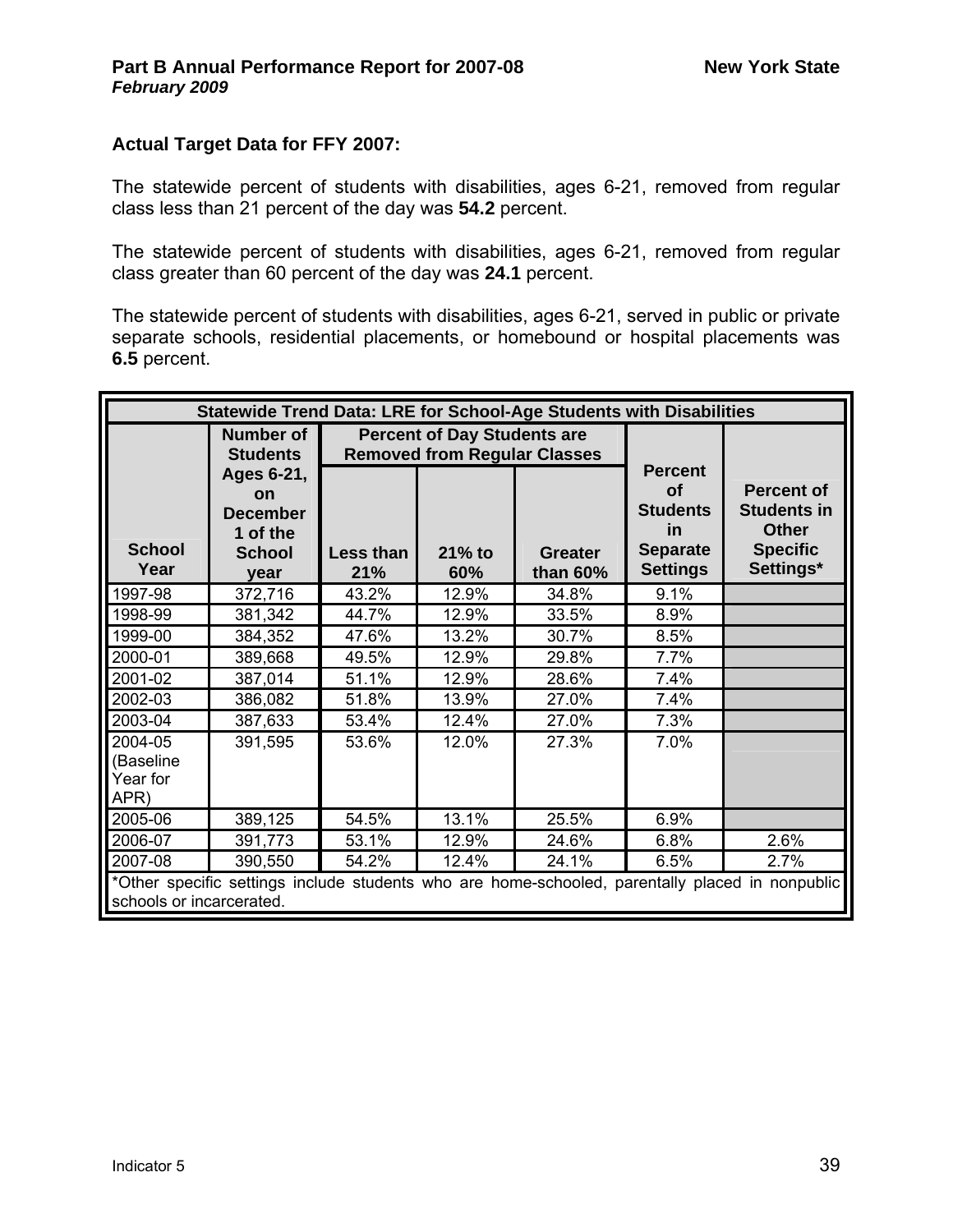| Big Five Cities' Combined Trend Data: LRE for School-Age Students with Disabilities |                                                                                                 |                                                                                 |      |                                                                          |                                                                                         |      |  |
|-------------------------------------------------------------------------------------|-------------------------------------------------------------------------------------------------|---------------------------------------------------------------------------------|------|--------------------------------------------------------------------------|-----------------------------------------------------------------------------------------|------|--|
|                                                                                     | <b>Number of</b><br><b>Students</b>                                                             | <b>Percent of Day Students</b><br><b>Removed from Regular Classes</b>           |      |                                                                          | <b>Percent</b>                                                                          |      |  |
| <b>School</b><br>Year                                                               | Ages 6-21,<br><b>on</b><br>December 1<br>of the<br><b>School year</b>                           | <b>Less</b><br>$21\%$ to<br><b>Greater</b><br>than<br>than $60\%$<br>21%<br>60% |      | Οf<br><b>Students</b><br><u>in</u><br><b>Separate</b><br><b>Settings</b> | <b>Percent of</b><br><b>Students in</b><br><b>Other</b><br><b>Specific</b><br>Settings* |      |  |
| 2002-03                                                                             | 160,410                                                                                         | 47.9%                                                                           | 5.4% | 38.1%                                                                    | 8.6%                                                                                    |      |  |
| 2003-04                                                                             | 161,347                                                                                         | 49.5%                                                                           | 2.5% | 39.0%                                                                    | $9.0\%$                                                                                 |      |  |
| 2004-05                                                                             | 165,795                                                                                         | 49.9%                                                                           | 2.1% | 39.3%                                                                    | 8.8%                                                                                    |      |  |
| 2005-06                                                                             | 164,462                                                                                         | 51.3%                                                                           | 4.8% | 35.2%                                                                    | 8.7%                                                                                    |      |  |
| 2006-07                                                                             | 169,394                                                                                         | 49.7%                                                                           | 4.8% | 33.5%                                                                    | $9.0\%$                                                                                 | 3.1% |  |
| 2007-08<br>172,979<br>3.6%<br>4.5%<br>31.9%<br>8.5%<br>51.5%                        |                                                                                                 |                                                                                 |      |                                                                          |                                                                                         |      |  |
| schools or incarcerated.                                                            | *Other specific settings include students who are home-schooled, parentally placed in nonpublic |                                                                                 |      |                                                                          |                                                                                         |      |  |

| 2007-08 LRE Data for Students with Disabilities by<br><b>Need Resource Capacity Category of School Districts</b> |                                                                                                    |                  |                                                                                            |                                                                                     |                                                                                         |      |  |
|------------------------------------------------------------------------------------------------------------------|----------------------------------------------------------------------------------------------------|------------------|--------------------------------------------------------------------------------------------|-------------------------------------------------------------------------------------|-----------------------------------------------------------------------------------------|------|--|
| <b>Need</b><br><b>Resource</b><br><b>Capacity</b>                                                                | <b>Number of</b><br><b>Students</b><br>Ages 6-21,<br>on December<br>1 of the<br><b>School year</b> | Less than<br>21% | <b>Percent of Day Students are</b><br><b>Removed from Regular Classes</b><br>21% to<br>60% | <b>Percent</b><br>of<br><b>Students</b><br>in<br><b>Separate</b><br><b>Settings</b> | <b>Percent of</b><br><b>Students in</b><br><b>Other</b><br><b>Specific</b><br>Settings* |      |  |
| <b>NYC</b>                                                                                                       | 151,287                                                                                            | 50.9%            | 3.8%                                                                                       | than 60%<br>32.6%                                                                   | 8.9%                                                                                    | 3.9% |  |
| Large 4<br><b>Cities</b>                                                                                         | 21,692                                                                                             | 55.7%            | 9.4%                                                                                       | 27.2%                                                                               | 6.1%                                                                                    | 1.5% |  |
| Urban-<br>Suburban<br><b>High Need</b><br>School<br><b>Districts</b>                                             | 31,054                                                                                             | 47.6%            | 16.4%                                                                                      | 27.0%                                                                               | 6.3%                                                                                    | 2.7% |  |
| <b>Rural High</b><br><b>Need</b><br>School<br><b>Districts</b>                                                   | 24,289                                                                                             | 54.2%            | 22.7%                                                                                      | 21.1%                                                                               | 1.7%                                                                                    | 0.4% |  |
| Average<br><b>Need</b><br>School<br><b>Districts</b>                                                             | 109,620                                                                                            | 56.9%            | 19.8%                                                                                      | 17.7%                                                                               | 3.9%                                                                                    | 1.7% |  |
| Low Need<br>School<br><b>Districts</b>                                                                           | 48,941                                                                                             | 63.9%            | 17.1%                                                                                      | 11.9%                                                                               | 4.8%                                                                                    | 2.3% |  |
| schools or incarcerated.                                                                                         | *Other specific settings include students who are home-schooled, parentally placed in nonpublic    |                  |                                                                                            |                                                                                     |                                                                                         |      |  |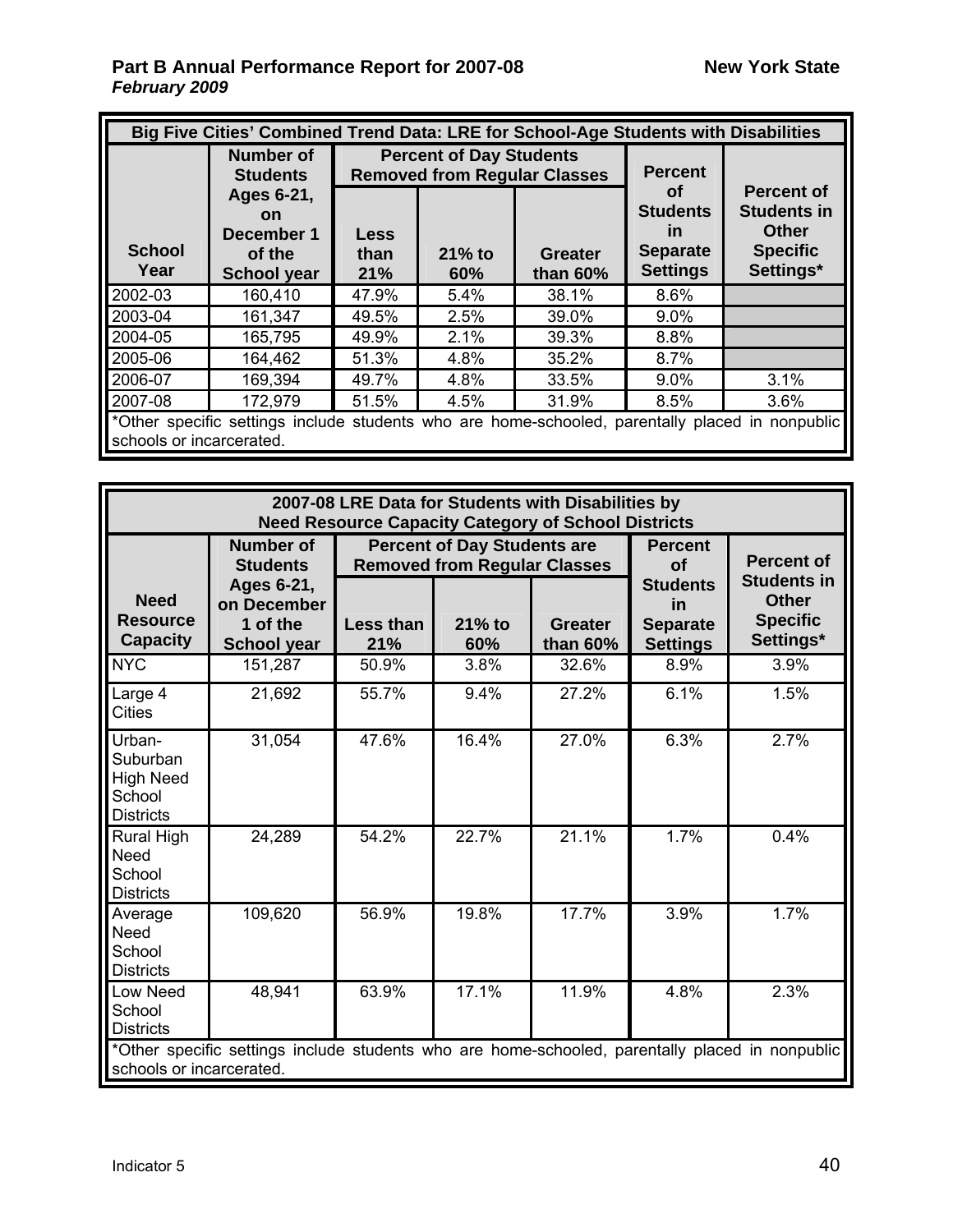7/8/08



#### **Students with Disabilities (Ages 4-21) in Separate Settings By BOCES Region and New York City Based on 2007-08 PD-1/4 Data**



# **Discussion of Improvement Activities Completed and Explanation of Progress or Slippage that occurred for FFY 2007:**

#### *Explanation of Progress or Slippage*

NYS met its targets in all three settings:

- The percentage of students with disabilities who are removed from regular classes for less than 21 percent of the day increased from 53.1 percent in the 2006-07 school year to 54.2 percent in the 2007-08 school year. The State target was to increase this percentage to more than 53.1 percent.
- The percent of students with disabilities who are removed from regular classes for more than 60 percent of the day decreased from 24.6 percent in 2006-07 to 24.1 percent in 2007-08. The State met its target, which was to be below 24.6 percent in 2007-08.
- The percent of students with disabilities who are educated in separate settings decreased from 6.8 percent in 2006-07 to 6.5 percent in 2007-08. The State met its target, which was to be below 6.8 percent in 2007-08.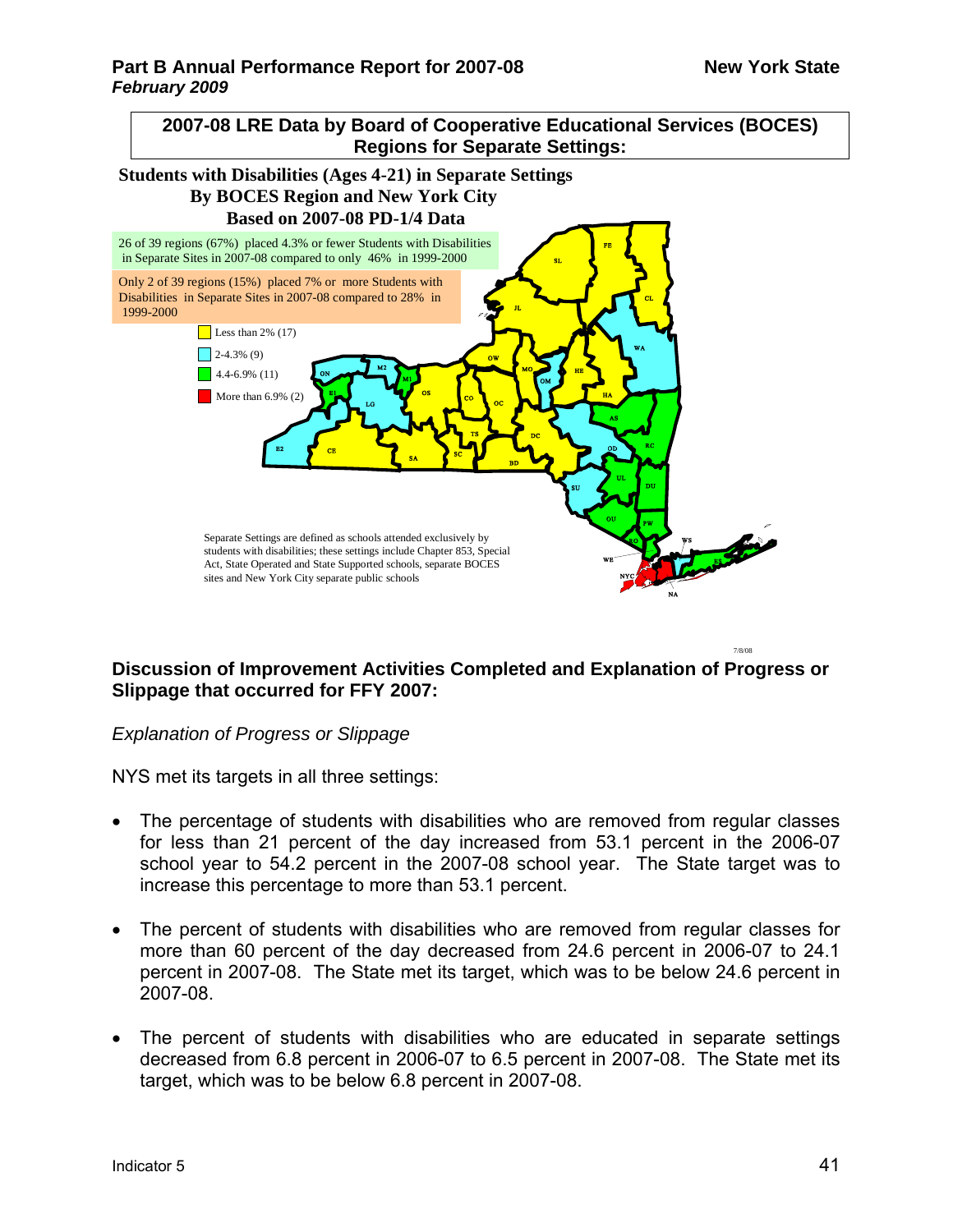- New York City (NYC) reduced the percentage of students who are removed from regular classes for more than 60 percent of the day from 34.5 to 32.6 percent.
- NYC reduced the percentage of students in separate settings from 9.4 to 8.9 percent, however, it continues to place more students in these settings compared to other need/resource categories of school districts.
- The high need school districts tend to use the removed from regular classes for more than 60 percent of the day setting for significantly greater percentages of students with disabilities compared to average or low-need school districts.

#### *Improvement Activities Completed in 2007-08*

The Office of Vocational and Educational Services for Individuals with Disabilities (VESID) accessed technical assistance information and resources to inform its policy development of integrated co-teaching (see activities completed #4 below) through the USED-funded *Access Center: Improving Outcomes for All Students K-8*.

Also see technical assistance information identified in indicator 1.

Activities Completed:

- 1. In the 2007-08 school year focused reviews using the *Least Restrictive Environment (LRE)* and/or the *Effective Instruction* Protocols were conducted to review policies, procedures and practices in school districts whose data showed LRE data below the State's targets and who were also designated as having data for graduation rate, suspensions, or Adequate Yearly Progress significantly below NY's State Performance Plan (SPP) targets.
- 2. In 2007-08, the regional space plans were reviewed to assure availability of space for students with disabilities to be educated in age-appropriate settings and to the maximum extent possible with students who are not disabled. NYS required documentation of regional needs prior to expansion and/or approval of new private school programs to serve students with disabilities in separate settings.
- 3. In 2007-08, regional space plans were analyzed to determine if the percentage of students in separate settings was below the national average of 4.2 percent. Boards of Cooperative Educational Services (BOCES) District Superintendents were required to formulate a plan to reduce the percentage below 3.8 percent by the end of this cycle of the APR.
- 4. NYS regulations were amended, effective October 4, 2007, to add options to the continuum of special education services to promote the delivery of specially designed instruction in a general education classroom by adding integrated coteaching services and the combination of resource room and consultant teacher services to meet the minimum level of service requirements. Field guidance was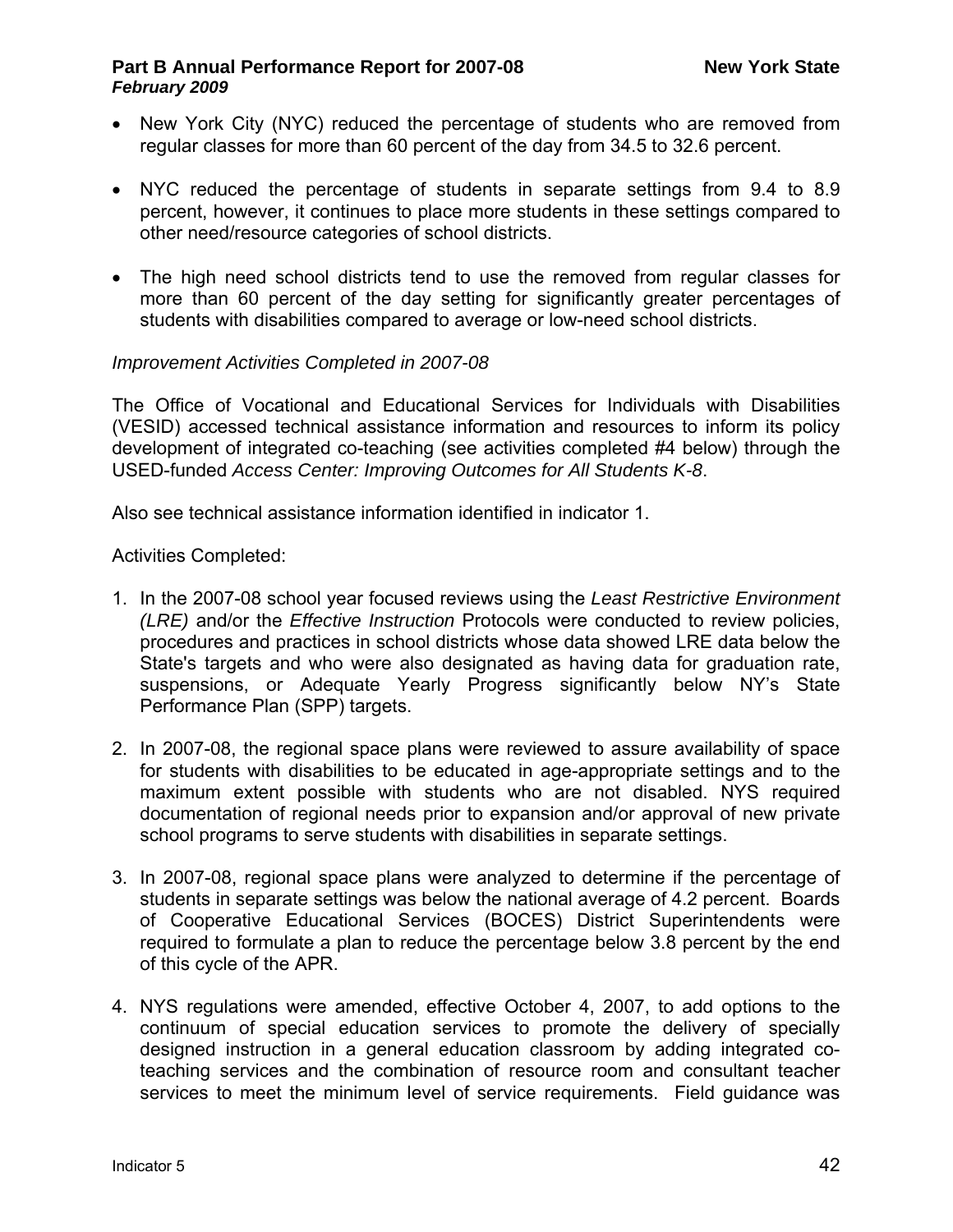issued in April 2008 – "*Continuum of Special Education Services for School-Age Students with Disabilities"*. This memorandum can be found at [http://www.vesid.nysed.gov/specialed/publications/policy/schoolagecontinuum.html.](http://www.vesid.nysed.gov/specialed/publications/policy/schoolagecontinuum.html)

- 5. Field guidance was issued in September 2008 *"Coordinated Early Intervening Services (CEIS) Under Part B of the Individuals with Disabilities Education Act (IDEA..)"* See [http://www.vesid.nysed.gov/specialed/publications/policy/ceis908.htm.](http://www.vesid.nysed.gov/specialed/publications/policy/ceis908.htm) The CEIS application process is described in this document and the funding application can be found at [www.vesid.nysed.gov/spedfin](http://www.vesid.nysed.gov/spedfin).
- 6. In 2007-08, the Nondistrict Unit (NDU) provided technical assistance to school districts that sought to place students in approved private schools, both in-State and out-of-State, to facilitate placements of students in the least restrictive environment.
- 7. Through enhanced oversight of out-of-state residential placements of students with disabilities and the implementation of an interagency plan for in-state residential development, the number of students served out-of-state during the 2007-08 school year (655) shows a reduction of 38 percent from the number served during the 2005- 06 school year (1,050).
- 8. In 2007-08, VESID identified school districts with effective instructional practices for students with disabilities. One of the factors considered included evidence that effective schools have practices that have reduced the numbers of students receiving services in separate sites.
- 9. In 2007-08, VESID funded the New York University (NYU) Metro Center Technical Assistance Center on Disproportionality (TAC-D) to provide technical assistance to 13 targeted districts and 7 regions (for a total of 78 sessions). The majority of districts showed variable reductions in disproportionate rates in the special education placements of students with disabilities by race/ethnicity.
- 10. VESID conducted regular meetings with the New York City Department of Education (NYCDOE) special education central office administration to monitor NYCDOE's implementation of its school improvement plan relating to special education. To address issues of LRE placements, NYC expanded the collaborative team teaching model (integrated co-teaching) for the 2007-08 school year by more than 300 classrooms to increase access to the general education curriculum and improve instruction for students with disabilities.

# **Revisions, with Justification, to Proposed Targets / Improvement Activities / Timelines / Resources for FFY 2007** *[If applicable]*

None.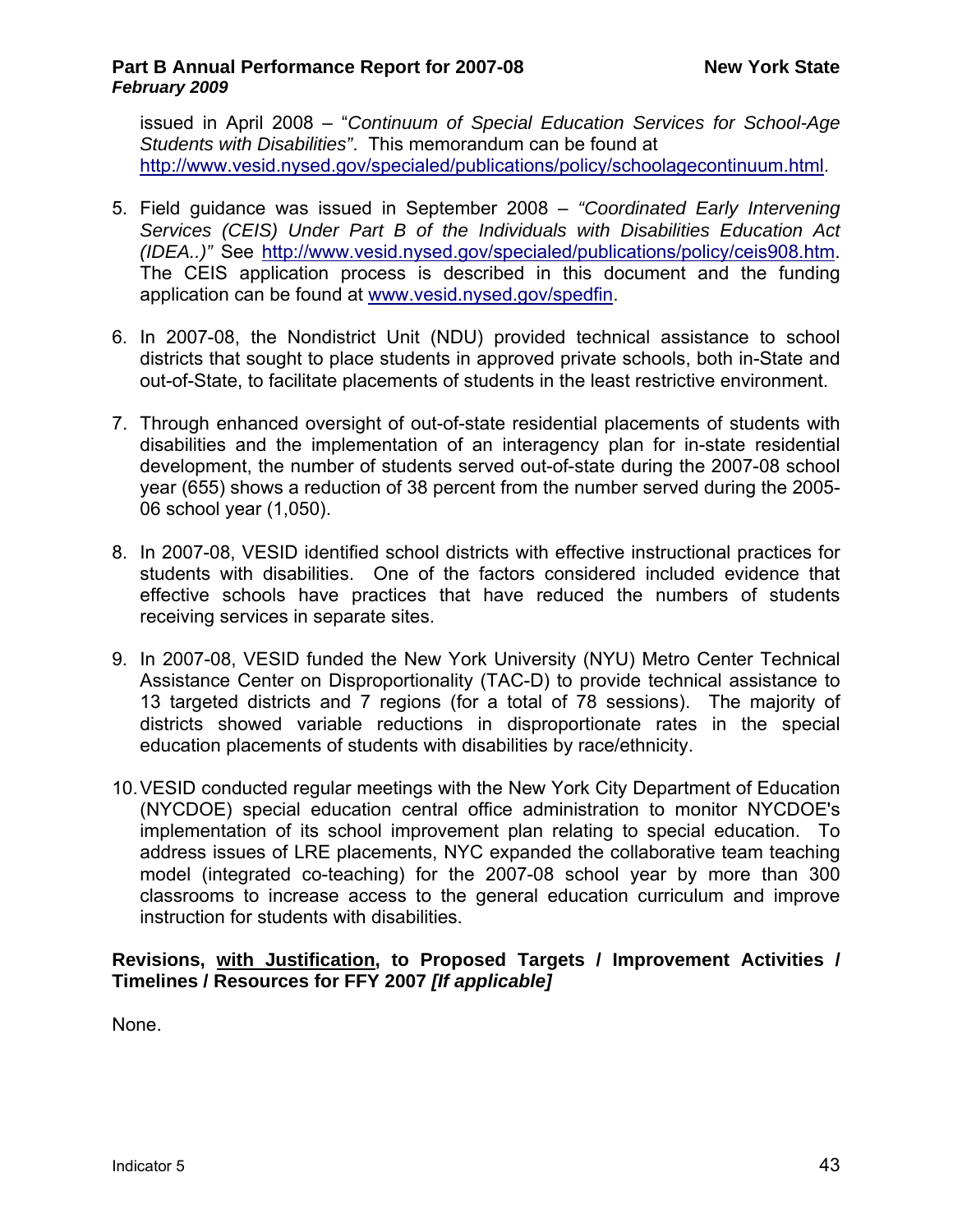# **Overview of the Annual Performance Report Development:**

See Overview of the Development of the Annual Performance Report (APR) in the Introduction section, page 1.

### **Monitoring Priority: FAPE in the LRE**

**Indicator 6:** Percent of preschool children with individualized education programs (IEPs) who received special education and related services in settings with typically developing peers (i.e., early childhood settings, home, and part-time early childhood/part-time early childhood special education settings).

# $(20 U.S.C. 1416(a)(3)(A))$

#### **Measurement:**

Percent = [(# of preschool children with IEPs who received special education services in settings with typically developing peers) divided by the (total # of preschool children with IEPs)] times 100.

| New York State (NYS) will need to set new targets based on<br><b>FFY 2007</b>                   | <b>Measurable and Rigorous Target</b> |  |  |  |  |  |
|-------------------------------------------------------------------------------------------------|---------------------------------------|--|--|--|--|--|
| (School Year 2007-08) changes that are being made in the federal measure for this<br>indicator. |                                       |  |  |  |  |  |

### **Actual Target Data for FFY 2007:**

Not applicable.

### **Discussion of Improvement Activities Completed and Explanation of Progress or Slippage that occurred for FFY 2007:**

### *Improvement Activities Completed in 2007-08*

- 1. In 2007-08, Early Childhood Direction Centers (ECDCs) developed and conducted training for families and professionals on the least restrictive environment (LRE), the continuum of service options for preschoolers with disabilities and the benefits of inclusive education. ECDCs provided information and technical assistance to local Committees on Preschool Special Education (CPSE) and professionals providing care for typically developing preschoolers and preschoolers with disabilities in early childhood settings.
- 2. All initial preschool applications and preschool modifications requesting changes in an already approved program (adding one or more classes, decreasing instructional hours of full-day program, change in class ratio, or adding bilingual language) were required to include an assessment of regional need for separate setting preschool programs before approval could be granted. The number of preschool modification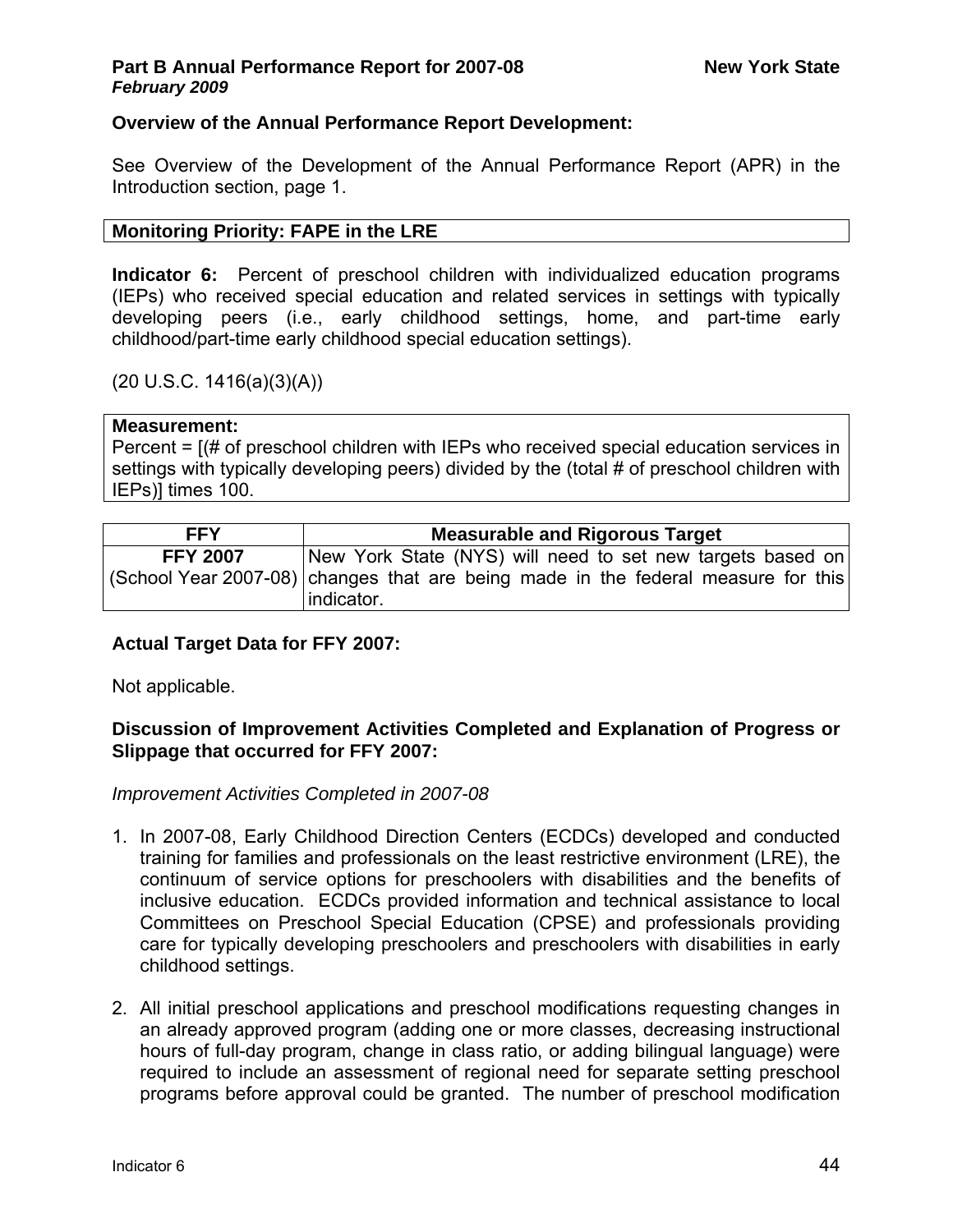applications logged in the preschool tracking log as "received" between September 2007 and December 2008 was 238. The number of preschool initial applications logged in the preschool tracking log as "received" during this same time period was 83.

- 3. In 2007-08, the NYS Board of Regents policy paper on early childhood education included a recommendation for the expansion of universal pre-kindergarten programs and increased collaborative early education and preschool special education programs.
- 4. During 2007-08, the Governor's Temporary Task Force on Preschool Special Education, which was co-chaired by the Deputy Commissioner of the Office of Vocational and Educational Services for Individuals with Disabilities (VESID), submitted its report to the legislature. The report included recommendations to increase integrated opportunities and develop consistent early education learning standards for preschool students with disabilities.
- 5. In 2007-08, an action plan for collaboration with the State Education Department's (SED) Team of Early Education and Reading Initiatives (EERI) was prepared in consultation with internal and external stakeholders. The plan was designed to expand integrated universal pre-kindergarten and other early education programs (including Head Start and day care settings). Related activities that were implemented included planned presentations and conference calls with school districts and preschool special education providers.
- 6. In 2007-08, a Memorandum of Understanding (MOU) was developed with the U.S. Department of Health and Human Services for Children and Families, representing Head Start programs, to support collaborations and maximize the availability of integrated services.

### **Revisions, with Justification, to Proposed Targets / Improvement Activities / Timelines / Resources for FFY 2007 [If applicable]**

Not applicable. Reporting on this indicator is not required for the FFY 2007 APR due February 1, 2009. This is because changes were made recently by the United Stated Education Department (USED) in the 618 State-reported data collection requirements, affecting the data gathered for FFY 2007.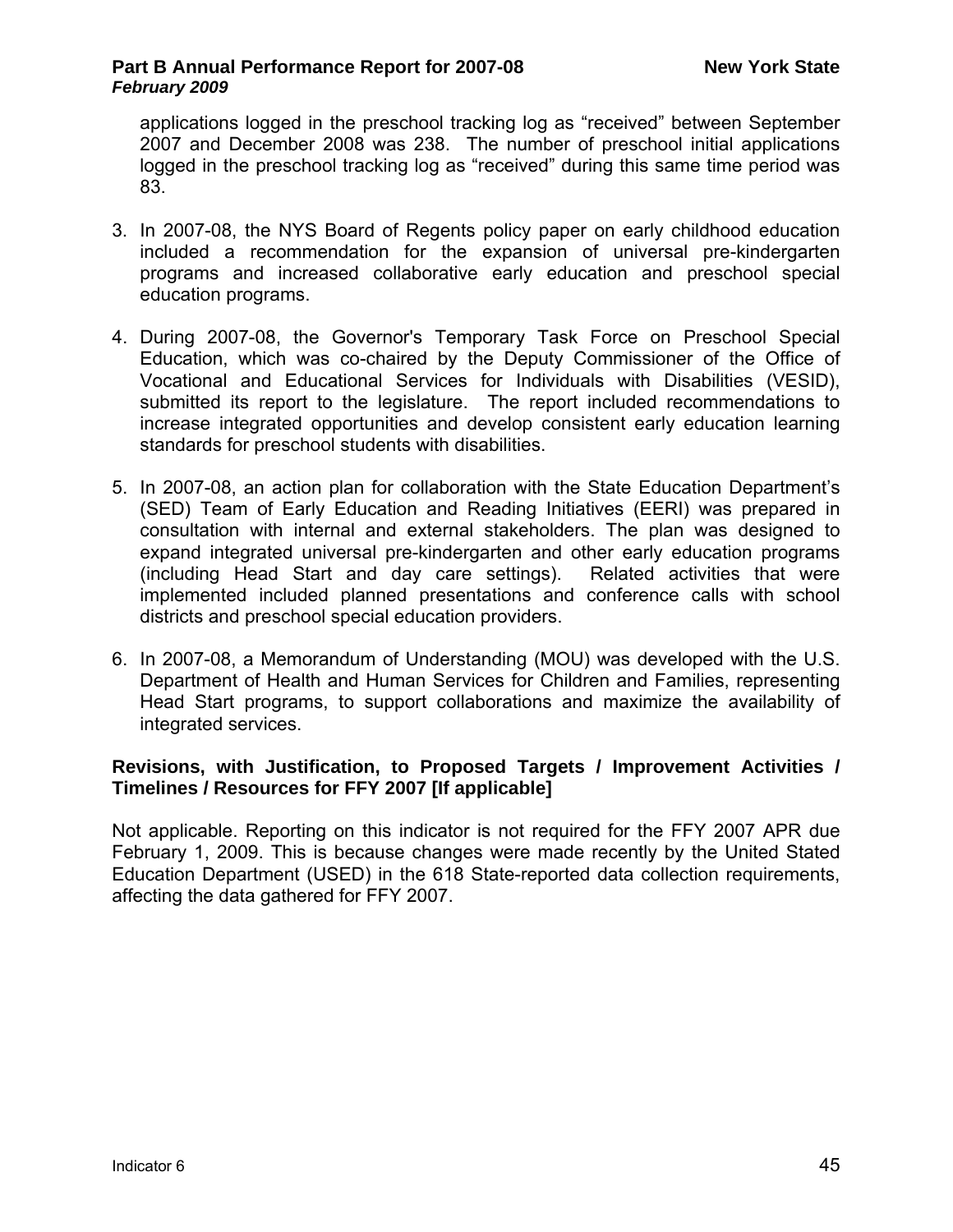# **Overview of the Annual Performance Report Development:**

See Overview of the Development of the Annual Performance Report (APR) in the Introduction section, page 1.

# **Monitoring Priority: FAPE in the LRE**

**Indicator 7:** Percent of preschool children with individualized education programs (IEPs) who demonstrate improved:

- A. Positive social-emotional skills (including social relationships);
- B. Acquisition and use of knowledge and skills (including early language/ communication and early literacy); and
- C. Use of appropriate behaviors to meet their needs

(20 U.S.C. 1416 (a)(3)(A))

# **Measurement:**

- A. Positive social-emotional skills (including social relationships):
	- a. Percent of preschool children who did not improve functioning  $= [(# of preschool]$ children who did not improve functioning) divided by the (# of preschool children with IEPs assessed) times 100.
	- b. Percent of preschool children who improved functioning but not sufficient to move nearer to functioning comparable to same-aged peers  $=$   $[$   $\#$  of preschool children who improved functioning but not sufficient to move nearer to functioning comparable to same-aged peers) divided by the (# of preschool children with IEPs assessed)] times 100.
	- c. Percent of preschool children who improved functioning to a level nearer to same-aged peers but did not reach it =  $[(# of preschool children who improved$ functioning to a level nearer to same-aged peers but did not reach it) divided by the (# of preschool children with IEPs assessed)] times 100.
	- d. Percent of preschool children who improved functioning to reach a level comparable to same-aged peers =  $[(# of preschool children who improved$ functioning to reach a level comparable to same-aged peers) divided by the (# of preschool children with IEPs assessed)] times 100.
	- e. Percent of preschool children who maintained functioning at a level comparable to same-aged peers =  $(# of preschool children who maintained functioning at a)$ level comparable to same-aged peers) divided by the (# of preschool children with IEPs assessed)] times 100.

If  $a + b + c + d + e$  does not sum to 100%, explain the difference.

B. Acquisition and use of knowledge and skills (including early language/ communication and early literacy):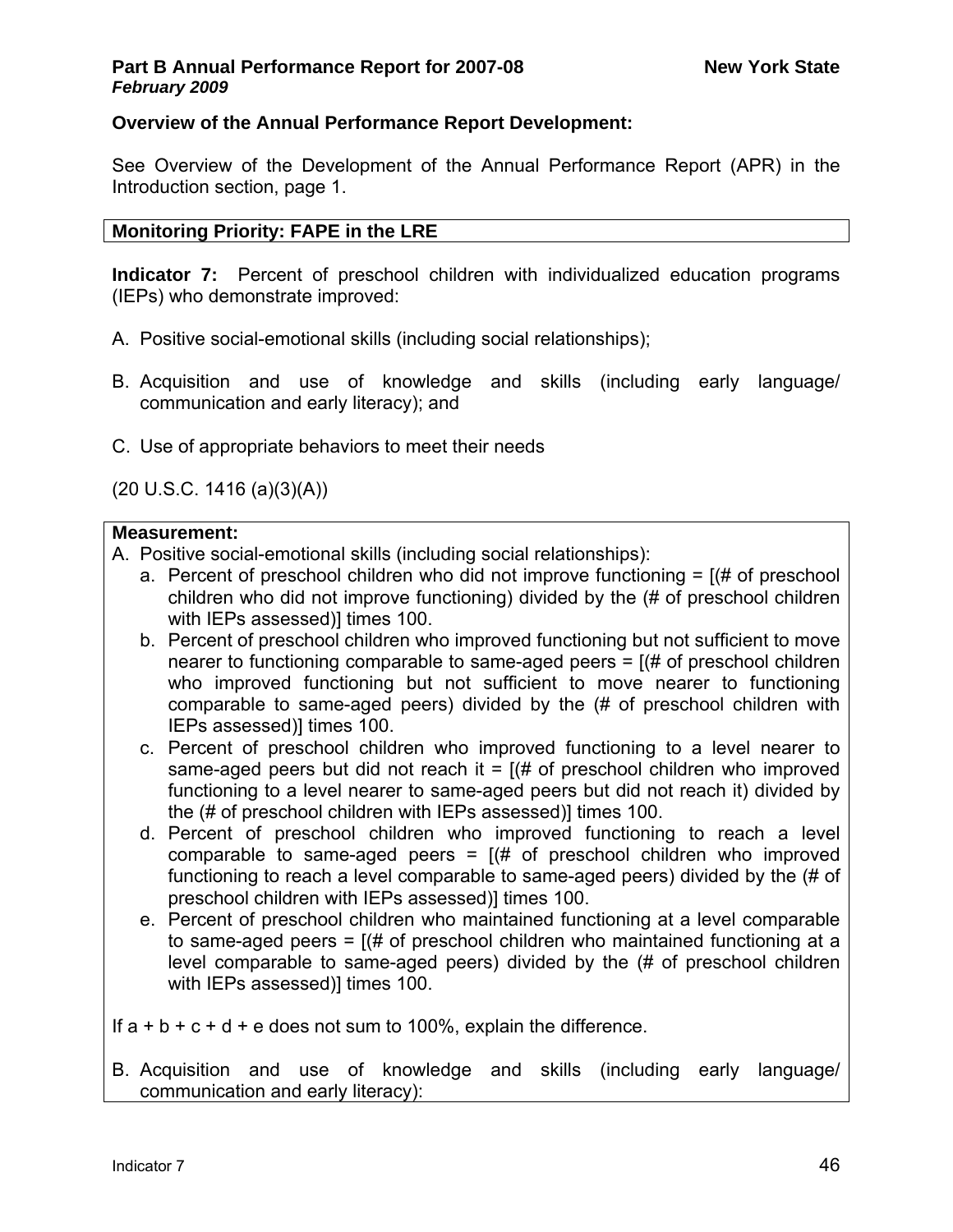- a. Percent of preschool children who did not improve functioning  $=$   $[(# of preschool$ children who did not improve functioning) divided by the (# of preschool children with IEPs assessed)] times 100.
- b. Percent of preschool children who improved functioning but not sufficient to move nearer to functioning comparable to same-aged peers  $=$   $($   $\#$  of preschool children who improved functioning but not sufficient to move nearer to functioning comparable to same-aged peers) divided by the (# of preschool children with IEPs assessed)] times 100.
- c. Percent of preschool children who improved functioning to a level nearer to same-aged peers but did not reach it  $=$   $($   $\#$  of preschool children who improved functioning to a level nearer to same-aged peers but did not reach it) divided by the (# of preschool children with IEPs assessed)] times 100.
- d. Percent of preschool children who improved functioning to reach a level comparable to same-aged peers =  $[(# of preschool children who improved$ functioning to reach a level comparable to same-aged peers) divided by the (# of preschool children with IEPs assessed)] times 100.
- e. Percent of preschool children who maintained functioning at a level comparable to same-aged peers =  $(# of preschool children who maintained functioning at a)$ level comparable to same-aged peers) divided by the (# of preschool children with IEPs assessed)] times 100.

If  $a + b + c + d + e$  does not sum to 100%, explain the difference.

- C. Use of appropriate behaviors to meet their needs:
	- a. Percent of preschool children who did not improve functioning  $=$   $[(# of preschool$ children who did not improve functioning) divided by the (# of preschool children with IEPs assessed) times 100.
	- b. Percent of preschool children who improved functioning but not sufficient to move nearer to functioning comparable to same-aged peers  $=$   $[$   $\#$  of preschool children who improved functioning but not sufficient to move nearer to functioning comparable to same-aged peers) divided by the (# of preschool children with IEPs assessed)] times 100.
	- c. Percent of preschool children who improved functioning to a level nearer to same-aged peers but did not reach it =  $(# of preschool children who improved)$ functioning to a level nearer to same-aged peers but did not reach it) divided by the (# of preschool children with IEPs assessed)] times 100.
	- d. Percent of preschool children who improved functioning to reach a level comparable to same-aged peers =  $[(# of preschool children who improved$ functioning to reach a level comparable to same-aged peers) divided by the (# of preschool children with IEPs assessed)] times 100.
	- e. Percent of preschool children who maintained functioning at a level comparable to same-aged peers =  $(# of preschool children who maintained functioning at a)$ level comparable to same-aged peers) divided by the (# of preschool children with IEPs assessed)] times 100.

If  $a + b + c + d + e$  does not sum to 100%, explain the difference.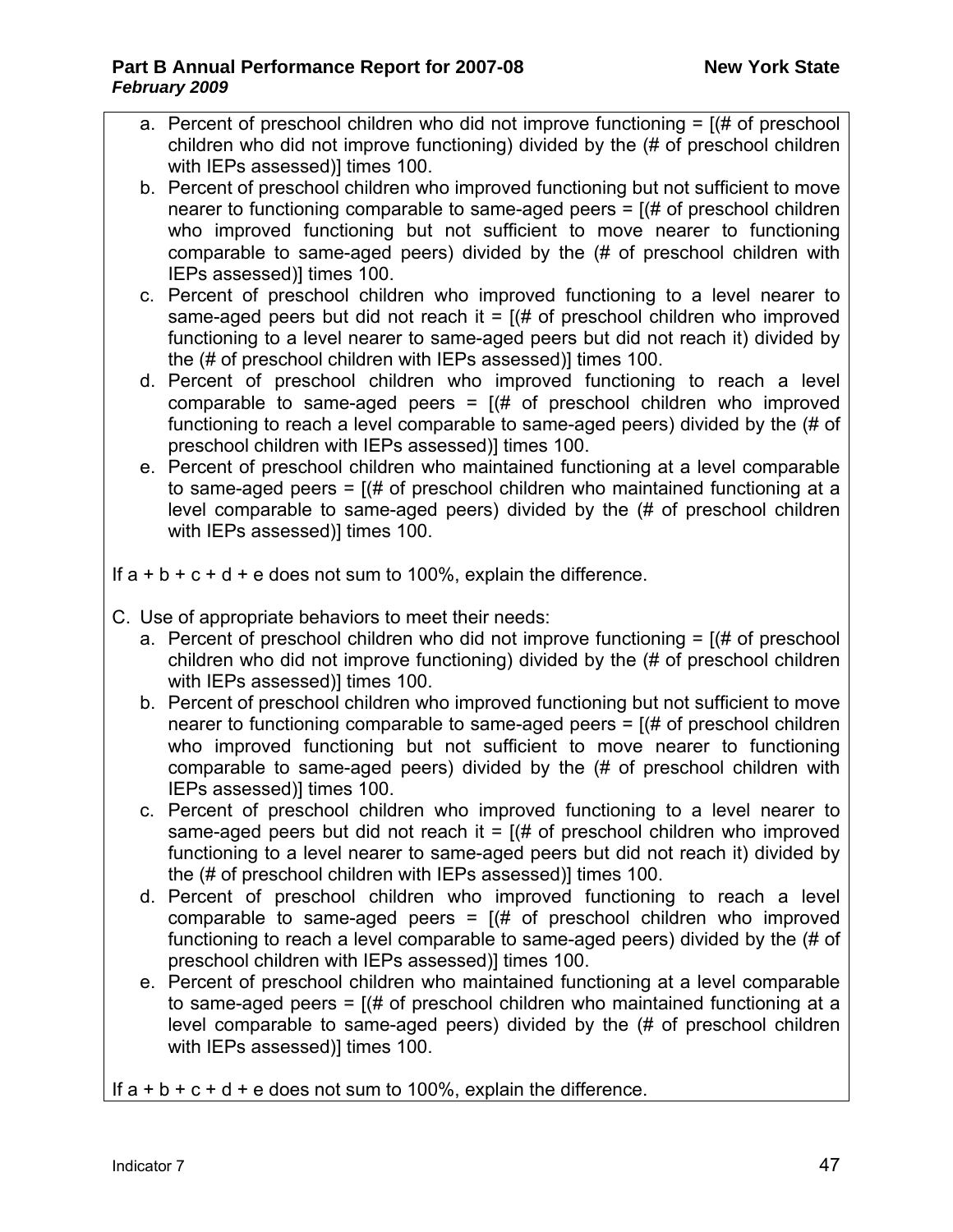| <b>FFY</b>      | <b>Measurable and Rigorous Target</b>                                                    |
|-----------------|------------------------------------------------------------------------------------------|
| <b>FFY 2007</b> | None this year. Only progress data and improvement activities                            |
|                 | (School Year 2007-08) are required this year. States are not required to report baseline |
|                 | and targets until February 2010. See Appendix A of this APR for                          |
|                 | State Performance Plan (SPP) Indicator 7 for discussion of                               |
|                 | progress data and improvement activities.                                                |

#### **Actual Target Data for FFY 2007:**

Progress data are provided in the SPP Indicator 7 chapter in Appendix A of this APR.

### **Discussion of Improvement Activities Completed and Explanation of Progress or Slippage that occurred for FFY 2007:**

Improvement activities are reported in the SPP Indicator 7 in Appendix A of this APR.

### **Revisions, with Justification, to Proposed Targets / Improvement Activities / Timelines / Resources for FFY 2007** *[If applicable]*

Not applicable.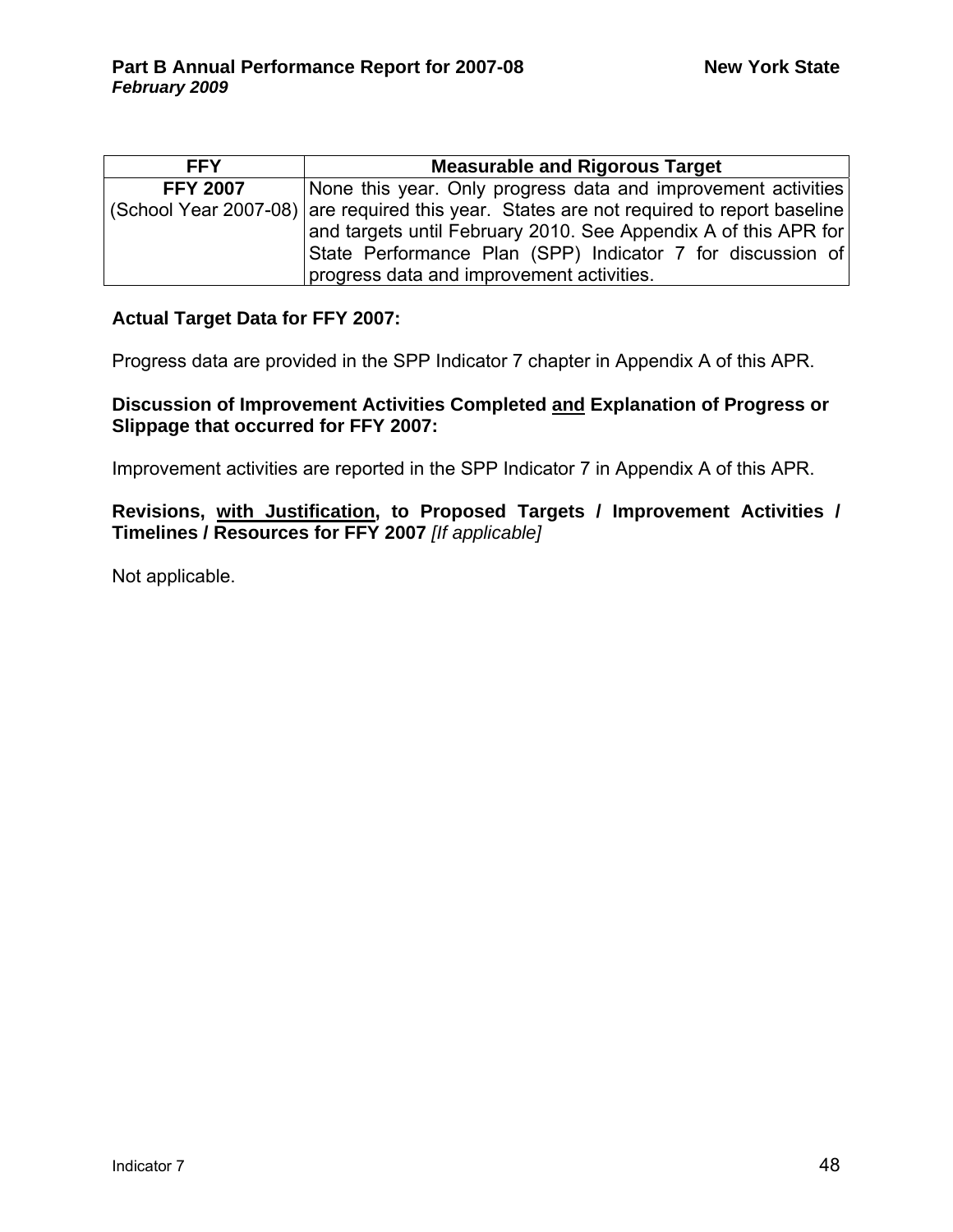# **Overview of the Annual Performance Report Development:**

See Overview of the Development of the Annual Performance Report (APR) in the Introduction section, page 1.

### **Monitoring Priority: FAPE in the LRE**

**Indicator 8:** Percent of parents with a child receiving special education services who report that schools facilitated parent involvement as a means of improving services and results for children with disabilities.

(20 U.S.C. 1416(a)(3)(A))

### **Measurement:**

Percent = [(# of respondent parents who report schools facilitated parent involvement as a means of improving services and results for children with disabilities) divided by the (total # of respondent parents of children with disabilities)] times 100.

### **New York State's (NYS) calculation:**

NYS' parent survey contains 25 questions. All surveys returned with at least 15 of the 25 questions answered are the denominator for the calculation. The numerator is the number of surveys with an overall positive parental involvement rating. These are surveys in which parents indicated that they "agree", "strongly agree" or "very strongly agree" with at least 51% of the questions.

NYS' Statewide calculation will use a weighted average to control for the required minimum sample size response from every school district. This is necessary because many school districts received a response that was well above the minimum sample size required; and in other school districts, the minimum response required was not achieved. In order to give each school district's positive response rate a proportional weight relative to their sample size in the State's average, the percent of positive responses was weighted by the sample size of each school district. For example in one school district, with a minimum sample size of 53, 30 surveys were returned with at least 15 questions answered with 18 of the 30 questions answered positively. This district's weighting in the State's average is 18/30\*53 or 31.8 surveys with positive parental response. As another example, in another school district with minimum sample size was 87, 172 surveys were returned with at least 15 questions answered with 148 of the 172 questions answered positively. This district's weighting in the State's average is 148/172\*87 or 74.8 surveys with positive parental response. The weighting helps to achieve an equal contribution from every school district of their positive parental response rate.

Note: When NYS reports school district data on this indicator as part of the public reporting requirement, weightings will not be used. A school district's actual data will be displayed.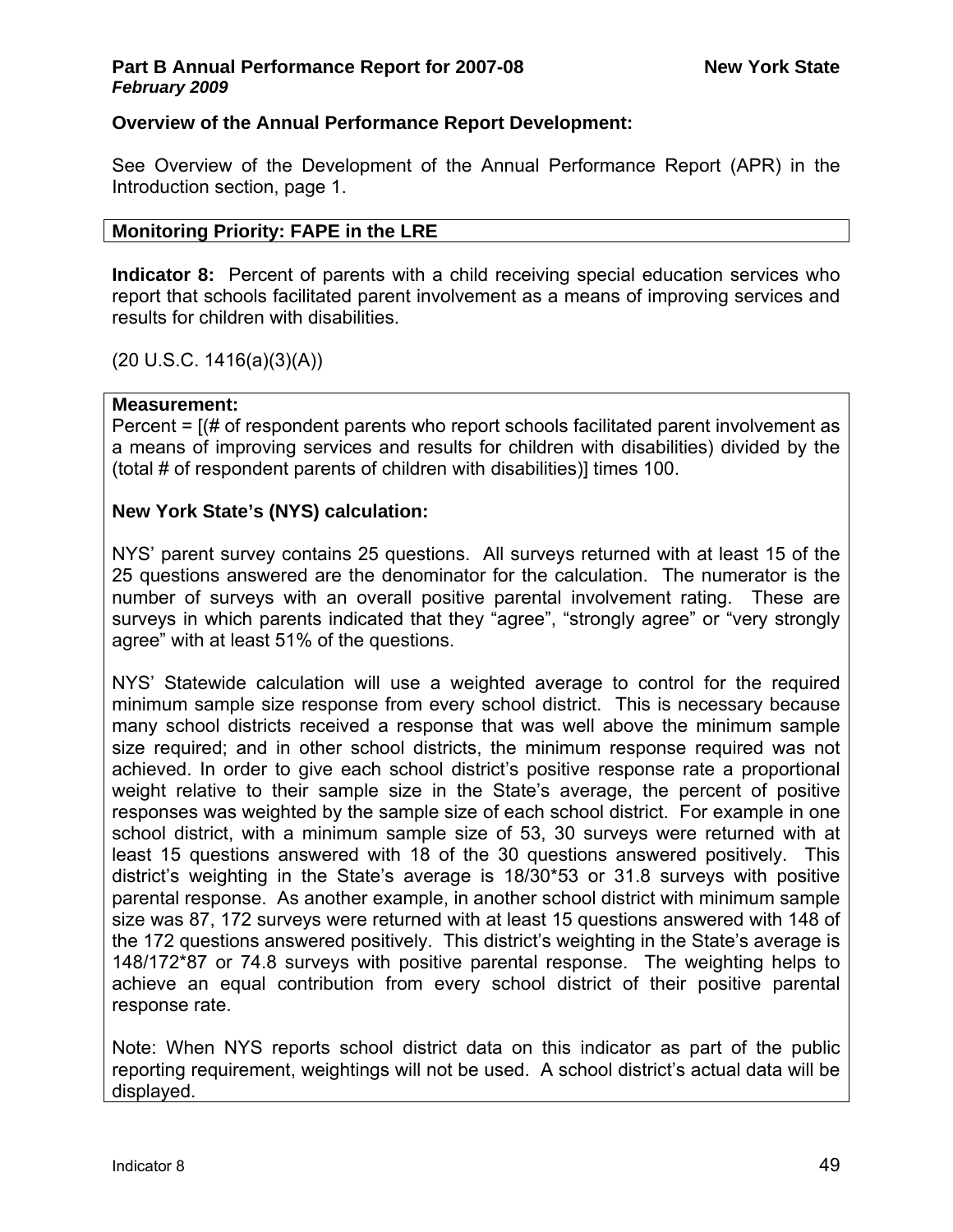| <b>FFY</b>      | <b>Measurable and Rigorous Target</b>                                                     |
|-----------------|-------------------------------------------------------------------------------------------|
| <b>FFY 2007</b> | 87.5 percent of parents with a child receiving special education                          |
|                 | (School year 2007-08) Services will report that schools facilitated parent involvement as |
|                 | a means of improving services and results for children with<br>disabilities.              |

#### **Actual Target Data for FFY 2007:**

**86.9** percent of parents with a child receiving special education services reported that schools facilitated parent involvement as a means of improving services and results for children with disabilities.

During the 2007-08 school year, 114 school districts, including New York City (NYC) as a single district, conducted a parent survey. The number of surveys returned was 8,617, with 8,333 surveys responding to at least 15 questions out of 25 questions on the survey. Of the surveys that responded to at least 15 questions, 7,512 surveys provided a positive response on at least 51 percent of the questions. This represents an unweighted positive response rate of 90.1 percent and a weighted positive response rate of 86.8 percent. NYS uses a weighted average to control for the required minimum sample size response from every school district. This is necessary because many school districts received a response that was well above the minimum sample size required and, in other school districts, the minimum sample size required was not achieved. In order to give each school district's positive response rate a proportional weight relative to their sample size in the State's average, the percent of positive responses was weighted by the sample size of each school district.

The 114 school districts are representative of NYS. See the State Performance Plan (SPP) for a discussion of how NYS assigned all school districts in the State into six representative samples for the purposes of collecting data on this Indicator. Each group of school districts is required to submit data on one indicator each year such that within six years, all school districts will have submitted data on all six indicators. NYC is the only school district with a total enrollment of over 50,000 students and is required to submit data on every indicator every year.

See <http://www.vesid.nysed.gov/specialed/spp/home.html>for a schedule of the school years in which school districts must submit data on these indicators. The State has also developed a schedule of the years in which selected school districts are required to resubmit data on some indicators to document improvement in compliance rates or to achieve a sufficient response rate for this Indicator. The schedule of re-submissions is also posted at the same website as the schedule.

The parent survey that was used in the 2007-08 school year was the same as was used in the 2006-07 school year and is included in New York's SPP. Each school district was required to over sample and send the survey to all the parents of preschool and schoolage students with disabilities or to send the survey to ten times the required minimum sample size. See the sampling calculator to determine the minimum sample size at [http://eservices.nysed.gov/pdsystem/samplesizecalculator.jsp.](http://eservices.nysed.gov/pdsystem/samplesizecalculator.jsp)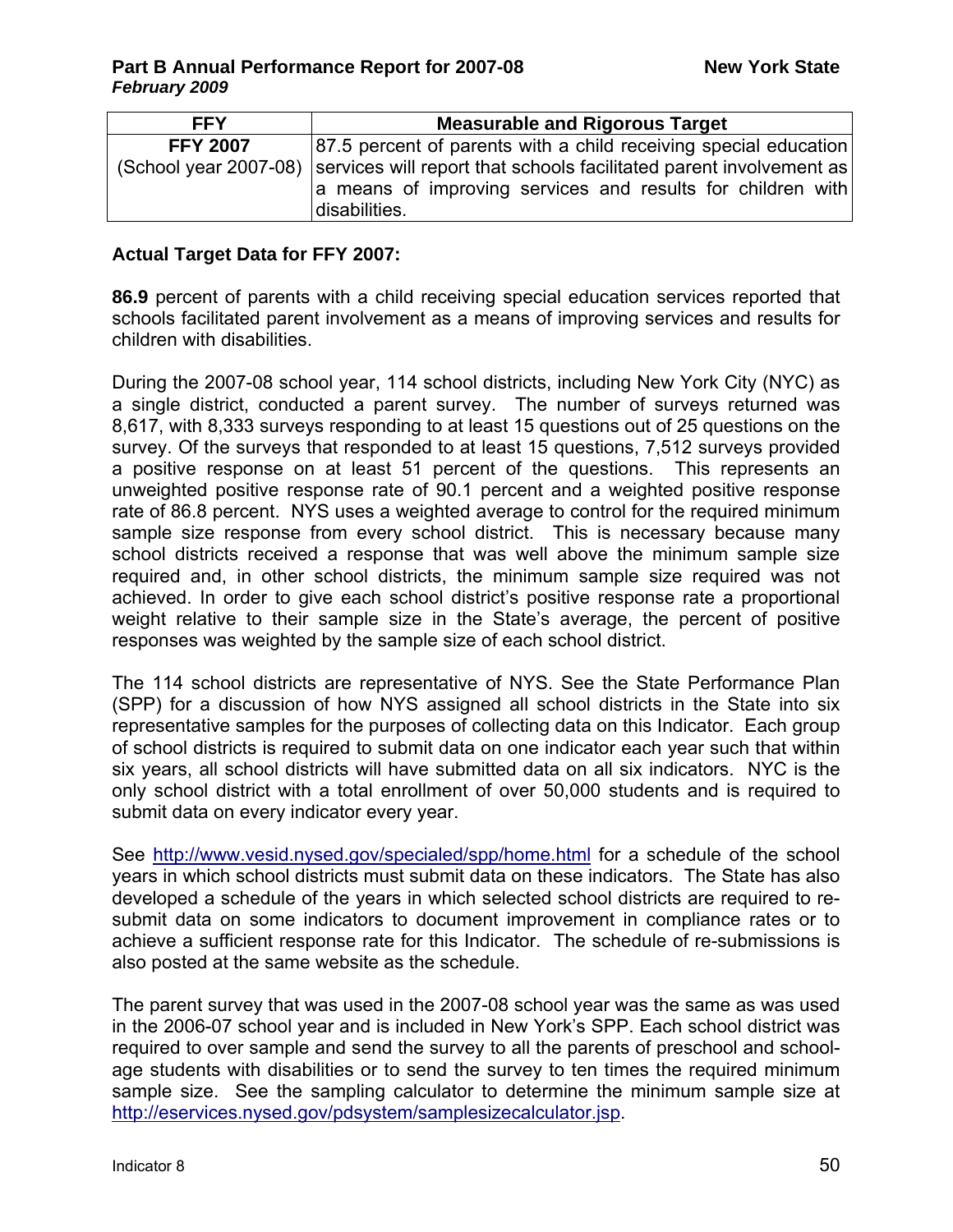### **Discussion of Improvement Activities Completed and Explanation of Progress or Slippage that occurred for FFY 2007:**

### *Explanation of Progress or Slippage*

The Statewide weighted result of the survey in the 2007-08 school year was that 86.8 percent of parents reported that schools facilitated parent involvement as a means of improving services and results for children with disabilities. This is essentially the same result (0.1 percentage point below) achieved in the 2005-06 and 2006-07 school years, which was 86.9 percent. The State did not achieve its established target of 87.5 percent. However, the unweighted result in 2007-08 was 90.1 percent, which exceeds the established target.

More school districts achieved a sufficient response rate in 2007-08 (66 percent) compared to 46 percent in 2006-07. In most cases, school districts that do not achieve a sufficient response rate in the year in which they are assigned to conduct this survey are required to conduct the survey again in the next school year. This is to ensure there are valid results on this indicator from all school districts during the SPP time period.

#### *Improvement Activities Completed in 2007-08*

The Office of Vocational and Educational Services for Individuals with Disabilities (VESID) met with representatives of New York's federally funded Parent Training and Information Centers (PTI) to review new policy development and to discuss strategies by which PTIs and the State could work more collaboratively to improve results across the SPP indicators.

- VESID issued a Request for Proposals to expand the number of Parent Centers from five to 13 so that every region of the State would have a Special Education Parent Center.
- Early Childhood Direction Centers (ECDCs) provided information and training to families to facilitate parental involvement in their child's special education program and to provide them with information on due process, federal and State laws and regulation, transition planning, least restrictive environment (LRE) and other issues related to preschool children with disabilities.
- The "Committee on Special Education (CSE)/Committee on Preschool Special Education (CPSE) Training" curriculum was developed and piloted with key personnel and Special Education Training and Resource Center (SETRC) members on November 19-21, 2008. The training is targeted to help new CPSE/CSE chairpersons to manage the process effectively. One of the major themes running throughout all modules is working effectively with parents in planning for their children's educational programs and services, and strategies for resolving parent concerns when they arise.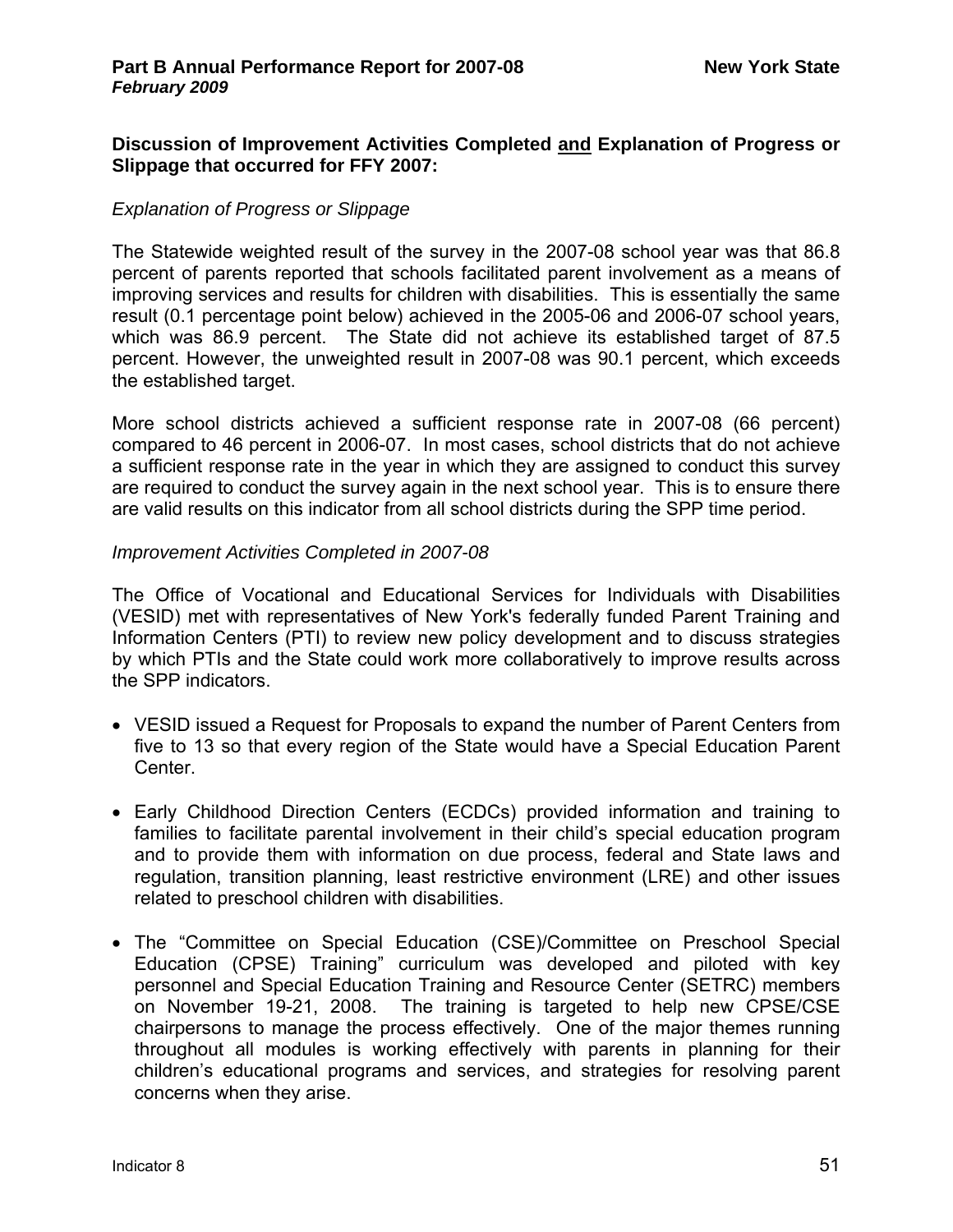- Six regional Parent Roundtable discussions were held (NYC, Syracuse, Buffalo, Rochester, Long Island, and Albany). Approximately 600 individuals attended, including parents who expressed concerns related to issues such as CPSE recommendations, availability of bilingual services, service coordination for students transitioning from the Early Intervention Program to preschool, services for students with autism, and increased professional development for CPSE members.
- Meetings with the State and federally funded parent centers were held to facilitate improved communication and collaboration regarding key policy improvement activities. Parents, parent center staff, and the State Education Department (SED) employees met on October 2, 2008, to listen to suggestions made by the parents and advocates present. On October 3, 2008, the five parent centers from across NYS participated in their first statewide VESID meeting.
- VESID leadership staff continued to participate in the Individuals with Disabilities Education Act (IDEA) Learning Community monthly teleconferences during 2007-08. Discussions focused on concerns and current issues being faced by parents and advocates. Topics included: updating information on new regulations and laws; the new individualized education program (IEP) format; use of Response to Intervention (RtI) strategies in school districts across NYS; discipline in public schools; advocacy for parents and students with special needs. Approximately 20 individuals participated in these teleconferences on a regular basis.
- Special Education Quality Assurance (SEQA) reviewed the policies, procedures and practices of school districts engaged in focused review monitoring processes to ensure that school districts were facilitating the involvement of parents as a means to improve results for students with disabilities. Parent interviews and/or forums were also conducted as part of the Quality Assurance process.
- School districts were provided the web link to the resource, *"Educating our Children Together: A Sourcebook for Effective Family-School-Community Partnerships"* which is available at<http://www.vesid.nysed.gov/specialed/resources.htm>.
- In addition to making policy guidelines publicly available on the web page, VESID reached out to individuals, families, school districts and others to make them aware of opportunities for input into policies that are under development and to be sure they directly receive copies of final guidance and other information. Of the 4,465 subscribers to the automatic e-mail alert system, 8.7 percent registered in the "parents" category. Among the organizations, advocates, and municipalities included in the "Others" category, are statewide parent organizations serving families with developmental, physical and emotional disabilities, who forward the notices to their members.

### **Revisions, with Justification, to Proposed Targets / Improvement Activities / Timelines / Resources for FFY 2007** *[If applicable]*

None.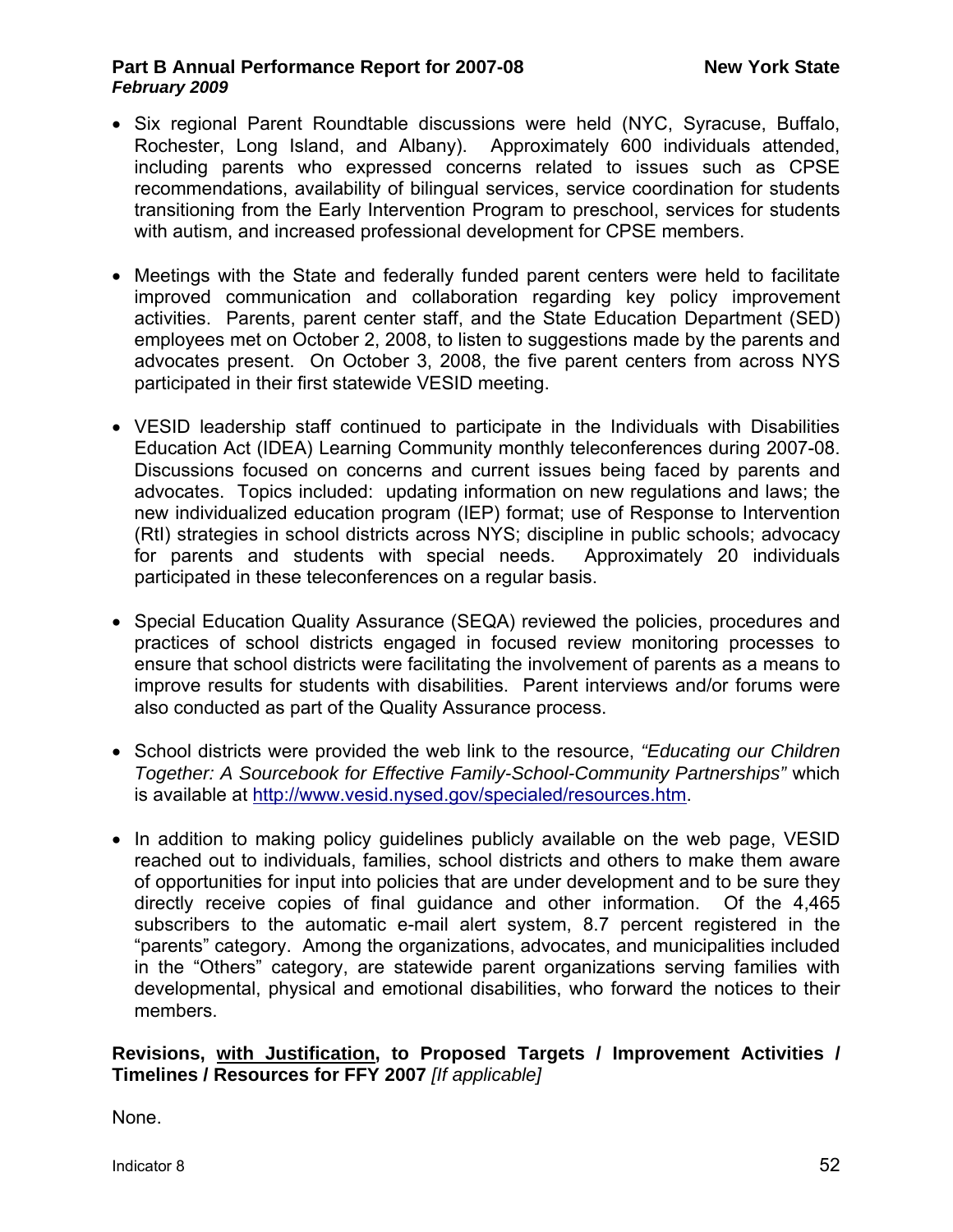# **Overview of the Annual Performance Report Development:**

See Overview of the Development of the Annual Performance Report (APR) in the Introduction section, page 1.

## **Monitoring Priority: Disproportionality**

**Indicator 9:** Percent of districts with disproportionate representation of racial and ethnic groups in special education and related services that is the result of inappropriate identification.

(20 U.S.C. 1416(a)(3)(C))

### **Measurement:**

Percent = [(# of districts with disproportionate representation of racial and ethnic groups in special education and related services that is the result of inappropriate identification) divided by the (# of districts in the State)] times 100.

Include State's definition of "disproportionate representation."

Describe how the State determined that disproportionate representation of racial and ethnic groups in special education and related services was the result of inappropriate identification, e.g., monitoring data, review of policies, practices and procedures under 618(d), etc.

# **New York State's (NYS) Measurement:**

NYS will compare the percent of total enrollment of each race/ethnic group in special education with the percent of total enrollment of all other race/ethnic groups in special education combined. For notifications of school districts during the 2006-07 and 2007- 08 school years based on 2005-06 and 2006-07 school year data, respectively, NYS will use the following **definition of "disproportionate representation"** and in subsequent years may revise the definition by lowering the relative risk ratio, weighted relative risk ratio as well as the minimum numbers of students. (The State's definition of significant disproportion is the same as the definition of disproportion.)

### **For Over-representation in special education:**

- 75 students with disabilities enrolled on 12/03/07;
- A minimum of 30 students (disabled and nondisabled) of particular race/ethnicity enrolled on first Wednesday in October 2007;
- At least 75 students (disabled and nondisabled) of all other race/ethnicities enrolled on first Wednesday in October 2007;
- At least 10 students with disabilities of particular race/ethnicity enrolled in district on 12/03/07; and
- Either:
	- o Both the relative risk ratio and weighted relative risk ratio for any race/ethnic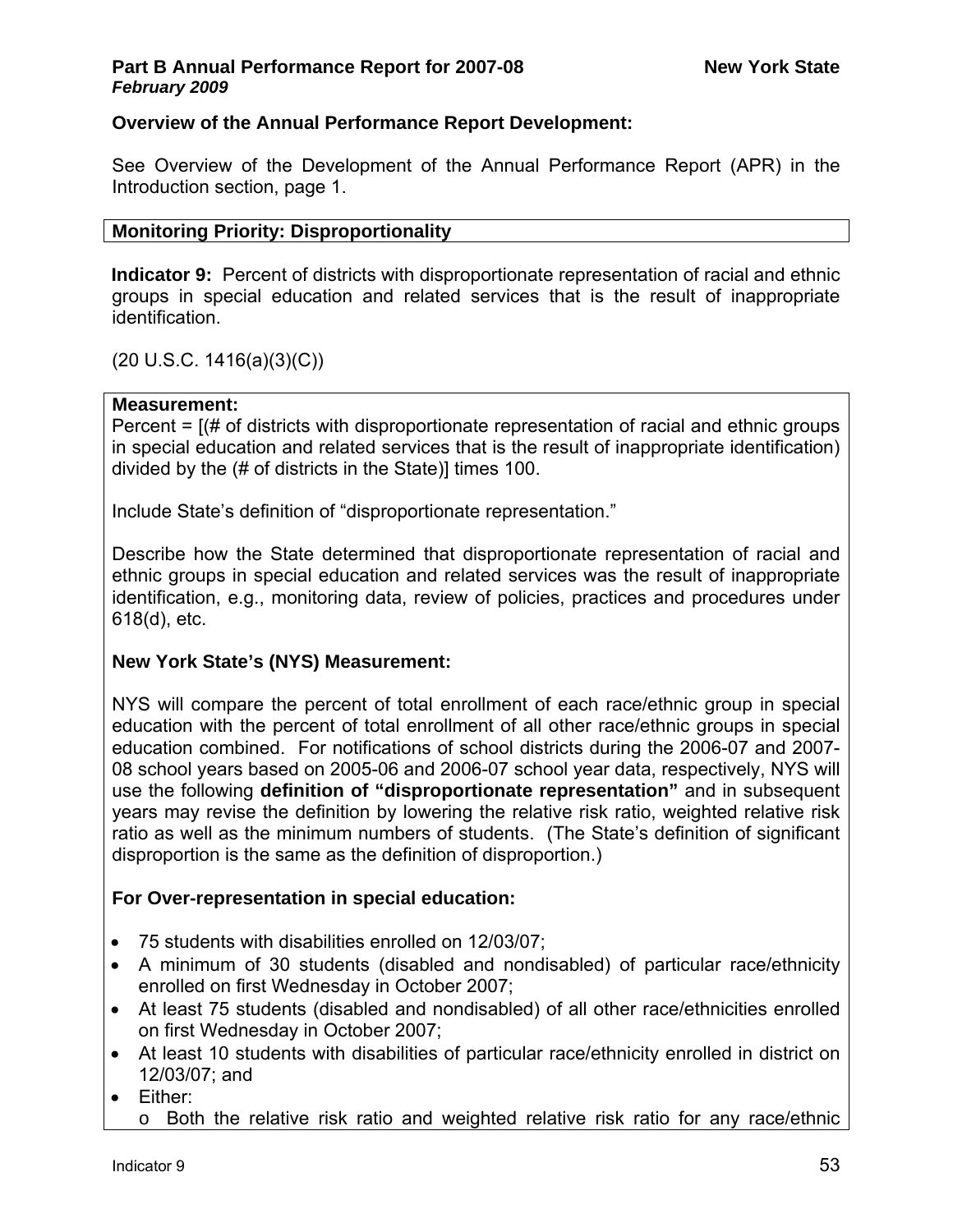group is 2.5 or higher; or

o All students with disabilities in special education are of only one race/ethnic group regardless of the size of the relative risk ratio and weighted relative risk ratio.

# **For Under-representation in special education:**

A district must meet the following criteria for three consecutive years (2005-06, 2006-07 and 2007-08):

- At least 75 students with disabilities enrolled in the district on child count date;
- Both the relative risk ratio and weighted relative risk ratio for minority group is less than or equal to 0.25;
- ([District enrollment of race] times [Risk of Other Races]) divided by 2.5 is greater than or equal to 10; and
- Minimum district enrollment of other races is 75.
- A district's risk of race is less than 50% of the Statewide risk of race.

| <b>FFY</b>      | <b>Measurable and Rigorous Target</b>                                           |  |  |  |  |  |
|-----------------|---------------------------------------------------------------------------------|--|--|--|--|--|
| <b>FFY 2007</b> | The percent of districts with disproportionate representation of                |  |  |  |  |  |
|                 | (School year 2007-08) racial and ethnic groups in special education and related |  |  |  |  |  |
|                 | services that is the result of inappropriate identification will be 0.          |  |  |  |  |  |

# **Actual Target Data for FFY 2007:**

The percent of districts with disproportionate representation of racial and ethnic groups in special education and related services that was the result of inappropriate identification for 2006-07 was **0.3** percent. Data for 2007-08 will be reported in April 2009.

Below are summary data on the number of school districts with disproportionate representation of racial and ethnic groups in special education and related services that is the result of inappropriate identification and the status of making corrections to policies, practices, procedures.

| <b>School</b><br>Year<br><b>Data</b> | <b>Monitoring</b><br>Year | Number of<br><b>Districts</b><br><b>Identified</b><br><b>Based on</b><br><b>Their Data</b> | <b>Number and</b><br>Percent of<br><b>Districts</b><br><b>Reporting</b><br>Inappropriate<br>Policies,<br>Practices,<br><b>Procedures</b> | Number of<br><b>Districts that</b><br><b>Corrected</b><br>their Policies.<br><b>Practices and</b><br><b>Procedures</b><br><b>Within One</b><br>Year of<br><b>Notification</b> | Number of<br><b>Districts that</b><br>Corrected<br>their Policies,<br><b>Practices and</b><br><b>Procedures</b><br><b>After One</b><br>Year | Number of<br><b>Districts that</b><br>have not<br><b>Corrected</b><br>their Policies,<br><b>Practices and</b><br><b>Procedures to</b><br><b>Date</b> |
|--------------------------------------|---------------------------|--------------------------------------------------------------------------------------------|------------------------------------------------------------------------------------------------------------------------------------------|-------------------------------------------------------------------------------------------------------------------------------------------------------------------------------|---------------------------------------------------------------------------------------------------------------------------------------------|------------------------------------------------------------------------------------------------------------------------------------------------------|
| 2004-<br>05                          | 2005-06                   | 10                                                                                         | $8(1.2\%)$                                                                                                                               | 2                                                                                                                                                                             | 6                                                                                                                                           | 0                                                                                                                                                    |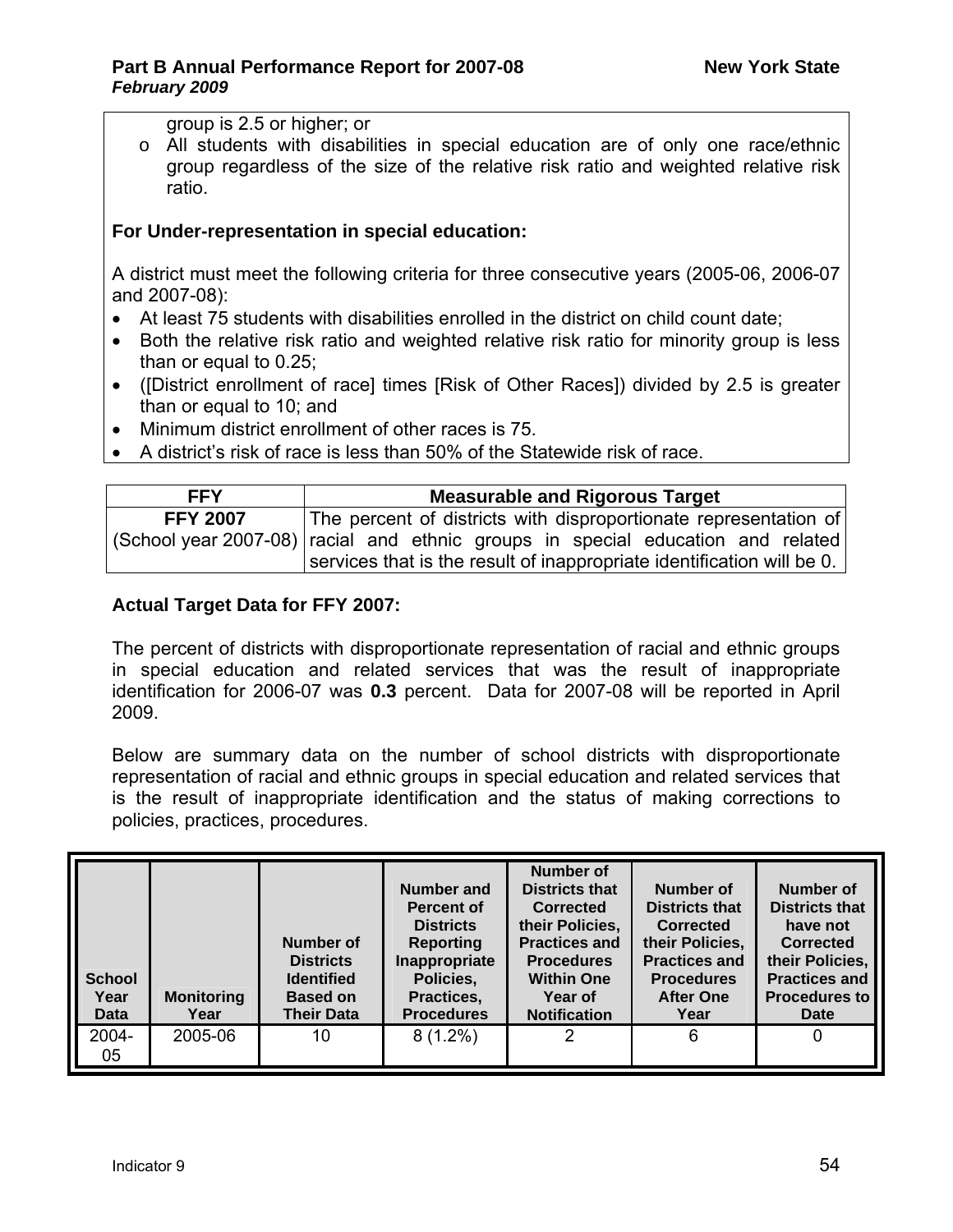| <b>School</b><br>Year<br><b>Data</b> | <b>Monitoring</b><br>Year | Number of<br><b>Districts</b><br><b>Identified</b><br><b>Based on</b><br><b>Their Data</b> | Number and<br>Percent of<br><b>Districts</b><br><b>Reporting</b><br>Inappropriate<br>Policies,<br>Practices,<br><b>Procedures</b> | <b>Number of</b><br><b>Districts that</b><br><b>Corrected</b><br>their Policies,<br><b>Practices and</b><br><b>Procedures</b><br><b>Within One</b><br>Year of<br><b>Notification</b> | <b>Number of</b><br><b>Districts that</b><br><b>Corrected</b><br>their Policies,<br><b>Practices and</b><br><b>Procedures</b><br><b>After One</b><br>Year | <b>Number of</b><br><b>Districts that</b><br>have not<br><b>Corrected</b><br>their Policies,<br><b>Practices and</b><br><b>Procedures to</b><br><b>Date</b> |
|--------------------------------------|---------------------------|--------------------------------------------------------------------------------------------|-----------------------------------------------------------------------------------------------------------------------------------|--------------------------------------------------------------------------------------------------------------------------------------------------------------------------------------|-----------------------------------------------------------------------------------------------------------------------------------------------------------|-------------------------------------------------------------------------------------------------------------------------------------------------------------|
| 2005-<br>06                          | 2006-07                   | (5 identified<br>in previous<br>year)                                                      | $1(0.1\%)$<br>Possibly one<br>more after<br>verification<br>review.                                                               | 0                                                                                                                                                                                    |                                                                                                                                                           | 0                                                                                                                                                           |
| 2006-<br>07                          | 2007-08                   | 5<br>(2 identified<br>the previous<br>year)                                                | $2(0.3\%)$<br>Possibly one<br>more after<br>verification<br>review                                                                | 1                                                                                                                                                                                    | 0                                                                                                                                                         | $1*$                                                                                                                                                        |
| 2007-<br>$08**$                      | 2008-09                   | 5<br>(1 identified<br>the previous<br>year)                                                | this APR in April 2009                                                                                                            | These data will be reported in                                                                                                                                                       | the next APR                                                                                                                                              | These data will be reported in                                                                                                                              |

\*This district still has time remaining within one year from notification to report correction of its noncompliance.

\*\* The State Education Department (SED) began collecting special education data at the individual student level for the first time during the 2007-08 school year. The United States Education Department (USED) was notified that NYS' 12/3/07 child count and educational environments data would be submitted late (by July 1, 2008). These data were submitted to the Office of Special Education Programs (OSEP) on July 2, 2008. Disproportionality calculations (including underrepresentation for three years - 2005-06, 2006-07 and 2007-08) were completed and notifications sent to school districts in November 2008. Four school districts are expected to report results of their selfreview monitoring reviews by the end of February 2009, which is not in time to be included in this APR by February 2, 2009.

**Please note:** SED has informed USED in writing that it will change its child count date from December 1 to the first Wednesday in October beginning in the 2008-09 school year. This was done in order for the State to be able to complete disproportionality calculations sooner and conduct a review of school district's policies, procedures and practices in the same year and report in the next APR whether the finding of disproportionality by race/ethnicity in data is the result of inappropriate policies, practices and procedures.

Based on 2004-05 school year data, NYS identified ten school districts as having data with significant disproportionate over-representation of students in special education by race/ethnicity. In compliance with 34 Code of Federal Regulations (CFR) §300.646(b), all 10 school districts were required to reserve 15 percent of their Individuals with Disabilities Education Act (IDEA) funds for coordinated Comprehensive Early Intervening Services (CEIS). They also completed the State-developed self-review monitoring protocol.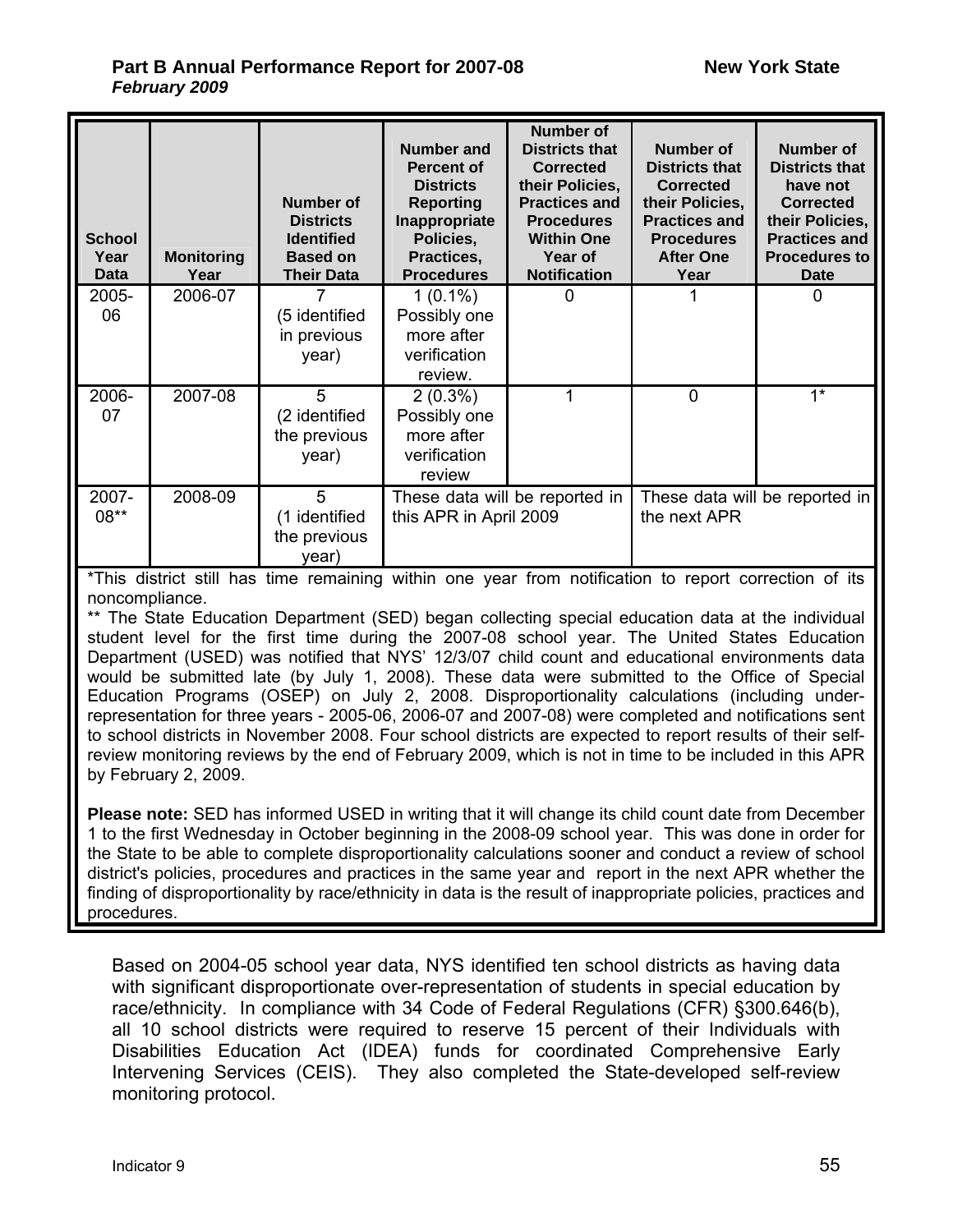- Eight of these school districts reported having inappropriate policies, practices and procedures related to evaluation and identification of students for special education.
- All eight school districts have reported corrections to their policies, practices and procedures in the areas in which they initially reported noncompliance.
- While six of the eight school districts reported correction of noncompliance after one year, this was due, in part, to the State's delay in developing its computer systems to allow school districts to report compliance in those areas in which they initially reported noncompliance.

Based on 2005-06 school year data, NYS identified seven school districts as having data with significant disproportionate over-representation of students in special education by race/ethnicity. In compliance with 34 CFR §300.646(b), all seven school districts were required to reserve 15 percent of their IDEA funds for coordinated CEIS.

- Five of these districts had been identified in the previous school year. These five school districts were reviewed by Special Education Quality Assurance (SEQA) in the fall of 2008.
- Two school districts identified for the first time for this issue completed the Statedeveloped self-review monitoring protocol.
- One district reported having inappropriate policies, practices and procedures related to evaluation and identification of students for special education. This district has reported correction of its noncompliance.
- NYS will conduct a verification review of one district's report of 100 percent compliance.

Based on 2006-07 school year data, NYS identified five school districts as having data with significant disproportionate over-representation of students in special education by race/ethnicity. In compliance with 34 CFR §300.646(b), all five school districts were required to reserve 15 percent of their IDEA funds for coordinated CEIS.

- Two of the five districts were identified for the same issue in the previous year. These school districts were reviewed by SEQA in the fall of 2008.
- Three districts identified for the first time for this issue completed the Statedeveloped self-review monitoring protocol.
- Two districts reported having inappropriate policies, practices and procedures related to evaluation and identification of students for special education. One of the two districts has reported correction of its noncompliance. There is still time remaining (within one-year from notification) for one district to report its correction of noncompliance.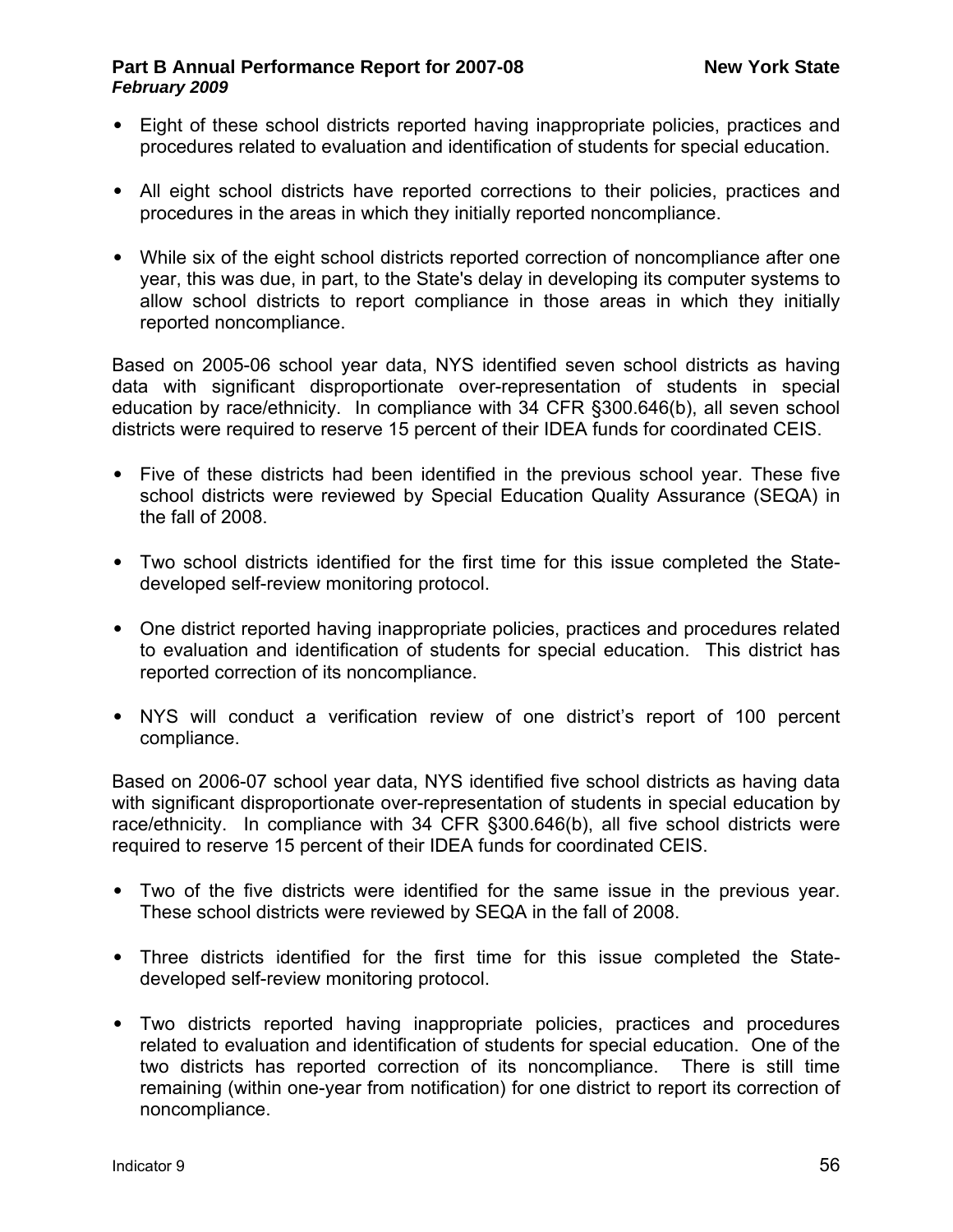• NYS will conduct a verification review of one district's report of 100 percent compliance.

NYS completed its analysis of 2005-06, 2006-07, and 2007-08 school year data to determine under representation of students in special education by race/ethnicity. The criteria, which are explained under the measurement section of this indicator, were developed in-house after a lengthy review of our State's data. No school districts met the criteria to be identified for under-representation in special education for any race/ethnicity category.

The review of 2007-08 data for over-representation resulted in identification of five school districts, one of which was also identified in the previous year for the same issue. SEQA will conduct a review of this district. In compliance with 34 CFR §300.646(b), all five school districts were required to reserve 15 percent of their IDEA funds for coordinated CEIS.

- Four school districts identified for the first time for this issue will complete the Statedeveloped monitoring protocol to determine if their disproportionality is the result of inappropriate policies, practices and procedures. NYS will update this APR in April, 2009 to report these results in this APR. Please see the note in the above table for an explanation regarding why the State could not report these results in this APR by February 2, 2009.
- Beginning in 2008-09 school year, the State has changed its annual child count date from December 1 to the first Wednesday in October so that it can complete the required data analysis of 2008-09 school year data earlier and collect the results of the review of policies, practices and procedures in time to report results in the next APR, due on February 1, 2010. NYS will report in the next APR how many school districts have significant disproportionality based on 2008-09 school year data (under representation will be based on 2008-09, 2007-08 and 2006-07 data) and how many report having inappropriate policies, practices and procedures.
- School districts that have data that indicates significant discrepancy for two or more consecutive years will receive a monitoring review conducted by SEQA, even though they are reported in the above table as having corrected all noncompliance reported in their self-reviews. This monitoring review, at a minimum, examines whether there have been changes to the policies and procedures since the last review; and, if so, whether those changes comply with federal and State regulatory requirements regarding school-wide approaches and prereferral interventions, referral of students to the Committee on Special Education (CSE) and individual evaluations and eligibility determinations; and whether practices in these areas continue to comply with applicable requirements.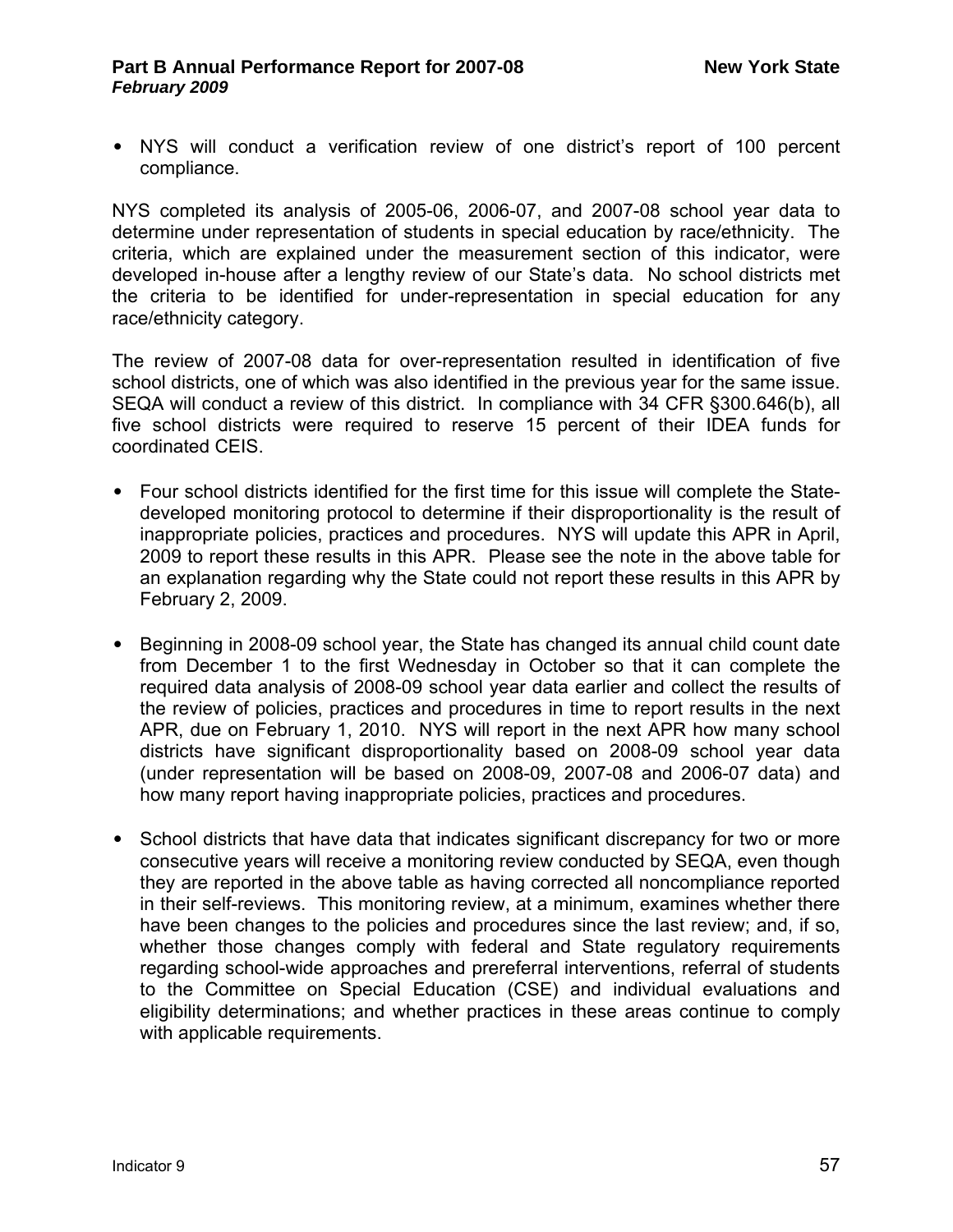#### **Discussion of Improvement Activities Completed and Explanation of Progress or Slippage that occurred for FFY 2007:**

### *Explanation of Progress or Slippage*

As the data above indicate, NYS did not achieve its target of 0 districts with disproportionate representation of racial and ethnic groups in special education and related services that is the result of inappropriate identification; however, we track the correction of noncompliance for all school districts that report having inappropriate policies, practices and procedures until compliance is achieved. As shown in the above table, one school district remains with some outstanding noncompliance out of 11 that have reported some noncompliance in the past three years and this school district still has time remaining within one year from notification to report correction of its noncompliance.

#### *Improvement Activities Completed in 2007-08*

The Office of Vocational and Educational Services for Individuals with Disabilities (VESID) accessed technical assistance to further inform its activities relating to disproportionality by race/ethnicity. This included a review of information and resources, including but not limited to information available through the National Center for Culturally Responsive Educational Systems (NCCRESt).

Also see technical assistance obtained for indicators 1, 2, 3 and 4.

- In February 2008, additional funding was provided to increase the capacity of the Technical Assistance Center on Disproportionality (TAC-D) at New York University (NYU) Metro Center [\(http://steinhardt.nyu.edu/metrocenter/tacd.html](http://steinhardt.nyu.edu/metrocenter/tacd.html)) technical assistance project for disproportionality in special education to address the in-depth needs of six more school districts, bringing the total to 13 school districts and seven regions working intensively with TAC-D (a total of 78 sessions provided). The majority of districts showed variable reductions in disproportionate classification and placement of students in special education by race and ethnicity.
- Special Education Training and Resource Center (SETRC) and other funded TAC networks were trained by the NYU Metro Center to provide technical assistance to districts whose data show disproportionate classification rates by race/ethnicity.
- The NYU Metro Center TAC-D developed training modules and other resource materials regarding disproportionality and effective practices that are now available on line at <http://steinhardt.nyu.edu/metrocenter/programs/TACD/resources.html>.
- NYU Metro Center's Summer Institute held in July 2008 provided 20 workshops for approximately 200 educators from NYS school districts plus other states in the Northeast region: [http://steinhardt.nyu.edu/metrocenter/programs/TACD/Summer%20Institute/Summer](http://steinhardt.nyu.edu/metrocenter/programs/TACD/Summer%20Institute/Summer%20Institute%202008/SI2008archive.html) [%20Institute%202008/SI2008archive.html.](http://steinhardt.nyu.edu/metrocenter/programs/TACD/Summer%20Institute/Summer%20Institute%202008/SI2008archive.html)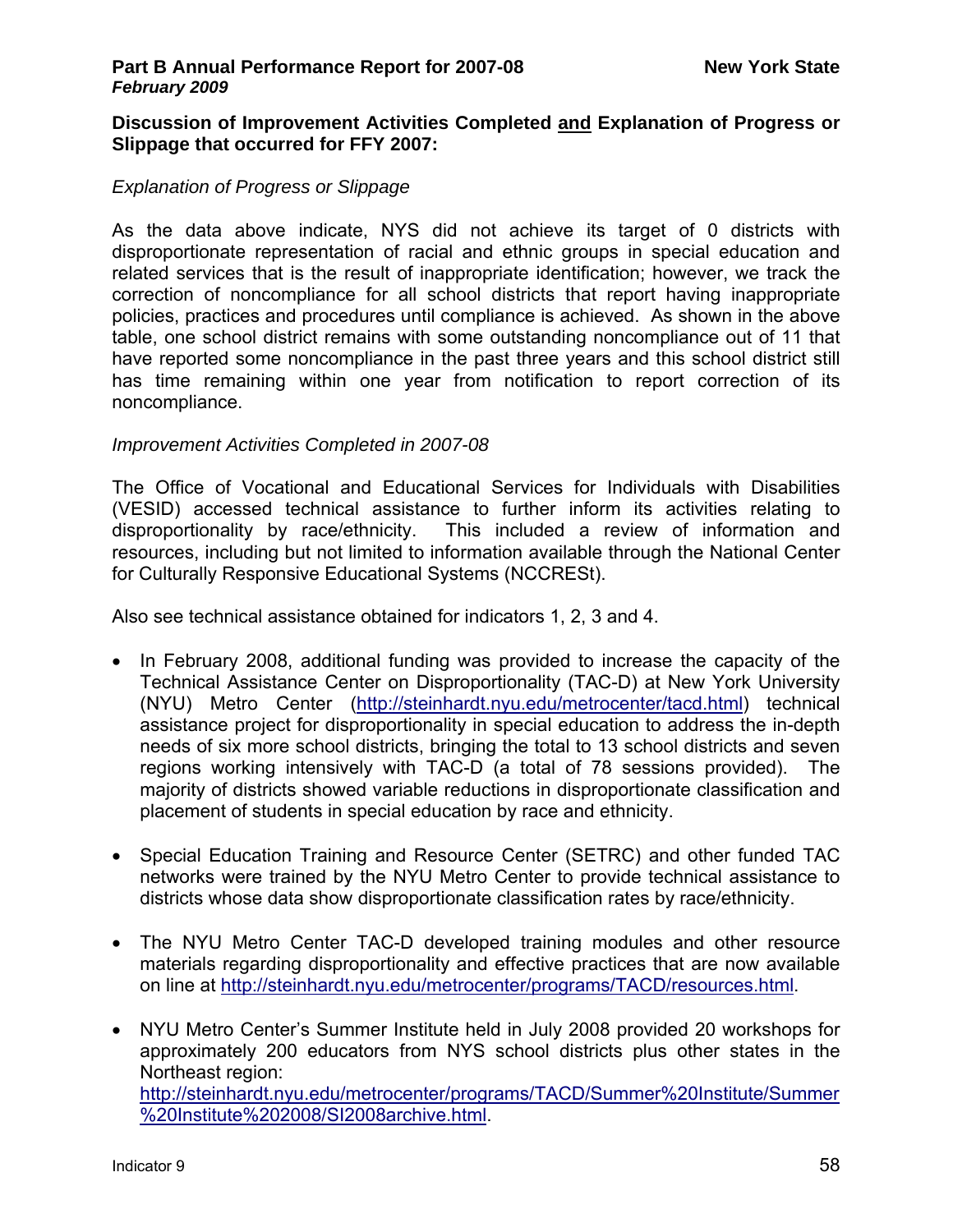- VESID conducted a lengthy analysis of its 2005-06, 2006-07 and 2007-08 data and developed its criteria to determine a valid and reliable process to determine underrepresentation. VESID considered the resources of NCCRESt, but selected criteria that would factor in NYS statistics related to identification of students for special education.
- To address staffing shortages that impact special education classifications and service delivery, the Speech-Language Pathology Consortium provided scholarships for graduate students enrolled in full-time programs leading to certification in teaching students with speech and language disabilities and licensure in speechlanguage pathology. Six institutions of higher education (IHEs) in the NYC area joined the consortium, bringing the total to 16 IHEs. An additional 38 students were accepted at participating IHEs due to support provided for hiring additional clinical faculty. Through outreach activities contact was made with 1,800 prospective applicants.
- The following six projects are funded through IDEA discretionary funds to address shortages of special education personnel who are bilingual.
	- o The Bilingual Paraprofessional Certification/Interagency Council of NYC provided training on cultural and linguistic diversity and English as a second language for 419 professionals and paraprofessionals working in approved preschool special education programs with "Interim Alternate Bilingual" placements. The project also provided scholarships for coursework leading to a bachelor's degree in bilingual special education for 16 paraprofessionals working in these programs.
	- o As of November 2008, the Intensive Teacher Institute in Bilingual Special Education (ITI-BSE) had assisted 35 paraprofessionals, employed in 28 school districts and six preschool programs, to receive tuition assistance and earn bachelor's degrees in bilingual special education. During the 2007-08 school year, 42 paraprofessionals received tuition assistance and eight completed their bachelor's degrees.
	- $\circ$  In 2007-08, 22 new ITI-BSE programs leading to certification in Teaching English to Speakers of Other Languages (TESOL) and bilingual extensions to certification in special education, speech and school psychology were registered with SED. During this time period, the project provided tuition assistance in return for a service commitment to 172 graduate students and 51 undergraduates seeking bilingual and TESOL certification. All graduate students and all but one of the undergraduates were employed in school districts and approved preschool special education programs.
	- o The Bilingual Personnel Development Center (Bilingual Special Education University Improvement Project) received responses to the 2007 SED 2H-1 Survey, *Personnel Development for Special Education and Related Services in Selected Areas*, from 102 IHEs. Data were used to predict shortages, target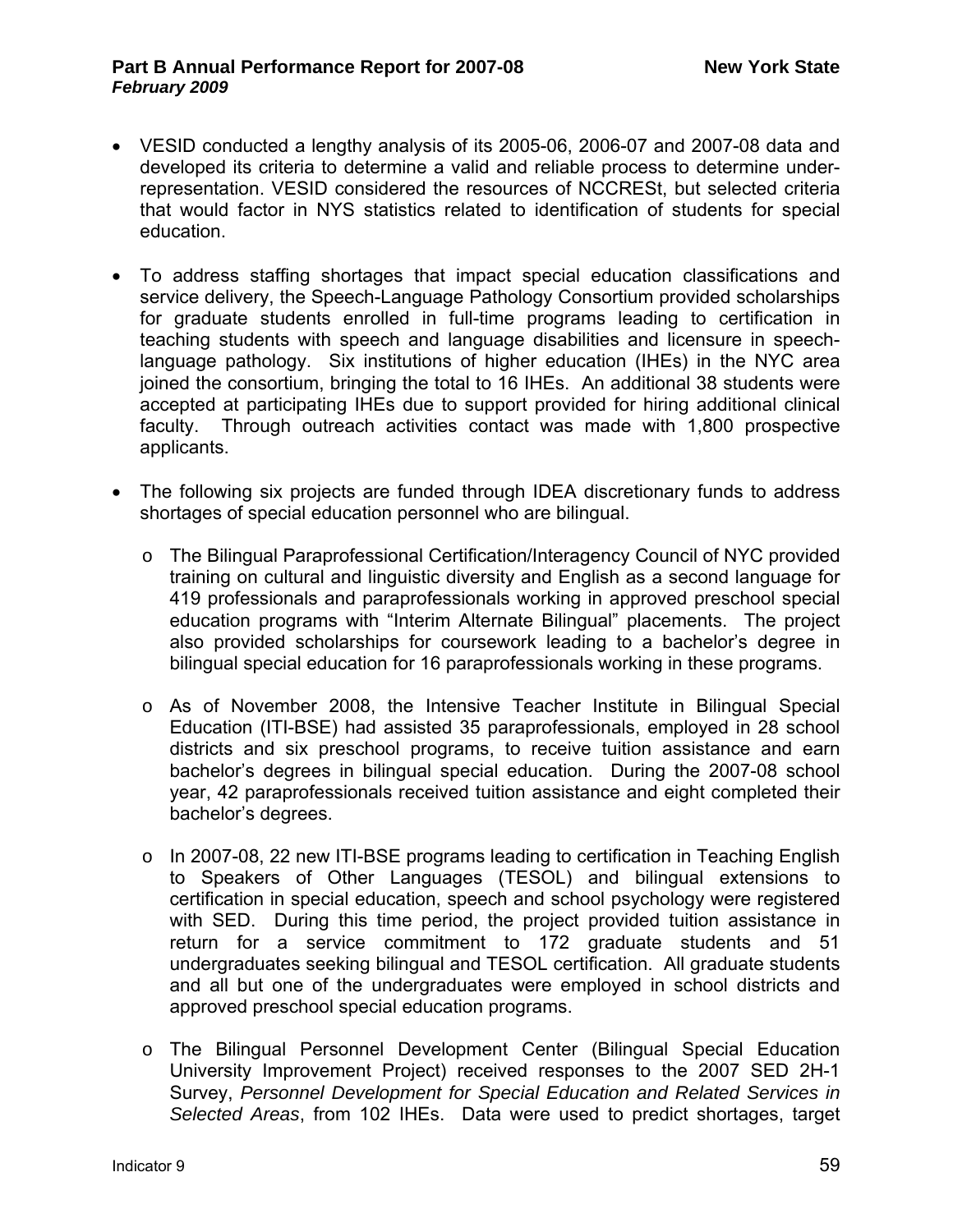support, and inform policy decisions regarding certification, licensure, and preparation of special education and related service personnel.

- o The Bilingual School Psychology Support Center provided in-service training on assessment and services for limited English proficient (LEP) students to bilingual and monolingual school psychologists, social workers, interpreters, and parent coordinators in NYC schools. It also provided information for individuals seeking certification in bilingual school psychology and employment in NYC schools, as well as referrals to SED and the New York City Department of Education (NYCDOE) for further assistance with certification and licensure.
- o The Bilingual Speech Support Center provided workshops for speech providers in NYC schools to improve clinicians' Spanish skills, provide clinical supervision needed to complete master's degrees and obtain NYS certification and licensure, and ensure that speech providers pass exams needed for certification and licensure. Through a collaborative effort with Western Kentucky University, 29 speech teachers (13 bilingual) completed an online master's degree and graduated in January 2008. Seventy-nine students (33 bilingual) received graduate courses and clinical supervision in speech-language pathology and 26 students (nine bilingual) received prerequisite courses needed for acceptance into the master's program.
- The Self-Review Monitoring Protocol for Indicator 9 was revised to address under representation.
- VESID conducted follow up reviews of school district reports of correction of noncompliance when a district was identified by their data in consecutive years as having a significant discrepancy by race/ethnicity.
- The State Performance Plan (SPP) web page for Indicator 9 Self-Review Protocol <http://www.vesid.nysed.gov/specialed/spp/indicators/9>was updated. Links for technical assistance resources are provided, including NCCRESt (<http://www.nccrest.org/>).

### **Revisions, with Justification, to Proposed Targets / Improvement Activities / Timelines / Resources for FFY 2007** *[If applicable]:*

Beginning in the 2008-09 school year, the State has changed its annual child count date from December 1 to the first Wednesday in October just so we can complete the required data analysis of 2008-09 school year data earlier and collect the results of the review of policies, practices and procedures in time to report results in the next APR, due on February 1, 2010.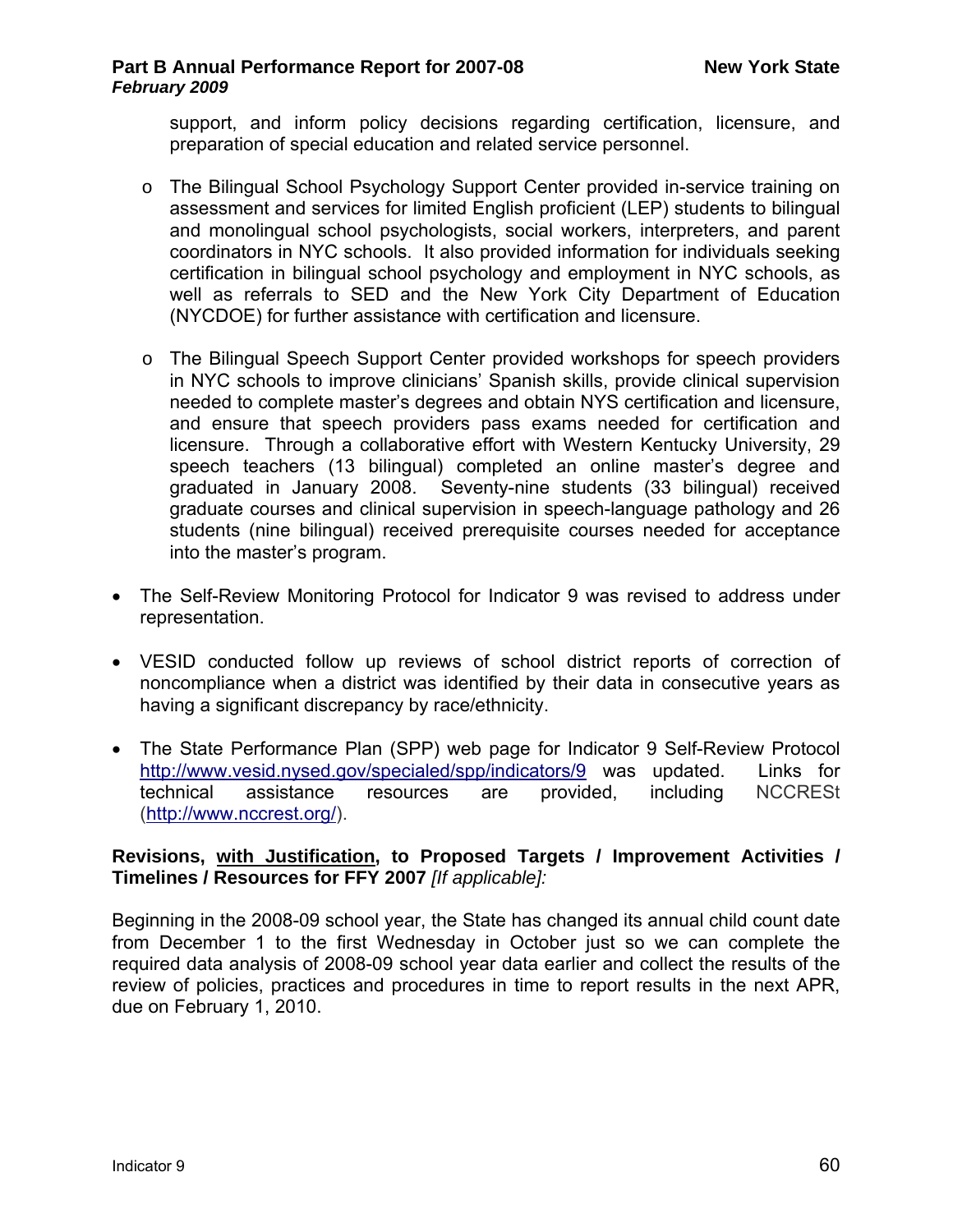# **Overview of the Annual Performance Report Development:**

See Overview of the Development of the Annual Performance Report (APR) in the Introduction section, page 1.

### **Monitoring Priority: Disproportionality**

**Indicator 10:** Percent of districts with disproportionate representation of racial and ethnic groups in specific disability categories that are the result of inappropriate identification.

(20 U.S.C. 1416(a)(3)(C))

#### **Measurement:**

Percent = [(# of districts with disproportionate representation of racial and ethnic groups in specific disability categories that is the result of inappropriate identification) divided by the (# of districts in the State)] times 100.

Include State's definition of "disproportionate representation."

Describe how the State determined that disproportionate representation of racial and ethnic groups in specific disability categories was the result of inappropriate identification, e.g., monitoring data, review of policies, practices and procedures under 618(d), etc.

### **New York State's (NYS) Measurement:**

NYS will compare the percent of total enrollment of each race/ethnic group that is identified by particular disabilities compared to other race/ethnic groups combined. NYS uses the following **definition of "disproportionate representation"** and in subsequent years may revise the definition by lowering the relative risk ratio, weighted relative risk ratio as well as the minimum numbers of students. (The State's definition of significant disproportion is the same as the definition of disproportion.)

### **For Over-identification of race/ethnic groups in specific disabilities:**

- At least 75 students with disabilities enrolled on 12/1/07;
- A minimum of 30 students (disabled and nondisabled) of particular race/ethnicity enrolled on first Wednesday in October 2007;
- At least 75 students (disabled and nondisabled) of all other race/ethnicities enrolled on first Wednesday in October 2007;
- At least 10 students with disabilities of particular race/ethnicity and disability enrolled in district on 12/1/07; and
- Either:
	- $\circ$  Both the relative risk ratio and weighted relative risk ratio for any minority group is 4.0 or higher; or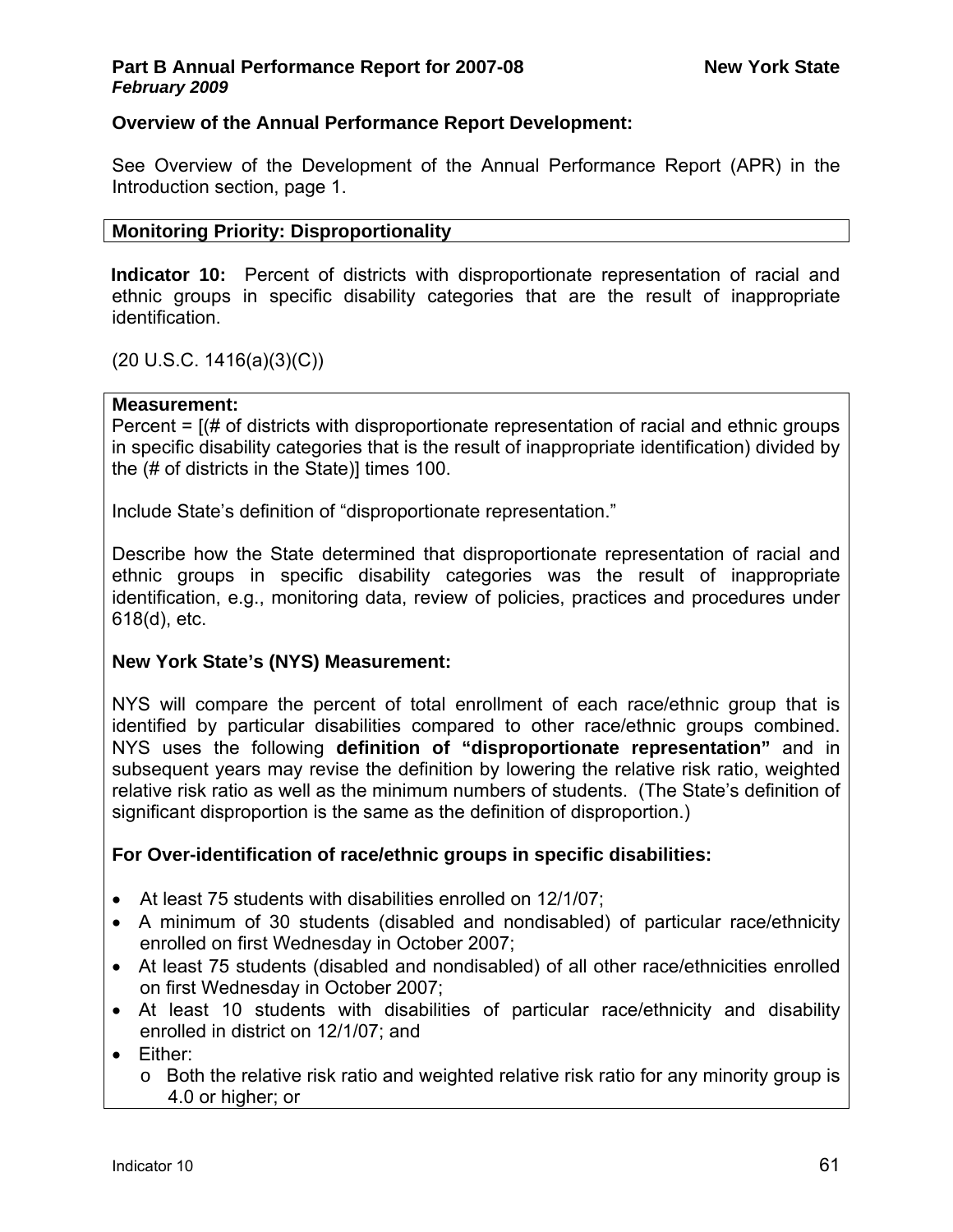o All students with disabilities in a specific disability category are of only one race/ethnic group regardless of the size of the relative risk ratio and weighted relative risk ratio.

# **For Under-identification of race/ethnic groups in specific disabilities:**

A district must meet the following criteria for three consecutive years (2005-06, 2006-07 and 2007-08):

- At least 75 students with disabilities enrolled in the district on child count date;
- Both the relative risk ratio and weighted relative risk ratio for minority group is less than or equal to 0.25;
- ([District enrollment of race] times [Risk of Other Races]) divided by 4 is greater than or equal to 10;
- Minimum district enrollment of other races is 75; and
- District's risk of disability by race is less than 50 percent of the Statewide risk of disability by race.

NYS will evaluate disproportionality in the identification of students by the following particular disabilities: learning disability; emotional disturbance; mental retardation, speech and language impairment; autism; and other health impairment.

| <b>FFY</b><br><b>Measurable and Rigorous Target</b>                                                            |                                                                                                         |  |  |  |  |  |  |  |
|----------------------------------------------------------------------------------------------------------------|---------------------------------------------------------------------------------------------------------|--|--|--|--|--|--|--|
| <b>FFY 2007</b>                                                                                                | The percent of districts with disproportionate representation of                                        |  |  |  |  |  |  |  |
|                                                                                                                |                                                                                                         |  |  |  |  |  |  |  |
| (School year 2007-08)                                                                                          | racial and ethnic groups in specific disability categories that is                                      |  |  |  |  |  |  |  |
|                                                                                                                | the result of inappropriate policies, procedures and/or practices                                       |  |  |  |  |  |  |  |
|                                                                                                                | will be 0.                                                                                              |  |  |  |  |  |  |  |
|                                                                                                                | Note: As reported in the February 2008 APR, beginning with 2006-07 school year data, NYS eliminated     |  |  |  |  |  |  |  |
|                                                                                                                | Indicator #10B from its State Performance Plan (SPP) since this indicator is not required by the United |  |  |  |  |  |  |  |
| States Education Department (USED). However, NYS still implements its responsibilities described in the        |                                                                                                         |  |  |  |  |  |  |  |
| Individuals with Disabilities Education Act (IDEA) related to disproportionate placement based on              |                                                                                                         |  |  |  |  |  |  |  |
| race/ethnicity, of students with disabilities, in particular the least restrictive environment (LRE) settings. |                                                                                                         |  |  |  |  |  |  |  |
| NYS continues to require school districts to reserve up to 15 percent of IDEA funds for coordinated early      |                                                                                                         |  |  |  |  |  |  |  |
| intervening services when data indicate significant disproportionality in placement of students in particular  |                                                                                                         |  |  |  |  |  |  |  |
| settings.                                                                                                      |                                                                                                         |  |  |  |  |  |  |  |

# **Actual Target Data for FFY 2007:**

The percent of districts with disproportionate representation of racial and ethnic groups in specific disability categories that was the result of inappropriate policies, procedures and/or practices was **0.3** percent for 2006-07. Data for 2007-08 will be provided in April 2009.

Below are summary data on the number of school districts with significant disproportionate representation of racial and ethnic groups in specific disability categories that is the result of inappropriate identification and the status of making corrections to policies, practices, and procedures.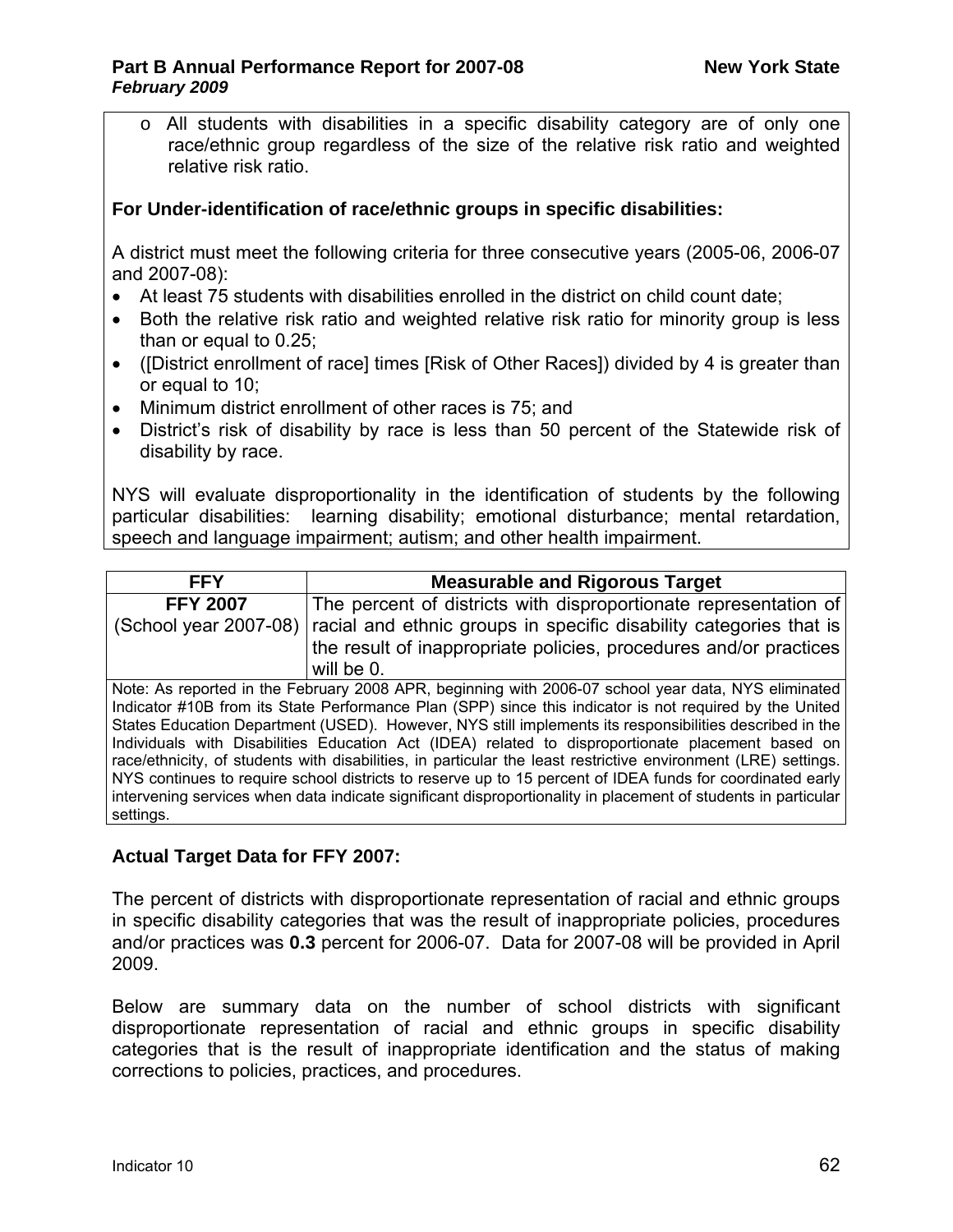| <b>Data</b><br>Year | <b>Monitoring</b><br>Year | <b>Number of</b><br><b>School</b><br><b>Districts</b><br><b>Identified</b><br><b>Based on</b><br><b>Their Data</b> | <b>Number and</b><br><b>Percent of</b><br><b>Districts</b><br><b>Reporting</b><br>Inappropriate<br>Policies,<br>Practices,<br><b>Procedures</b> | <b>Number of</b><br><b>Districts that</b><br><b>Corrected</b><br>their Policies,<br><b>Practices and</b><br><b>Procedures</b><br><b>Within One</b><br>Year of<br><b>Notification</b> | <b>Number of</b><br><b>Districts that</b><br><b>Corrected</b><br>their Policies,<br><b>Practices and</b><br><b>Procedures</b><br>After One Year | <b>Number of</b><br><b>Districts that</b><br>have not<br><b>Corrected</b><br>their Policies,<br><b>Practices and</b><br><b>Procedures to</b><br><b>Date</b> |
|---------------------|---------------------------|--------------------------------------------------------------------------------------------------------------------|-------------------------------------------------------------------------------------------------------------------------------------------------|--------------------------------------------------------------------------------------------------------------------------------------------------------------------------------------|-------------------------------------------------------------------------------------------------------------------------------------------------|-------------------------------------------------------------------------------------------------------------------------------------------------------------|
| 2004-<br>05         | 2005-06                   | 13                                                                                                                 | $12(1.8\%)$                                                                                                                                     | 3                                                                                                                                                                                    | 9                                                                                                                                               | 0                                                                                                                                                           |
| 2005-<br>06         | 2006-07                   | $\overline{7}$<br>(6 identified in<br>previous year)                                                               | $1(0.1\%)$                                                                                                                                      | 1                                                                                                                                                                                    | $\mathbf 0$                                                                                                                                     | $\overline{0}$                                                                                                                                              |
| 2006-<br>07         | 2007-08                   | 12<br>(5 identified in<br>previous year)                                                                           | $2(0.3\%)$<br>(Possibly 4<br>more after<br>verification<br>review and<br>possibly one<br>more after data<br>collection)                         |                                                                                                                                                                                      |                                                                                                                                                 | $2^*$                                                                                                                                                       |
| 2007-<br>08         | 2008-09                   | 15<br>(5 identified in<br>previous year)                                                                           | These data will<br>be provided in<br>2009                                                                                                       |                                                                                                                                                                                      | These data will be reported in the next APR                                                                                                     |                                                                                                                                                             |

\*These two districts are required to report on corrections to their noncompliance within one year of notification. There is time remaining within the year.

\*\* SED began collecting special education data at the individual student level for the first time during the 2007-08 school year. USED was notified that NYS' 12/3/07 child count and educational environments data would be submitted late (by July 1, 2008). These data were submitted to OSEP on July 2, 2008. Disproportionality calculations (including under-representation for three years (2005-06, 2006-07 and 2007-08) were completed and notifications sent to school districts in November 2008. Fourteen school districts are expected to report results of their self-review monitoring reviews by the end of February 2009, which is not in time to be included in this APR by February 2, 2009.

**Please note:** SED has informed USED in writing that it will change its child count date from December 1 to the first Wednesday in October beginning in the 2008-09 school year. This was done in order for the State to be able to complete disproportionality calculations sooner and conduct a review of school district's policies, procedures and practices in the same year and report in the next APR whether the finding of disproportionality by race/ethnicity in data is the result of inappropriate policies, practices and procedures.

Based on 2004-05 school year data, NYS identified 13 school districts as having significant disproportionality in data by race/ethnicity in the identification of students by specific disability. In compliance with 34 Code of Federal Regulations (CFR) §300.646(b), all of these school districts were required to reserve 15 percent of their IDEA funds for coordinated Comprehensive Early Intervening Services (CEIS).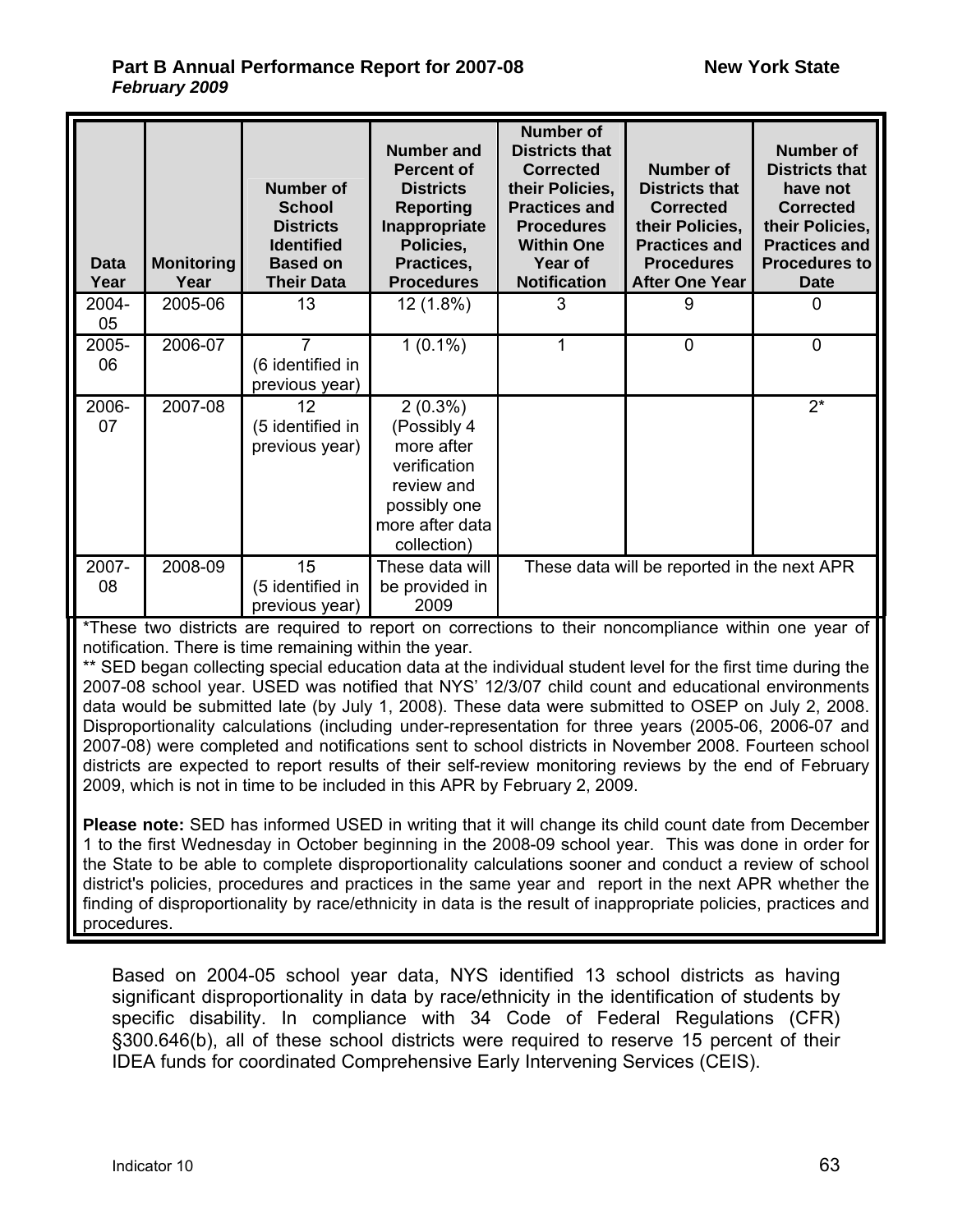- 12 school districts reported having inappropriate policies, practices and procedures related to identification of students by disability.
- Nine school districts reported correction of noncompliance after one year, partly as a result of the State's delay in developing its computer systems to allow school districts to report compliance in those areas in which they initially reported noncompliance.

Based on 2005-06 school year data, NYS identified seven school districts as having significant disproportionality in data in the identification of students by specific disability by race/ethnicity (six of these school districts were identified in the previous year). In compliance with 34 CFR §300.646(b), all of these school districts were required to reserve 15 percent of their IDEA funds for coordinated CEIS. School districts that were identified for the first time for these issues completed the State-developed self-review monitoring protocol.

- The one school district that completed the self-review monitoring protocol reported some inappropriate policy, practice or procedure. This school district has corrected its noncompliance within one year from notification of noncompliance.
- The school districts that were identified for a consecutive year were reviewed by Special Education Quality Assurance (SEQA) in the fall of 2008.

Based on 2006-07 school year data, NYS identified 12 school districts with significant disproportionality in their data for over-identification of students by specific disability (five of these districts were also identified in the previous year). In compliance with 34 CFR §300.646(b), all of these school districts were required to reserve 15 percent of their IDEA funds for coordinated CEIS.

- Two of the seven school districts that were identified for the first time reported some noncompliance. They have time remaining within one year from notification to correct their noncompliance.
- Four of the seven school districts reported 100 percent compliance. NYS will conduct a verification review of these four school districts.
- NYS will also conduct a verification review of one school district that did not complete the required self review monitoring and reporting process.
- SEQA will conduct the review of policies, procedures and practices in those school districts that were identified by data for a consecutive year.

NYS completed its analysis of 2005-06, 2006-07, and 2007-08 school year data to determine under representation of students in specific disability categories by race/ethnicity. The criteria, which are explained under the measurement section of this indicator, were developed by the State after a lengthy review of our State's data. No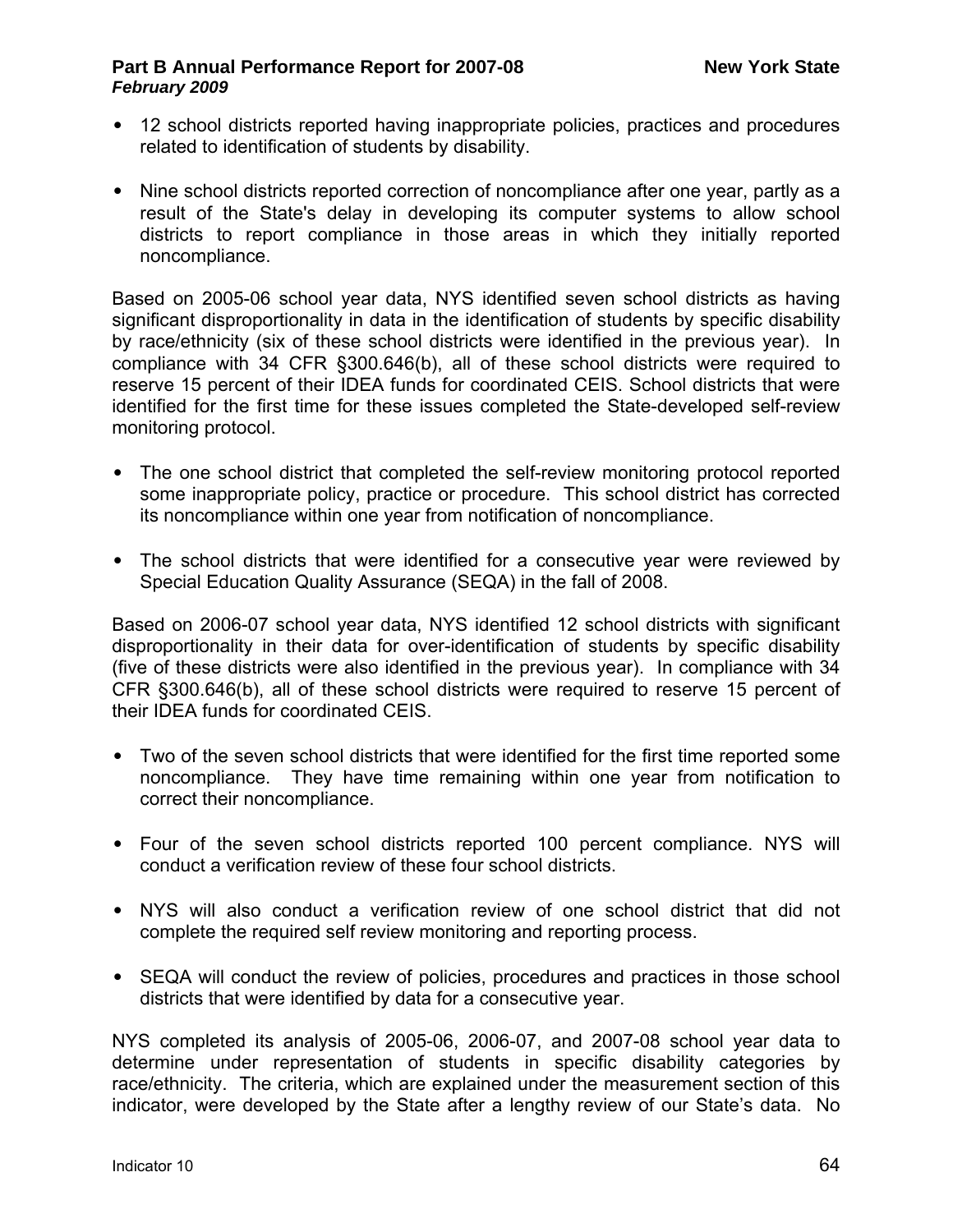school districts met the criteria to be identified for under-representation in specific disability for any race/ethnicity category in any of the above years.

The review of 2007-08 data for over-representation in specific disability resulted in identification of 15 school districts, five of which were also identified in the previous year for the same issue. In compliance with 34 CFR §300.646(b), all of these school districts were required to reserve 15 percent of their IDEA funds for coordinated CEIS. All school districts identified for the first time for these issues will complete the Statedeveloped monitoring protocol to determine if their disproportionality is the result of inappropriate policies, practices and procedures. NYS will update this APR in April, 2009 to report these results in this APR. Please see the note in the above table for an explanation regarding why the State could not report these results in this APR by February 2, 2009.

Beginning in 2008-09 school year, the State has changed its annual child count date from December 1 to the first Wednesday in October so that the State can complete the required data analysis of 2008-09 school year data earlier and collect the results of the review of policies, practices and procedures in time to report results in the next APR, due on February 1, 2010. NYS will report in the next APR how many school districts have significant disproportionality in specific disability categories based on 2008-09 school year data (under representation in specific disability categories will be based on 2008-09, 2007-08 and 2006-07 data) and how many report having inappropriate policies, practices and procedures.

School districts that have data that indicates significant discrepancy for two or more consecutive years will be monitored by SEQA, regardless of whether they are reported in the above table as having corrected all noncompliance reported in their self-reviews. This monitoring review, at a minimum, examines whether there have been changes to the policies and procedures since the last review; and, if so, whether those changes comply with federal and State regulatory requirements; and whether practices in these areas continue to comply with applicable requirements.

#### **Discussion of Improvement Activities Completed and Explanation of Progress or Slippage that occurred for FFY 2007:**

### *Explanation of Progress or Slippage*

As the data above indicates, NYS did not achieve its target of 0 districts with disproportionate representation of racial and ethnic groups in specific disabilities that is the result of inappropriate identification; however, we track the correction of noncompliance for all school districts that report having inappropriate policies, practices and procedures until full compliance is achieved. As shown in the above table, two school districts remain (out of 15 in the past three years) with some outstanding noncompliance, and both of these districts have time remaining (within one year from notification) to report on correction of their noncompliance.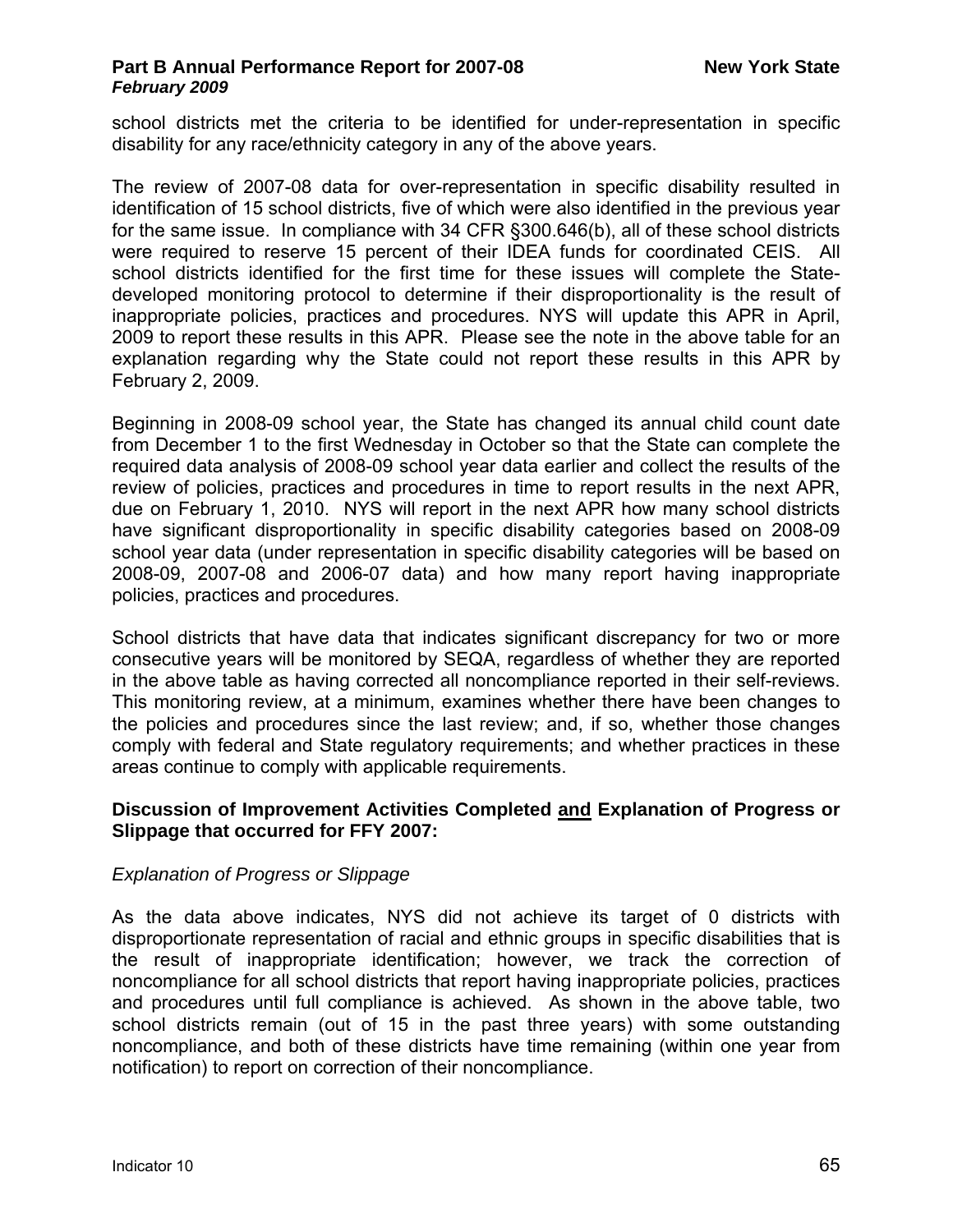*Improvement Activities Completed in 2007-08* 

See Indicator 9.

# **Revisions, with Justification, to Proposed Targets / Improvement Activities / Timelines / Resources for FFY 2007** *[If applicable]* - see Indicator 9

Beginning in 2008-09 school year, the State has changed its annual child count date from December 1 to the first Wednesday in October so that we can complete the required data analysis of 2008-09 school year data earlier and collect the results of the review of policies, practices and procedures in time to report results in the next APR, due on February 1, 2010.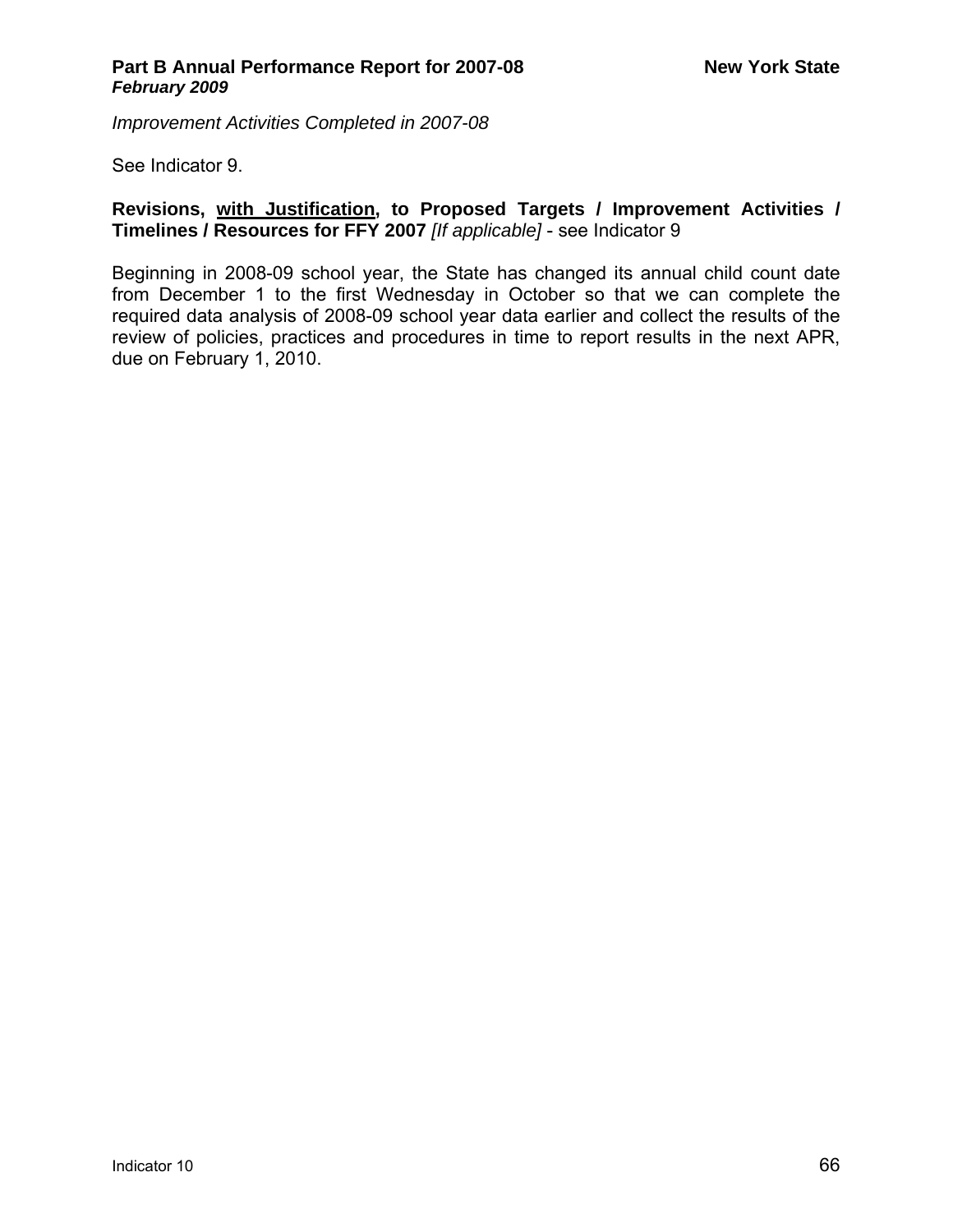# **Overview of the Annual Performance Report Development:**

See Overview of the Development of the Annual Performance Report (APR) in the Introduction section, page 1.

**Monitoring Priority: Effective General Supervision Part B / Child Find** 

**Indicator 11:** Percent of children with parental consent to evaluate, who were evaluated within 60 days (or State established timeline).

(20 U.S.C. 1416(a)(3)(B))

#### **Measurement:**

- a. # of children for whom parental consent to evaluate was received.
- b. # determined not eligible whose evaluations were completed within 60 days (or State established timeline).
- c. # determined eligible whose evaluations were completed within 60 days (or State established timeline).

Account for children included in *a* but not included in *b* or *c*. Indicate the range of days beyond the timeline when the evaluation was completed and any reasons for the delays.

Percent =  $[(b + c)$  divided by (a)] times 100.

### **New York State's (NYS) Measurement in the 2007-08 School Year:**

NYS' established timeline to complete the initial evaluation is 30 school days for preschool students and 60 calendar days for school-age students.

In the 2007-08 school year, NYS collected data for this indicator via the Student Information Repository System (SIRS) and verified these data by displaying them in a VR11 report, which was developed in the PD Data System. SIRS is an individual student reporting data system.

New York's formula for 2007-08 school year to calculate results for this indicator is as follows:

- a. # of children for whom parental consent to evaluate was received. (Does not include students whose evaluations were completed past the State established timelines for reasons that are in compliance with State requirements.)
- b. # of children whose evaluations were completed within 30 school days for preschool children and 60 calendar days for school-age students.

Percent = [b divided by a] times 100.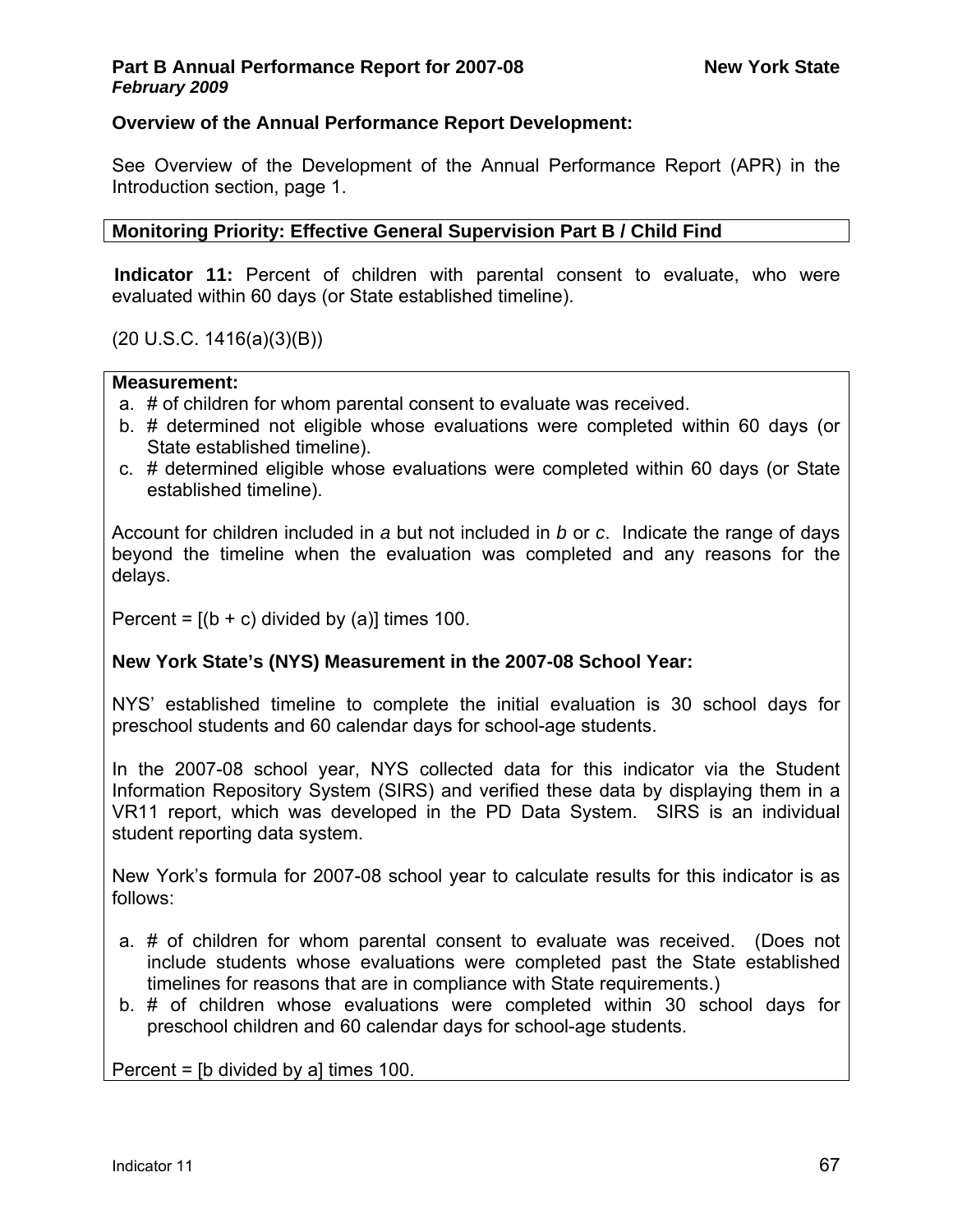| <b>FFY</b>                                                                       | <b>Measurable and Rigorous Target</b> |  |  |                                                                   |  |  |  |
|----------------------------------------------------------------------------------|---------------------------------------|--|--|-------------------------------------------------------------------|--|--|--|
| <b>FFY 2007</b>                                                                  |                                       |  |  | 100 percent of children with parental consent to evaluate will be |  |  |  |
| (School year 2007-08) evaluated and eligibility determined within State required |                                       |  |  |                                                                   |  |  |  |
|                                                                                  | timelines.                            |  |  |                                                                   |  |  |  |

### **Actual Target Data for FFY 2007:**

**67.4** percent of children with parental consent to evaluate were evaluated and eligibility determined within State required timelines.

The two tables below provide Statewide and regional data for NYS' compliance rates on this indicator for two years. Data from the 2006-07 school year was NYS' new baseline data and 2007-08 school year data is the first year of data providing progress towards reaching the goal of 100 percent compliance. As displayed below, greater percentages of school-age students have their initial evaluations completed within the State required time lines compared to preschool children. In the 2007-08 school year, 81.2 percent of school-age students were evaluated within State timelines compared to 48.5 percent of preschool children. The overall percentage of timely evaluations for all students was 67.4 percent, a slight increase from the baseline rate of 64.2 percent.

Annually, one sixth of the school districts in the State are required to report data for this indicator. The data provided below represents data from these samples for 2006-07 (the baseline year) and 2007-08 (the current reporting year). All school districts except New York City (NYC) provided data on all eligible children. NYC provided data for a representative sample.

|                                       | <b>Evaluations within State Established Timelines</b>                                                                                       |                                                                                                                                                  |                                                       |                                                                                                                                             |                                                                                                                                                  |                                                       |  |
|---------------------------------------|---------------------------------------------------------------------------------------------------------------------------------------------|--------------------------------------------------------------------------------------------------------------------------------------------------|-------------------------------------------------------|---------------------------------------------------------------------------------------------------------------------------------------------|--------------------------------------------------------------------------------------------------------------------------------------------------|-------------------------------------------------------|--|
|                                       |                                                                                                                                             | 2006-07 (Baseline)<br><b>113 school districts</b>                                                                                                |                                                       | 2007-08<br>113* school districts                                                                                                            |                                                                                                                                                  |                                                       |  |
|                                       | C<br>A<br>R.                                                                                                                                |                                                                                                                                                  |                                                       | A                                                                                                                                           | R                                                                                                                                                | C.                                                    |  |
| <b>Category of</b><br><b>Students</b> | <b>Number of</b><br><b>Students</b><br>for Whom<br><b>Parental</b><br><b>Consent to</b><br><b>Evaluate</b><br><b>Was</b><br><b>Received</b> | <b>Number of</b><br><b>Students</b><br><b>Whose</b><br><b>Evaluations</b><br>were<br><b>Completed</b><br><b>Within State</b><br><b>Timelines</b> | $Percent =$<br><b>B</b> divided<br>by A]<br>times 100 | <b>Number of</b><br><b>Students</b><br>for Whom<br><b>Parental</b><br><b>Consent to</b><br><b>Evaluate</b><br><b>Was</b><br><b>Received</b> | <b>Number of</b><br><b>Students</b><br><b>Whose</b><br><b>Evaluations</b><br>were<br><b>Completed</b><br><b>Within State</b><br><b>Timelines</b> | $Percent =$<br><b>B</b> divided<br>by A]<br>times 100 |  |
| Preschool<br>Children                 | 4,836                                                                                                                                       | 2,139                                                                                                                                            | 44.2%                                                 | 4,945                                                                                                                                       | 2,399                                                                                                                                            | 48.5%                                                 |  |
| School-Age<br>Students                | 6,815                                                                                                                                       | 5,342                                                                                                                                            | 78.4%                                                 | 6,769                                                                                                                                       | 5,496                                                                                                                                            | 81.2%                                                 |  |
| <b>Total All</b><br><b>Students</b>   | 11,651                                                                                                                                      | 7,481                                                                                                                                            | 64.2%                                                 | 11,714                                                                                                                                      | 7,895                                                                                                                                            | 67.4%                                                 |  |

\*In 2007-08, 10 school districts had not certified their data by the time this report was prepared.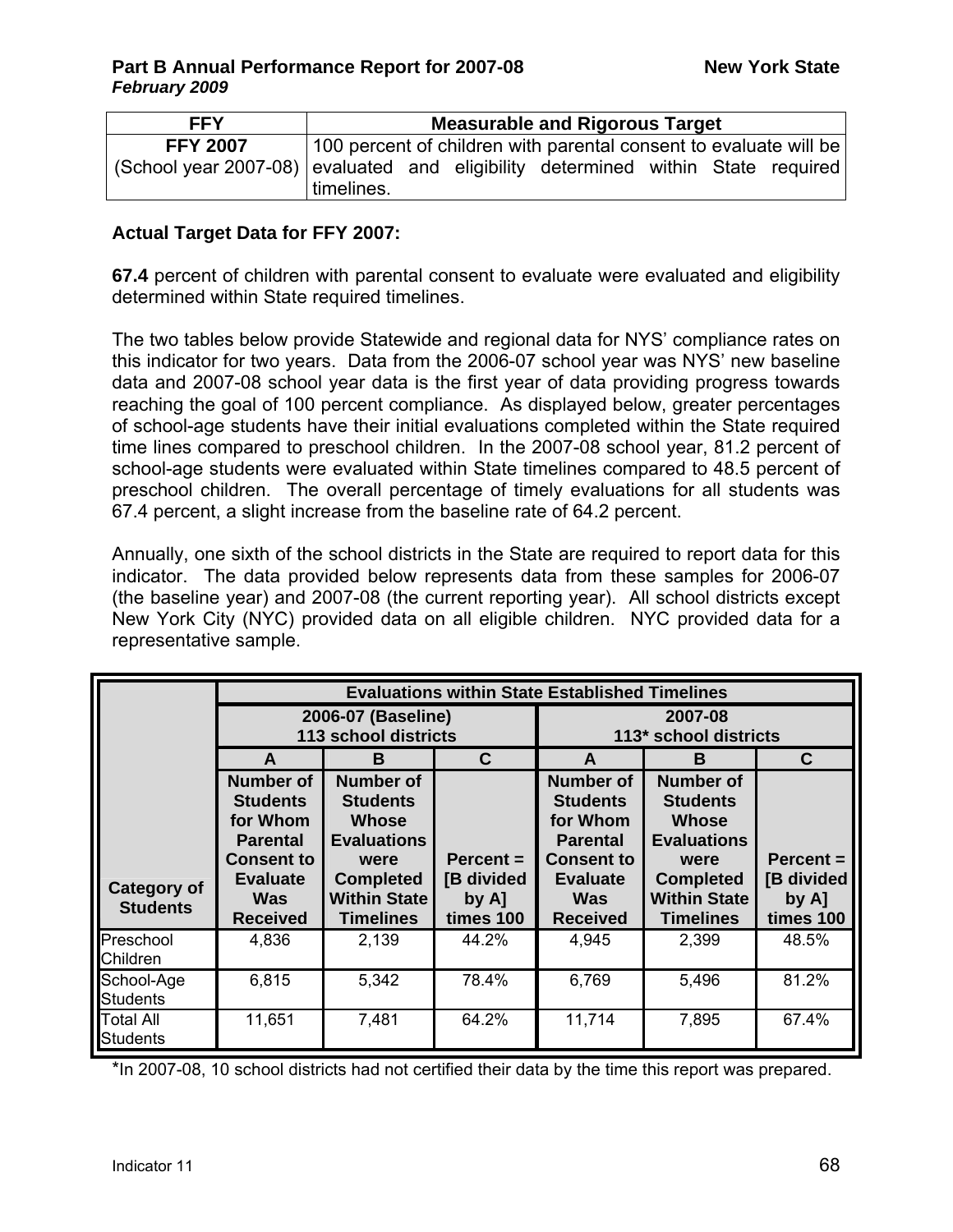The following data is presented by the Special Education Quality Assurance (SEQA) regions of the State to inform needed regional improvement activities.

| <b>Evaluations within State Established Timelines by SEQA Regions</b> |                                                                                                                                             |                                                                                                                                                            |                                                 |                                                                                                                                             |                                                                                                                                                  |                                                 |  |  |  |
|-----------------------------------------------------------------------|---------------------------------------------------------------------------------------------------------------------------------------------|------------------------------------------------------------------------------------------------------------------------------------------------------------|-------------------------------------------------|---------------------------------------------------------------------------------------------------------------------------------------------|--------------------------------------------------------------------------------------------------------------------------------------------------|-------------------------------------------------|--|--|--|
|                                                                       |                                                                                                                                             | 2006-07 (Baseline)                                                                                                                                         |                                                 | 2007-08                                                                                                                                     |                                                                                                                                                  |                                                 |  |  |  |
|                                                                       | $\mathbf{A}$                                                                                                                                | B                                                                                                                                                          | $\mathbf C$                                     | A                                                                                                                                           | B                                                                                                                                                | $\mathbf C$                                     |  |  |  |
| <b>Category of</b><br><b>Students</b>                                 | <b>Number of</b><br><b>Students</b><br>for Whom<br><b>Parental</b><br><b>Consent to</b><br><b>Evaluate</b><br><b>Was</b><br><b>Received</b> | <b>Number of</b><br><b>Students</b><br><b>Whose</b><br><b>Evaluations</b><br>were<br><b>Completed</b><br><b>Within</b><br><b>State</b><br><b>Timelines</b> | $Percent =$<br>[B divided<br>by A]<br>times 100 | <b>Number of</b><br><b>Students</b><br>for Whom<br><b>Parental</b><br><b>Consent to</b><br><b>Evaluate</b><br><b>Was</b><br><b>Received</b> | <b>Number of</b><br><b>Students</b><br><b>Whose</b><br><b>Evaluations</b><br>were<br><b>Completed</b><br><b>Within State</b><br><b>Timelines</b> | $Percent =$<br>[B divided<br>by A]<br>times 100 |  |  |  |
| <b>Central Region</b>                                                 |                                                                                                                                             |                                                                                                                                                            |                                                 |                                                                                                                                             |                                                                                                                                                  |                                                 |  |  |  |
| Preschool<br>Children                                                 | 580                                                                                                                                         | 134                                                                                                                                                        | 23.1%                                           | 580                                                                                                                                         | 201                                                                                                                                              | 34.7%                                           |  |  |  |
| School-Age<br><b>Students</b>                                         | 877                                                                                                                                         | 639                                                                                                                                                        | 72.9%                                           | 837                                                                                                                                         | 691                                                                                                                                              | 82.6%                                           |  |  |  |
| <b>Total for All</b><br><b>Students</b>                               | 1,457                                                                                                                                       | 773                                                                                                                                                        | 53.1%                                           | 1,417                                                                                                                                       | 892                                                                                                                                              | 63.0%                                           |  |  |  |
| <b>Eastern Region</b>                                                 |                                                                                                                                             |                                                                                                                                                            |                                                 |                                                                                                                                             |                                                                                                                                                  |                                                 |  |  |  |
| Preschool<br>Children                                                 | 409                                                                                                                                         | 155                                                                                                                                                        | 37.9%                                           | 392                                                                                                                                         | 209                                                                                                                                              | 53.3%                                           |  |  |  |
| School-Age<br><b>Students</b>                                         | 499                                                                                                                                         | 385                                                                                                                                                        | 77.2%                                           | 533                                                                                                                                         | 468                                                                                                                                              | 87.8%                                           |  |  |  |
| <b>Total for All</b><br><b>Students</b>                               | 908                                                                                                                                         | 540                                                                                                                                                        | 59.5%                                           | 925                                                                                                                                         | 677                                                                                                                                              | 73.2%                                           |  |  |  |
| <b>Hudson Valley Region</b>                                           |                                                                                                                                             |                                                                                                                                                            |                                                 |                                                                                                                                             |                                                                                                                                                  |                                                 |  |  |  |
| Preschool<br>Children                                                 | 438                                                                                                                                         | 115                                                                                                                                                        | 26.3%                                           | 1,122                                                                                                                                       | 573                                                                                                                                              | 51.1%                                           |  |  |  |
| School-Age<br><b>Students</b>                                         | 592                                                                                                                                         | 489                                                                                                                                                        | 82.6%                                           | 1,191                                                                                                                                       | 924                                                                                                                                              | 77.6%                                           |  |  |  |
| <b>Total for All</b><br><b>Students</b>                               | 1,030                                                                                                                                       | 604                                                                                                                                                        | 58.6%                                           | 2,313                                                                                                                                       | 1,497                                                                                                                                            | 64.7%                                           |  |  |  |
| <b>Long Island Region</b>                                             |                                                                                                                                             |                                                                                                                                                            |                                                 |                                                                                                                                             |                                                                                                                                                  |                                                 |  |  |  |
| Preschool<br>Children                                                 | 806                                                                                                                                         | 623                                                                                                                                                        | 77.3%                                           | 682                                                                                                                                         | 591                                                                                                                                              | 86.7%                                           |  |  |  |
| School-Age<br><b>Students</b>                                         | 836                                                                                                                                         | 621                                                                                                                                                        | 74.3%                                           | 839                                                                                                                                         | 658                                                                                                                                              | 78.4%                                           |  |  |  |
| <b>Total for All</b><br><b>Students</b>                               | 1,642                                                                                                                                       | 1,244                                                                                                                                                      | 75.8%                                           | 1,521                                                                                                                                       | 1,249                                                                                                                                            | 82.1%                                           |  |  |  |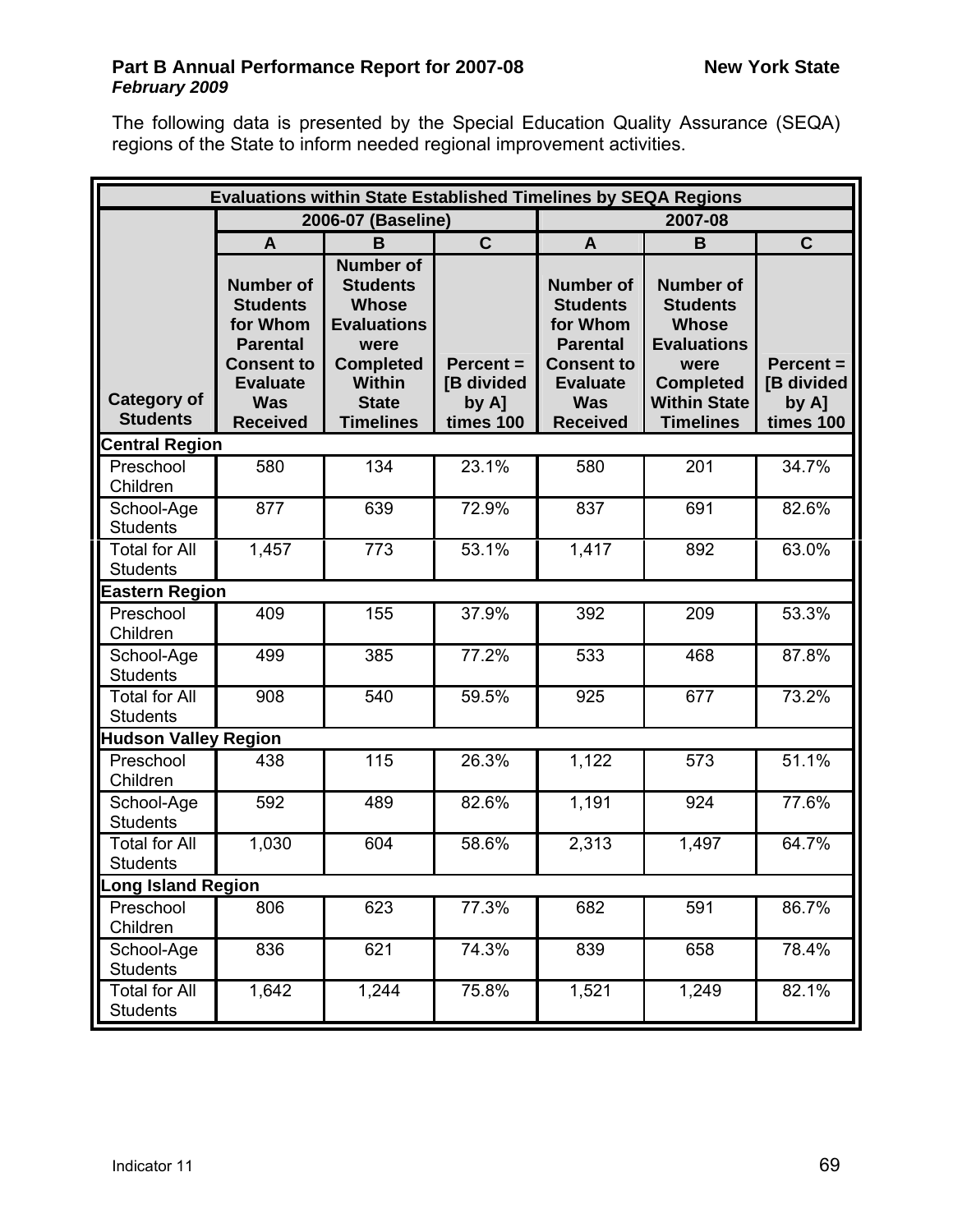|                                         | <b>Evaluations within State Established Timelines by SEQA Regions</b>                                                                       |                                                                                                                                                            |                                                    |                                                                                                                                             |                                                                                                                                                  |                                                 |  |  |  |  |
|-----------------------------------------|---------------------------------------------------------------------------------------------------------------------------------------------|------------------------------------------------------------------------------------------------------------------------------------------------------------|----------------------------------------------------|---------------------------------------------------------------------------------------------------------------------------------------------|--------------------------------------------------------------------------------------------------------------------------------------------------|-------------------------------------------------|--|--|--|--|
|                                         |                                                                                                                                             | 2006-07 (Baseline)                                                                                                                                         |                                                    | 2007-08                                                                                                                                     |                                                                                                                                                  |                                                 |  |  |  |  |
|                                         | $\mathbf{A}$                                                                                                                                | $\mathbf C$<br>B                                                                                                                                           |                                                    | A                                                                                                                                           | B                                                                                                                                                | $\mathbf C$                                     |  |  |  |  |
| <b>Category of</b><br><b>Students</b>   | <b>Number of</b><br><b>Students</b><br>for Whom<br><b>Parental</b><br><b>Consent to</b><br><b>Evaluate</b><br><b>Was</b><br><b>Received</b> | <b>Number of</b><br><b>Students</b><br><b>Whose</b><br><b>Evaluations</b><br>were<br><b>Completed</b><br><b>Within</b><br><b>State</b><br><b>Timelines</b> | $Percent =$<br>[B divided<br>by $A$ ]<br>times 100 | <b>Number of</b><br><b>Students</b><br>for Whom<br><b>Parental</b><br><b>Consent to</b><br><b>Evaluate</b><br><b>Was</b><br><b>Received</b> | <b>Number of</b><br><b>Students</b><br><b>Whose</b><br><b>Evaluations</b><br>were<br><b>Completed</b><br><b>Within State</b><br><b>Timelines</b> | $Percent =$<br>[B divided<br>by A]<br>times 100 |  |  |  |  |
| <b>New York City</b>                    |                                                                                                                                             |                                                                                                                                                            |                                                    |                                                                                                                                             |                                                                                                                                                  |                                                 |  |  |  |  |
| Preschool<br>Children                   | 1,261                                                                                                                                       | 501                                                                                                                                                        | 39.7%                                              | 1,255                                                                                                                                       | 528                                                                                                                                              | 42.1%                                           |  |  |  |  |
| School-Age<br><b>Students</b>           | 2,133                                                                                                                                       | 1,738                                                                                                                                                      | 81.5%                                              | 2,130                                                                                                                                       | 1,678                                                                                                                                            | 78.8%                                           |  |  |  |  |
| <b>Total for All</b><br><b>Students</b> | 3,394                                                                                                                                       | 2,239                                                                                                                                                      | 66.0%                                              | 3,385                                                                                                                                       | 2,206                                                                                                                                            | 65.2%                                           |  |  |  |  |
| <b>Western Region</b>                   |                                                                                                                                             |                                                                                                                                                            |                                                    |                                                                                                                                             |                                                                                                                                                  |                                                 |  |  |  |  |
| Preschool<br>Children                   | 1,342                                                                                                                                       | 611                                                                                                                                                        | 45.5%                                              | 914                                                                                                                                         | 297                                                                                                                                              | 32.5%                                           |  |  |  |  |
| School-Age<br><b>Students</b>           | 1,878                                                                                                                                       | 1,470                                                                                                                                                      | 78.3%                                              | 1,239                                                                                                                                       | 1,077                                                                                                                                            | 86.9%                                           |  |  |  |  |
| <b>Total for All</b><br><b>Students</b> | 3,220                                                                                                                                       | 2,081                                                                                                                                                      | 64.6%                                              | 2,153                                                                                                                                       | 1,374                                                                                                                                            | 63.8%                                           |  |  |  |  |

# **Reasons**

Following are reasons why school districts were not able to meet the State required timeline. Reasons have been separated into two categories: those that are determined to be "in compliance" with NYS regulations and those that are determined to be "out of compliance" with NYS regulations.

As stated in NYS' measure for this indicator, the percent does not include students whose evaluations were completed past the State established timelines for reasons that are in compliance with State requirements. Some of the "in compliance" reasons for exceeding the required timeline for 1,920 preschool children and 623 school-age students were as follows:

- Parents withdrew referral or consent to evaluate.
- Student/parent moved out of school district before the evaluation was completed.
- Parents refused or repeatedly did not make the child available for the evaluation.
- Parents canceled the evaluation/selected another evaluator.
- Extended time line met for student who transferred to this district after evaluation period began.
- Student died.
- Documented delays in making contact with parents to schedule the evaluation.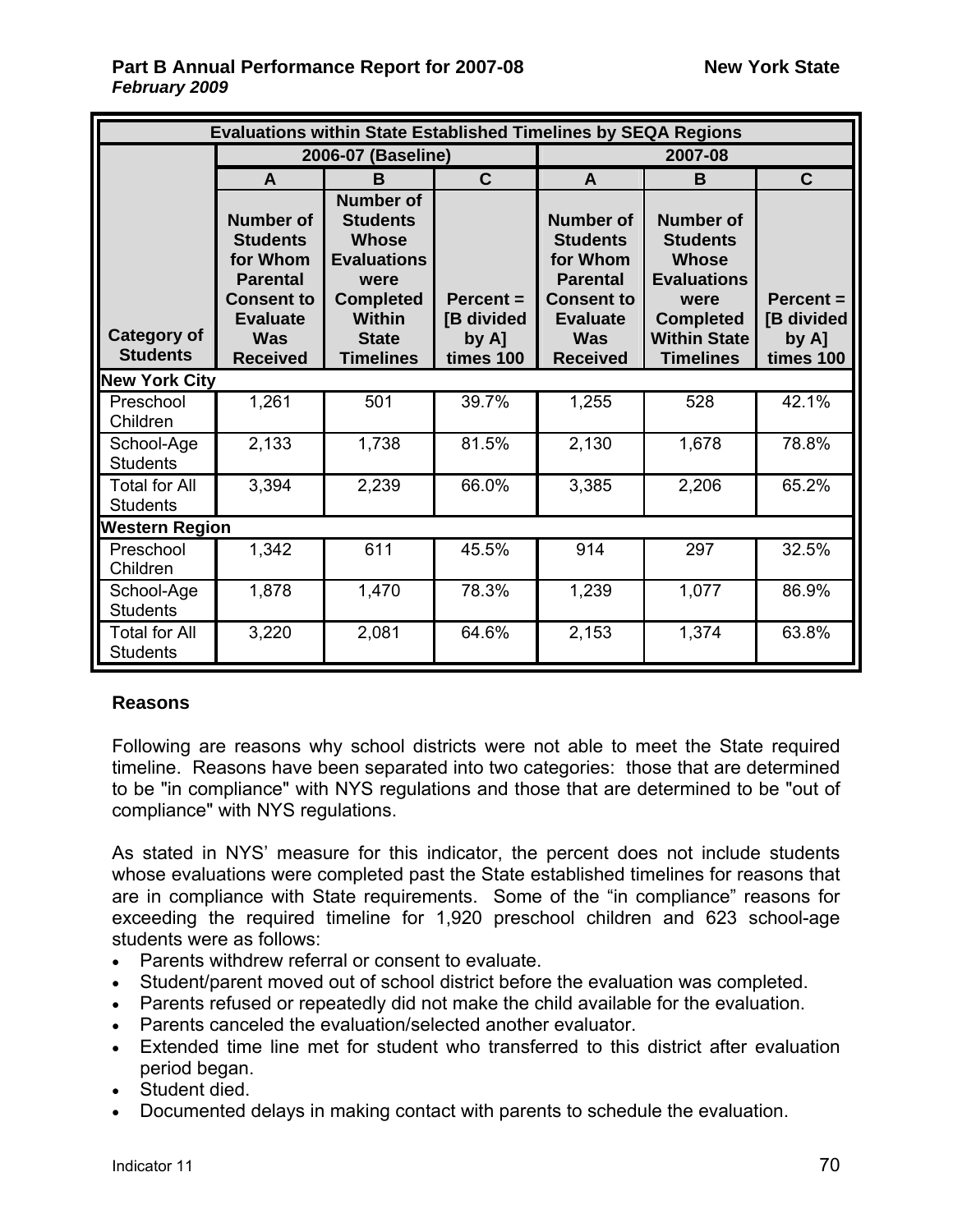Some of the "out of compliance" reasons provided by school districts exceeding the required timeline for 2,546 preschool and 1,273 school-age students were as follows:

- Shortages of personnel to conduct evaluations.
- Evaluator delays in completing the evaluations.
- Scheduling difficulties that cause untimely Committee on Preschool Special Education (CPSE) or Committee on Special Education (CSE) meetings.

# **Extent of Delays**

In order to inform regional interventions in improving results for this indicator, the next two tables provide the number of preschool children and the number of school-age students and the extent of delays in completing their initial evaluation. These delays are displayed for students whose reasons for delays were NOT in compliance with State requirements. In previous years, the State could not distinguish between students for whom delays were caused by reasons that were in compliance with State requirements from those whose reasons were not in compliance with State requirements. Collecting these data at the individual student level has made this differentiation possible.

| <b>Number of Preschool Children with Delays in Completing Evaluations</b><br>for Reasons that are NOT in Compliance with State Requirements |                                                                                                                                 |         |     |     |  |  |  |  |  |  |
|---------------------------------------------------------------------------------------------------------------------------------------------|---------------------------------------------------------------------------------------------------------------------------------|---------|-----|-----|--|--|--|--|--|--|
|                                                                                                                                             |                                                                                                                                 | 2007-08 |     |     |  |  |  |  |  |  |
| <b>SEQA Region</b>                                                                                                                          | More than 30<br>1-10 Days of<br>11-20 Days of<br>21-30 Days of<br><b>Delay</b><br>Days of Delay<br><b>Delay</b><br><b>Delay</b> |         |     |     |  |  |  |  |  |  |
| Central                                                                                                                                     | 113                                                                                                                             | 122     | 64  | 80  |  |  |  |  |  |  |
| Eastern                                                                                                                                     | 60                                                                                                                              | 58      | 20  | 45  |  |  |  |  |  |  |
| <b>Hudson Valley</b>                                                                                                                        | 255                                                                                                                             | 133     | 85  | 76  |  |  |  |  |  |  |
| Long Island                                                                                                                                 | 57                                                                                                                              | 16      | 10  | 8   |  |  |  |  |  |  |
| New York City                                                                                                                               | 284                                                                                                                             | 185     | 121 | 137 |  |  |  |  |  |  |
| Western                                                                                                                                     | 103<br>161<br>158<br>195                                                                                                        |         |     |     |  |  |  |  |  |  |
| <b>Total State</b>                                                                                                                          | 872                                                                                                                             | 675     | 458 | 541 |  |  |  |  |  |  |

| <b>Number of School-age Students with Delays in Completing Evaluations</b><br>for Reasons that are NOT in Compliance with State Requirements |                                                                                                                                 |         |     |     |  |  |  |  |  |  |
|----------------------------------------------------------------------------------------------------------------------------------------------|---------------------------------------------------------------------------------------------------------------------------------|---------|-----|-----|--|--|--|--|--|--|
|                                                                                                                                              |                                                                                                                                 | 2007-08 |     |     |  |  |  |  |  |  |
| <b>SEQA Region</b>                                                                                                                           | 11-20 Days of<br>1-10 Days of<br>21-30 Days of<br>More than 30<br>Days of Delay<br><b>Delay</b><br><b>Delay</b><br><b>Delay</b> |         |     |     |  |  |  |  |  |  |
| Central                                                                                                                                      | 44                                                                                                                              | 37      | 24  | 41  |  |  |  |  |  |  |
| Eastern                                                                                                                                      | 18                                                                                                                              | 15      | 13  | 19  |  |  |  |  |  |  |
| <b>Hudson Valley</b>                                                                                                                         | 101                                                                                                                             | 58      | 30  | 78  |  |  |  |  |  |  |
| Long Island                                                                                                                                  | 58                                                                                                                              | 33      | 19  | 71  |  |  |  |  |  |  |
| New York City                                                                                                                                | 89                                                                                                                              | 94      | 64  | 205 |  |  |  |  |  |  |
| Western                                                                                                                                      | 46                                                                                                                              | 28      | 21  | 67  |  |  |  |  |  |  |
| <b>Total State</b>                                                                                                                           | 356                                                                                                                             | 265     | 171 | 481 |  |  |  |  |  |  |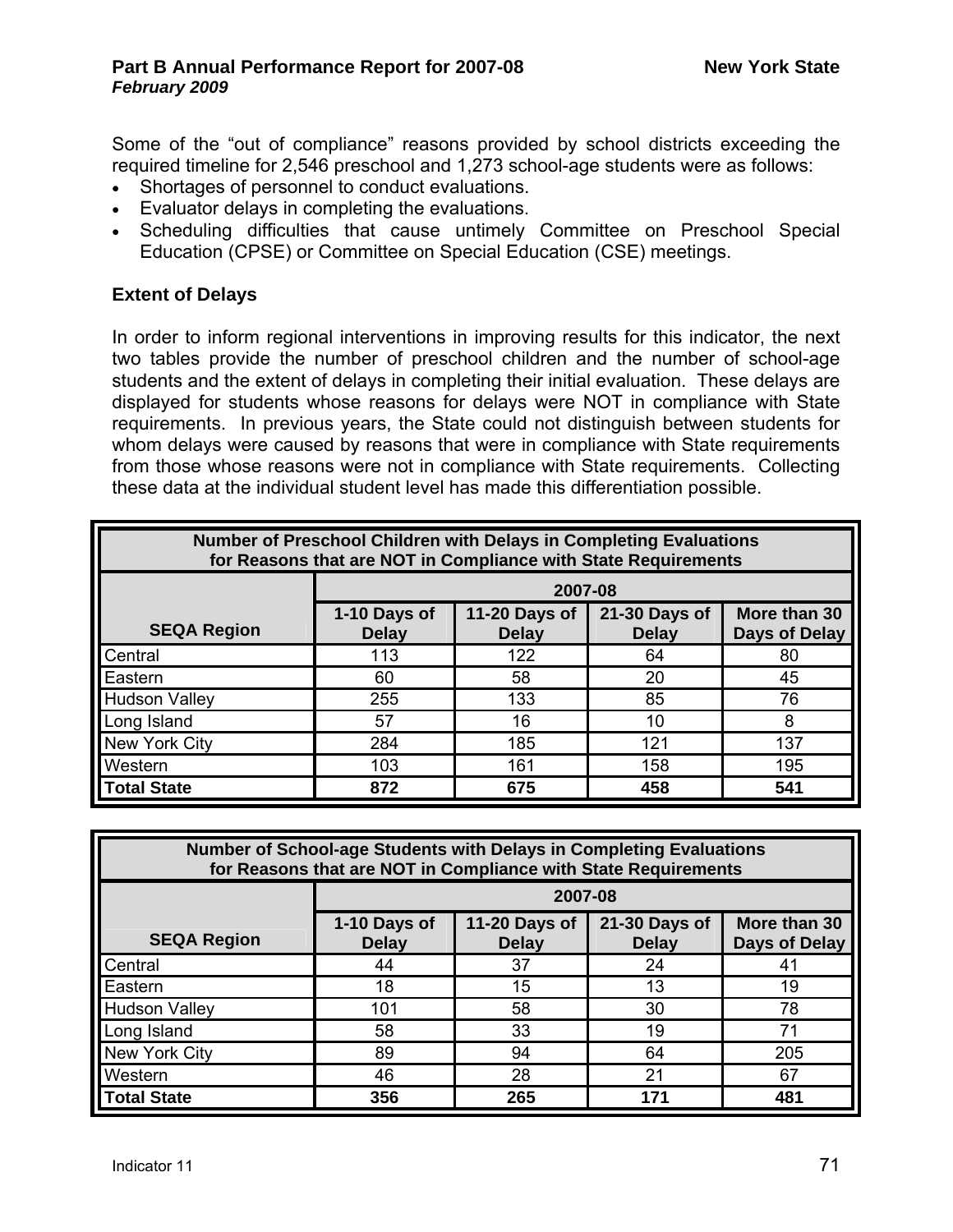# **Discussion of Target Data**

- The 2007-08 school year data provided above indicate that significantly larger percentages of school-age students' eligibility determinations are made within the required timeline compared to preschool children's eligibility determinations. This is partially indicative of NYS' shorter time line for determining eligibility for preschool children. If NYS had the same time line requirement for preschool children as for school-age students, NYS' compliance rate for preschool children would be 66.1 percent compared to 48.5 percent.
- An analysis of the 2007-08 data by each SEQA region indicates that the overall rate for determination of eligibility within required timelines for preschool and school-age students combined is as follows from highest to lowest: Long Island: 82.1 percent; Eastern: 73.2 percent; NYC: 65.2 percent; Hudson Valley: 64.7 percent; Western: 63.8 percent; and Central: 63.0 percent. There were improvements in the combined rate compared to the previous year in four of the six regions: Central, Eastern, Hudson Valley and Long Island.
- The range of compliance for evaluating preschool children within State established time lines by region was from 32.5 percent to 86.7 percent. If NYS had the same time line requirement for preschool children as for school-age students, NYS' compliance range by region would be from 47.1 percent to 94.2 percent.
- The range of compliance for evaluating school-age students within State established time lines by region was from 78.8 percent to 87.8 percent.
- Of the delays in evaluating preschool children for reasons that are not in compliance with State requirements, 34.2 percent were delays of 1-10 days; 26.5 percent were delays of 11 to 20 days; 18.0 percent were delays of 21 to 30 days; and 21.2 percent were delays of more than 30 days.
- Of all the delays in evaluating school-age students for reasons that are not in compliance with State requirements, 28.0 percent were delays of 1-10 days; 20.8 percent were delays of 11 to 20 days; 13.4 percent were delays of 21-30 days; and 37.8 percent were delays of more than 30 days.

# **Discussion of Improvement Activities Completed and Explanation of Progress or Slippage that occurred for FFY 2007:**

# *Explanation of Progress or Slippage*

NYS did not meet its target of 100 percent; however there was improvement in our rate from 64.2 percent to 67.4 percent.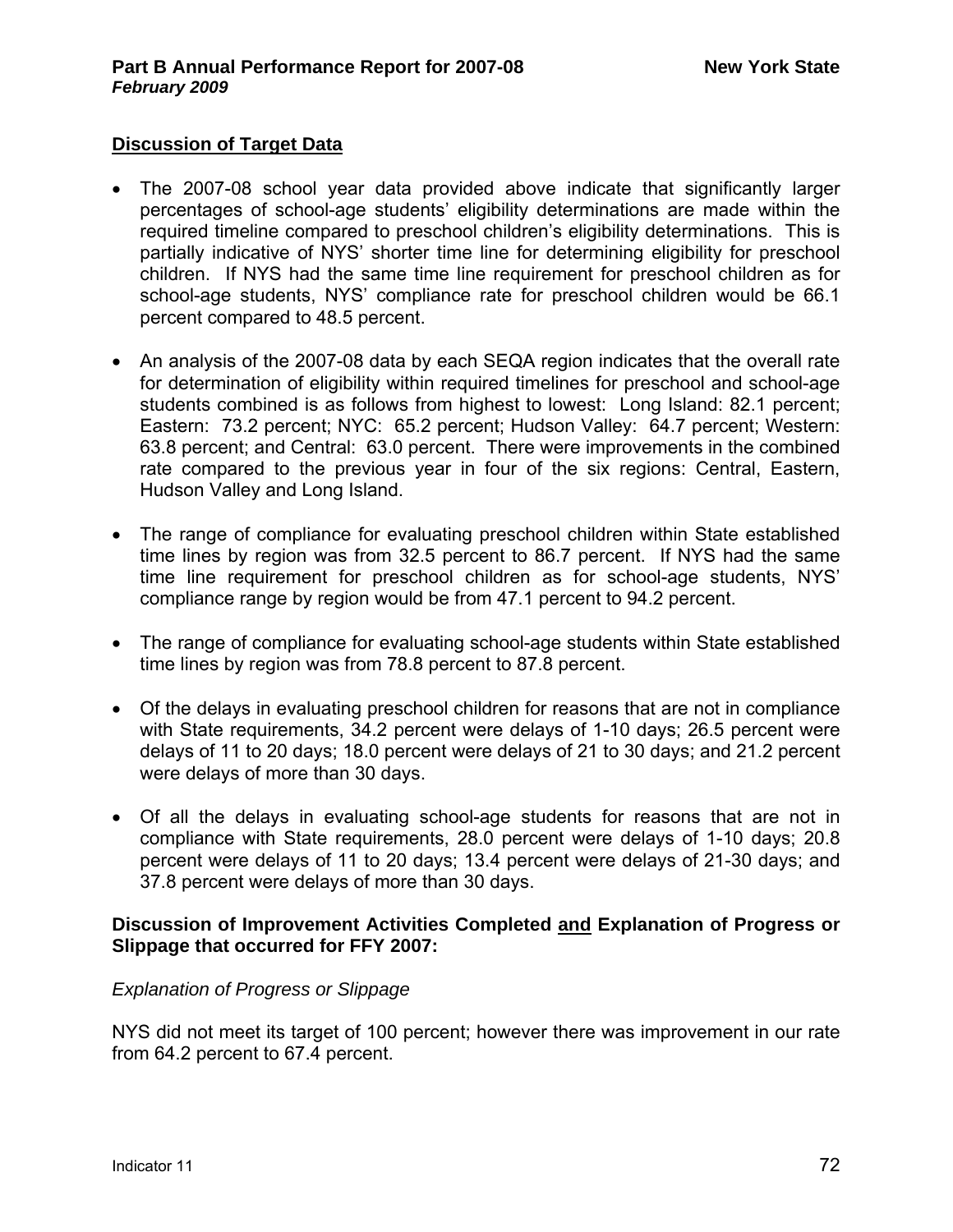During the 2007-08 school year, all school districts reporting data for this indicator received electronic notices of compliance with this indicator immediately upon certifying their data.

School districts that were not 100 percent in compliance with this indicator were required to analyze the reasons for their delays in determining eligibility and to develop and or revise their processes and procedures related to ensuring timely completion of initial evaluations. School districts were required to provide a Statement of Assurance to the State once they had made the required changes. In addition to this, school districts with less than a 90 percent compliance rate have been re-assigned to report data to the State on this indicator for the 2008-09 school year in order to document full compliance. See the schedule of the school years in which school districts must resubmit data on this indicator, posted at [http://www.vesid.nysed.gov/sedcar/](http://www.vesid.nysed.gov/sedcar/resubschedule.html) [resubschedule.html](http://www.vesid.nysed.gov/sedcar/resubschedule.html). The Special Education School District Data Profiles will be updated with school districts' revised compliance rates based on resubmission of data. These profiles are posted at<http://eservices.nysed.gov/sepubrep/>,

# *Improvement Activities Completed in 2007-08*

The Office of Vocational and Educational Services for Individuals with Disabilities (VESID) accessed technical assistance to further inform its activities to improve the timeliness of completion of preschool and school-age individual evaluations from the National Early Childhood Technical Assistance Center (NECTAC) [http://www.nectac.org/,](http://www.nectac.org/) particularly the NECTAC checklist, "Local Corrective Action Plans: Collection and Use of Valid and Reliable Data for Determining Factors Contributing to Noncompliance," which lists key questions that school districts can use to review their own process for conducting timely evaluations and eligibility determinations. This checklist can be found at:

[http://www.nectac.org/~pdfs/topics/transition/noncompliance\\_contributing\\_factors.pdf](http://www.nectac.org/%7Epdfs/topics/transition/noncompliance_contributing_factors.pdf)

# Activities Completed

- 1. NYS collected data on this indicator in the 2007-08 school year at the individual student level through SIRS. See information contained in the SIRS 2007-08 Policy Manual and in the SIRS 2007-08 Dictionary of Reporting Data Elements posted on line at <http://www.vesid.nysed.gov/sedcar/data.htm#references>. Collecting data through the new system has improved accuracy of these data and provided the State with greater capacity for analysis.
- 2. NYC identified State approved preschool evaluation sites who have significant numbers of evaluations that do not meet the State's mandated timelines. VESID required of those State approved preschool evaluation sites, corrective actions to address the area of noncompliance. As a result, NYC data improved from 39.7 percent to 42.1 percent for 2007-08. VESID also provided technical assistance to preschool evaluation sites and NYC CPSE administrators to ensure compliance with timeliness of evaluations.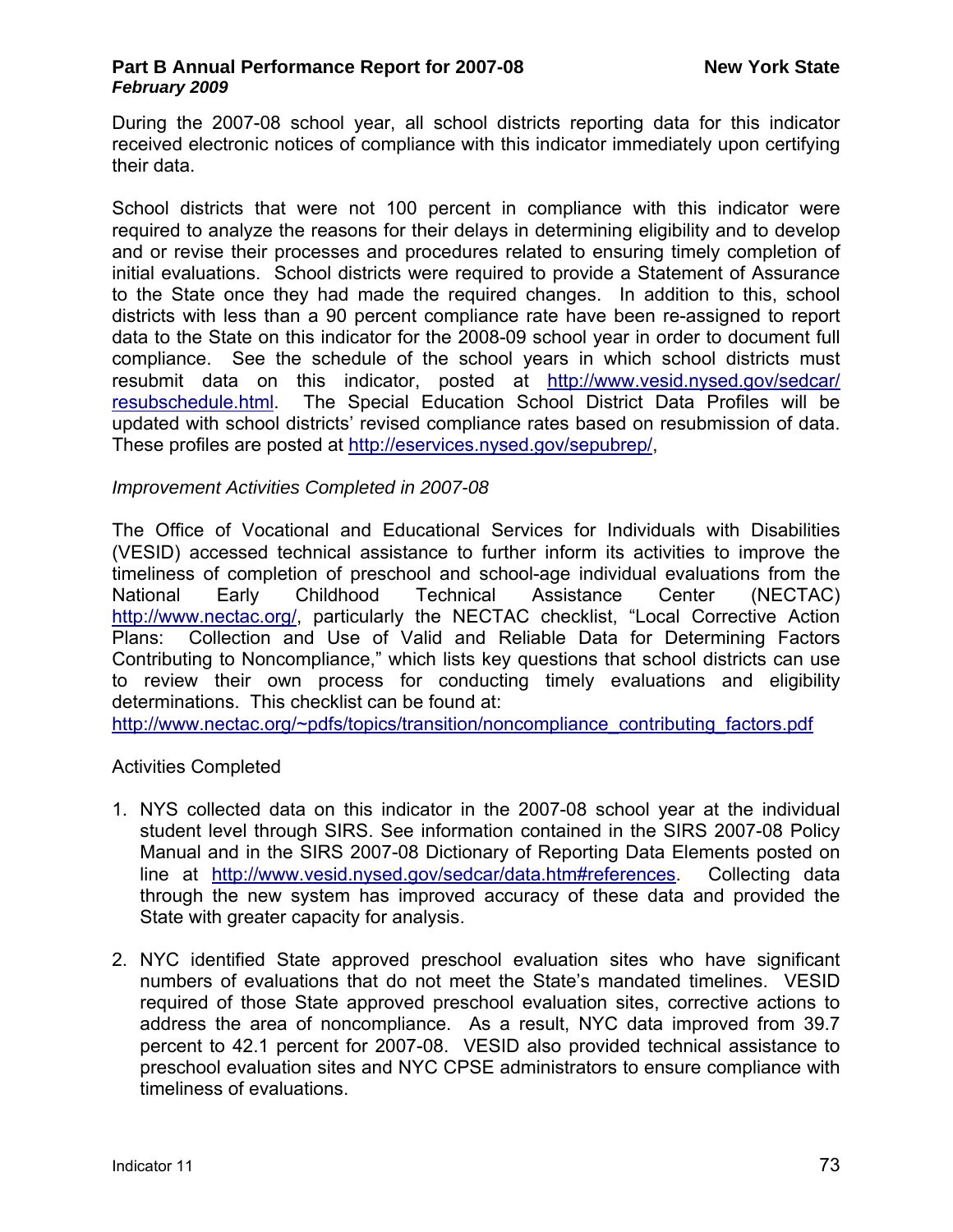- 3. The Early Childhood Direction Centers (ECDCs) tracked the data of the districts in their service areas that have high classification rates and collaborated with SEQA and Special Education Training and Resource Centers (SETRC) to provide training and technical assistance. The technical assistance focused on evaluation, timely referral and provision of services. ECDC directors also sought out areas of culturally diverse populations to initiate outreach.
- 4. NYS regulations were amended effective July 2007. A field guidance memo was issued in April 2008 entitled, *Implementation of Response to Intervention Programs*. This document can be found at: <http://www.vesid.nysed.gov/specialed/publications/policy/RTI.htm>.
- 5. In 2008, the SEQA Central Regional Office (CRO) approved four new approved programs to provide preschool evaluations to address one of the major reasons for delays in preschool evaluations in the Central region.
- 6. The Southern Tier ECDC and SEQA office worked together to develop a coalition to assist local districts with suggestions and best practices on how to improve the CPSE evaluation process.
- 7. The Mid-State ECDC established a website that identifies preschool evaluation sites that have availability to complete evaluations of preschool students suspected of having a disability within the required timelines. This website was shared with the regional office and at all CSE chairpersons meetings.
- 8. NYS regulations were adopted, effective October 4, 2007, to require districts to take action to ensure timely evaluation and placement of preschool students. A field guidance memo was released in August 2008 regarding changes – *"New Requirements for Special Education Programs and Services: Amendments to State Regulations Relating to Chapter 378 of the Laws of 2007 and the 2004 Reauthorization of the Individuals with Disabilities Education Act of 2004".* This document can be accessed at [http://www.vesid.nysed.gov/specialed/idea/chap378-](http://www.vesid.nysed.gov/specialed/idea/chap378-808.htm) [808.htm](http://www.vesid.nysed.gov/specialed/idea/chap378-808.htm).

**Revisions, with Justification, to Proposed Targets / Improvement Activities / Timelines / Resources for FFY 2007** *[If applicable]* 

None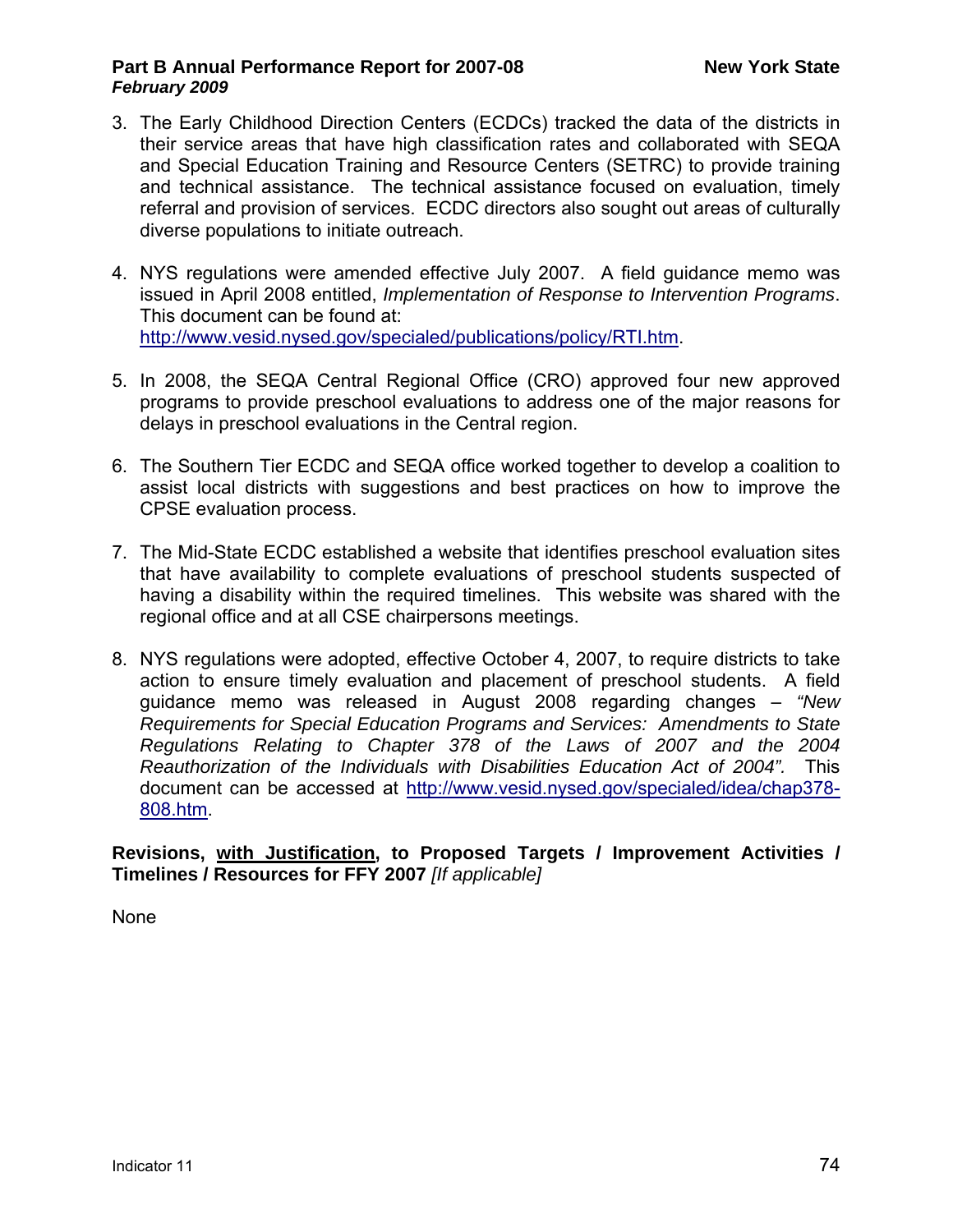# **Overview of the Annual Performance Report Development:**

See Overview of the Development of the Annual Performance Report (APR) in the Introduction section, page 1.

# **Monitoring Priority: Effective General Supervision Part B / Effective Transition**

**Indicator 12:** Percent of children referred by Part C prior to age 3, who are found eligible for Part B, and who have an individualized education program (IEP) developed and implemented by their third birthdays.

(20 U.S.C. 1416(a)(3)(B))

# **Measurement:**

- a. # of children who have been served in Part C and referred to Part B for eligibility determination.
- b. # of those referred determined to be NOT eligible and whose eligibilities were determined prior to their third birthdays.
- c. # of those found eligible who have an IEP developed and implemented by their third birthdays.
- d. # of children for whom parent refusal to provide consent caused delays in evaluation or initial services.

Account for children included in a but not included in b, c or d. Indicate the range of days beyond the third birthday when eligibility was determined and the IEP developed and the reasons for the delays.

Percent =  $[(c)$  divided by  $(a - b - d)]$  times 100.

# **New York State (NYS) will use the above formula except it will add "e" to the equation as follows:**

e. # of children whose IEPs were not implemented by their third birthdays but for reasons that are "in compliance" with NYS regulations.

NYS Data =  $[(c)$  divided by  $(a-b-d-e)]$  times 100

In the 2006-07 school year, NYS used the PD-12 report to collect these data. This report is at [http://www.vesid.nysed.gov/sedcar/forms/pdforms/0607/06pdf/06pd12.pdf.](http://www.vesid.nysed.gov/sedcar/forms/pdforms/0607/06pdf/06pd12.pdf) In the 2007-08 school year, the State collected these data at the individual student level through the Student Information Repository System (SIRS) in order to be able to distinguish between students who are found eligible for special education from those who are not.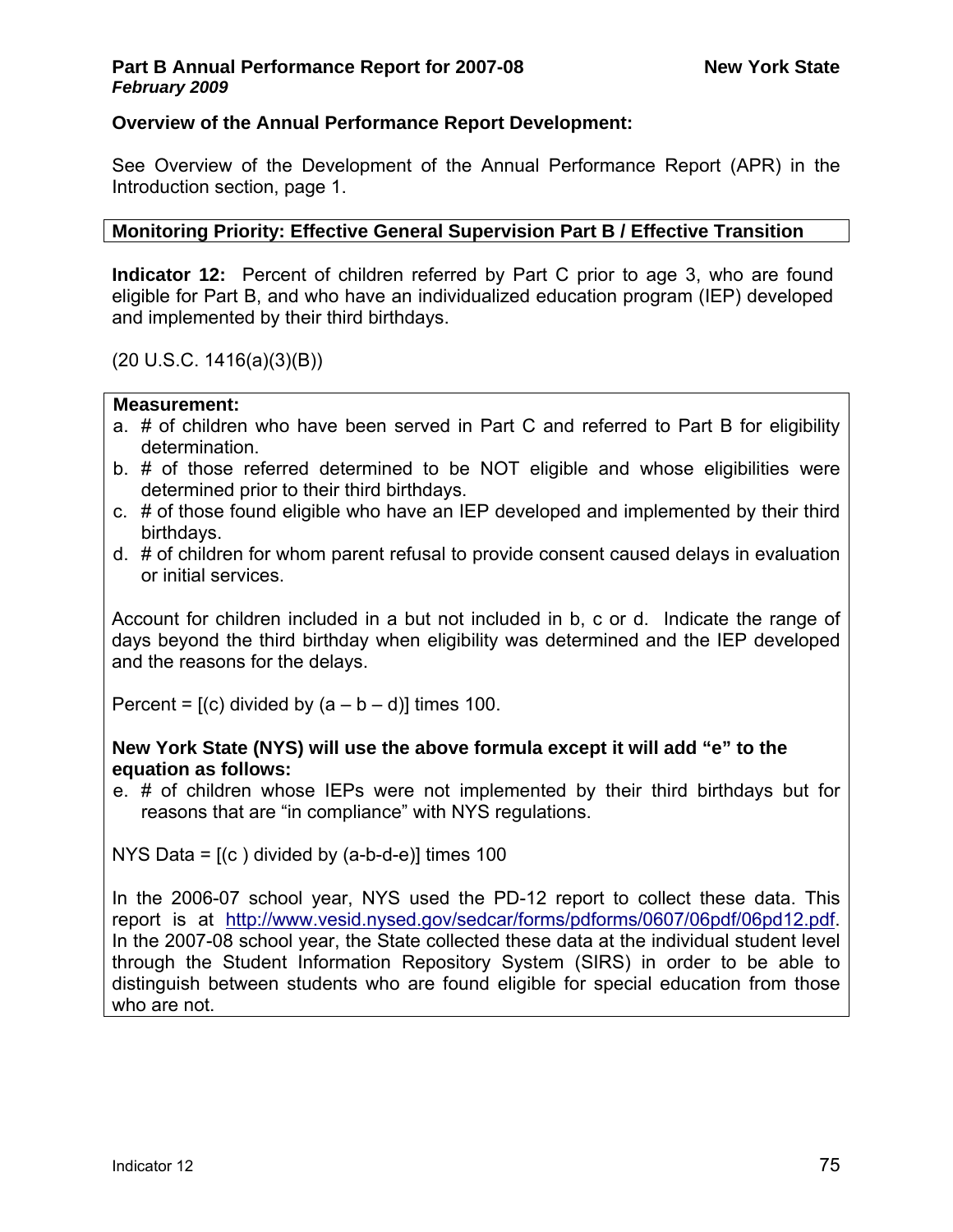| <b>FFY</b>        | <b>Measurable and Rigorous Target</b>                          |  |  |  |  |  |  |  |
|-------------------|----------------------------------------------------------------|--|--|--|--|--|--|--|
| <b>FFY 2007</b>   | 100 percent of children referred by Part C prior to age 3, who |  |  |  |  |  |  |  |
| School Year 2007- | are found eligible for Part B, will have an IEP developed and  |  |  |  |  |  |  |  |
| 08)               | implemented by their third birthday or in compliance with      |  |  |  |  |  |  |  |
|                   | timelines established in State law.                            |  |  |  |  |  |  |  |

# **Actual Target Data for FFY 2007:**

**78.2** percent of children referred by Part C prior to age 3, who were found eligible for Part B, had an IEP developed and implemented by their third birthday or in compliance with timelines established in State law.

Based on data submitted for the 2007-08 school year by 107 school districts that are representative of the State, 78.2 percent of children, who transitioned from Early Intervention (EI) (Part C) and were found to be eligible for preschool special education services under Part B, had their IEP developed and implemented by their third birthday. An additional six school districts' data are not included in this report since they were not certified by the time this report was prepared. All children for whom there were delays in eligibility determination or who did not have their IEP implemented for reasons that are in compliance with State requirements were removed from the denominator as illustrated in the data chart below. All school districts that were required to submit data on this indicator reported data on all eligible children, except that New York City (NYC) provided data on a representative sample of students.

|                         | A                                                                                                          | B                                                                                                                                            | $\mathbf C$                                                                                          | D                                                                                                                                   | E                                                                                                                                                                                           | F                                                            |
|-------------------------|------------------------------------------------------------------------------------------------------------|----------------------------------------------------------------------------------------------------------------------------------------------|------------------------------------------------------------------------------------------------------|-------------------------------------------------------------------------------------------------------------------------------------|---------------------------------------------------------------------------------------------------------------------------------------------------------------------------------------------|--------------------------------------------------------------|
| Region                  | been served in Part C and<br>eligibility determination<br># of children who have<br>referred to Part B for | prior to their<br>determined to be NOT<br>eligible and whose<br># of those referred<br>eligibilities were<br>birthday<br>determined<br>third | who have an IEP developed<br>and implemented by their<br># of those found eligible<br>third birthday | eligibility determination or<br>consent caused delays in<br>parent refusal to provide<br># of children for whom<br>initial services | caused by reasons that are<br>implementing the IEP were<br>"in compliance" with State<br>৳<br>delays in determination<br># of children for whom<br>eligibility or delays in<br>requirements | $[(C)(A-B-D-E)]^{*}100$<br>Rate<br>Compliance<br>Calculation |
| Central                 | 117                                                                                                        | 6                                                                                                                                            | 11                                                                                                   |                                                                                                                                     | 95                                                                                                                                                                                          | 73.3%                                                        |
| Eastern                 | 135                                                                                                        | 4                                                                                                                                            | $\overline{12}$                                                                                      | 5                                                                                                                                   | 102                                                                                                                                                                                         | 50.0%                                                        |
| Hudson<br>Valley        | 198                                                                                                        | 16                                                                                                                                           | 19                                                                                                   | 20                                                                                                                                  | 136                                                                                                                                                                                         | 73.1%                                                        |
| ong Island              | 228                                                                                                        | 18                                                                                                                                           | 34                                                                                                   | $\overline{2}$                                                                                                                      | 174                                                                                                                                                                                         | 100.0%                                                       |
| <b>New York</b><br>City | 1,656                                                                                                      | 17                                                                                                                                           | 131                                                                                                  | 52                                                                                                                                  | 1.422                                                                                                                                                                                       | 79.4%                                                        |
| Western                 | 450                                                                                                        | 23                                                                                                                                           | 37                                                                                                   | 15                                                                                                                                  | 364                                                                                                                                                                                         | $77.1\%$                                                     |
| <b>Total State</b>      | 2,784                                                                                                      | 84                                                                                                                                           | 244                                                                                                  | 95                                                                                                                                  | 2,293                                                                                                                                                                                       | 78.2%                                                        |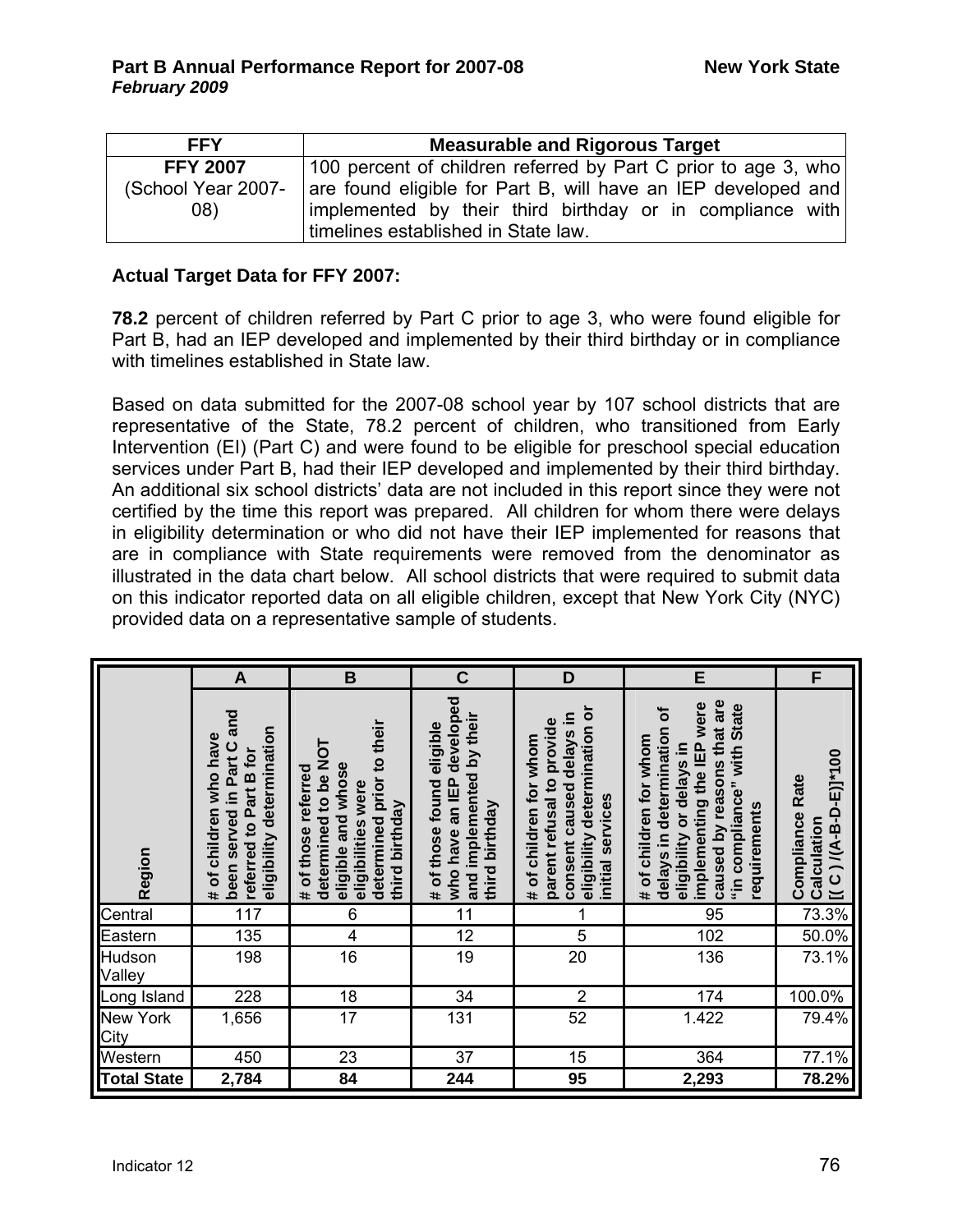Column E in the table above includes the following other reasons determined to be "in compliance" with NYS requirements for implementing the IEP past the child's third birthday for children included in Column A above:

- Parents chose to continue their children in EI and transition to preschool after the child became three years of age. (980 children)
- Child moved from district prior to determination of eligibility or prior to IEP implementation by age 3. (6 children)
- Delays in making contact with parents to schedule the evaluation. (There is documentation of repeated attempts to make the contact.) (768 children)
- Parents refused or repeatedly did not make the child available for the evaluation. (13 children)
- Parents provided consent to evaluate less than 30 days before their child's third birthday. (255 children).
- Child started receiving services on the recommended program's beginning date, even though it was after the child's third birthday. (104 children)
- Child's third birthday was after the date for reporting these data. (167 children)

Some of the reasons provided by school districts for implementing the child's IEP past the third birthday determined to be "out of compliance" with NYS requirements were as follows:

- Approved evaluator was not available to provide a timely evaluation (25 children)
- Evaluator delays in completing the evaluation (17 children).
- Delays in scheduling Committee on Preschool Special Education (CPSE) meeting (15 children).
- Recommended Part B programs and/or services were not available when the child turned three years of age (11 children).

**Number of Days Past the Third Birthday When IEPs were Implemented -** In order to inform regional interventions in improving results for this indicator, following is an analysis of the number of preschool children whose IEPs were not implemented by their third birthday. These delays were caused by reasons which are NOT in compliance with State requirements. In previous years, the State could not distinguish between children for whom delays were caused by reasons that were in compliance with State requirements from those whose reasons were not in compliance with State requirements. Collecting these data at the individual student level has made this differentiation possible.

| Number of Days Past the 3 <sup>rd</sup> Birthday When IEPs Were Completed for Children Whose<br>Delays were Caused by Reasons Not In Compliance with State Requirements |              |               |                   |                             |  |  |  |  |  |  |
|-------------------------------------------------------------------------------------------------------------------------------------------------------------------------|--------------|---------------|-------------------|-----------------------------|--|--|--|--|--|--|
|                                                                                                                                                                         | 2007-08      |               |                   |                             |  |  |  |  |  |  |
| <b>Region</b>                                                                                                                                                           | 1 to 10 Days | 11 to 20 Days | <b>21-30 Days</b> | More than 30<br><b>Days</b> |  |  |  |  |  |  |
|                                                                                                                                                                         |              |               |                   |                             |  |  |  |  |  |  |
| Central                                                                                                                                                                 |              |               |                   |                             |  |  |  |  |  |  |
| Eastern                                                                                                                                                                 |              |               |                   |                             |  |  |  |  |  |  |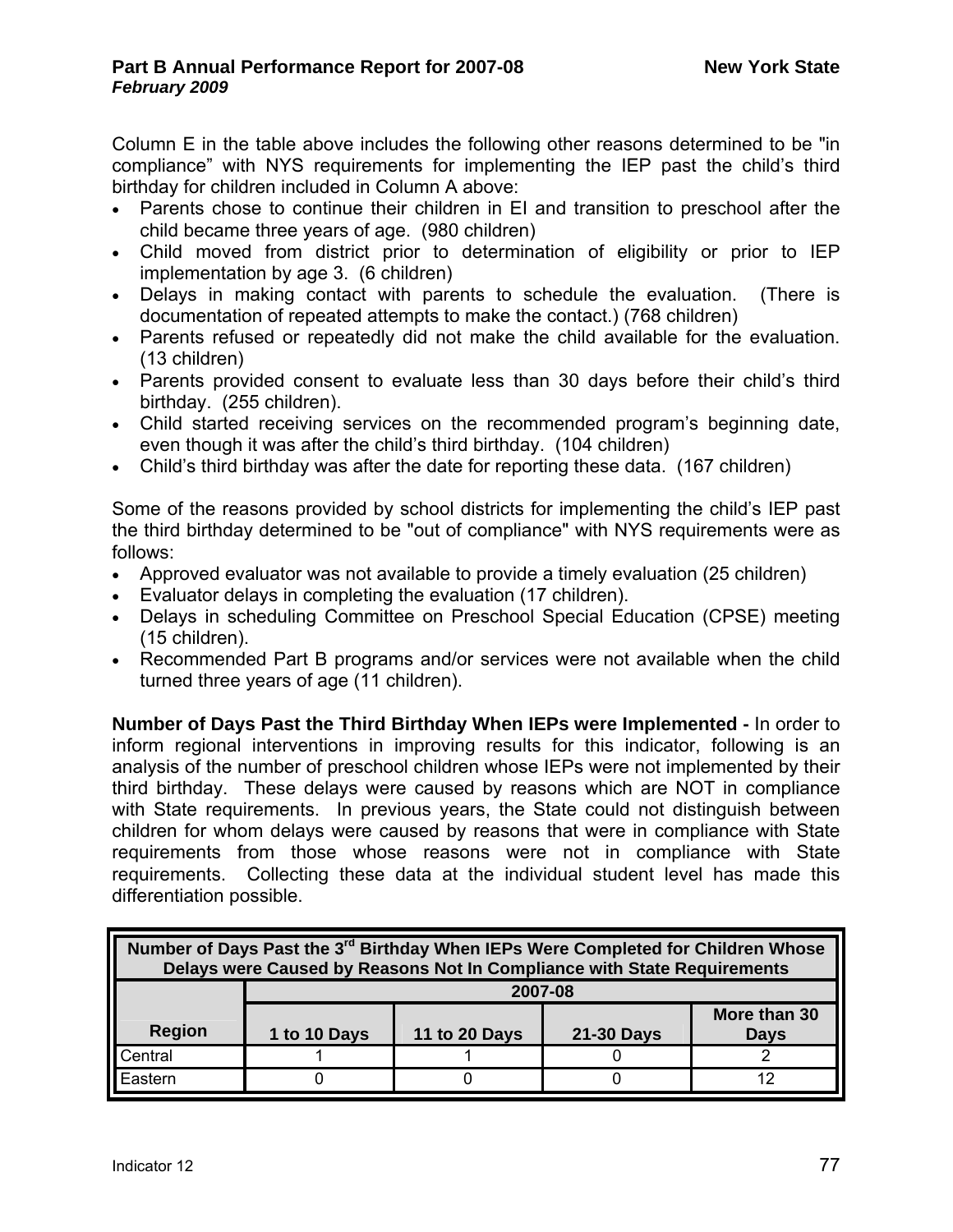| Number of Days Past the 3 <sup>rd</sup> Birthday When IEPs Were Completed for Children Whose<br>Delays were Caused by Reasons Not In Compliance with State Requirements |              |                                                                   |         |    |  |  |  |  |  |  |  |  |
|-------------------------------------------------------------------------------------------------------------------------------------------------------------------------|--------------|-------------------------------------------------------------------|---------|----|--|--|--|--|--|--|--|--|
|                                                                                                                                                                         |              |                                                                   | 2007-08 |    |  |  |  |  |  |  |  |  |
| <b>Region</b>                                                                                                                                                           | 1 to 10 Days | More than 30<br>11 to 20 Days<br><b>21-30 Days</b><br><b>Days</b> |         |    |  |  |  |  |  |  |  |  |
| <b>Hudson Valley</b>                                                                                                                                                    |              |                                                                   |         |    |  |  |  |  |  |  |  |  |
| Long Island                                                                                                                                                             |              |                                                                   |         |    |  |  |  |  |  |  |  |  |
| New York City                                                                                                                                                           |              |                                                                   | າ       | 30 |  |  |  |  |  |  |  |  |
| Western                                                                                                                                                                 |              |                                                                   |         | 10 |  |  |  |  |  |  |  |  |
| <b>Total State</b>                                                                                                                                                      |              |                                                                   |         | 59 |  |  |  |  |  |  |  |  |

## **Discussion of Improvement Activities Completed and Explanation of Progress or Slippage that occurred for FFY 2007:**

# *Explanation of Progress or Slippage*

NYS did not meet its target of 100 percent, however made progress in its compliance rate from 73.8 to 78.2 percent.

NYC made the most significant progress from 51.8 to 79.4 percent.

During the 2007-08 school year, all school districts reported data for this indicator on an individual student basis and received electronic notices of their compliance rates immediately upon certifying their data.

School districts that were not 100 percent in compliance with this indicator were required to analyze the reasons for not implementing the IEP by child's third birthday and to develop and or revise their processes and procedures related to ensuring timely implementation of IEPs. School districts were required to provide a Statement of Assurance to the State once they had made the required changes. In addition to this, school districts with less than a 90 percent compliance rate have been re-assigned to report data to the State on this indicator for the 2008-09 school year in order to document full compliance. See the schedule of the school years in which school districts must resubmit data on this indicator, posted at <http://www.vesid.nysed.gov/sedcar/resubschedule.html>. The Special Education School District Data Profiles will be updated with school districts' revised compliance rates based on resubmission of data. These profiles are posted at [http://eservices.nysed.gov/](http://eservices.nysed.gov/%0Bsepubrep/) [sepubrep/](http://eservices.nysed.gov/%0Bsepubrep/).

# *Improvement Activities Completed in 2007-08*

The Office of Vocational and Educational Services for Individuals with Disabilities (VESID) accessed technical assistance to further inform its activities to improve the timeliness of completion of preschool and school-age individual evaluations from the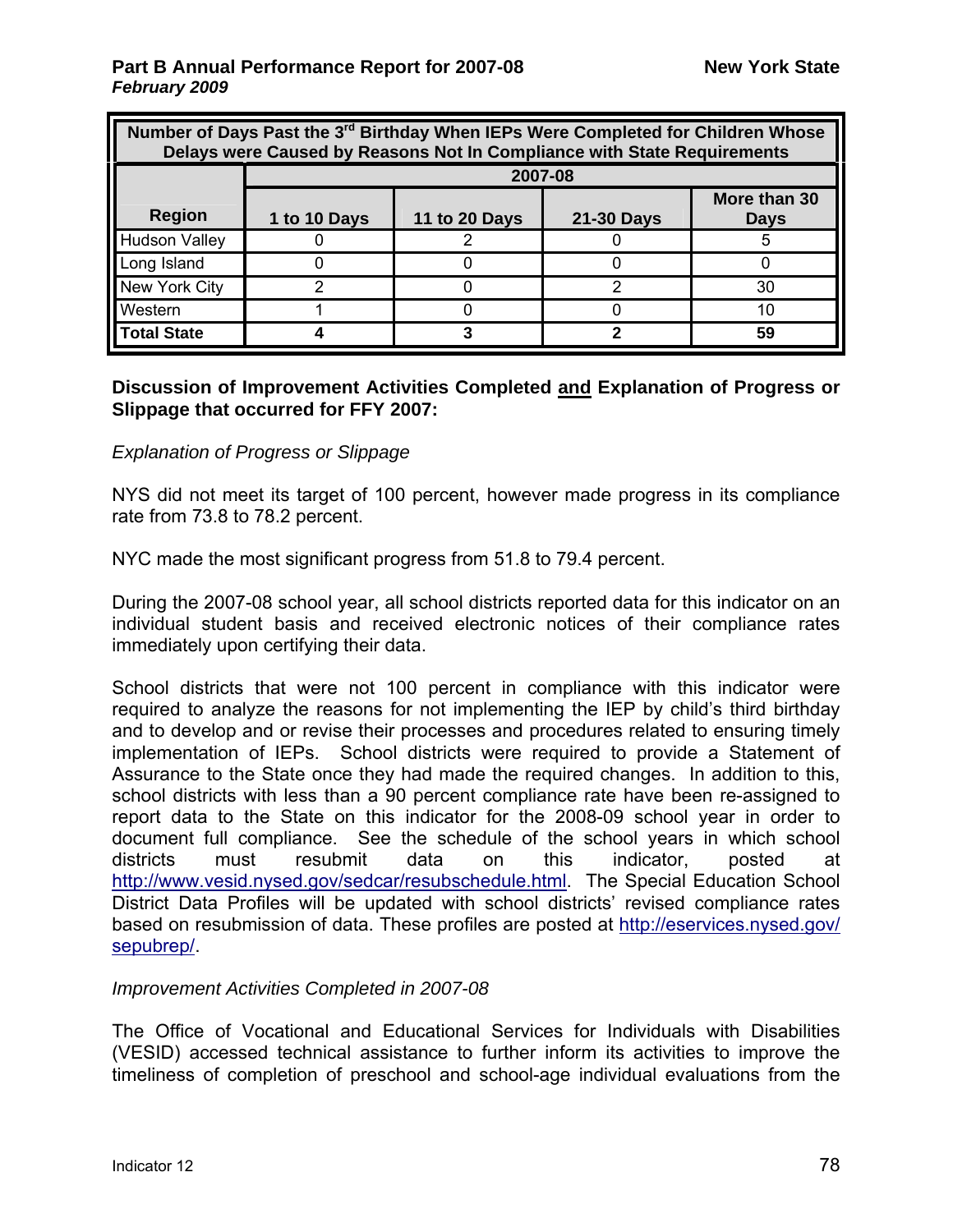National Early Childhood Technical Assistance Center (NECTAC) ([http://www.nectac.org/\)](http://www.nectac.org/). See Indicator 11.

Activities Completed:

- Special Education Quality Assurance (SEQA) approved new program applications and requests for program expansions in regions where data indicated preschool students are not receiving services by their third birthdays and where there was documented need for additional programs.
- Variances to statutory class size maximums for preschool students were provided, where appropriate, to allow additional students to be temporarily admitted to a preschool program after the start of the school year.
- The Preschool Initial Application and Modification Workgroup began work on modifying the application process to expedite the opening or expansion of preschool programs that provide services for students with disabilities. This was initiated in regions where the need for program expansions could be documented.
- VESID and the New York City Department of Education (NYCDOE) staff cosponsored a meeting to address the data with regard to the percent of children referred by Part C prior to age 3 who are found eligible for Part B services and who did not have an IEP developed and implemented by their third birthday. CPSE administrators, State approved preschool programs and preschool evaluation sites were required to review their policies, practices and procedures, identify reasons for the noncompliance and develop strategies to address the reasons identified. VESID and NYC will reconvene to discuss and strategize to improve student outcomes.
- NYS Education Law and regulations were amended to require that preschool special education services be provided as soon as possible following development of IEP but no later than 30 days from recommendation of the CPSE.
- Early Childhood Direction Centers (ECDCs) provided technical assistance to parents regarding transition from EI to preschool. The ECDC directors attended the Local Early Intervention Coordinating Council (LEICC) meetings. The ECDC network collaborated with SEQA to provide workshops to the local CPSEs regarding transition from Part B to Part C.
- Technical assistance resources for Indicator 12 were provided in the annual determination letters sent to school districts scheduled to report on this indicator in the 2008. Recommended resources included NECTAC [\(http://www.nectac.org/\)](http://www.nectac.org/).

**Revisions, with Justification, to Proposed Targets / Improvement Activities / Timelines / Resources for FFY 2007** *[If applicable]*

None.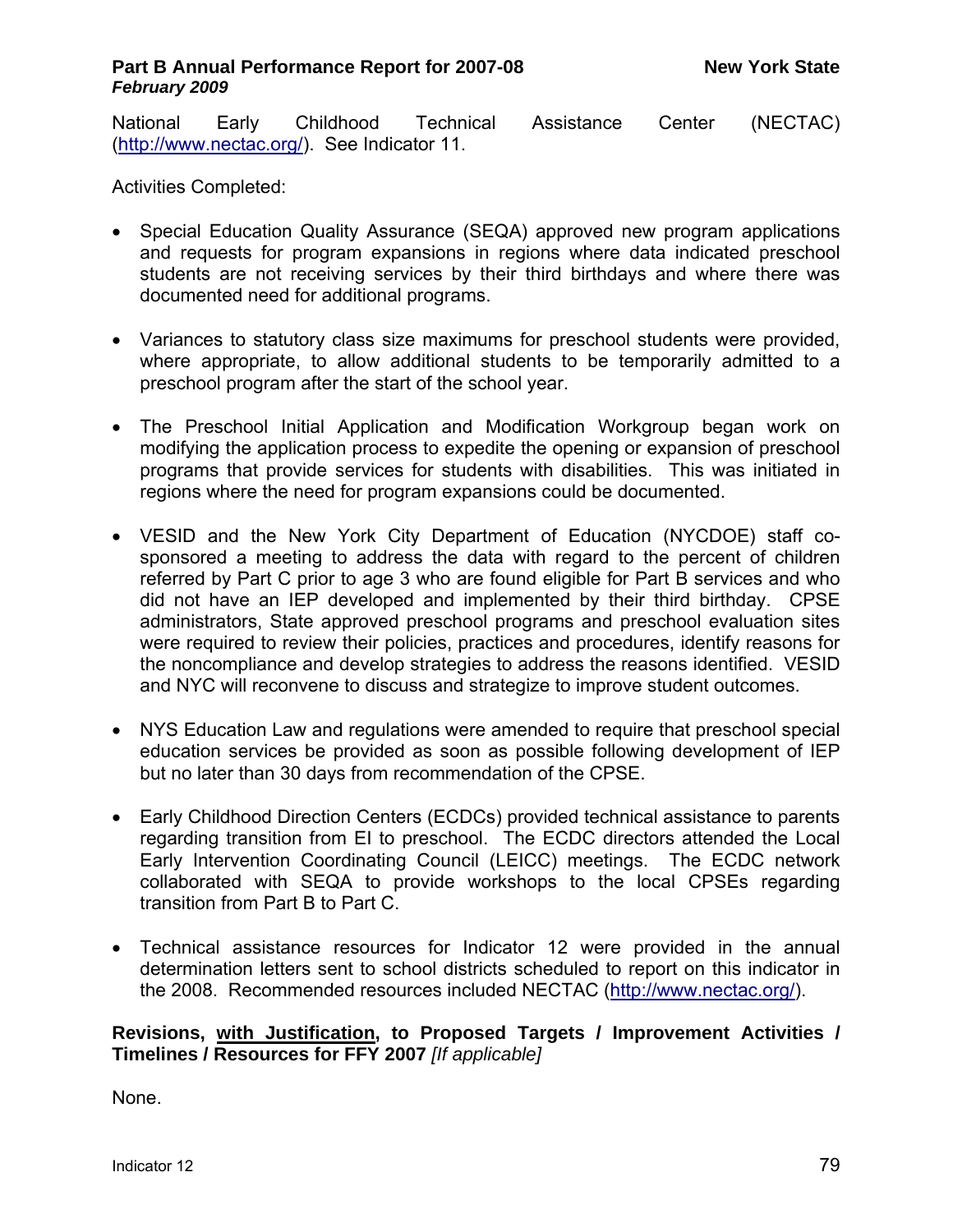# **Overview of the Annual Performance Report Development:**

See Overview of the Development of the Annual Performance Report (APR) in the Introduction section, page 1.

# **Monitoring Priority: Effective General Supervision Part B / Effective Transition**

**Indicator 13:** Percent of youth aged 15\* and above with an individualized education program (IEP) that includes coordinated, measurable, annual IEP goals and transition services that will reasonably enable the student to meet the post-secondary goals.

(20 U.S.C. 1416(a)(3)(B))

\* The federal indicator is age 16. New York State (NYS) has elected to measure this beginning at age 15, since NYS law and regulations require that transition services be indicated on a student's IEP to be in effect when the student turns age 15.

#### **Measurement:**

Percent  $=$   $($   $\#$  of youth with disabilities aged 15 and above with an IEP that includes coordinated, measurable, annual IEP goals and transition services that will reasonably enable the student to meet the post-secondary goals) divided by the (# of youth with an IEP age 15 and above)] times 100.

| <b>FFY</b>      | <b>Measurable and Rigorous Target</b>                                      |  |  |  |  |  |  |  |  |
|-----------------|----------------------------------------------------------------------------|--|--|--|--|--|--|--|--|
| <b>FFY 2007</b> | 100 percent of youth* aged 15 and above will have IEPs that                |  |  |  |  |  |  |  |  |
|                 | (School year 2007-08) include coordinated, measurable annual IEP goals and |  |  |  |  |  |  |  |  |
|                 | transition services that will reasonably enable the student to             |  |  |  |  |  |  |  |  |
|                 | meet the post-secondary goals.                                             |  |  |  |  |  |  |  |  |

\*i.e., percent of youth with IEPs reviewed.

# **Actual Target Data for FFY 2007:**

During the 2007-08 school year, 58.6 percent of youth aged 15 and above had IEPs that included coordinated, measurable, annual IEP goals and transition services that will reasonably enable the students to meet the post-secondary goals.

- The 2007-08 data is based on the monitoring review of IEPs from a representative sample of 106 school districts, including New York City (NYC).
- The total number of students with IEPs, ages 15-21 in NYS during the 2007-08 school year was 56,553.
- The determination of whether an individual student's IEP included coordinated, measurable annual IEP goals and transition services that will reasonably enable the student to meet the post-secondary goals is based on an IEP that is 100 percent in compliance with all State regulatory requirements for transition planning and documentation on each student's IEP.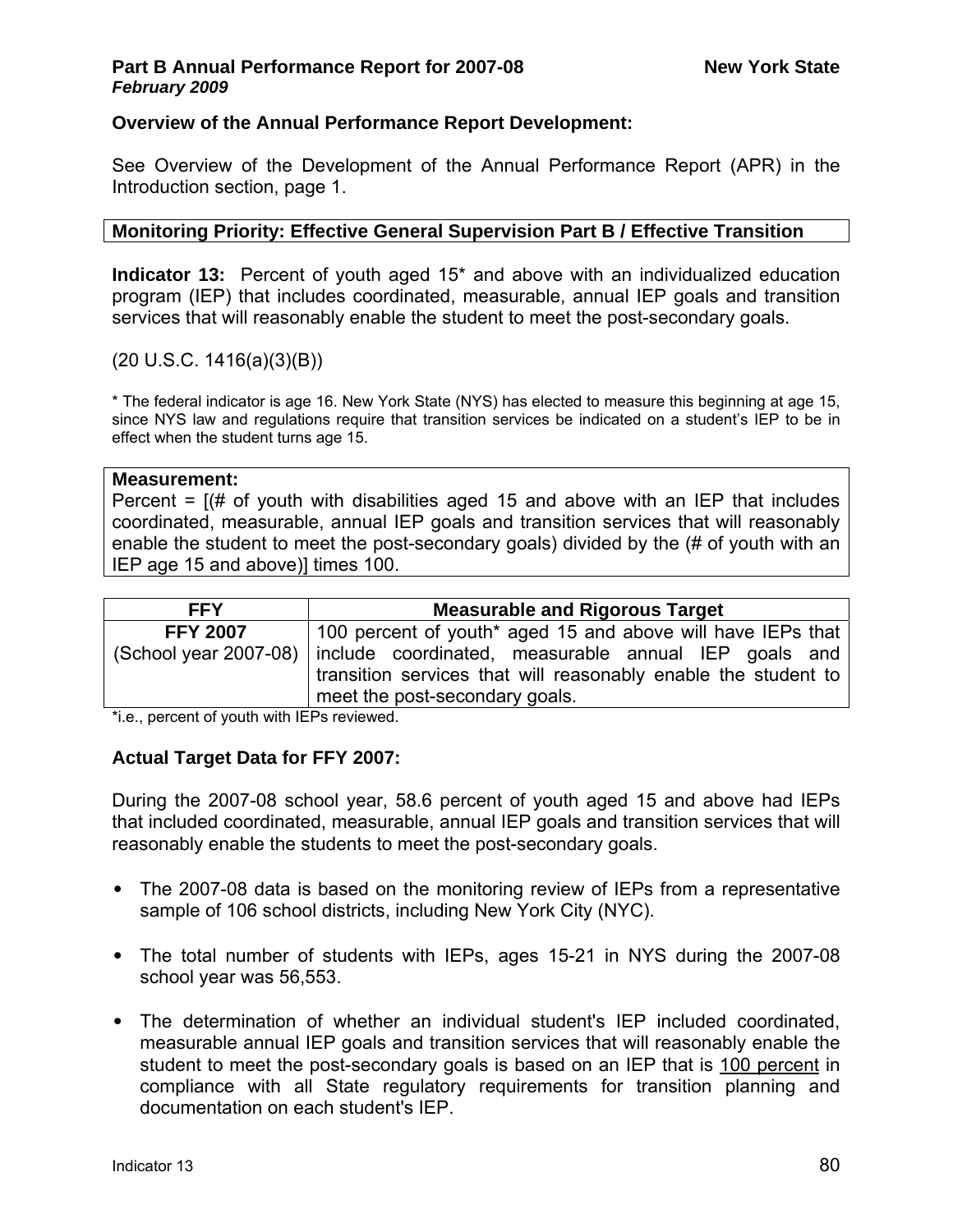- The total number of IEPs reviewed from these representative school districts was 3,225.
- Of the 3,225 IEPs, 1,890 (58.6 percent) were found to have been in compliance with all IEP transition requirements.

Of the 106 school districts:

- 13 school districts reported that 0 percent of their students' IEPs that were reviewed met compliance with the IEP transition requirements.
- 30 school districts reported between 1 and 49 percent of their students' IEPs that were reviewed met the transition requirements.
- 16 school districts reported between 50 and 79 percent of their students' IEPs that were reviewed met the transition requirements.
- 47 percent reported between 80 and 100 percent of IEPs that were reviewed met the transition requirements.

Data on compliance with each of the eight regulatory citations is reported in the chart below for three years. Major findings include:

- A greater percentage of IEPs were in compliance with every regulatory citation in 2007, compared with 2006.
- The requirements reflecting lowest compliance were that the IEP includes appropriate measurable post-secondary goals based upon age appropriate transition assessments relating to training, education, employment and, where appropriate, independent living skills (62.3 percent); including a statement of the student's transition needs in the present levels of performance (64.2 percent) and including needed transition activities (65.1 percent).
- The requirement with which most IEPs (88.7 percent) were in compliance was that the IEP indicates the recommended special education program and services to advance appropriately toward meeting the annual goals relating to transition needs.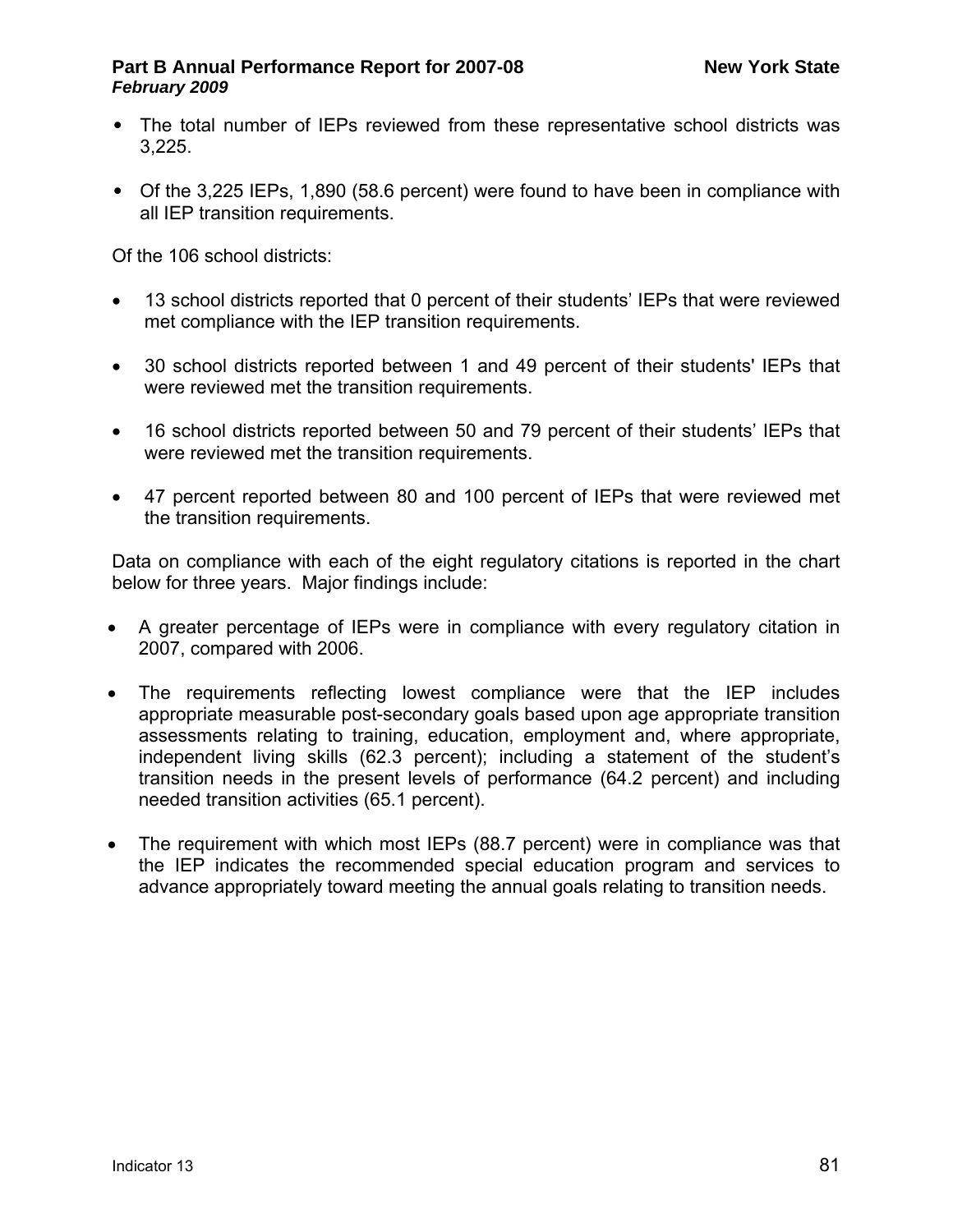| Compliance Rates for Individual Regulatory Citations - Transition Content in IEPS                                                                                                                                                                                                                                                                                                           |    |                                                                                                         |    |                                                                                                  |                                                                                            |               |  |
|---------------------------------------------------------------------------------------------------------------------------------------------------------------------------------------------------------------------------------------------------------------------------------------------------------------------------------------------------------------------------------------------|----|---------------------------------------------------------------------------------------------------------|----|--------------------------------------------------------------------------------------------------|--------------------------------------------------------------------------------------------|---------------|--|
|                                                                                                                                                                                                                                                                                                                                                                                             |    | 2005-06<br>Number &<br>Percent of 108<br><b>Districts in</b><br><b>Compliance on</b><br><b>Citation</b> |    | 2006-07<br>Number &<br>Percent of 109<br><b>Districts in</b><br><b>Compliance</b><br>on Citation | 2007-08<br>Number &<br><b>Percent of</b><br>106* Districts<br>in Compliance<br>on Citation |               |  |
| <b>Requirement</b>                                                                                                                                                                                                                                                                                                                                                                          | #  | $\frac{0}{0}$                                                                                           | #  | $\frac{0}{0}$                                                                                    | #                                                                                          | $\frac{0}{0}$ |  |
| When the CSE met to consider transition<br>service needs, the school district invited the<br>student. If the student did not attend, the<br>district ensured that the student's preferences<br>and interests were considered                                                                                                                                                                | 62 | 57.41%                                                                                                  | 66 | 60.6%                                                                                            | 79                                                                                         | 74.5%         |  |
| Under the<br>student's present<br>levels<br>of<br>performance, the IEP includes a statement of<br>the student's needs, taking into account the<br>student's strengths, preferences and interests,<br>as they relate to transition from school to post-<br>school activities.                                                                                                                | 26 | 24.07%                                                                                                  | 47 | 43.1%                                                                                            | 68                                                                                         | 64.2%         |  |
| The IEP includes appropriate measurable<br>post-secondary goals based<br>upon<br>age<br>appropriate transition assessments relating to<br>training, education, employment and, where<br>appropriate, independent living skills.                                                                                                                                                             | 25 | 23.15%                                                                                                  | 53 | 48.6%                                                                                            | 66                                                                                         | 62.3%         |  |
| The IEP includes measurable annual goals<br>consistent with the student's needs and<br>abilities, including (if applicable) benchmarks<br>or short-term objectives.                                                                                                                                                                                                                         | 58 | 53.70%                                                                                                  | 72 | 66.1%                                                                                            | 77                                                                                         | 72.6%         |  |
| The IEP includes a statement of the transition<br>service needs of the student that focuses on<br>the student's courses of study.                                                                                                                                                                                                                                                           | 45 | 41.67%                                                                                                  | 62 | 56.9%                                                                                            | 78                                                                                         | 73.6%         |  |
| The IEP indicates the recommended special<br>education program and services to advance<br>appropriately toward meeting the annual goals<br>relating to transition needs.                                                                                                                                                                                                                    | 76 | 70.37%                                                                                                  | 87 | 79.8%                                                                                            | 94                                                                                         | 88.7%         |  |
| The IEP includes needed activities to facilitate<br>the student's movement from school to post-<br>school activities, including: instruction, related<br>community<br>services.<br>experiences.<br>the<br>development of employment and other post-<br>school adult living objectives, and when<br>appropriate, acquisition of daily living skills<br>and functional vocational evaluation. | 35 | 32.41%                                                                                                  | 58 | 53.2%                                                                                            | 69                                                                                         | 65.1%         |  |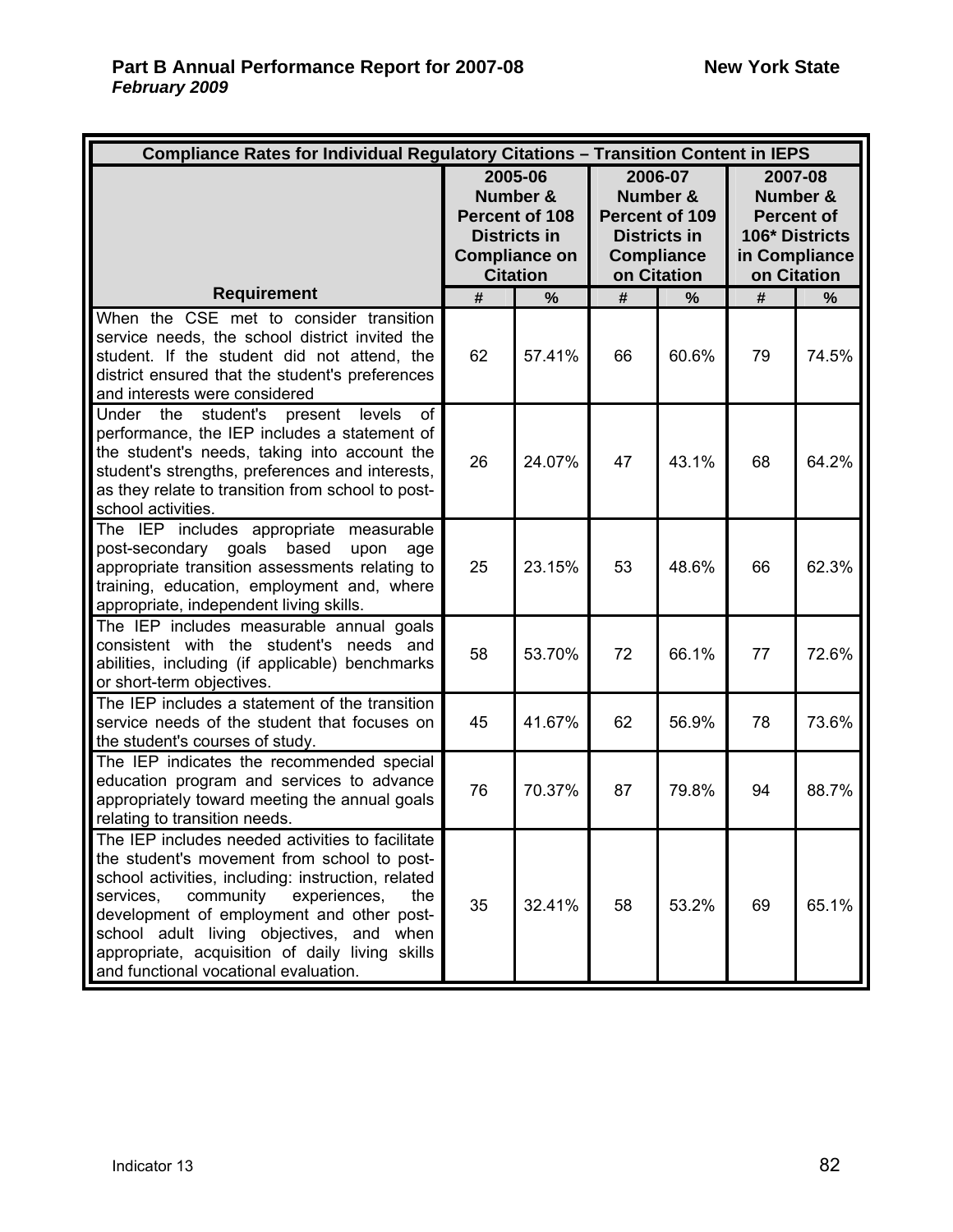| <b>Compliance Rates for Individual Regulatory Citations - Transition Content in IEPS</b>                                                                                                                                                                                        |                                                                                                         |        |                                                                                                  |       |                                                                                            |       |  |  |  |
|---------------------------------------------------------------------------------------------------------------------------------------------------------------------------------------------------------------------------------------------------------------------------------|---------------------------------------------------------------------------------------------------------|--------|--------------------------------------------------------------------------------------------------|-------|--------------------------------------------------------------------------------------------|-------|--|--|--|
|                                                                                                                                                                                                                                                                                 | 2005-06<br>Number &<br><b>Percent of 108</b><br>Districts in<br><b>Compliance on</b><br><b>Citation</b> |        | 2006-07<br>Number &<br>Percent of 109<br><b>Districts in</b><br><b>Compliance</b><br>on Citation |       | 2007-08<br>Number &<br><b>Percent of</b><br>106* Districts<br>in Compliance<br>on Citation |       |  |  |  |
| The<br>IEP<br>includes a<br>statement of<br>the<br>responsibilities of the school district and, when<br>applicable, participating agencies, for the<br>provision of such services and activities that<br>promote movement from school to post-school<br>opportunities, or both. | 40                                                                                                      | 37.04% | 62                                                                                               | 56.9% | 78                                                                                         | 73.6% |  |  |  |

**\***In the 2007-08 school year, the sample size was 108 school districts, however, two school districts had not submitted their data for this indicator by the time this report was prepared.

# **Discussion of Improvement Activities Completed and Explanation of Progress or Slippage that occurred for FFY 2007:**

# *Explanation of Progress or Slippage*

NYS showed progress in meeting the State's target for this indicator. In 2007, 58.6 percent of youth aged 15 and above had IEPs that included coordinated, measurable, annual IEP goals and transition services that would reasonably enable the student to meet the post-secondary goals compared to 45.8 percent in 2006. This improvement is particularly significant since NYS measures its performance for this indicator each year based on a different representative group of school districts (except that NYC is included in this representative sample each year).

As displayed in the tables below, there were significant improvements in most regions of the State in that fewer school districts reported 0 IEPs out of compliance and far greater number of school districts reported having 80-100 percent of IEPs in full compliance. These regional data are used by the technical assistance networks to prioritize their work with the school districts with the lowest rates of compliance and to assist the State to identify effective improvement activities.

|                    | Indicator 13 – Numbers of School Districts and Range of Compliance by Transition<br><b>Coordination Site (TCS) Region</b> |                      |               |                |                |                                     |                      |                                                            |                |                |  |  |
|--------------------|---------------------------------------------------------------------------------------------------------------------------|----------------------|---------------|----------------|----------------|-------------------------------------|----------------------|------------------------------------------------------------|----------------|----------------|--|--|
| 2006-07<br>2007-08 |                                                                                                                           |                      |               |                |                |                                     |                      |                                                            |                |                |  |  |
|                    | <b>Number of Districts</b><br><b>By Percentage of IEPs</b><br>In Compliance<br># of School                                |                      |               |                | # of School    |                                     | In Compliance        | <b>Number of Districts</b><br><b>By Percentage of IEPs</b> |                |                |  |  |
| <b>TCS Region</b>  | <b>Districts</b><br><b>Reviewed</b>                                                                                       | 0% of<br><b>IEPs</b> | $1% -$<br>49% | $50% -$<br>79% | $80 -$<br>100% | <b>Districts</b><br><b>Reviewed</b> | 0% of<br><b>IEPs</b> | $1% -$<br>49%                                              | $50% -$<br>79% | $80 -$<br>100% |  |  |
| Eastern            | 24                                                                                                                        | 5                    | 8             | 3              | 8              | 18                                  | 2                    | 3                                                          | 2              | 11             |  |  |
| Hudson<br>Valley   | 20                                                                                                                        | 4                    | 7             | $\overline{2}$ |                | 20                                  | 3                    | 5                                                          | 5              |                |  |  |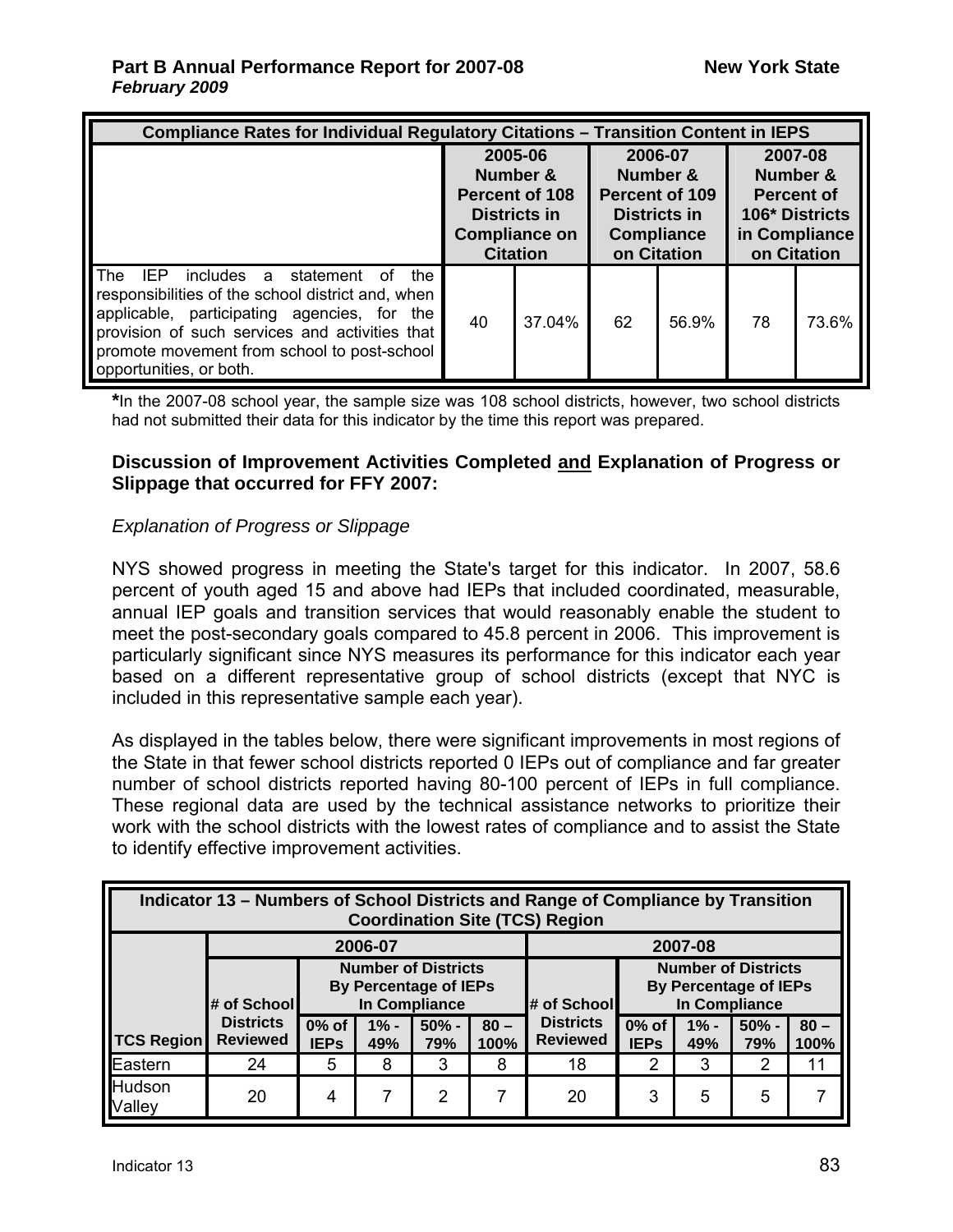|                                          | Indicator 13 – Numbers of School Districts and Range of Compliance by Transition<br><b>Coordination Site (TCS) Region</b> |                         |               |                |                |                                     |                         |                                                            |                |                |  |  |  |  |
|------------------------------------------|---------------------------------------------------------------------------------------------------------------------------|-------------------------|---------------|----------------|----------------|-------------------------------------|-------------------------|------------------------------------------------------------|----------------|----------------|--|--|--|--|
|                                          |                                                                                                                           |                         | 2006-07       |                |                |                                     |                         | 2007-08                                                    |                |                |  |  |  |  |
|                                          | <b>Number of Districts</b><br><b>By Percentage of IEPs</b><br>In Compliance<br># of Schooll                               |                         |               |                | l# of Schooll  |                                     | In Compliance           | <b>Number of Districts</b><br><b>By Percentage of IEPs</b> |                |                |  |  |  |  |
| <b>TCS Region</b>                        | <b>Districts</b><br><b>Reviewed</b>                                                                                       | $0\%$ of<br><b>IEPs</b> | $1% -$<br>49% | $50% -$<br>79% | $80 -$<br>100% | <b>Districts</b><br><b>Reviewed</b> | $0\%$ of<br><b>IEPs</b> | $1% -$<br>49%                                              | $50% -$<br>79% | $80 -$<br>100% |  |  |  |  |
| Long Island                              | 17                                                                                                                        | 5                       | 6             | 5              | 1              | 19                                  | 3                       | 3                                                          | 2              | 11             |  |  |  |  |
| Mid-State                                | 13                                                                                                                        | $\overline{2}$          | 4             | $\overline{2}$ | 5              | 18                                  | $\overline{2}$          | 7                                                          | 2              |                |  |  |  |  |
| Mid-West                                 | 15                                                                                                                        | $\overline{2}$          | 4             | 4              | 5              | 17                                  | 2                       | 3                                                          | 3              | 9              |  |  |  |  |
| <b>NYC</b>                               |                                                                                                                           | $\overline{0}$          |               | 0              | $\overline{0}$ |                                     | $\Omega$                | 1                                                          | $\Omega$       | 0              |  |  |  |  |
| Western                                  | 19                                                                                                                        | 4                       | 6             | 4              | 5              | 13                                  |                         | 8                                                          | $\overline{2}$ | $\overline{2}$ |  |  |  |  |
| Total # of<br>School<br><b>Districts</b> | 109                                                                                                                       | 22                      | 36            | 20             | 31             | 106                                 | 13                      | 30                                                         | 16             | 47             |  |  |  |  |

| Indicator 13 - Summary of Changes in Compliance by TCS Region |                   |                                                                                                                                     |                          |                                                          |  |  |  |  |  |  |
|---------------------------------------------------------------|-------------------|-------------------------------------------------------------------------------------------------------------------------------------|--------------------------|----------------------------------------------------------|--|--|--|--|--|--|
|                                                               | 2006-07           |                                                                                                                                     | 2007-08                  |                                                          |  |  |  |  |  |  |
| <b>TCS Region</b>                                             | Total # of School | <b>Regional Percent</b><br>of IEPs Found in<br>$90-100%$<br>Districts Reviewed Compliance Range Districts Reviewed Compliance Range | <b>Total # of School</b> | <b>Regional Percent</b><br>of IEPs Found in<br>$90-100%$ |  |  |  |  |  |  |
| Eastern                                                       | 24                | 46.4%                                                                                                                               | 18                       | 65.2%                                                    |  |  |  |  |  |  |
| <b>Hudson Valley</b>                                          | 20                | 44.9%                                                                                                                               | 20                       | 54.4%                                                    |  |  |  |  |  |  |
| Long Island                                                   | 17                | 31.5%                                                                                                                               | 19                       | 68.1%                                                    |  |  |  |  |  |  |
| Mid-State                                                     | 13                | 62.5%                                                                                                                               | 18                       | 54.0%                                                    |  |  |  |  |  |  |
| Mid-West                                                      | 15                | 56.5%                                                                                                                               | 17                       | 65.1%                                                    |  |  |  |  |  |  |
| <b>NYC</b>                                                    |                   | 3.0%                                                                                                                                |                          | 46.0%                                                    |  |  |  |  |  |  |
| Western                                                       | 19                | 42.6%                                                                                                                               | 13                       | 42.6%                                                    |  |  |  |  |  |  |
| Total # of School<br><b>Districts</b>                         | 109               | 45.8%                                                                                                                               | 106                      | 58.6%                                                    |  |  |  |  |  |  |

- In 2007-08, the Mid-West, Eastern and Long Island TCS regions showed the greatest percentages of IEPs meeting the transition planning requirements at 65.1 percent, 65.2 percent and 68.1 percent, respectively.
- The regions showing the greatest overall improvement are NYC and Long Island.
	- o In Long Island, the percentage improved from 31.5 percent in 2006-07 to 68.1 percent in 2007-08.
	- o In NYC, the percentage improved from the percent in 2006-07 to 46 percent in 2007-08.
- The only decrease in rates of compliance occurred in the Mid-State region, which experienced a prolonged disruption in staffing at TCS. The percent of youth with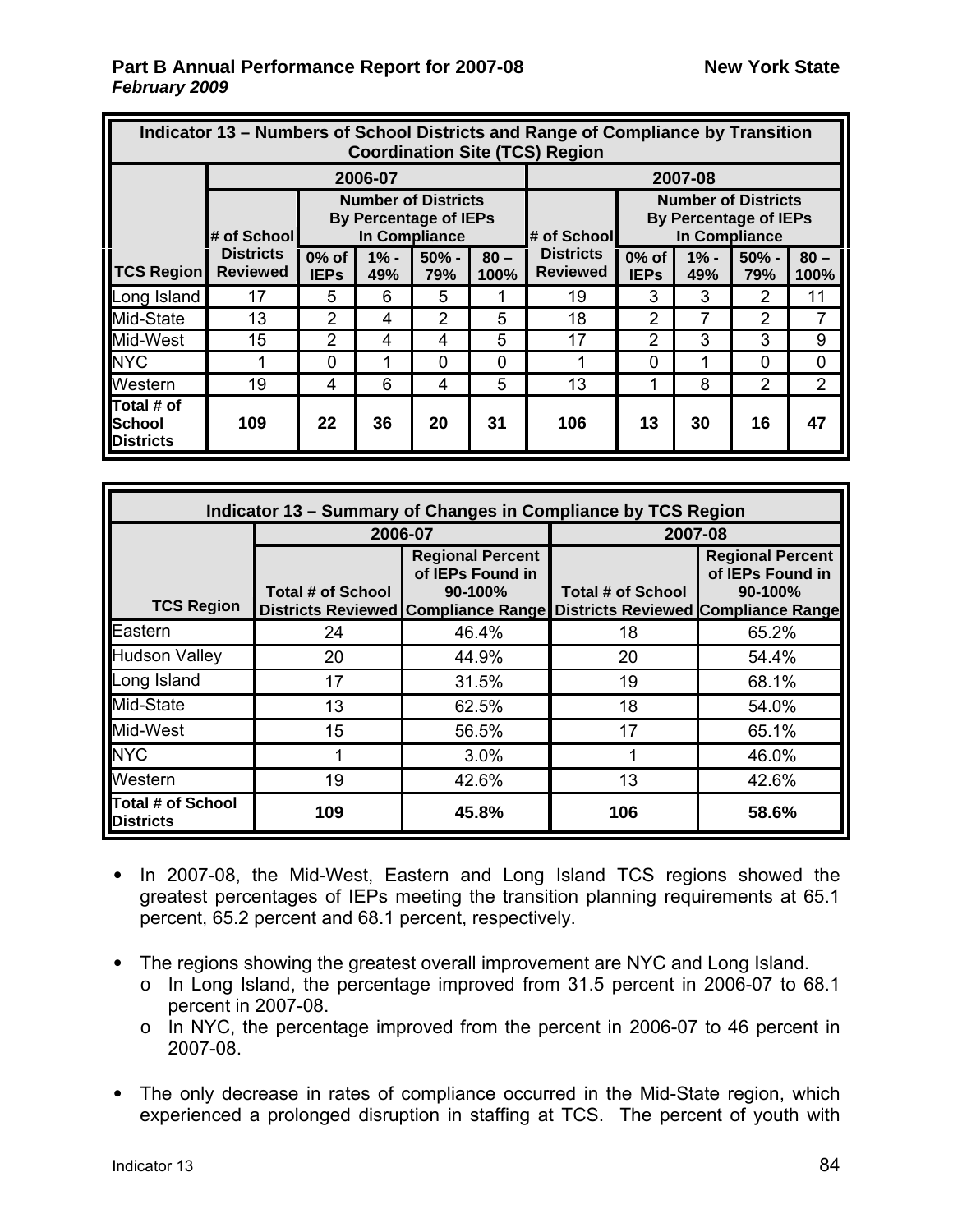IEPs that met the transition requirements decreased in the Mid-State TCS region from 63.6 percent last year to 54 percent this year.

Technical assistance personnel from the Office of Vocational and Educational Services for Individuals with Disabilities' (VESID) funded TCSs and/or Special Education Training and Resource Center (SETRC) facilitated the self-review monitoring process in most of the school districts. The participation of TCS staff in this review process is one of the State's actions to improve compliance for this indicator, by providing technical assistance during the compliance review. TCS staff reported to the State that for many student IEPs reviewed, school districts reported to be providing transition programs and services, but not documenting the required information that reflects the Committees on Special Education (CSE) recommendations for these transition programs and services on the students' IEPs.

Since the 2005-06 school year, three representative samples of school districts in NYS have reviewed a sample of IEPs by using the State-developed self-review monitoring protocol and reported compliance with each of eight regulatory requirements related to transition IEPs. Results of the self-review and correction of noncompliance is reported through a web-based data submission system. The results of the reviews and status of compliance with regulatory requirements is displayed in the table below.

|                       |                                                      |                                                         | <b>Number of School Districts</b>                                                                  |                                                                                                                                                                                                                                                                                                                                                                                                                                                                                                                                                                                                                                                                                                                        |                                        |  |  |  |
|-----------------------|------------------------------------------------------|---------------------------------------------------------|----------------------------------------------------------------------------------------------------|------------------------------------------------------------------------------------------------------------------------------------------------------------------------------------------------------------------------------------------------------------------------------------------------------------------------------------------------------------------------------------------------------------------------------------------------------------------------------------------------------------------------------------------------------------------------------------------------------------------------------------------------------------------------------------------------------------------------|----------------------------------------|--|--|--|
| <b>School</b><br>Year | <b>Conducted</b><br><b>Reviews of</b><br><b>IEPs</b> | <b>Reported</b><br><b>Some Non</b><br><b>Compliance</b> | <b>Corrected Non</b><br><b>Compliance</b><br><b>Within one</b><br>Year from<br><b>Notification</b> | <b>Corrected Non</b><br><b>Compliance After</b><br>one Year from<br><b>Notification</b>                                                                                                                                                                                                                                                                                                                                                                                                                                                                                                                                                                                                                                | Not in<br><b>Compliance</b><br>to Date |  |  |  |
| 2005-06               | 108                                                  | 108                                                     | 15                                                                                                 | 76                                                                                                                                                                                                                                                                                                                                                                                                                                                                                                                                                                                                                                                                                                                     | $17*$                                  |  |  |  |
| 2006-07               | 109                                                  | 100<br>54                                               |                                                                                                    | 7                                                                                                                                                                                                                                                                                                                                                                                                                                                                                                                                                                                                                                                                                                                      | $39**$                                 |  |  |  |
| 2007-08               | 106***                                               | 68                                                      | 10                                                                                                 | 58****                                                                                                                                                                                                                                                                                                                                                                                                                                                                                                                                                                                                                                                                                                                 |                                        |  |  |  |
|                       |                                                      | of school districts with noncompliance in the next APR. | notification. They still have time remaining within one year from notification.                    | *Of the 17 school districts, 13 made progress during the 2007-08 school year and corrected some<br>noncompliance; however, they have not corrected compliance with all eight regulatory citations.<br>**Of the 39 school districts 27 made progress during the 2007-08 school year and corrected some<br>noncompliance; however, they have not corrected compliance with all eight regulatory citations.<br>***38 of the 106 school districts have reported having 100 percent of their IEPs in full compliance.<br>The State will conduct a verification review of these districts and report any revisions to the number<br>****These 58 school districts must report correction of noncompliance within a year from |                                        |  |  |  |

Actions taken to correct noncompliance:

1. Upon submission of results of the self-review monitoring protocol where noncompliance was indicated, each school district received a written notification that it: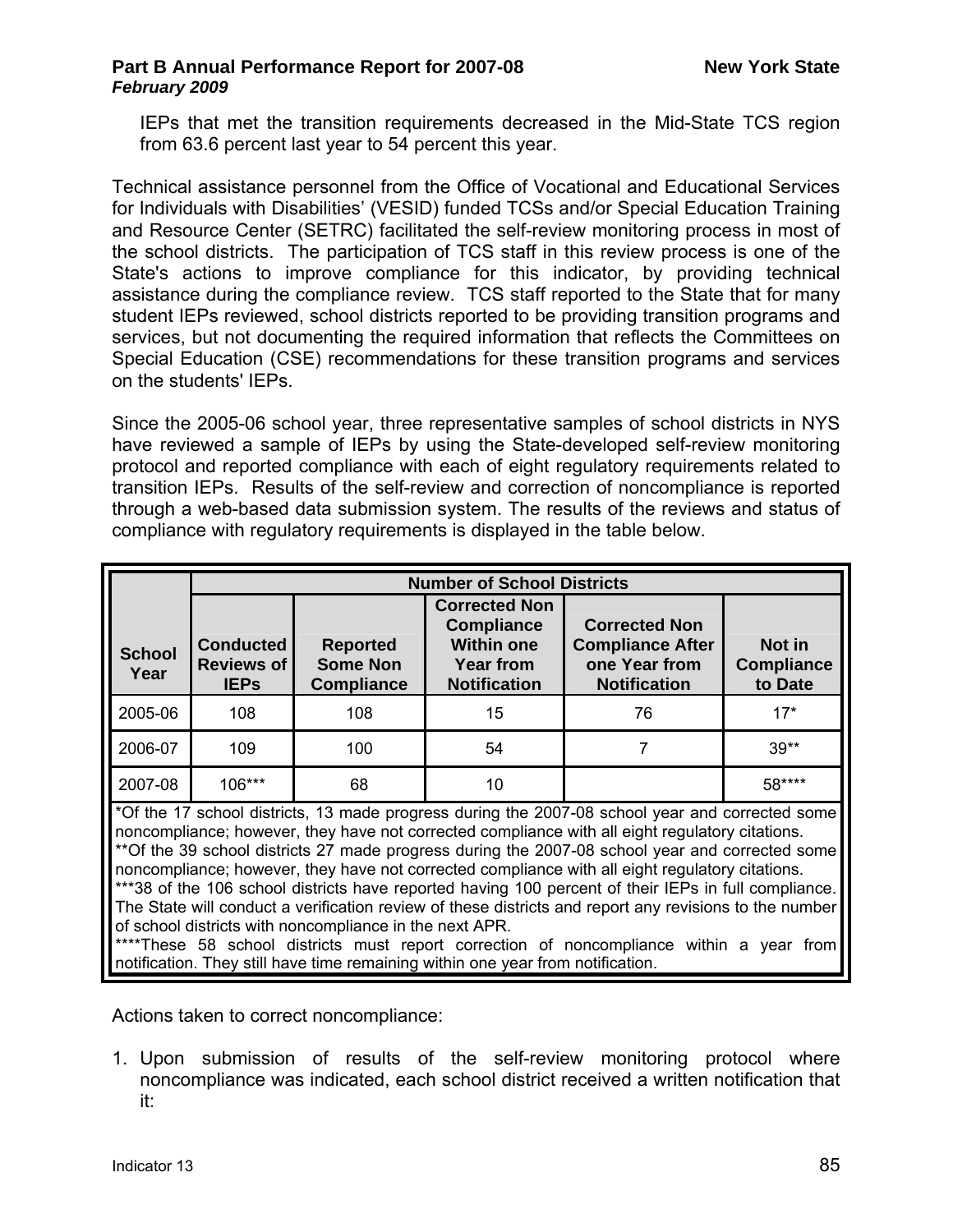- o must correct the noncompliance as soon as possible, but not later than 12 months of notification;
- o review a sample of student IEPs to verify correction of noncompliance;
- o report its correction of noncompliance to the State and that the State would publicly report on the school district's correction of noncompliance in the Special Education School District Data Profiles (see [http://eservices.nysed.gov/](http://eservices.nysed.gov/%0Bsepubrep/) [sepubrep/](http://eservices.nysed.gov/%0Bsepubrep/)); and
- o would be required to conduct another review of the district's IEPs the following year in order to verify continuing correction of noncompliance (see the schedule of the school years in which school districts must re-submit data on this indicator, posted at [http://www.vesid.nysed.gov/sedcar/resubschedule.html\)](http://www.vesid.nysed.gov/sedcar/resubschedule.html).
- 2. The State directed its TCS to provide technical assistance to the school districts with noncompliance. 86 of the districts listed in the table above as improving their compliance did so with the provision of TCS technical assistance.
- 3. The New York City Department of Education's (NYCDOE) corrective actions included a requirement for a written improvement plan to include professional development and development of additional transition services. VESID provided direct technical assistance to NYCDOE to improve NYC's transition planning results. In May 2008, the State Education Department (SED) and Cornell University presented the use of TransQUAL to NYC IEP specialists, and TCS initiated the TransQUAL workgroup in NYC.

# *Improvement Activities Completed in 2007-08*

VESID accessed federal technical assistance to further inform its activities to improve transition planning for students with disabilities. This included a review of information and resources, including but not limited to information available through the following Office of Special Education Programs (OSEP) technical assistance centers: National Post-School Outcome Center (NPSO), National Dropout Prevention Center for Students with Disabilities (NDPC-SD), and National Secondary Transition Technical Assistance Center (NSTTAC). Also see resources accessed as identified for indicator 1.

Activities Completed:

- VESID convened three meetings with its funded TCS during 2007-08 to foster communication and collaboration among these regional technical assistance providers on effective practices to improve transition planning outcomes. Data regarding regional performance was shared and strategies discussed to further inform the State's transition improvement activities. Professional development was provided to clarify questions raised by schools regarding acceptability of IEP content.
- In collaboration with VESID, NYCDOE implemented three new vocational training programs sponsored by Educational Training Institute for overage and under credited students, and began development of additional programs for 2008-09.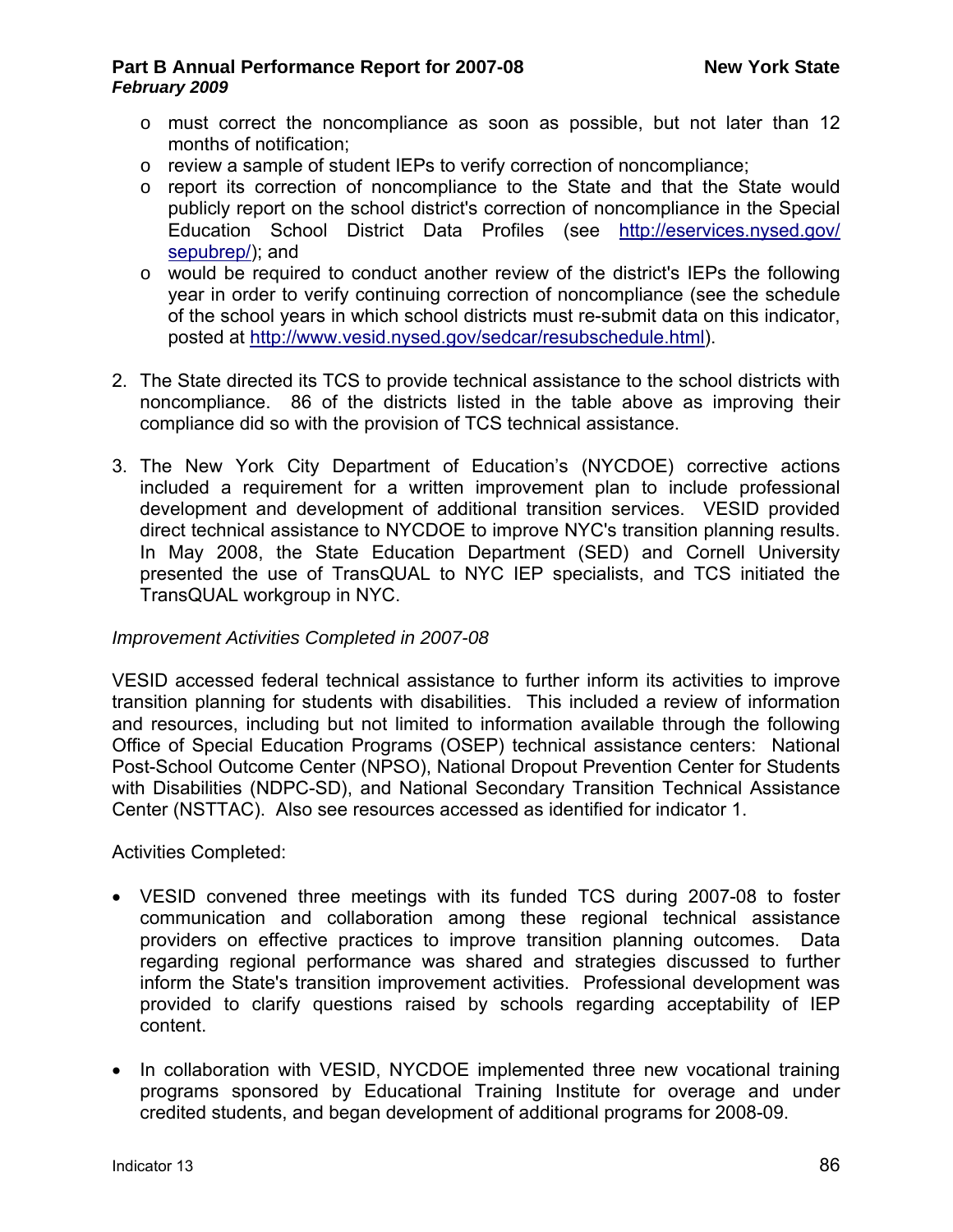- In 2007-08, as part of ongoing efforts to facilitate the transition of students into appropriate post-secondary options, NYCDOE worked collaboratively with VESID and the NYS Office of Mental Retardation and Developmental Disabilities on making procedural changes to overcome barriers to services eligibility.
- The NYC Special Education Quality Assurance (SEQA) office monitoring activities focused on both intermediate and secondary-level schools, including some that were identified as having a graduation rate less than 55 percent for students with disabilities. The Academic Achievement Focused Review examined the schools' transition activities and services.
- Statewide, TCSs provided targeted technical assistance to school districts on effective transition practices, particularly related to student-focused transition planning in the IEPs. In 2007-08, the TCSs actively engaged with school districts in their regions during the self-review process and correction of noncompliance issues. This was done by providing individual technical assistance and through regional professional development sessions. 86 of the districts listed in the table above as improving their compliance did so with the provision of TCS technical assistance.
- To assist school districts to prepare for reviews during 2008-09, VESID notified school districts scheduled to report on this indicator in the 2008-09 school year of resources for technical assistance, and the State Performance Plan (SPP) web page for the Indicator 13 Self-Review Protocol was updated during 2007-08, including links to technical assistance resources
	- ([http://www.vesid.nysed.gov/specialed/spp/indicators/13.htm\)](http://www.vesid.nysed.gov/specialed/spp/indicators/13.htm).
- 121 school district teams created work plans to improve transition planning and services using TransQUAL Online. TransQUAL Online, funded by VESID, assists school districts to develop strategic work plans to improve development and implementation of transition IEPs [\(http://www.ilr.cornell.edu/edi/transqual/open](http://www.ilr.cornell.edu/edi/transqual/open-portal.cfm)[portal.cfm\)](http://www.ilr.cornell.edu/edi/transqual/open-portal.cfm). It also assists a school district to conduct a self-review of its transition IEPs. Since its inception, approximately 51percent of NYS school districts have TransQUAL work plans.
- VESID provided direct technical assistance to NYCDOE to improve their transition planning results. In May 2008, SED and Cornell University presented the use of TransQUAL to NYC IEP specialists, and TCS initiated the TransQUAL workgroup in NYC. The workgroup's goal is to gain individual high school participation with TransQUAL within the boroughs of NYC in order to facilitate the positive growth of transition policies, procedures, and practices at the individual school level. The workgroup meets almost monthly, shares ideas and problem solves, and prepares for TransQUAL trainings within the boroughs.
- Throughout 2007-08, work groups of TCSs used the resources of several national technical assistance centers to assist in development of their technical assistance and resource packets, shared with school districts, students and families. This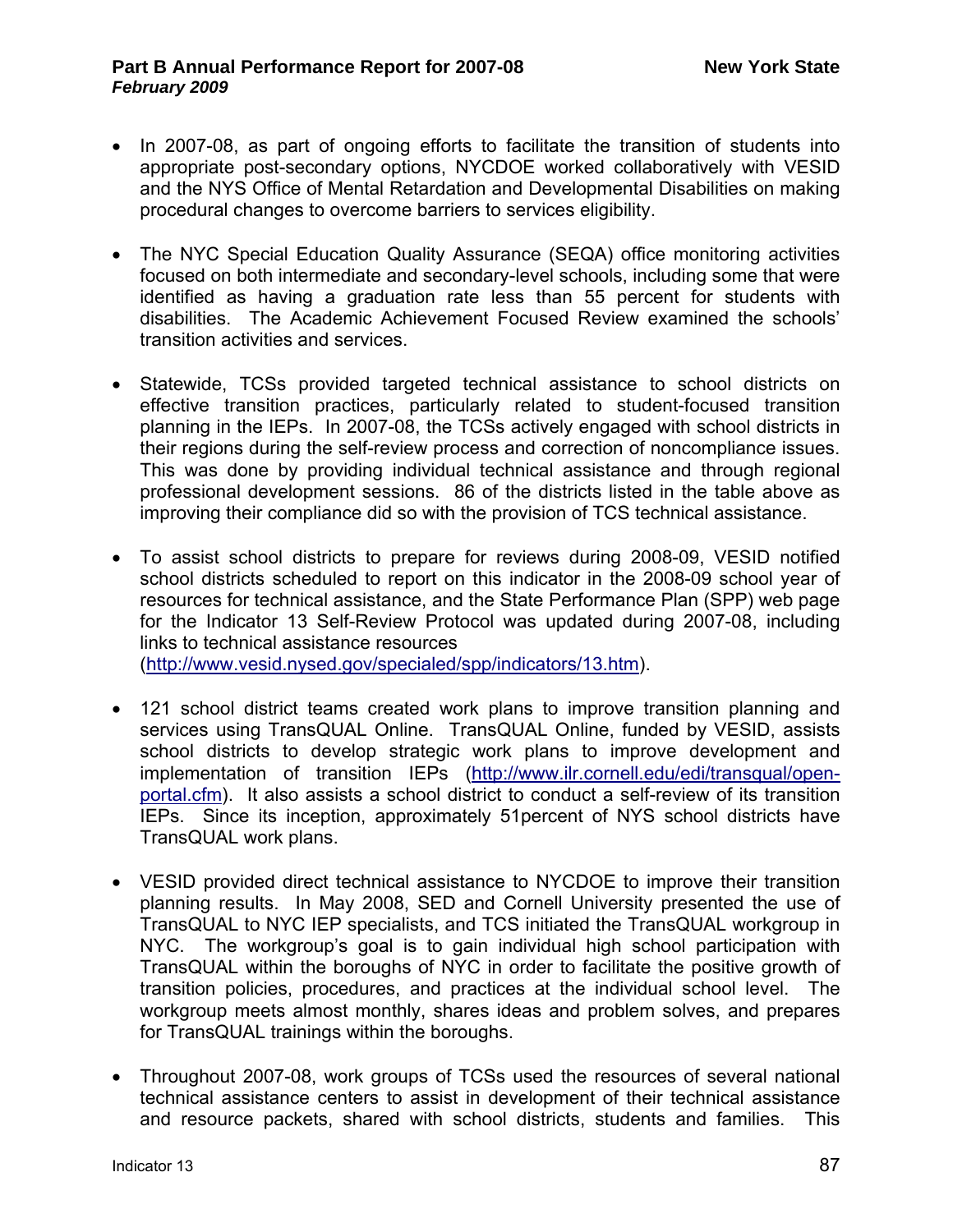includes NDPC-SD, NPSO, NSTTAC and the Individuals with Disabilities Education Act (IDEA) Partnership Communities of Practice.

• Also see activities completed for Indicator 14.

# **Revisions, with Justification, to Proposed Targets / Improvement Activities / Timelines / Resources for FFY 2007** *[If applicable]*

- School districts will be given a due date for correction of noncompliance that is earlier than one year to provide the State an opportunity to enforce the correction of noncompliance not later than one year from the date of notification.
- Comprehensive Special Education Information System (CSEIS) will be enhanced to begin tracking correction of noncompliance for this indicator beginning with the first notification of noncompliance being issued. Close tracking through this computerized system will provide SEQA offices with information necessary to enforce correction of noncompliance in individual school districts.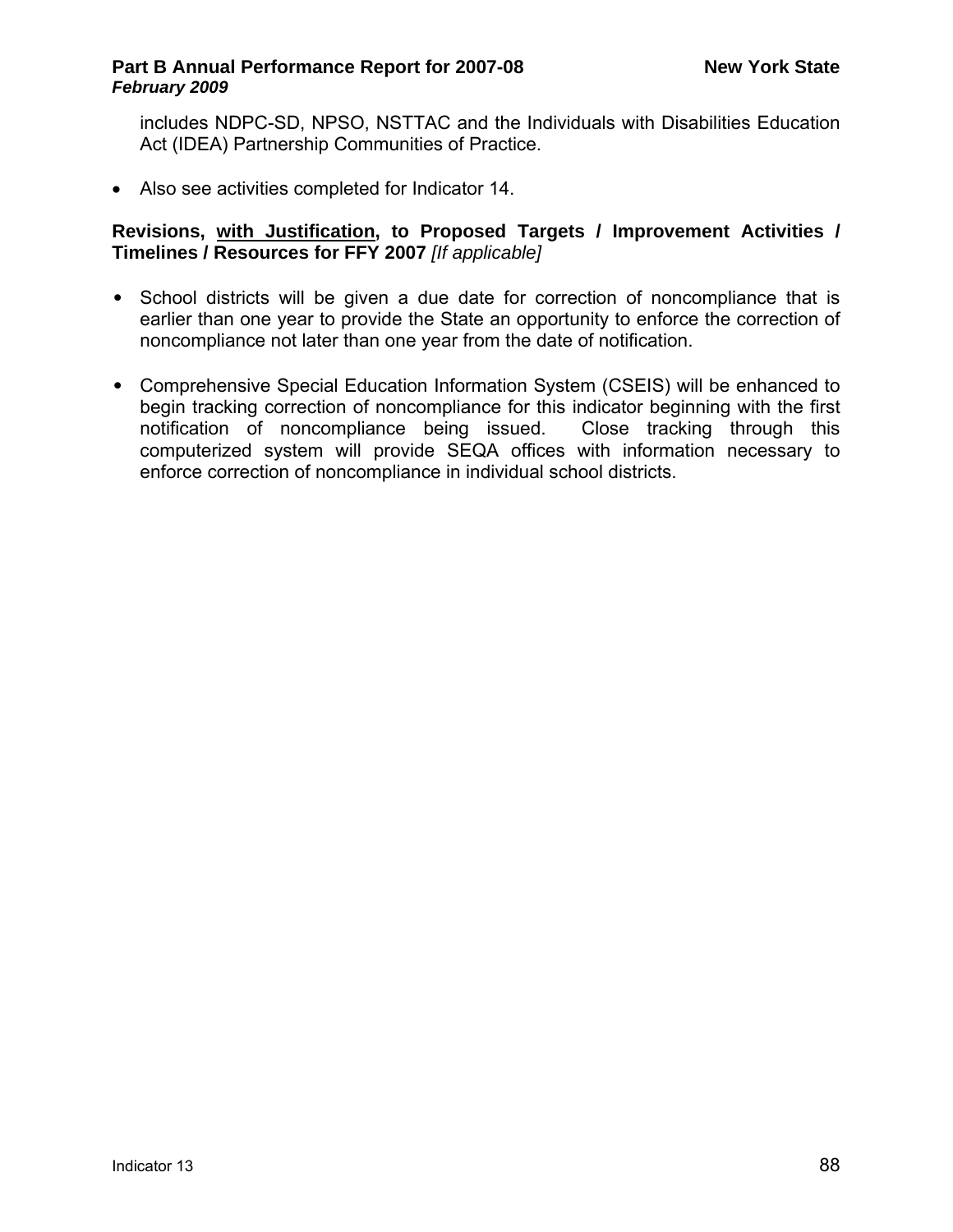# **Overview of the Annual Performance Report Development:**

See Overview of the Development of the Annual Performance Report (APR) in the Introduction section, page 1.

# **Monitoring Priority: Effective General Supervision Part B / Effective Transition**

**Indicator 14:** Percent of youth who had individualized education programs (IEPs), are no longer in secondary school and who have been competitively employed, enrolled in some type of post-secondary school, or both, within one year of leaving high school.

(20 U.S.C. 1416(a)(3)(B))

# **Measurement:**

Percent = [(# of youth who had IEPs, are no longer in secondary school and who have been competitively employed, enrolled in some type of post-secondary school, or both, within one year of leaving high school) divided by the (# of youth assessed who had IEPs and are no longer in secondary school)] times 100.

| <b>92 percent</b> of youth with IEPs <sup>*</sup> , who exited school in 2006-07<br><b>FFY 2007</b>                                                                                                                               |  |
|-----------------------------------------------------------------------------------------------------------------------------------------------------------------------------------------------------------------------------------|--|
|                                                                                                                                                                                                                                   |  |
| (School Year 2007-08) are no longer in secondary school and who have been<br>competitively employed**, enrolled in some type of post-<br>secondary school, or both, within one year of leaving school<br>$(i.e., during 2007-08)$ |  |

\*"Percent of youth with IEPs" refers to the percent of students who could be reached for interview. \*\*In these targets, competitive employment excludes military service

# **Actual Target Data for FFY 2007:**

**91.2** percent of youth with IEPs\*, who exited school in 2006-07 and are no longer in secondary school, were competitively employed, enrolled in some type of postsecondary school, or both, within one year of leaving school.

\* This percentage is based on 2,453 students interviewed from the sample of youth with IEPs, who exited school in 2006-07.

The 2007-08 target was nearly met at 91.2 percent (see pie chart). The difference between this percentage and the target of 92 percent is not statistically significant. The 0.8 percent difference represents less than 20 students. Four percent more students were both working and attending post-secondary school, with four percent fewer students working as their sole activity. (See New York's State Performance Plan (SPP) Indicator 14, reported in the February 2008 APR for definitions of outcome terms, targets and baseline data [http://www.vesid.nysed.gov/specialed/spp/apr2008/APR-](http://www.vesid.nysed.gov/specialed/spp/apr2008/APR-1008.pdf)[1008.pdf\)](http://www.vesid.nysed.gov/specialed/spp/apr2008/APR-1008.pdf).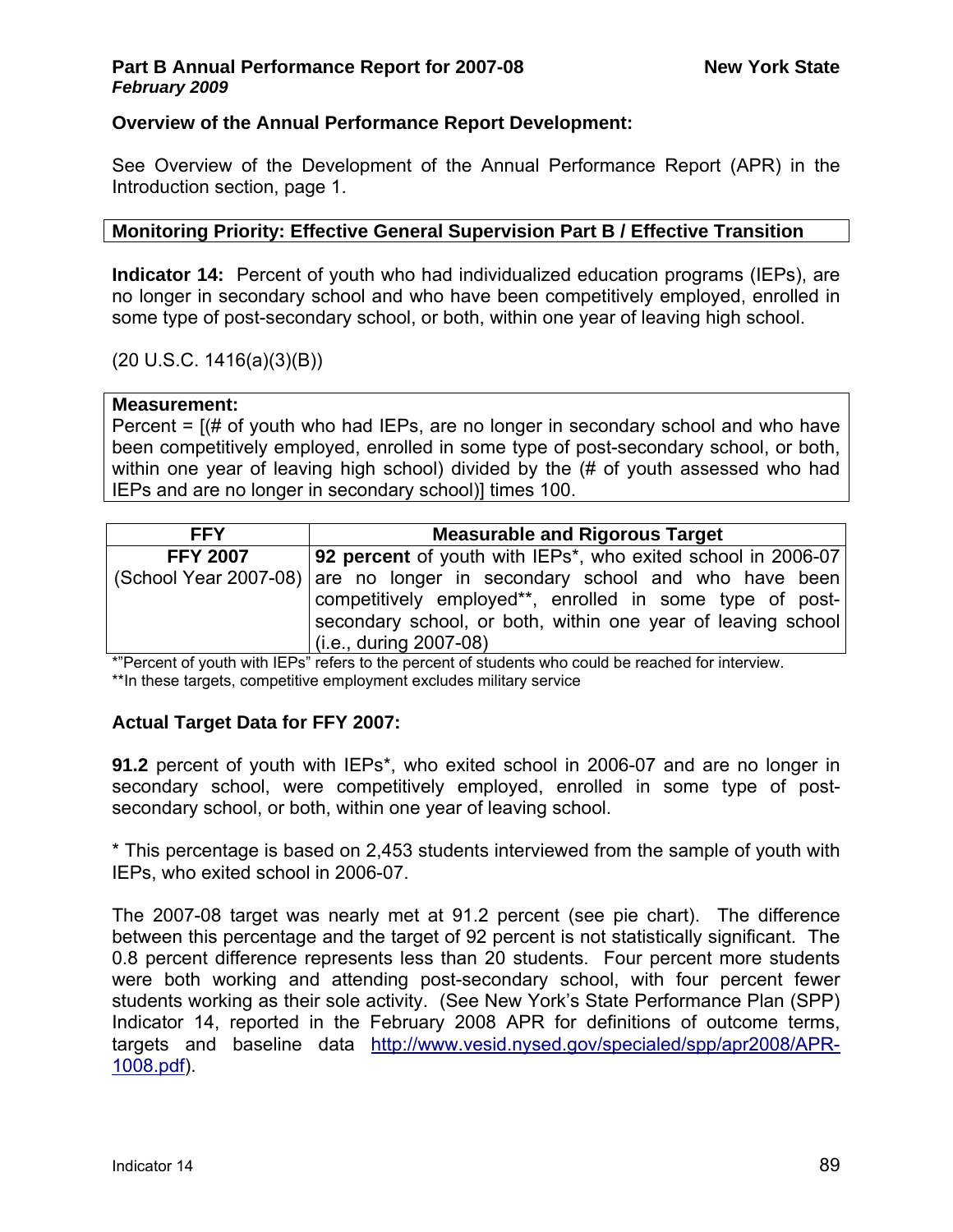

# **Post School Outcomes of Students with Disabilities**

# **Representativeness of Survey Pool**

Table 1 below compares the representativeness of the survey pool with all exiters with IEPs for 2006-07. The survey pool is the group of students that the 108 sampled school districts identified for interviewing to the contractor, the Potsdam Institute for Applied Research (PIAR) at the State University of New York (SUNY) at Potsdam. The National Post-School Outcome Center (NPSO) recommends using a +/-3 percent difference to evaluate the representativeness of demographic subgroups reported in Table 1. By this criterion, students with emotional disabilities are slightly underrepresented in the survey pool at -3.1 percent. Minority students and students who dropped out of school are under represented at -6.2 percent and -10.0 percent, respectively. Underrepresentation occurred in the sampled districts represented in the non-Big Five City areas called, "Rest of State." These rates of representation are improved compared with the baseline year, 2005-06, reported in the February 2008 APR.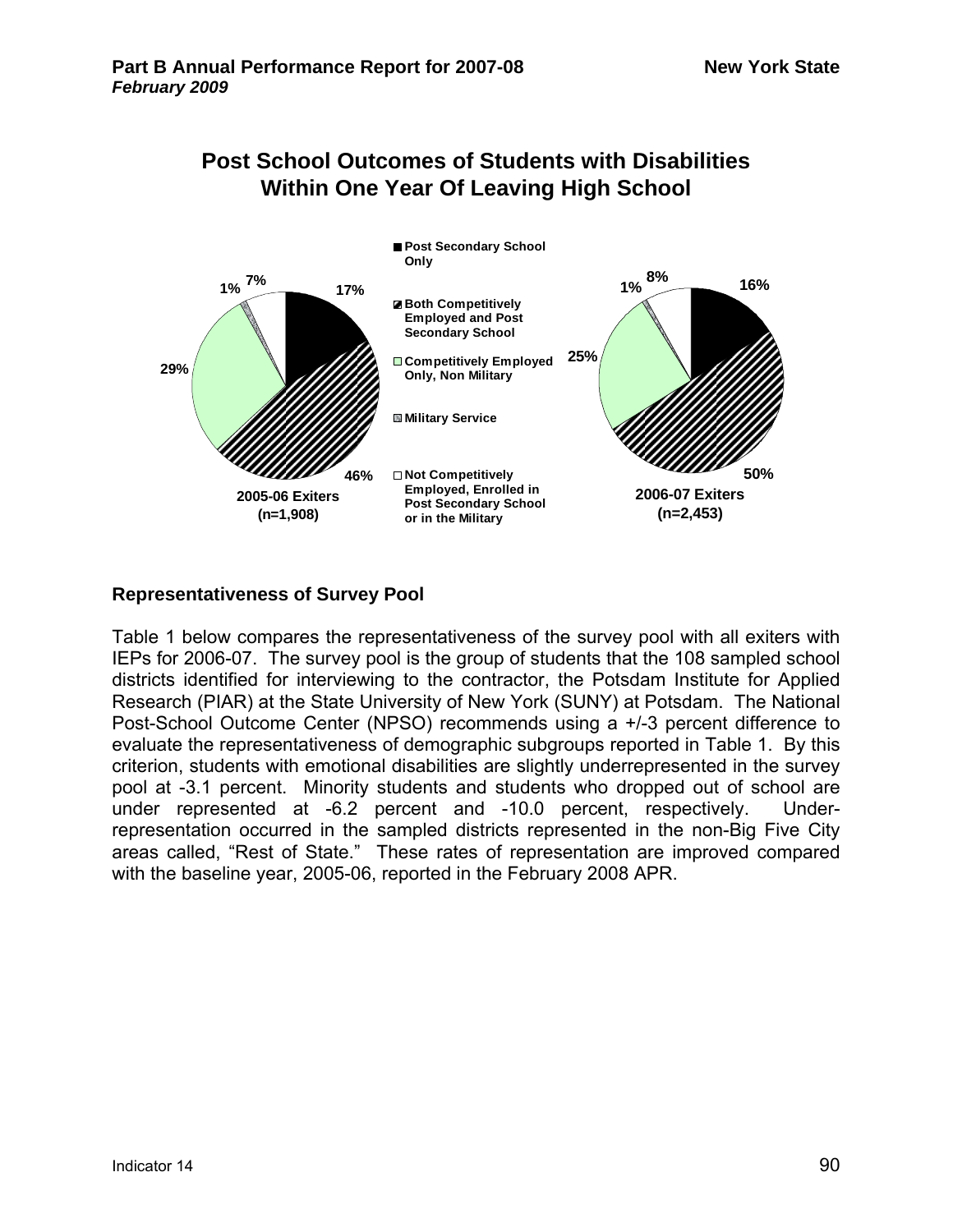| Table 1: Representativeness of Survey Pool Compared to Exiters from All NYS Schools<br>During 2006-07, as reported in PD-5 Data Reports.                                                                                                                                                                                                                  |                                 |                                                 |                                     |                                         |          |                 |                |  |  |
|-----------------------------------------------------------------------------------------------------------------------------------------------------------------------------------------------------------------------------------------------------------------------------------------------------------------------------------------------------------|---------------------------------|-------------------------------------------------|-------------------------------------|-----------------------------------------|----------|-----------------|----------------|--|--|
|                                                                                                                                                                                                                                                                                                                                                           |                                 | <b>Statewide Demographic Representativeness</b> |                                     |                                         |          |                 |                |  |  |
| <b>Statewide</b>                                                                                                                                                                                                                                                                                                                                          | Learning<br><b>Disabilities</b> | <b>Emotional</b><br><b>Disabilities</b>         | <b>Mental</b><br><b>Retardation</b> | <b>All Other</b><br><b>Disabilities</b> | Female   | <b>Minority</b> | <b>Dropout</b> |  |  |
| PD-5 Report*                                                                                                                                                                                                                                                                                                                                              | 60.7%                           | 13.3%                                           | 4.3%                                | 21.7%                                   | 35.9%    | 45.3%           | 28.8%          |  |  |
| <b>Survey Pool</b><br><b>Representation</b><br>$(n=3,314)$                                                                                                                                                                                                                                                                                                | 59.9%                           | $10.2\%$                                        | $3.6\%$                             | 26.4%                                   | 36.0%    | 39.1%           | 18.8%          |  |  |
| Note: positive difference indicates over-representation; negative difference indicates under-representation on<br>the interview pool.                                                                                                                                                                                                                     |                                 |                                                 |                                     |                                         |          |                 |                |  |  |
| <b>Difference</b>                                                                                                                                                                                                                                                                                                                                         | $-0.8\%$                        | $-3.1\%$                                        | -0.8%                               | +4.7%                                   | $+0.1\%$ | -6.2%           | $-10.0\%$      |  |  |
| Note: The State report of all exiters from special education from all schools is called the "PD-5" report.<br>Totals from this report were adjusted to remove data for students who remained in school but were<br>declassified and did not have an IEP in effect at school exit, who died, or whose reason for exit was a<br>transfer to another school. |                                 |                                                 |                                     |                                         |          |                 |                |  |  |

The consent process influences the composition of the survey pool. The consent process requires school districts to contact potential exiters and their families prior to the student exiting school to inform them about Indicator #14 activities, to obtain contact information and to make them aware they can expect to be interviewed a year after leaving school. If a district cannot contact potential exiters or their families or if there is a refusal of consent, the student is removed from the survey pool. It is most difficult to contact students who have left by dropping out or have less stable living situations.

#### **Representativeness of Response Pool**

Table 2 below compares the representativeness of the response pool with all exiters from 2006-07. The response pool refers to the group of former students from the survey pool that could be contacted and interviewed within the year after exiting their schools. Using the NPSO criteria of +/-3 percent to compare the representativeness of subgroups to that of all exiters for the sampled school year, the response pool is representative of gender. Exiters with emotional disabilities are slightly underrepresented at -4.0 percent. Minority students and students who dropped out of school are under represented at -11.5 percent and -16.5 percent respectively. Underrepresentation in the survey pool by minority students and those who dropped out magnified the lower representation of these groups among those who responded. However, changes in the outreach process improved representation during 2006-07 as compared with the baseline year 2005-06 data reported in the February 2008 APR.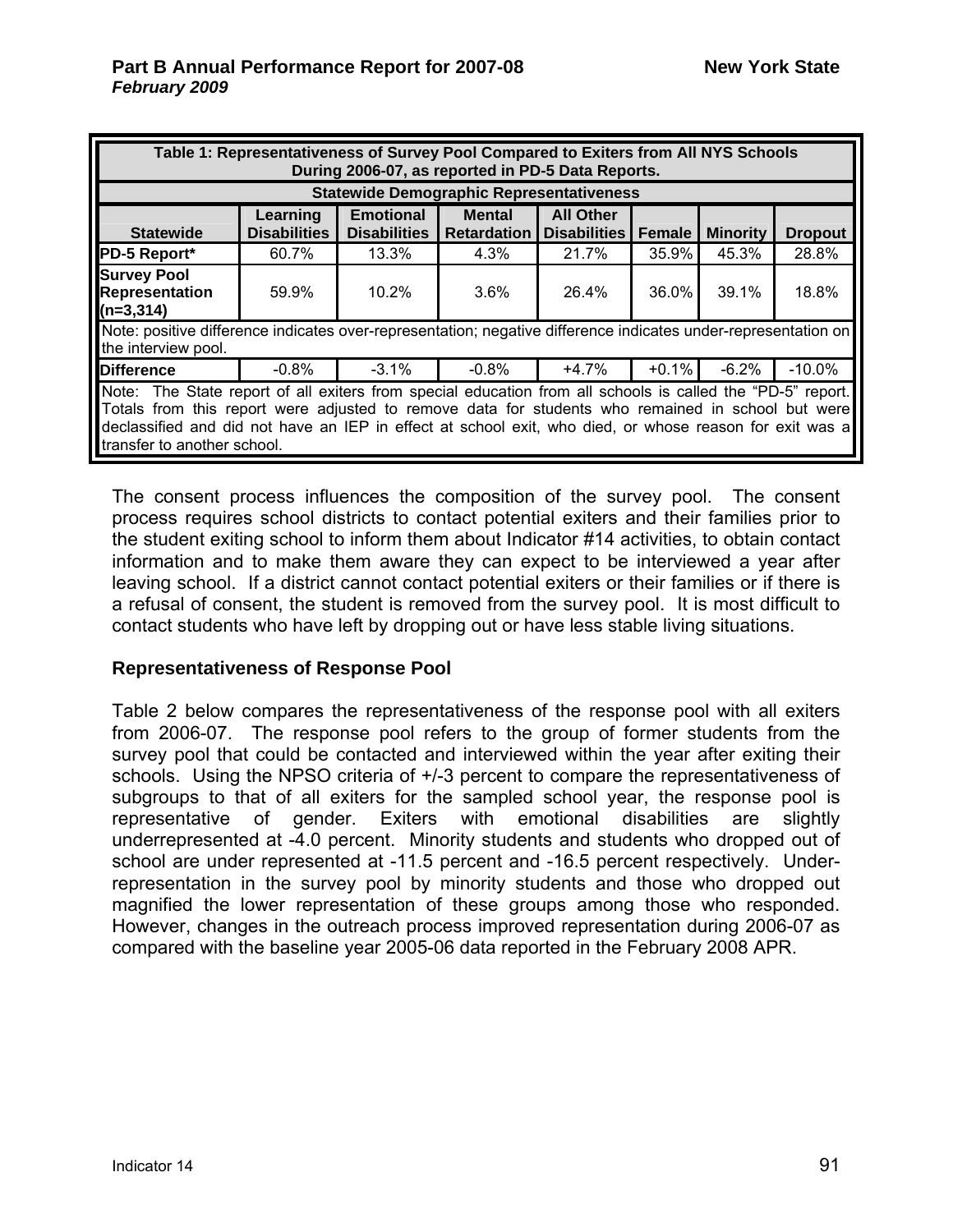| Table 2: Representativeness of Response Pool Compared to Total Exiters<br>for All NYS Schools During 2006-07, as reported in PD-5 Data Reports. |                                                 |                                         |                                     |                                         |               |                 |                |  |  |  |
|-------------------------------------------------------------------------------------------------------------------------------------------------|-------------------------------------------------|-----------------------------------------|-------------------------------------|-----------------------------------------|---------------|-----------------|----------------|--|--|--|
|                                                                                                                                                 | <b>Statewide Demographic Representativeness</b> |                                         |                                     |                                         |               |                 |                |  |  |  |
| <b>Statewide</b>                                                                                                                                | Learning<br><b>Disabilities</b>                 | <b>Emotional</b><br><b>Disabilities</b> | <b>Mental</b><br><b>Retardation</b> | <b>All Other</b><br><b>Disabilities</b> | <b>Female</b> | <b>Minority</b> | <b>Dropout</b> |  |  |  |
| <b>Census</b><br><b>Representation</b>                                                                                                          | 60.7%                                           | 13.3%                                   | 4.3%                                | 21.7%                                   | 35.9%         | 45.3%           | 28.8%          |  |  |  |
| <b>Response Pool</b><br><b>Representation</b>                                                                                                   |                                                 |                                         |                                     |                                         |               |                 |                |  |  |  |
| (n=2,453)                                                                                                                                       | 58.5%                                           | 9.3%                                    | 3.5%                                | 28.7%                                   | 34.9%         | 33.9%           | 12.5%          |  |  |  |
| Note: positive difference indicates over-representation; negative difference indicates under-representation on                                  |                                                 |                                         |                                     |                                         |               |                 |                |  |  |  |
| the interview pool.                                                                                                                             |                                                 |                                         |                                     |                                         |               |                 |                |  |  |  |
| <b>Difference</b>                                                                                                                               | $-2.2\%$                                        | $-4.0\%$                                | $-0.9%$                             | 7.0%                                    | $-1.0%$       | $-11.5%$        | $-16.3%$       |  |  |  |

#### **Response Rates**

- From the 2006-07 school exiters in the statewide survey pool, 74 percent of former students were reached for interviews within the year of leaving school. This is an improvement over the previous year, when the overall response rate was 65 percent. For this reporting year, the response rates for three demographic subgroups were notably below 74 percent: students with emotional disabilities at 68 percent; minority students at 64 percent; and students who dropped out of school at 49 percent. Despite these differences, response rates were improved over the previous year for these groups.
- For the Big Five Cities, the response rate was 59 percent, with two groups falling notably below this rate: females at 55 percent; and students who dropped out at 42 percent. The early interviewing strategy was particularly beneficial in maintaining contact with New York City (NYC) students.
- For the Rest-of-State, there was a response rate of 78 percent, with three groups falling notably below this rate: students with emotional disabilities at 70 percent; minority students at 71 percent and; and students who dropped out at 56 percent.

# **Data Reliability and Validity**

There were improvements in representation rates and response rates over the baseline year. One strategy was to review student lists as soon as they were submitted and to follow up with school districts to request additional contact information right away when only one or two contacts were provided. In large urban districts where centralized data systems are used, contact information in the district computer is typically outdated or incomplete. This is a particular barrier in NYC, and contributes to a lower response rate in spite of increasing the sample size. Additionally, in some communities, especially high poverty areas, the contact information provided by the school district becomes outdated when families move. To help maintain contact, 2,000 former students were contacted for a preliminary survey within 6-8 months after leaving school (November to January), then interviewed in full beginning 9-14 months after leaving school (May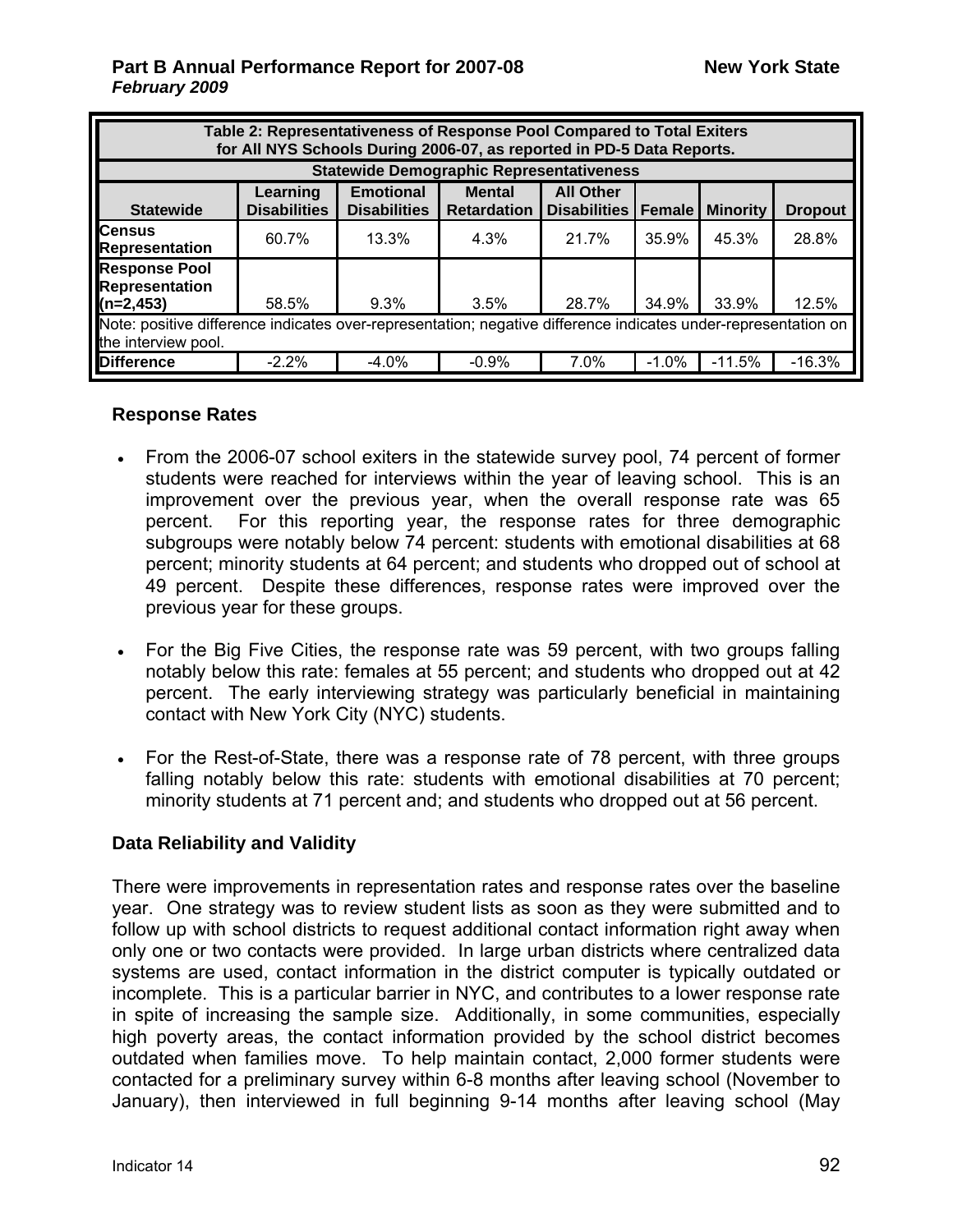through August). This enabled inclusion of data on an additional 412 youth who were surveyed in the preliminary round, but could not be located by the later cycle. This strategy increased the response rate from 62 percent to 74 percent. In the baseline year last year, the response rate was 65 percent.

# **Implications for Interpreting and Applying the Data**

Even though the representativeness of students surveyed improved over the baseline year, the percentage of former students with positive post-school outcomes is still somewhat less representative of students who dropped out of school, minority students and students with emotional disabilities. Given the relatively high numbers of students who dropped out of school and who could not be reached at all, these outcomes probably represent an overestimate of what outcomes were achieved.

Data analysis found that increasing response rates through the strategies described above did not significantly change the percentages of outcomes by category reported above, but data are more inclusive of all the exited students, especially students who had dropped out prior to June 2006. The outcomes reported reflect the outcomes for 2,453 student interviews conducted, including the results reported by the 412 presurveyed youth who were unavailable at the time of interview, but whose post-school status during the year after leaving school was determined during the preliminary round interviews.

# **Major Findings**

- 91.2 percent of the 2,453 students interviewed from the sample of youth with IEPs, who exited school in 2006-07 and who were no longer in secondary school in 2007- 08 reported that within one year of exiting school they were competitively employed, enrolled in some type of post-secondary school, or both, within one year of leaving school.
- If military service (n=21) is counted as "competitive employment" then the percent of students with positive post-school transitions would be higher at 92 percent.
- Data continue to show that the type of school exit makes a difference in achieving positive post-school outcomes. As shown in the following table, the percentages of positive transitions among students achieving a regular high school diploma or high school equivalency diploma (95.4 percent) far exceeds the percents of positive transitions by students receiving an IEP diploma (83.9 percent) or who dropped out (80.5 percent). There was no change between 2005-06 and 2006-07 in the percentage of positive transitions among students who exited with an IEP diploma. There was a slight increase in the percentage of positive transitions among students who dropped out, from 77.7 percent in the 2005-06 baseline year to 80.5 percent in 2006-07.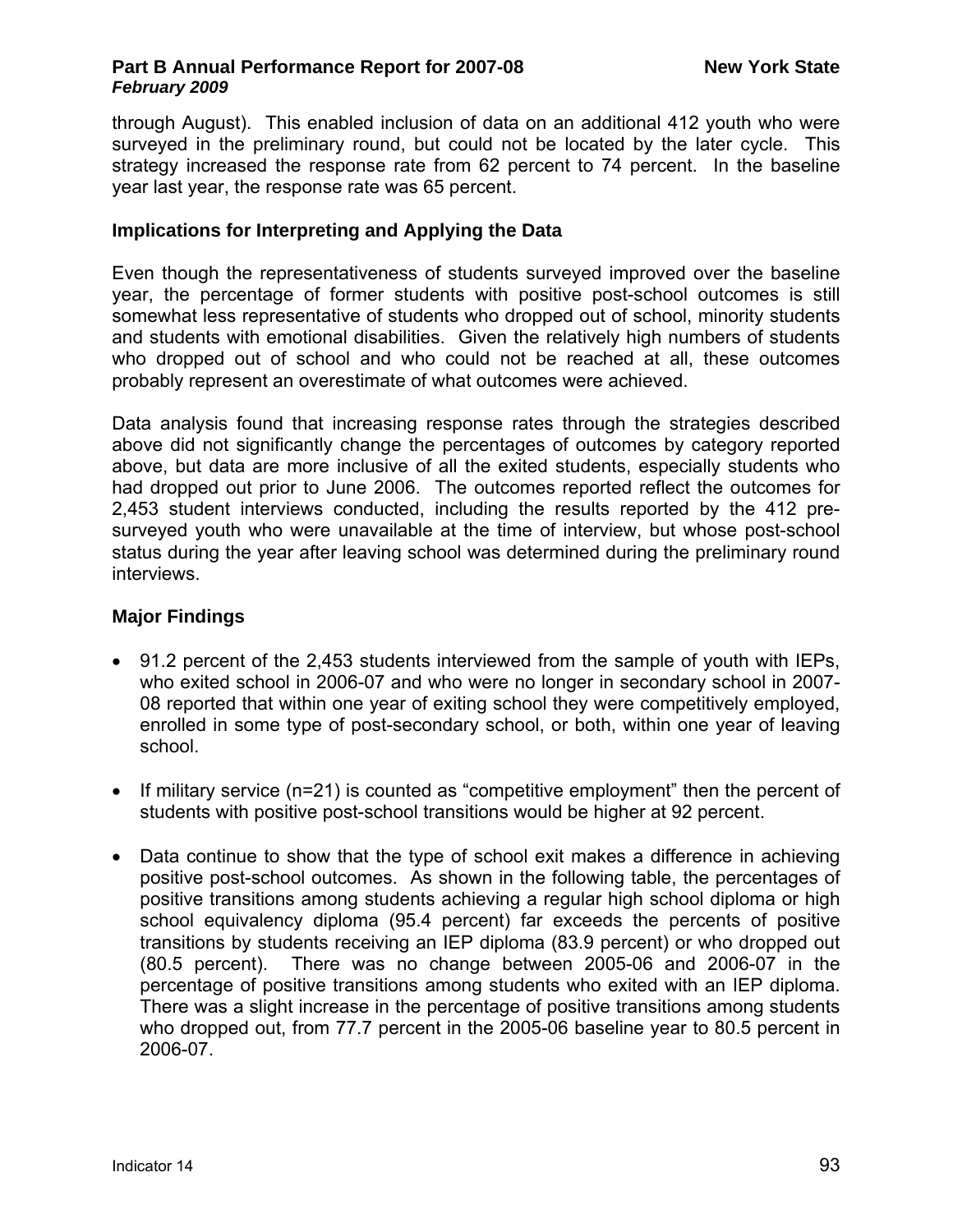| 2006-07 Post-School Outcomes by Type of Exit                                                                                                                                                                          |       |                                                 |       |                                                                               |             |                                                                                |     |                    |    |                               |
|-----------------------------------------------------------------------------------------------------------------------------------------------------------------------------------------------------------------------|-------|-------------------------------------------------|-------|-------------------------------------------------------------------------------|-------------|--------------------------------------------------------------------------------|-----|--------------------|----|-------------------------------|
| 2006-07 Post-                                                                                                                                                                                                         |       | <b>Statewide</b><br><b>Responses</b><br>2006-07 |       | <b>Regular HS</b><br><b>Diploma</b><br>(Regents,<br>Local, HS<br>Equivalency) |             | <b>Certificate or</b><br><b>Modified</b><br><b>Diploma</b><br>(IEP<br>Diploma) |     | <b>Dropped Out</b> |    | <b>Other Exit</b><br>Reasons* |
| <b>School Outcome</b>                                                                                                                                                                                                 | #     | $\%$                                            | #     | $\frac{0}{0}$                                                                 | #           | $\%$                                                                           | #   | $\%$               | #  | $\frac{0}{0}$                 |
| <b>Total in category</b>                                                                                                                                                                                              | 2,453 | 100%                                            | 1,672 | 100%                                                                          | 428         | 100.0%                                                                         | 307 | 100.0%             | 46 | 100%                          |
| All Post-school<br>Outcomes**                                                                                                                                                                                         | 2,236 | 91.2%                                           | 1,595 | 95.4%                                                                         | 359         | 83.9%                                                                          | 247 | 80.5%              | 23 | 50.0%                         |
| Post-secondary<br>school only                                                                                                                                                                                         | 396   | 16.1%                                           | 249   | 14.9%                                                                         | 111         | 25.9%                                                                          | 24  | 7.8%               | 10 | 21.7%                         |
| Both competitively<br>employed and post-<br>secondary school                                                                                                                                                          | 1,229 | 50.1%                                           | 1,017 | 60.8%                                                                         | 125         | 29.2%                                                                          | 74  | 24.1%              | 5  | 10.9%                         |
| Only competitively<br>employed                                                                                                                                                                                        | 611   | 24.9%                                           | 329   | 19.7%                                                                         | 123         | 28.7%                                                                          | 149 | 48.5%              | 8  | 17.4%                         |
| Other: military<br>service                                                                                                                                                                                            | 21    | 0.9%                                            | 20    | 1.2%                                                                          | $\mathbf 0$ | $0\%$                                                                          | 1   | .03%               | 1  | 2.2%                          |
| <b>Neither</b>                                                                                                                                                                                                        | 196   | 8.0%                                            | 57    | 3.4%                                                                          | 69          | 16.1%                                                                          | 59  | 19.2%              | 7  | 15.2%                         |
| * "Other" may include that the student reached maximum age or that reasons were not reported.<br>** "All" represents the sum of post-secondary school and/or competitive employment. It excludes military<br>service. |       |                                                 |       |                                                                               |             |                                                                                |     |                    |    |                               |

- Of the 1,625 former students who participated in post-secondary school at any point during the year since leaving school, 1,029 (63.3 percent) participated in two- or four-year college programs. Of these college participants, nearly two-thirds (n=664) participated in two-year college programs and a little over one-third (n=365) participated in four-year college programs. This emphasis on choosing two-year colleges over four-year colleges is consistent with past findings about New York State (NYS) students with disabilities. Nine out of every ten students reporting college participation enrolled as full-time students.
- Of the 1,840 former students who worked competitively at any time within one year of leaving school, 560 were found on interview to be still employed one year later and not attending post-secondary school. Of this group for whom employment is the primary activity, two-thirds (63.8 percent) worked full-time, defined as 35 or more hours per week. The majority of these full-time workers (89.4 percent) worked at least 40 hours or more per week. The average wage for all 560 former students, full- and part-time combined, was \$7.97 per hour and the average hours worked was 33.9 hours per week.
- School characteristics make a difference in post-school transitions. Students from NYC, which has the highest resource needs, had fewer positive transitions (85.9 percent) in comparison to students from the rest-of-State (92.2 percent).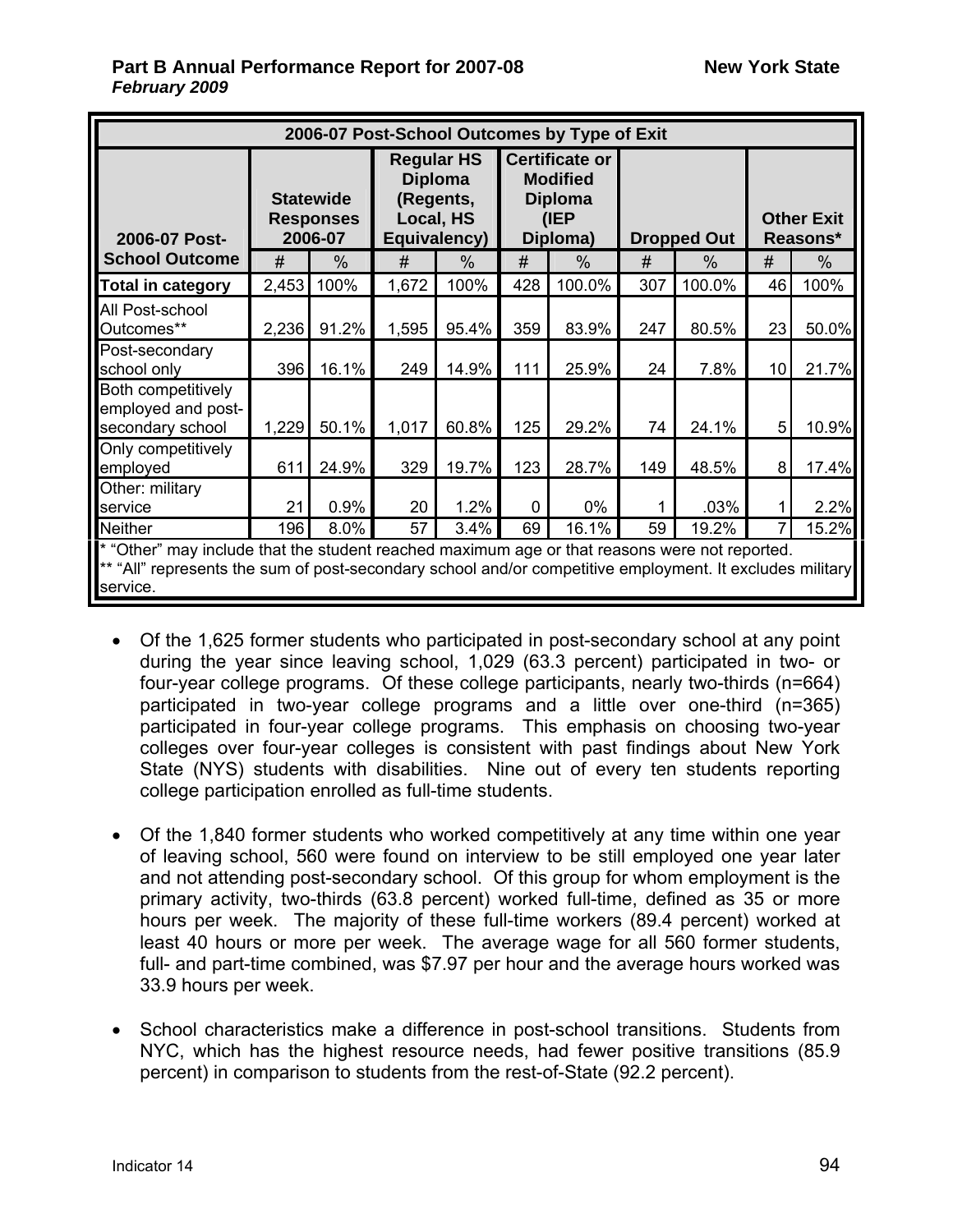- There are no significant differences in outcomes by gender. Male students had one percent more positive transitions (91.5 percent) than did female students (90.5 percent), but this difference is not statistically significant.
- Fewer minority students had positive post-school outcomes (88.8 percent) than did white students (92.5 percent). Minority students slightly less often transitioned to post-secondary school (64 percent) than did white students (67.5 percent). Minority students slightly less often transitioned to competitive employment (72.7 percent) than did white students (76.3 percent).

## **Discussion of Improvement Activities Completed and Explanation of Progress or Slippage that occurred for FFY 2007:**

# *Improvement Activities Completed in 2007-08*

The Office of Vocational and Educational Services for Individuals with Disabilities (VESID) accessed technical assistance to further inform its activities to improve transition planning for students with disabilities. This included a review of information and resources, including but not limited to information available through the following OSEP technical assistance centers: NPSO, National Dropout Prevention Center for Students with Disabilities (NDPC-SD) and National Secondary Transition Technical Assistance Center (NSTTAC). Also see resources accessed as identified for indicator 1.

Activities Completed:

- See Indicators 1, 2, 8 and 13.
- Workgroups of the Transition Coordination Sites (TCS) network developed reference and technical assistance materials (e.g., presentation packages, reading lists and articles that discuss dropout prevention strategies) that show how effective delivery of transition services contributes to increased graduations and reduced dropout rates. Resources accessed to compile these resources include NDPC-SD, NPSO, NSTTAC and the Individuals with Disabilities Education Act (IDEA) Partnership Communities of Practice.
- In April 2007, VESID issued revised policies regarding college and university training vocational rehabilitation services [http://www.vesid.nysed.gov/current\\_provider\\_information/vocational\\_rehabilitation/p](http://www.vesid.nysed.gov/current_provider_information/vocational_rehabilitation/policies_procedures/0405_college_and_university_training/policy.htm) olicies procedures/0405 college and university training/policy.htm.

In August 2008, VESID issued updated vocational rehabilitation policies regarding serving youth in school http://www.vesid.nysed.gov/current provider information/ vocational rehabilitation/policies procedures/0421 youth in school transition plan [ning\\_and\\_services/policy.htm](http://www.vesid.nysed.gov/current_provider_information/vocational_rehabilitation/policies_procedures/0421_youth_in_school_transition_planning_and_services/policy.htm).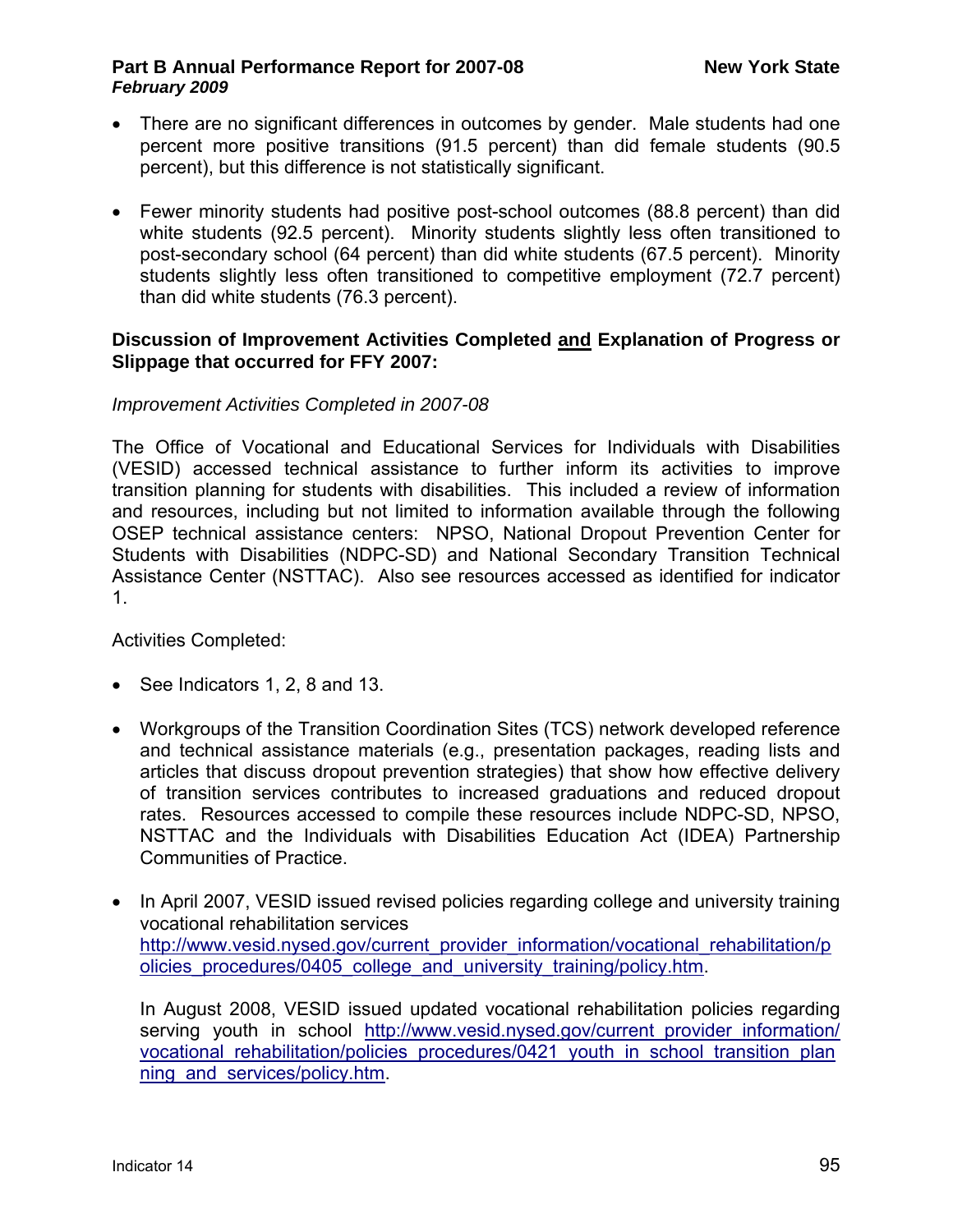Taken together these policies are designed to enhance the availability of vocational rehabilitation counseling and career development services for students two years prior to school exit and increase access to post-secondary education services and supports. Beginning in fall 2008, all 15 vocational rehabilitation District Offices began professional development on the new policies. TCS and Special Education Training and Resource Center (SETRC) Technical Assistance Center (TAC) representatives supported the training by presenting information on school policies and procedures to increase vocational rehabilitation counselors' awareness of effective ways to communicate with school districts. Through questions and answers discussions, the networks advised on strategies to work collaboratively in the secondary transition process.

- Eleven Independent Living Center (ILC) transition projects worked with students in transition, their families and school district personnel to improve student access to community based work experiences, student and parent participation in IEP meetings to discuss transition planning and identified student needs for and facilitated access to community services (e.g., vocational rehabilitation, housing, social security income (SSI) and social security disability income (SSDI) benefits, Medicaid, driver licensing). ILCs worked with TCSs on transition implementation support teams, planning informational conferences for students with disabilities transitioning to college or work settings, providing information on benefits and advocacy training, helping to prepare job coaches, and participating in career and technical education fairs. The 11 projects provided 285 training programs to 2,583 students with disabilities, 1,471 parents, 1,016 school personnel and 783 community service agency personnel.
- VESID's Model Transition Program (MTP) funded 60 collaborative projects involving more than 180 private and public high schools to develop school-wide plans, activities and programs that facilitate the transition of students with disabilities to post-secondary placements. These placements include college, vocational training programs and competitive employment with and without supports. At the end of this project, successful transition strategies will be identified and shared with high schools throughout the State. As of June 2008, a total of 9,454 students received transition services; over half of those were expected to achieve a Regents Diploma. Highlights include:
	- Sixty-five percent (6,104) of MTP students had measurable post-secondary goals in their IEPs.
	- Sixty-one percent (5,769) of students participated in career development activities.
	- Nineteen percent (1,782) of MTP students participated in paid/unpaid work experiences, most of this being part-time work.
	- Eighteen percent (1,664) of MTP students participated in activities aimed to facilitate transition to post-secondary education. Most of these were college information nights and assistance with college applications.
	- More than 3,000 referrals to vocational rehabilitation were made.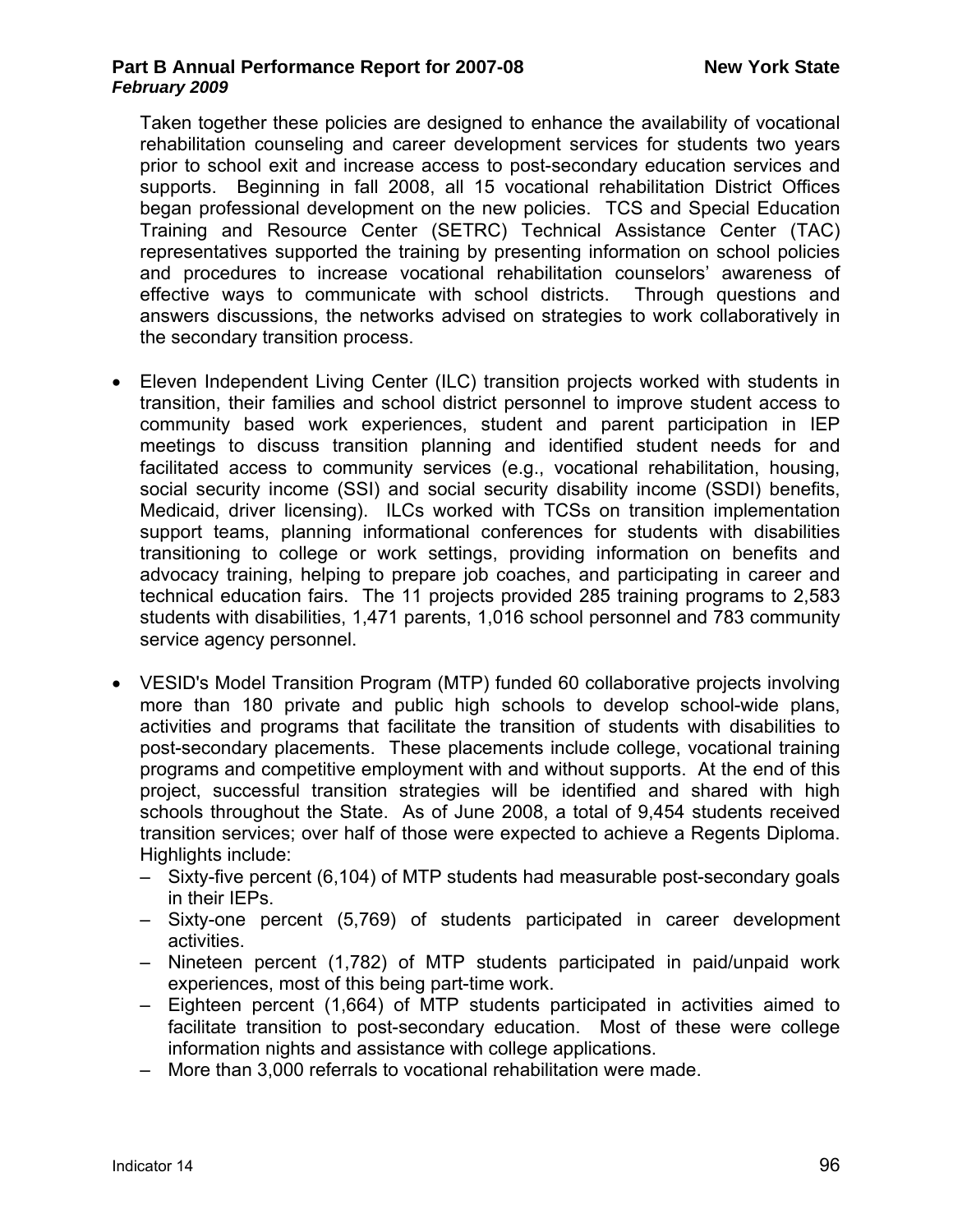• Technical assistance resources for Indicator 14 were provided in the annual determination letters sent to school districts scheduled to report on this indicator in the 2008-09 school year. The State Performance Plan (SPP) web page for Indicator 14 was updated during 2007-08 [http://www.vesid.nysed.gov/specialed/spp/](http://www.vesid.nysed.gov/specialed/spp/14postschool0809.htm) [14postschool0809.htm.](http://www.vesid.nysed.gov/specialed/spp/14postschool0809.htm) Links for national technical assistance resources for improving post-school outcomes in the protocol on the web included NPSO (<http://psocenter.org/index.html>).

**Revisions, with Justification, to Proposed Targets / Improvement Activities / Timelines / Resources for FFY 2007** *[If applicable]*

None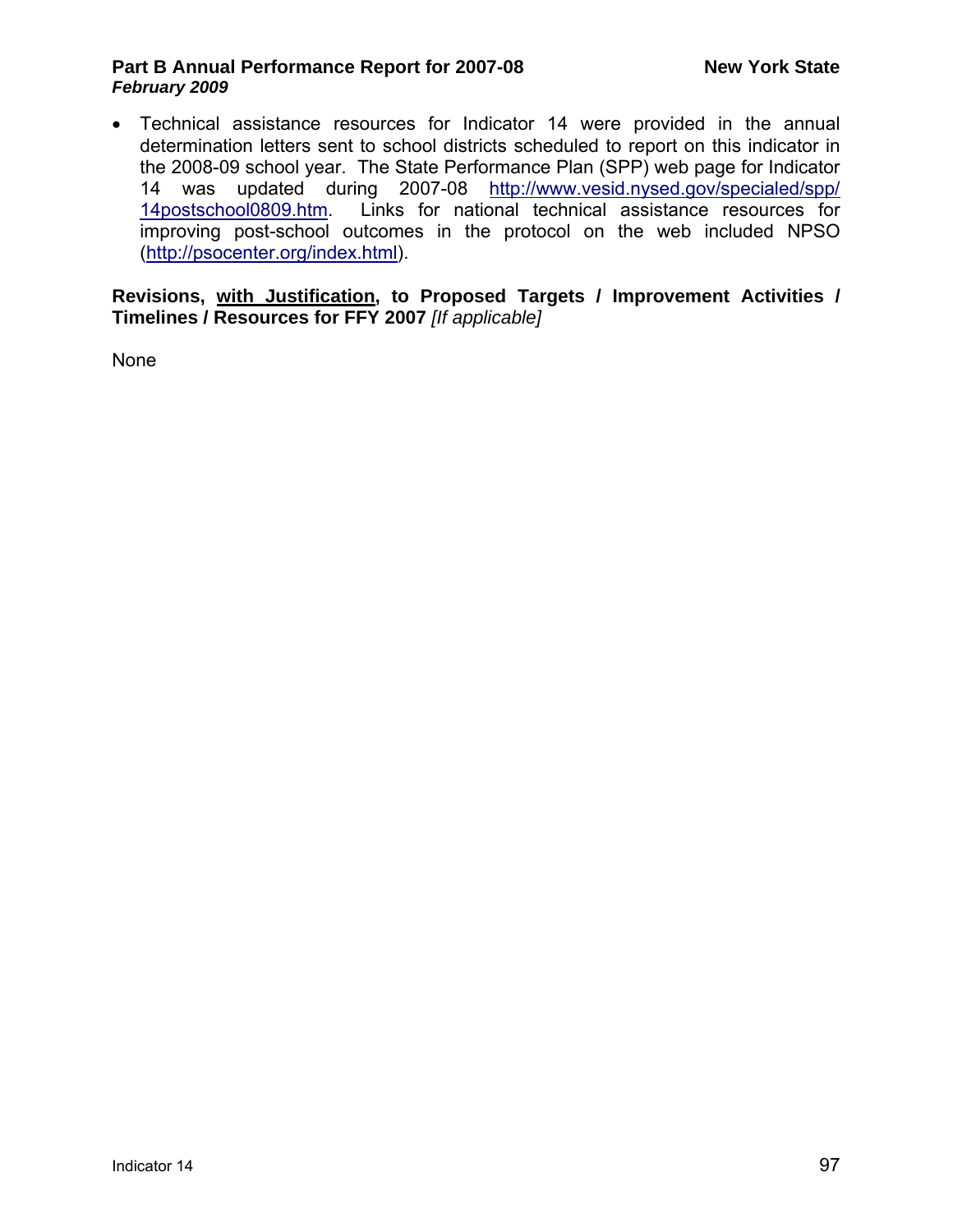# **Overview of the Annual Performance Report Development:**

See Overview of the Development of the Annual Performance Report (APR) in the Introduction section, page 1.

**Monitoring Priority: Effective General Supervision Part B / General Supervision** 

**Indicator 15:** General supervision system (including monitoring, complaints, hearings, etc.) identifies and corrects noncompliance as soon as possible but in no case later than one year from identification.

(20 U.S.C. 1416 (a)(3)(B))

#### **Measurement:**

Percent of noncompliance corrected within one year of identification:

- a. # of findings of noncompliance between July 1, 2006 and June 30, 2007.
- b. # of corrections completed as soon as possible but in no case later than one year from identification.

Percent =  $[(b)$  divided by  $(a)]$  times 100.

For any noncompliance not corrected within one year of identification, describe what actions, including technical assistance and enforcement actions that the State has taken.

| <b>FFY</b>                     | <b>Measurable and Rigorous Target</b>                                                                                                                                                                    |
|--------------------------------|----------------------------------------------------------------------------------------------------------------------------------------------------------------------------------------------------------|
| <b>FFY 2007</b><br>$(2007-08)$ | 100% of noncompliance issues identified through the State's general<br>  supervision system (including monitoring, complaints, hearings, etc.) will<br>be corrected within one year from identification. |

# **Actual Target Data for FFY 2007:**

**62.5 percent** of noncompliance issues identified between July 1, 2006 and June 30, 2007 through the State's general supervision system (including monitoring, State complaints, hearings, etc.) were corrected within one year of identification. To date (as of January 26, 2009) **92.6** percent of noncompliance issues have been corrected.

This is a decrease of 29.16 percentage points from 91.41 percent reported in the last APR and a decrease of 32.12 percentage points from the revised 2005-06 data referenced in the *Explanation of Progress or Slippage section below.* The table below displays the noncompliance identified through data collection related to the State Performance Plan (SPP) Indicators 4, 9, 10, and 13 in addition to the noncompliance identified from the other monitoring activities to highlight the significant impact of these additional compliance indicators on the State's ability to track and ensure correction of noncompliance within one year. New York State (NYS) is re-establishing its baseline for correction of noncompliance within one year and enhancing its data systems to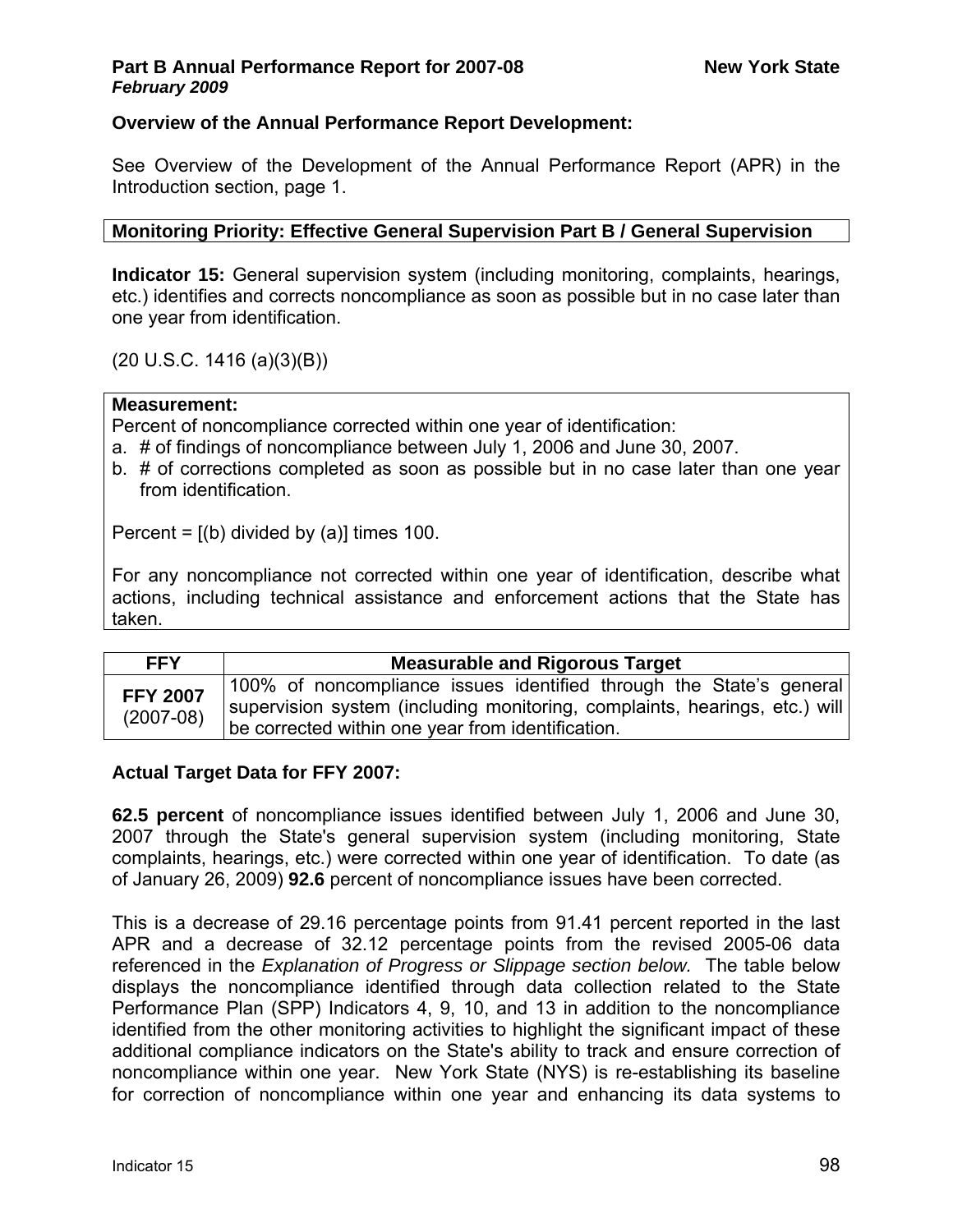accurately track the correction of this additional noncompliance and ensure that all noncompliance is corrected within one year from identification

| Issues of Noncompliance FY 2006-07 & Corrected Within One Year                                                                                                            |       |       |  |  |  |  |  |  |
|---------------------------------------------------------------------------------------------------------------------------------------------------------------------------|-------|-------|--|--|--|--|--|--|
| <b>General Supervision</b><br>(a) $#$ of findings of<br>(b) # of corrections completed within<br>noncompliance<br>one year from identification<br><b>System Component</b> |       |       |  |  |  |  |  |  |
| <b>Monitoring Reviews</b>                                                                                                                                                 | 1,147 | 1,020 |  |  |  |  |  |  |
| <b>SPP Indicator Reviews</b><br>4, 9, 10, & 13                                                                                                                            | 834   | 79    |  |  |  |  |  |  |
| 60 day complaints                                                                                                                                                         | 379   | 370   |  |  |  |  |  |  |
| <b>Total</b>                                                                                                                                                              | 2,360 | 1,469 |  |  |  |  |  |  |
| Percent = [1469(b) divided by 2360(a)] = .62245 times 100 = 62.25 %                                                                                                       |       |       |  |  |  |  |  |  |

Charted below by SPP Indicator are findings of noncompliance under the general supervision components of monitoring activities and dispute resolution activities. These findings represent monitoring activities conducted in 526 school district/agency programs and dispute resolution activities in 236 school district/agency programs.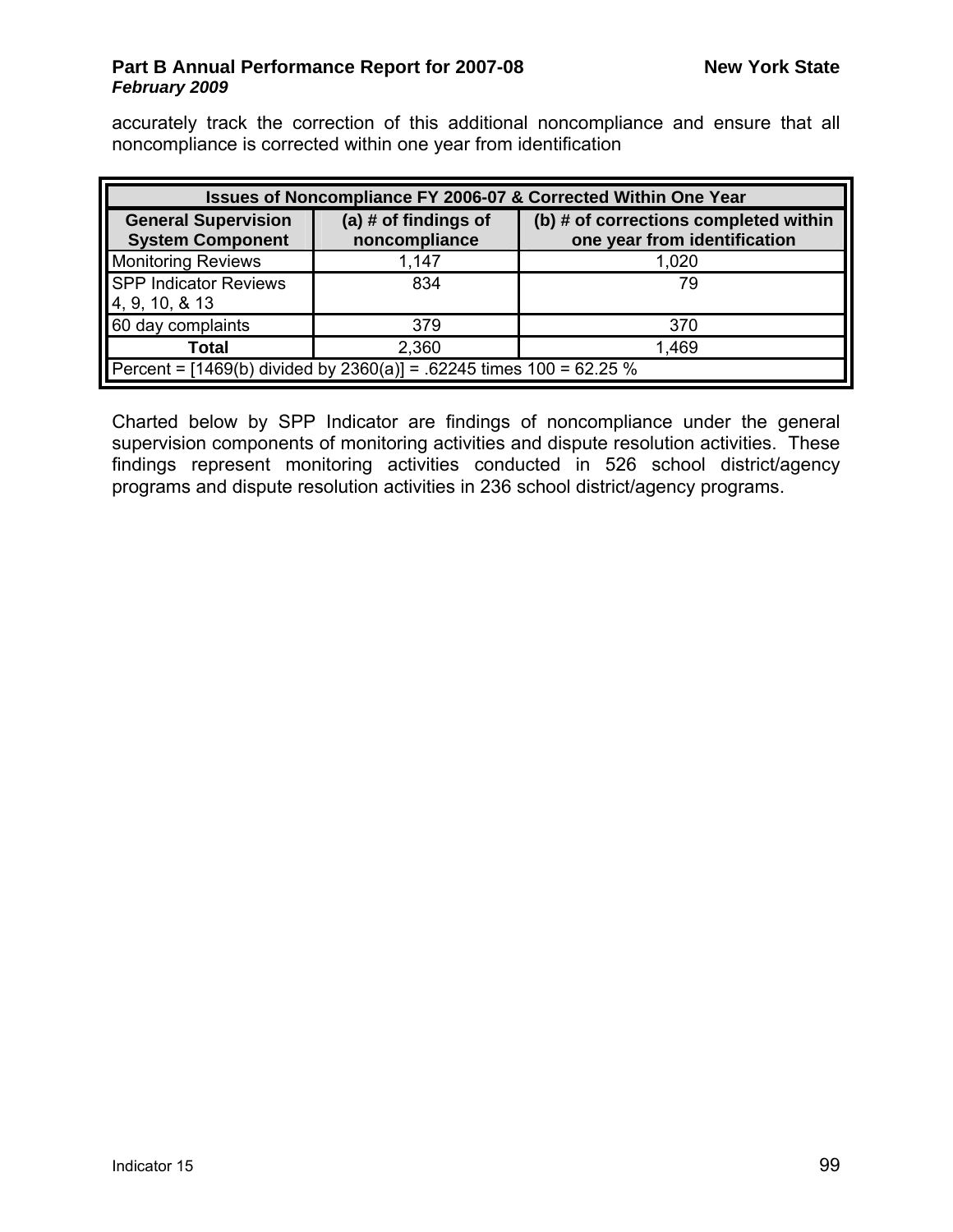| <b>Indicator/Indicator Clusters</b>                                                                                                                                                                                                   | <b>General Supervision</b><br><b>System Components</b>                                                         | # of LEAs Issued<br>Findings in FFY 2006<br>(7/1/06 to 6/30/07) | 2006<br># of Findings of<br>7/1/06 to 6/30/07<br>identified in FFY<br>noncompliance<br>$\widehat{a}$ | from<br>than<br>৳<br>(b) # of Findings<br>noncompliance<br>verified no later<br>correction was<br>one year from<br>identification<br>(a) for which | ځ<br>resolved in greater<br>(c) # of Findings<br>noncompliance<br>months<br>$\frac{2}{3}$<br>than | Pending as of 1/26/09<br>of Findings of<br>(d) # of Findings<br>Noncompliance |
|---------------------------------------------------------------------------------------------------------------------------------------------------------------------------------------------------------------------------------------|----------------------------------------------------------------------------------------------------------------|-----------------------------------------------------------------|------------------------------------------------------------------------------------------------------|----------------------------------------------------------------------------------------------------------------------------------------------------|---------------------------------------------------------------------------------------------------|-------------------------------------------------------------------------------|
| 1.<br>Percent of youth with IEPs<br>graduating from high school<br>with a regular diploma.<br>2.<br>Percent of youth with IEPs<br>dropping out of high school.                                                                        | Monitoring Activities: Self-<br>Assessment/ Local APR,<br>Data Review, Desk Audit,<br>On-Site Visits, or Other | $\overline{45}$                                                 | 120                                                                                                  | 81                                                                                                                                                 | 12                                                                                                | 27                                                                            |
| 14. Percent of youth who had IEPs,<br>are no longer in secondary<br>school and who have been<br>competitively employed,<br>enrolled in some type of post-<br>secondary school, or both,<br>within one year of leaving high<br>school. | Dispute Resolution:<br>Complaints, Hearings                                                                    | 9                                                               | 11                                                                                                   | 7                                                                                                                                                  | $\overline{2}$                                                                                    | $\overline{2}$                                                                |
| 3.<br>Participation and performance<br>of children with disabilities on<br>statewide assessments.                                                                                                                                     | Monitoring Activities: Self-<br>Assessment/ Local APR,<br>Data Review, Desk Audit,<br>On-Site Visits, or Other | 44                                                              | 44                                                                                                   | 36                                                                                                                                                 | 3                                                                                                 | 5                                                                             |
| Percent of preschool children<br>7 <sub>1</sub><br>with IEPs who demonstrated<br>improved outcomes.                                                                                                                                   | <b>Dispute Resolution:</b><br>Complaints, Hearings                                                             | 6                                                               | 6                                                                                                    | 6                                                                                                                                                  | $\mathbf 0$                                                                                       | 0                                                                             |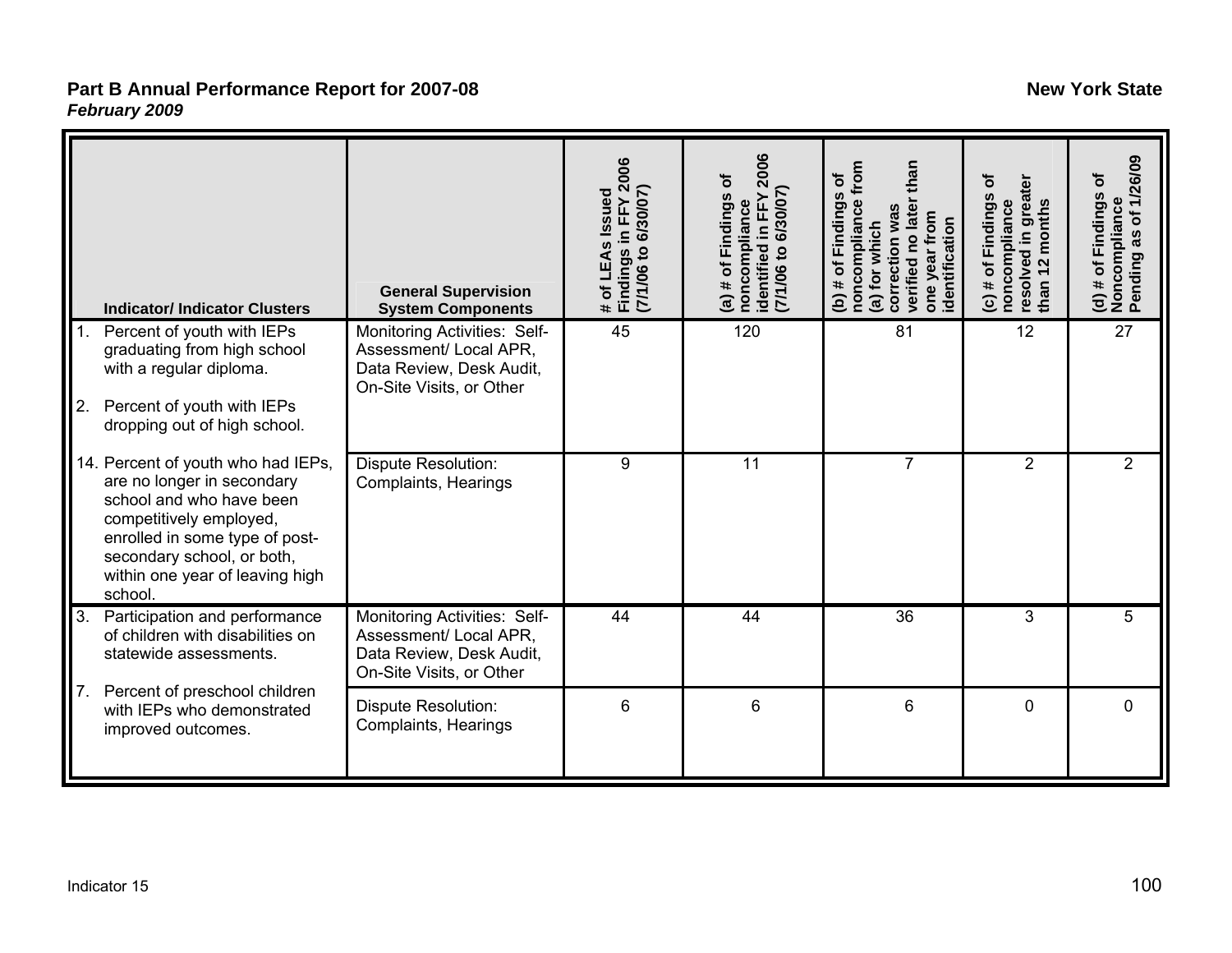| <b>Indicator/Indicator Clusters</b>                                                                                                                                                                                              | <b>General Supervision</b><br><b>System Components</b>                                                         | Findings in FFY 2006<br>7/1/06 to 6/30/07)<br># of LEAs Issued | 2006<br>ځ<br>identified in FFY<br>[7/1/06 to 6/30/07]<br>of Findings<br>noncompliance<br>$(a)$ # | from<br>than<br>ð<br>(b) # of Findings<br>noncompliance<br>verified no late<br>correction was<br>one year from<br>dentification<br>(a) for which | ځ<br>resolved in greater<br>(c) # of Findings<br>noncompliance<br>than 12 months | Pending as of 1/26/09<br>(d) # of Findings of<br>Noncompliance |
|----------------------------------------------------------------------------------------------------------------------------------------------------------------------------------------------------------------------------------|----------------------------------------------------------------------------------------------------------------|----------------------------------------------------------------|--------------------------------------------------------------------------------------------------|--------------------------------------------------------------------------------------------------------------------------------------------------|----------------------------------------------------------------------------------|----------------------------------------------------------------|
| 4A. Percent of districts identified as<br>having a significant discrepancy<br>in the rates of suspensions and<br>expulsions of children with                                                                                     | Monitoring Activities: Self-<br>Assessment/ Local APR,<br>Data Review, Desk Audit,<br>On-Site Visits, or Other | $\overline{71}$                                                | 304                                                                                              | 62                                                                                                                                               | 219                                                                              | 23                                                             |
| disabilities for greater than 10<br>days in a school year.                                                                                                                                                                       | <b>Dispute Resolution:</b><br>Complaints, Hearings                                                             | 14                                                             | 21                                                                                               | 18                                                                                                                                               | $\overline{2}$                                                                   | 1                                                              |
| 5 <sub>1</sub><br>Percent of children with IEPs<br>aged 6 through 21 -educational<br>placements.                                                                                                                                 | Monitoring Activities: Self-<br>Assessment/ Local APR,<br>Data Review, Desk Audit,<br>On-Site Visits, or Other | 133                                                            | 495                                                                                              | 449                                                                                                                                              | 17                                                                               | 29                                                             |
| Percent of preschool children<br>6.<br>aged 3 through 5 - early<br>childhood placement.                                                                                                                                          | <b>Dispute Resolution:</b><br>Complaints, Hearings                                                             | 106                                                            | 210                                                                                              | 208                                                                                                                                              | 0                                                                                | 2                                                              |
| 8.<br>Percent of parents with a child<br>receiving special education<br>services who report that schools<br>facilitated parent involvement as<br>a means of improving services<br>and results for children with<br>disabilities. | Monitoring Activities: Self-<br>Assessment/ Local APR,<br>Data Review, Desk Audit,<br>On-Site Visits, or Other | 11                                                             | 12                                                                                               | 12                                                                                                                                               | 0                                                                                | 0                                                              |
|                                                                                                                                                                                                                                  | <b>Dispute Resolution:</b><br>Complaints, Hearings                                                             | 32                                                             | 36                                                                                               | 36                                                                                                                                               | $\overline{0}$                                                                   | $\overline{0}$                                                 |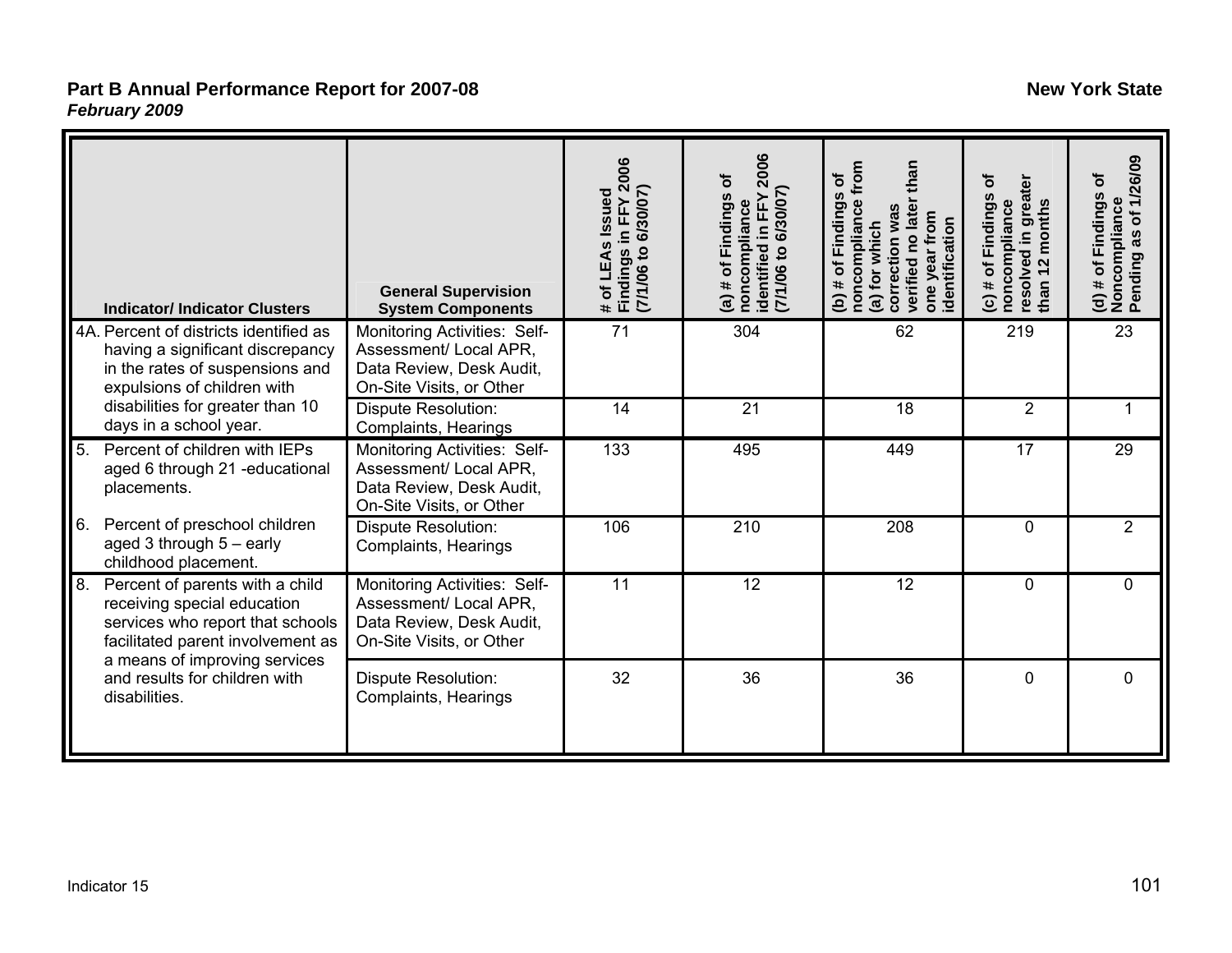| <b>Indicator/Indicator Clusters</b>                                                                                                                                                                                                          | <b>General Supervision</b><br><b>System Components</b>                                                         | # of LEAs Issued<br>Findings in FFY 2006<br>(7/1/06 to 6/30/07) | 2006<br>Findings of<br>7/1/06 to 6/30/07<br>identified in FFY<br>noncompliance<br>৳<br>#<br>$\widehat{a}$ | from<br>than<br>Ⴆ<br>(b) # of Findings<br>noncompliance<br>verified no later<br>correction was<br>one year from<br>identification<br>(a) for which | ㅎ<br>resolved in greate<br>of Findings<br>noncompliance<br>than 12 months<br>#<br>$\widehat{\mathbf{c}}$ | (d) # of Finaings <b>or</b><br>Noncompliance<br>Pending as of 1/26/09 |
|----------------------------------------------------------------------------------------------------------------------------------------------------------------------------------------------------------------------------------------------|----------------------------------------------------------------------------------------------------------------|-----------------------------------------------------------------|-----------------------------------------------------------------------------------------------------------|----------------------------------------------------------------------------------------------------------------------------------------------------|----------------------------------------------------------------------------------------------------------|-----------------------------------------------------------------------|
| 9.<br>Percent of districts with<br>disproportionate representation of<br>racial and ethnic groups in<br>special education that is the                                                                                                        | Monitoring Activities: Self-<br>Assessment/ Local APR,<br>Data Review, Desk Audit,<br>On-Site Visits, or Other | 24                                                              | 69                                                                                                        | 16                                                                                                                                                 | 52                                                                                                       |                                                                       |
| result of inappropriate<br>identification.<br>10. Percent of districts with<br>disproportionate representation of<br>racial and ethnic groups in<br>specific disability categories that<br>is the result of inappropriate<br>identification. | <b>Dispute Resolution:</b><br>Complaints, Hearings                                                             | 0                                                               | $\mathbf 0$                                                                                               | 0                                                                                                                                                  | 0                                                                                                        | 0                                                                     |
| 11. Percent of children who were<br>evaluated within NYS'<br>established timeline to complete<br>the initial evaluation                                                                                                                      | Monitoring Activities: Self-<br>Assessment/ Local APR,<br>Data Review, Desk Audit,<br>On-Site Visits, or Other | $40*$                                                           | 98                                                                                                        | 96                                                                                                                                                 |                                                                                                          |                                                                       |
|                                                                                                                                                                                                                                              | Dispute Resolution:<br>Complaints, Hearings                                                                    | 19                                                              | 29                                                                                                        | 29                                                                                                                                                 | $\mathbf 0$                                                                                              | 0                                                                     |
| 12. Percent of children referred by<br>Part C prior to age 3, who are<br>found eligible for Part B, and<br>who have an IEP developed                                                                                                         | Monitoring Activities: Self-<br>Assessment/ Local APR,<br>Data Review, Desk Audit,<br>On-Site Visits, or Other | $0^*$                                                           |                                                                                                           |                                                                                                                                                    | ---                                                                                                      |                                                                       |
| and implemented by their third<br>birthdays.                                                                                                                                                                                                 | <b>Dispute Resolution:</b><br>Complaints, Hearings                                                             |                                                                 |                                                                                                           |                                                                                                                                                    |                                                                                                          |                                                                       |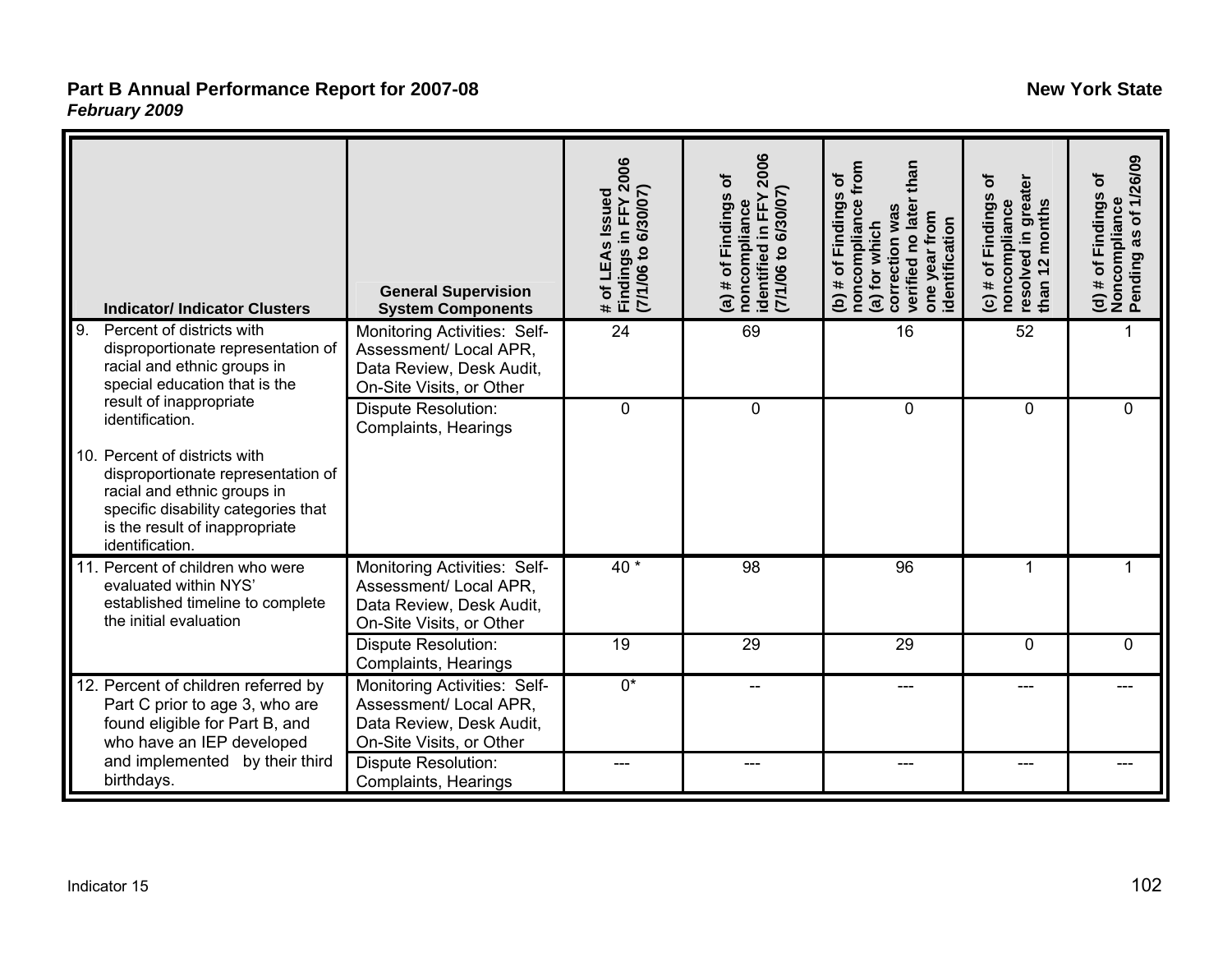| <b>Indicator/Indicator Clusters</b>                                                                                                                                           | <b>General Supervision</b><br><b>System Components</b>                                                                                                                                                                                           | # of LEAs Issued<br>Findings in FFY 2006<br>(7/1/06 to 6/30/07) | 2006<br>Findings of<br>noncompliance<br>identified in FFY 2<br>(7/1/06 to 6/30/07)<br>$(a)$ # of | than<br>from<br>৳<br>(b) # of Findings<br>noncompliance<br>verified no later<br>correction was<br>one year from<br>identification<br>(a) for which | ځ<br>resolved in greater<br># of Findings<br>noncompliance<br>than 12 months<br>$\widehat{c}$ | as of 1/26/09<br>৳<br>(d) # of Findings c<br>Noncompliance<br>Pending as of 1/2 |
|-------------------------------------------------------------------------------------------------------------------------------------------------------------------------------|--------------------------------------------------------------------------------------------------------------------------------------------------------------------------------------------------------------------------------------------------|-----------------------------------------------------------------|--------------------------------------------------------------------------------------------------|----------------------------------------------------------------------------------------------------------------------------------------------------|-----------------------------------------------------------------------------------------------|---------------------------------------------------------------------------------|
| 13. Percent of youth aged 15 and<br>above with IEP that includes<br>coordinated, measurable,<br>annual IEP goals and transition                                               | Monitoring Activities: Self-<br>Assessment/ Local APR,<br>Data Review, Desk Audit,<br>On-Site Visits, or Other                                                                                                                                   | 158                                                             | 601                                                                                              | 129                                                                                                                                                | 402                                                                                           | 70                                                                              |
| services that will reasonably<br>enable student to meet the<br>post-secondary goals.                                                                                          | Dispute Resolution:<br>Complaints, Hearings                                                                                                                                                                                                      | $\overline{7}$                                                  | 12                                                                                               | 12                                                                                                                                                 | $\mathbf 0$                                                                                   | $\mathbf 0$                                                                     |
| Other areas of noncompliance:                                                                                                                                                 | Monitoring Activities: Self-<br>Assessment/ Local APR,<br>Data Review, Desk Audit,<br>On-Site Visits, or Other                                                                                                                                   | 99                                                              | 238                                                                                              | 218                                                                                                                                                | 8                                                                                             | 12                                                                              |
|                                                                                                                                                                               | <b>Dispute Resolution:</b><br>Complaints, Hearings                                                                                                                                                                                               | 43                                                              | 54                                                                                               | 54                                                                                                                                                 | 0                                                                                             | 0                                                                               |
| Sum the numbers down Column a and Column b                                                                                                                                    |                                                                                                                                                                                                                                                  |                                                                 | 2360                                                                                             | 1469                                                                                                                                               | 717                                                                                           | 174                                                                             |
| Percent of noncompliance corrected within one year of identification =<br>(column (b) sum divided by column (a) sum) times 100.<br>$1469(b)$ / 2360(a) = .62245 X 100 = 62.25 |                                                                                                                                                                                                                                                  |                                                                 | (b) $/$ (a) X 100 =                                                                              | 62.25%                                                                                                                                             |                                                                                               |                                                                                 |
|                                                                                                                                                                               | * Notifications of noncompliance for SPP Indicators 11 and 12 based on 2005-06 and 2006-07 data did not occur until July 17, 2007 and<br>December 14, 2007, respectively. The correction of this noncompliance will be reported in the next APR. |                                                                 |                                                                                                  |                                                                                                                                                    |                                                                                               |                                                                                 |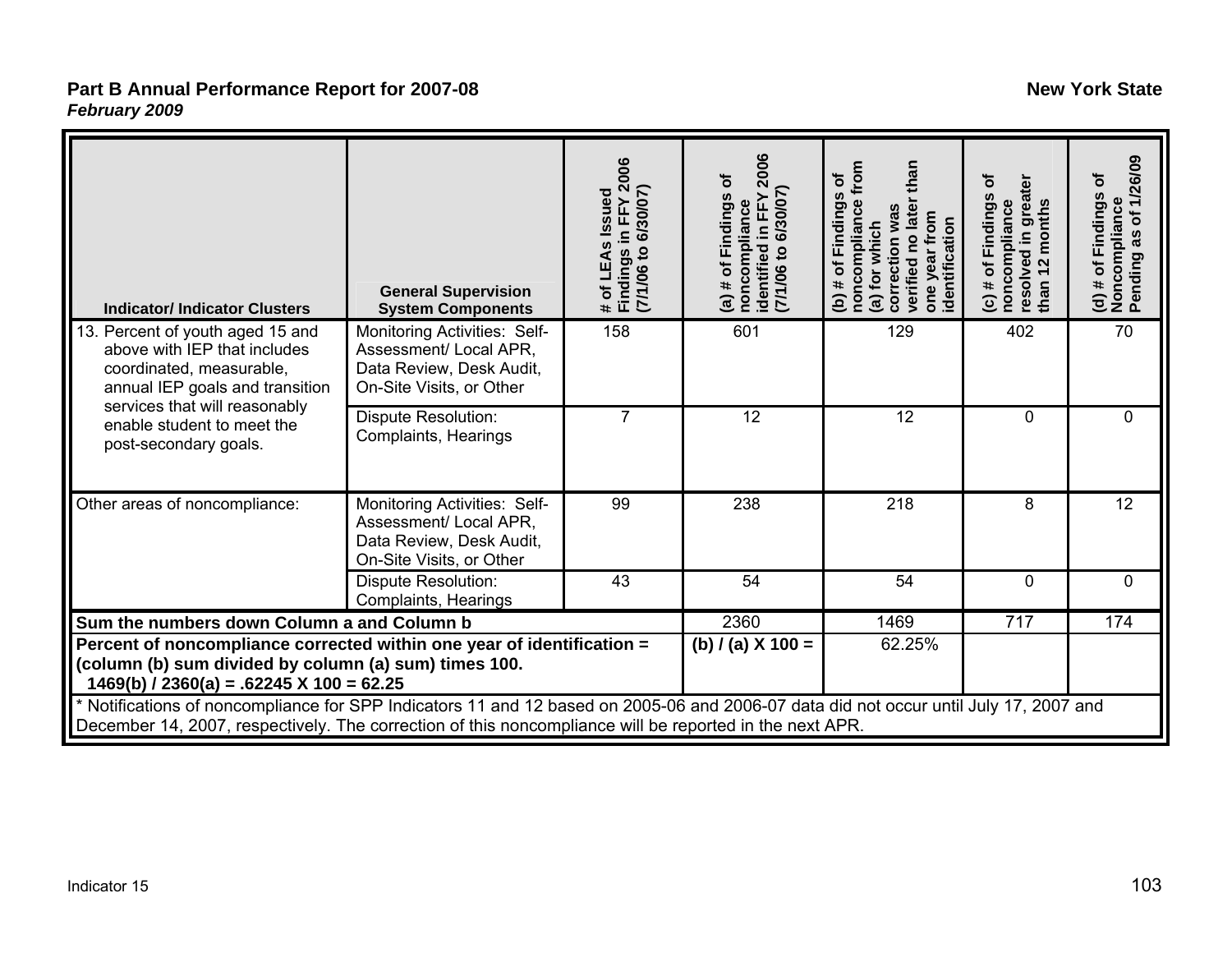# **Discussion of Improvement Activities Completed and Explanation of Progress or Slippage that occurred for FFY 2007:**

# *Explanation of Progress or Slippage*

NYS did not reach the target of 100 percent, for the percent of identified noncompliance issues that were corrected within one year of identification. When comparing the same general supervision components (special education monitoring reviews and State complaints) the 91.09 percent of noncompliance issues corrected within one year of identification is only 0.32 percentage points lower than the 91.41 percent reported in the 2008 APR and 2.96 percentage points lower than the revised data identified below.

The 62.25 percent of noncompliance issues corrected within one year of identification reported in this APR includes the general supervision components reported in 2008 and the additional findings of noncompliance identified through data collection and other monitoring activities related to SPP Indicators 4, 9, 10, and 13. The additional noncompliance added as a result of SPP Indicators resulted in a decrease in the percentage of noncompliance corrected within one year of notification of 32.12 percentage points.

The slippage was caused primarily by the Office of Vocational and Educational Services for Individuals with Disabilities' (VESID) resource limitations to respond to a significant increase in data management and general supervision responsibilities, specifically:

- 1. new responsibilities associated with SPP reviews for Indicators 4, 9, 10, and 13, which required development, implementation and revision of monitoring and followup procedures for noncompliance identified through the self-review and selfreporting processes; the development of procedures for monitoring activities for districts whose subsequent year data required further oversight;
- 2. a significant increase in the number of monitoring reviews during 2006-07 (144 reviews were conducted in 2005-06 and 318 reviews were conducted in 2006-07, an increase of 174 reviews), resulting in a significant increase in follow-up related to identified noncompliance; and
- 3. a significant increase in the number of complaint investigations conducted by Special Education Quality Assurance (SEQA) staff during 2007-08 (380 complaints received in 2007-08, compared to 210 received in 2006-07).

Slippage is also explained in part by the increasing complexity of data reporting and general supervision requirements and their impact on the ability of districts and agencies to efficiently and effectively correct noncompliance in a timely manner, as well as its impact on the ability of the State Education Department (SED) to fully implement procedures for ensuring resolution of noncompliance that include meaningful and effective consequences when compliance is not achieved.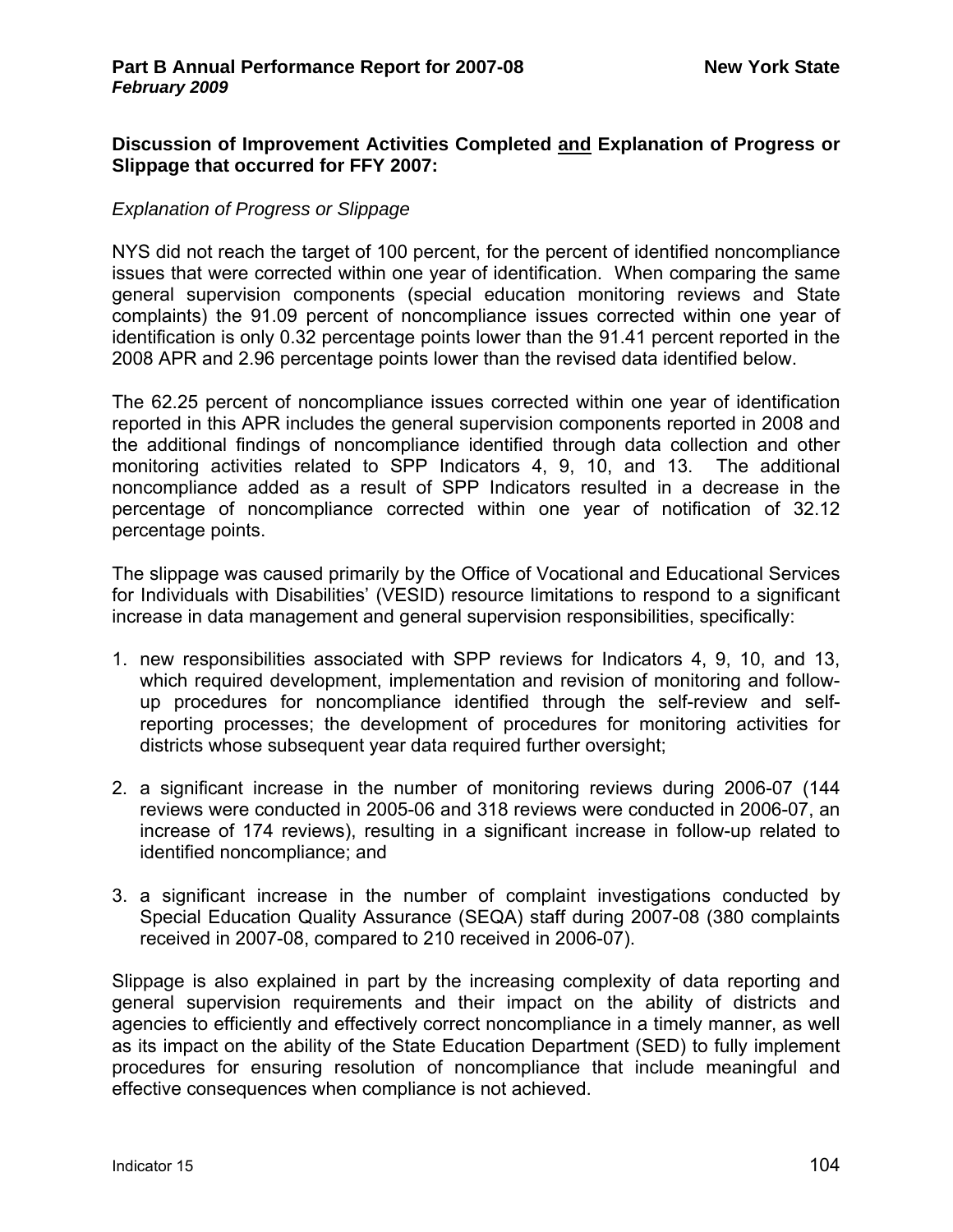One hundred sixty-six school districts or agencies had instances of noncompliance identified in 2006-07 that continued beyond 12 months, resulting from special education monitoring reviews, complaint investigations, and/or SPP reviews of Indicators 4, 9, 10 and 13. This represents an increase of 121 more institutions (e.g., school districts, approved private schools) requiring follow-up, compared to 36 institutions last year.

As of January 26, 2009, 2,186 (92.62 percent) of the 2,360 noncompliant issues identified during 2006-07 were brought into compliance.

- Of the remaining 174 noncompliant issues, approximately half were identified through special education monitoring reviews and State complaints, while the remaining issues resulted from SPP reviews of Indicators 4, 9 and 13.
- Of the 86 remaining issues resulting from special education monitoring reviews and State complaints:
	- four issues were found in three State complaints;
	- 40 issues were found in approved private school programs with more than half of those issues associated with staff certification; and
	- 42 issues were found in New York City (NYC) school programs.
- Of the 88 remaining issues resulting from SPP reviews, all of which were found in school districts outside NYC, 21 issues pertain to Indicator 4, 2 issues pertain to Indicator 9, and 65 issues pertain to Indicator 13.

The Comprehensive Special Education Information System (CSEIS) was implemented during the 2006-07 school year. As the system has been fine tuned and SEQA staff have worked to verify the accuracy of the transferred data, there have been adjustments to the compliance data for noncompliance identified in 2005-06. The table below displays the adjustment of the data. The most current data shows that the rate for correction of noncompliance for 2005-06 was actually 94.37 percent rather than the 91.41 percent reported in the February 2008 APR.

| <b>Issues of Noncompliance FY 2005-06 &amp; Corrected Within One Year</b> |                                         |                                                                       |
|---------------------------------------------------------------------------|-----------------------------------------|-----------------------------------------------------------------------|
| <b>General Supervision</b><br><b>System Component</b>                     | (a) $#$ of findings of<br>noncompliance | (b) # of corrections completed within<br>one year from identification |
| <b>Monitoring Reviews</b>                                                 | 1,375                                   | 1,266                                                                 |
| 60 day complaints                                                         | 596                                     | 594                                                                   |
| Total                                                                     | 1.971                                   | 1,860                                                                 |
| Percent = [1860(b) divided by 1971(a)] = .94368 times 100 = 94.37 %       |                                         |                                                                       |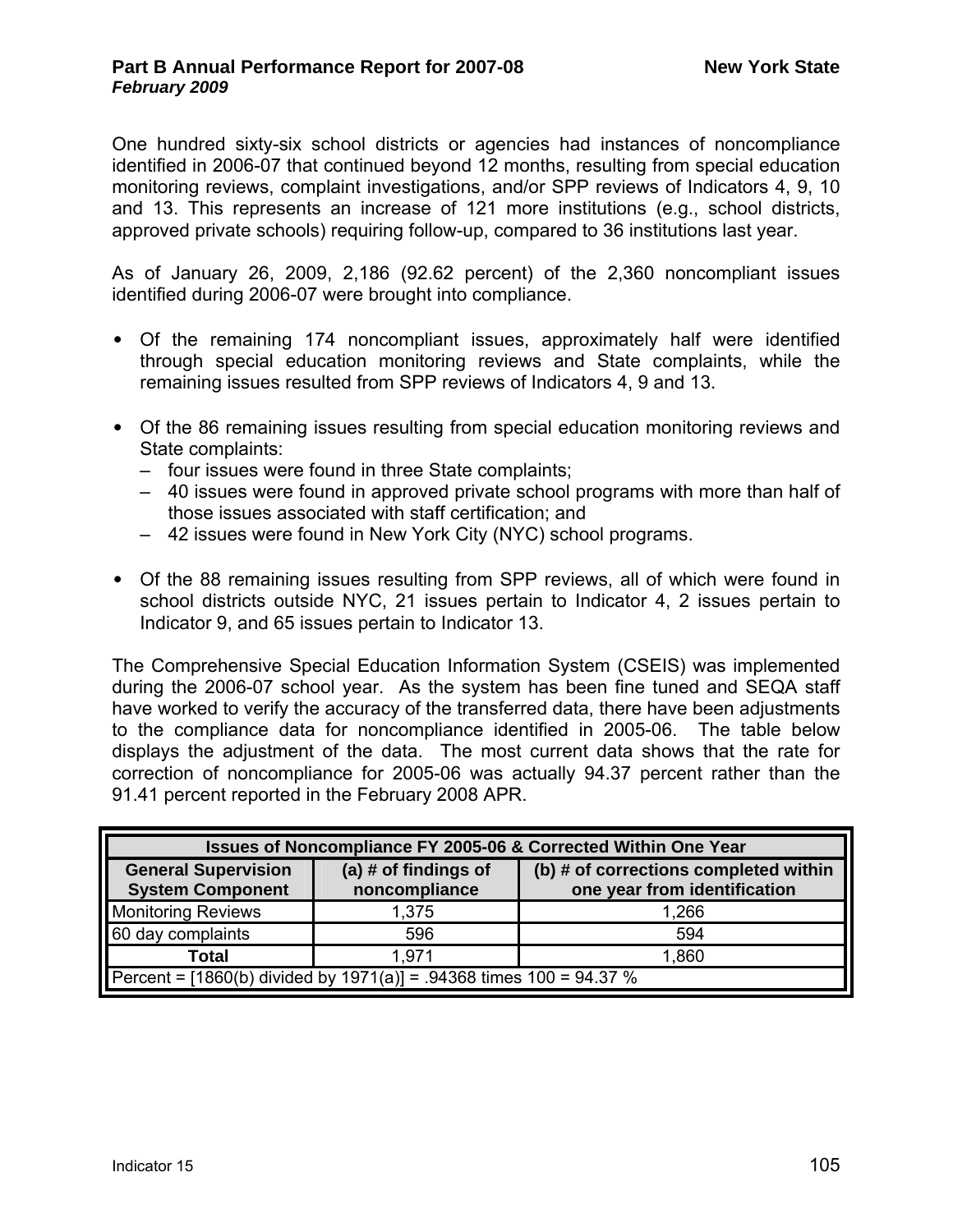#### **For any noncompliance not corrected within one year of identification, actions, including technical assistance and enforcement actions that the State has taken:**

For all school districts and agencies with noncompliance resulting from special education monitoring reviews and State complaint investigations, follow-up monitoring activities were conducted by SEQA staff, including: phone calls, written communication, off-site review of materials, on-site visits, and/or technical assistance. In addition, where technical assistance resources were available, they were directed to school districts to assist them in the correction of noncompliance.

As of January 26, 2009, 1,952 (99.04 percent) of the 1,971 noncompliant issues identified during 2005-06 were brought into compliance or resolved:

- 15 issues of noncompliance were resolved through the revocation of approval of two private school programs; and
- the remaining 19 noncompliant issues were found in one public school district and 18 private school programs.

As of January 26, 2009 1,770 (99.89 percent) of the 1,772 noncompliant issues identified during 2004-05 were brought into compliance. The remaining noncompliant issues were found in one preschool program and are both related to staff certification issues.

For actions taken for continuing noncompliance beyond 12 months identified through data collection and self-review monitoring processes, see the APR sections for Indicators 4, 9 and 10. There were no instances of continuing noncompliance beyond 12 months for Indicators 11 and 12 identified in 2006-07.

### *Improvement Activities Completed in 2007-08*

Activities Completed:

- A new computer data system, CSEIS was activated in January 2007. SEQA staff were trained on the application during February, March and April 2007. The on-line system and training dramatically improved the compliance rate by assisting staff to more closely monitor districts' compliance.
- CSEIS is regularly updated to reflect changes in the quality assurance monitoring processes. As revisions to the system are made technical assistance bulletins are provided to all staff and training sessions have been provided in regional offices. As the system is fine tuned the data from previous years continues to be updated to reflect the SEQA activities, as noted above the changes to the 2008 APR SPP Indicator 15 compliance rate.
- Focused review monitoring protocols undergo a cycle of continuous updating and revision in response to monitoring needs and priorities. The Quality Assurance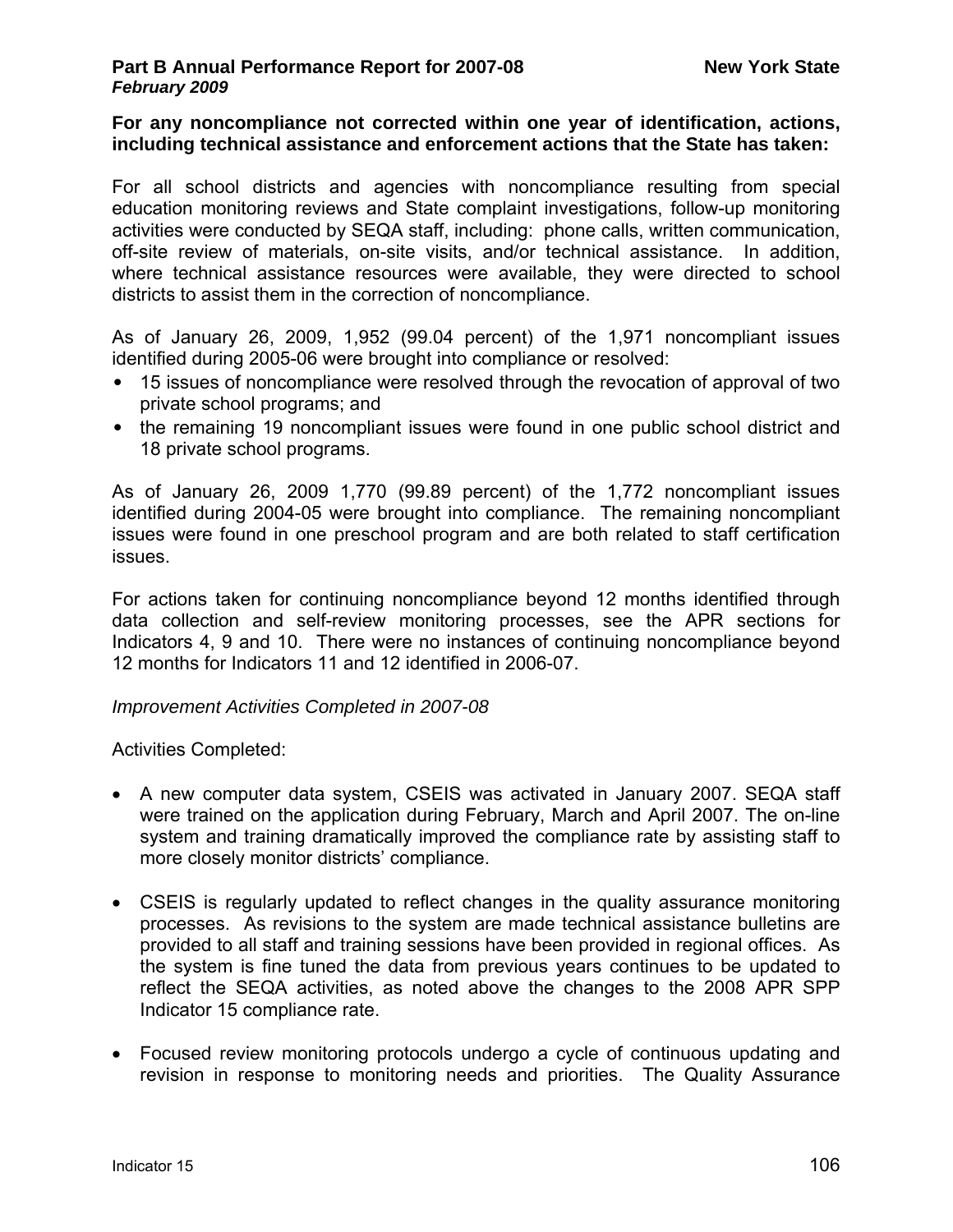monitoring review protocols were reviewed and updated by the Policy Unit in September 2008. These protocol changes were added to CSEIS.

- Procedures for the Resolution of Noncompliance were revised to include shorter timelines and a succession of consequences. Staff has been trained on these procedures and supervisors are monitoring district and agency progress in resolving noncompliance. These procedures have been applied to noncompliance identified in the spring of 2008 and districts are being notified if they have failed to resolve noncompliance or to demonstrate substantial progress at regular intervals prior to the required 12 month compliance date.
- The protocol for development of Compliance Assurance Plans was revised and monitoring staff were provided workshops on streamlining the identification and correction of noncompliance and the specific evidence that needs to be observed or documented that verifies that noncompliance has been corrected.
- A systemic monitoring plan has been developed that provides for every school district with data that indicates significant disproportionality in the first year to be monitored through a self-review process, any school district whose data indicates significant disproportionality for two or more consecutive years is to be reviewed by SEQA, regardless of whether they are reported in the above table as having corrected all noncompliance, reported in their self-reviews within one year from identification or after one year. These procedures address all findings of noncompliance regardless if it is triggered by a SPP compliance indicator, a monitoring review or a complaint investigation.
- Technical assistance was obtained from the Northeast Regional Resource Center (NERRC) regarding compliant investigation procedures and training resources.
- The system to manage the investigation of State Complaints has been revised. A three-day training program delivered by a national expect was required for all SEQA Regional Associates to provide professional development on the complaint process, investigation and development of findings. Additional professional development is scheduled through 2009.
- In 2007-08, the following NYS special education policy memoranda were issued to the field:
	- o *Procedural Safeguards Notice*
	- o *Guidance on Parentally Placed Nonpublic Elementary and Secondary School Students with Disabilities Pursuant to the Individuals with Disabilities Education Act (IDEA) 2004 and New York State (NYS) Education Law Section 3602-c*
	- o *National Instructional Materials Accessibility Standard (NIMAS) and National Instructional Materials Access Center (NIMAC) [Additional Assurance Required for IDEA Part B Grant]*
	- o *Important Information Regarding Amendments to the Regulations Relating to Behavioral Interventions, including Aversive Interventions*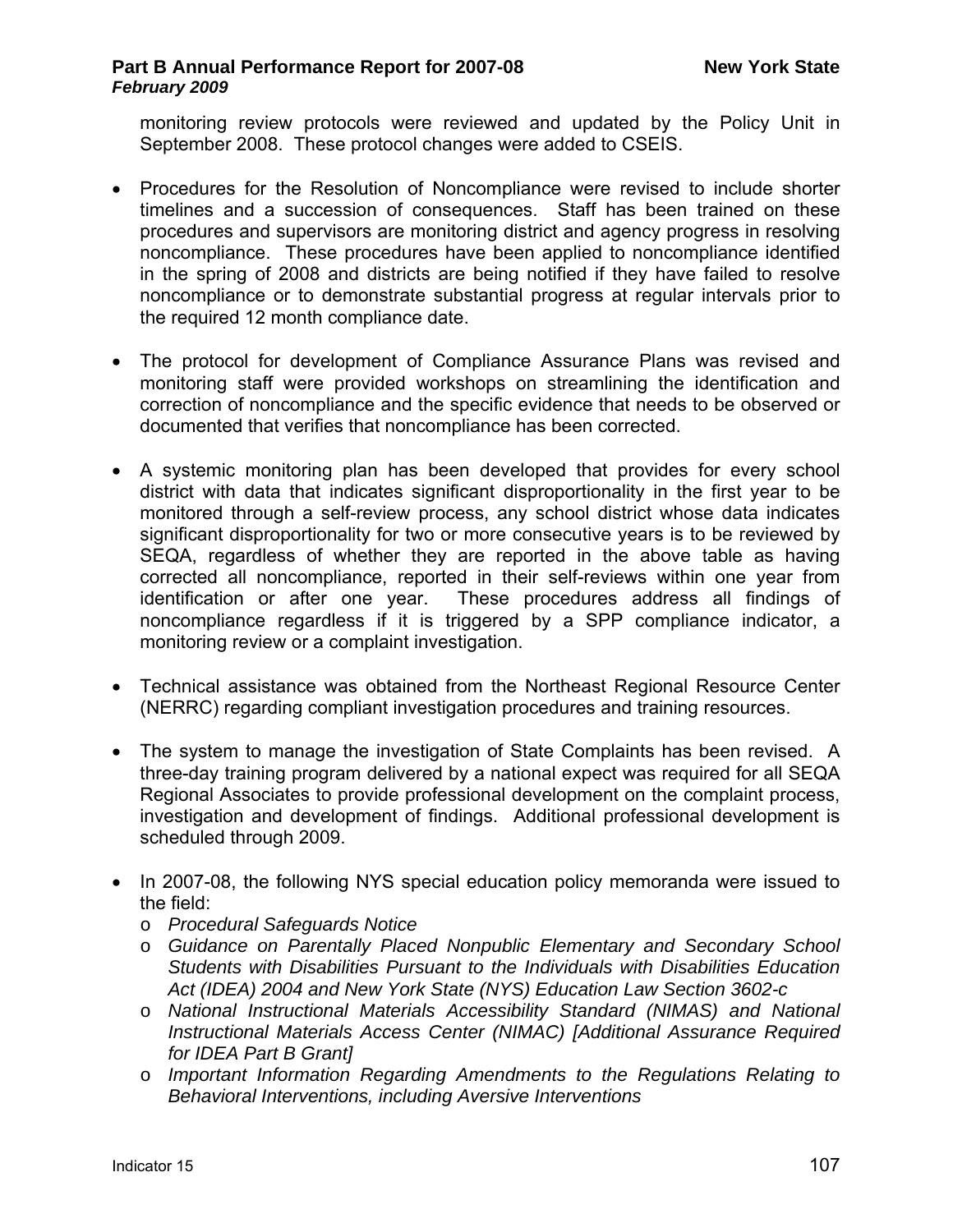- o *Continuum of Special Education Services for School-Age Students with Disabilities*
- o *Coordinated Early Intervening Services (CEIS) Under Part B of the Individuals with Disabilities Education Act (IDEA*)
- o *New Requirements for the Provision of Special Education Services to Home-Instructed ("Home-Schooled") Students*
- o *New Requirements for Special Education Programs and Services: Amendments to State Regulations Relating to Chapter 378 of the Laws of 2007 and the 2004 Reauthorization of the Individuals with Disabilities Education Act of 2004*
- o *Burden of Proof for an Appeal in an Impartial Due Process Hearing*
- o *Sample Form to Request Mediation*
- o *Parental Consent for the Use of Public Benefits or Insurance Pursuant to the Individuals with Disabilities Education Act*
- o *Addition of Section 177.2 of the Regulations of the Commissioner of Education Relating to Disputes of Reimbursement Claims for Special Education Services Provided to Nonresident Parentally-Placed Nonpublic School Students with Disabilities*
- o *Guidance on Reimbursement Claims for the Cost of Providing Special Education Services to Parentally-Placed Nonresident Students Pursuant to Education Law Section 3602-c*
- o *Chapter 378 of the Laws of 2007 - Guidance on Parentally Placed Nonpublic Elementary and Secondary School Students with Disabilities Pursuant to the Individuals with Disabilities Education Act (IDEA) 2004 and New York State (NYS) Education Law Section 3602-c*
- o *For Parents of Parentally Placed Students with Disabilities in Elementary and Secondary Nonpublic Schools: Important New Information Affecting How Your Child Will Receive Special Education Services*
- o *Provision of Special Education Services to a Five-Six Year Old Child with a Disability Not Subject to Compulsory Attendance Requirements and Not on a Regular School Attendance Register*
- o *Child-Specific Allowance to Temporarily Exceed an Approved Special Class Size for Preschool Students with Disabilities – Revised 8/07*
- o *Special Education Itinerant Teacher (SEIT) Services and Related Services for Preschool Students with Disabilities*
- o *Chapter 323 of the Laws of 2008 Child Abuse and Neglect in Residential Settings*
- o *Implementation of Response to Intervention Programs*
- o *New Requirements for Special Education Programs and Services: Amendments to Federal Regulations to Implement the Individuals with Disabilities Education Act (IDEA 2004)*
- o *October 2008 State Regulations Parts 200 and 201*
- o *Guidance regarding the requirements for students with disabilities who are homeless*
- NYS Regulations were revised to require individualized education programs (IEPs) developed for, and meeting notices and prior written notices (notices of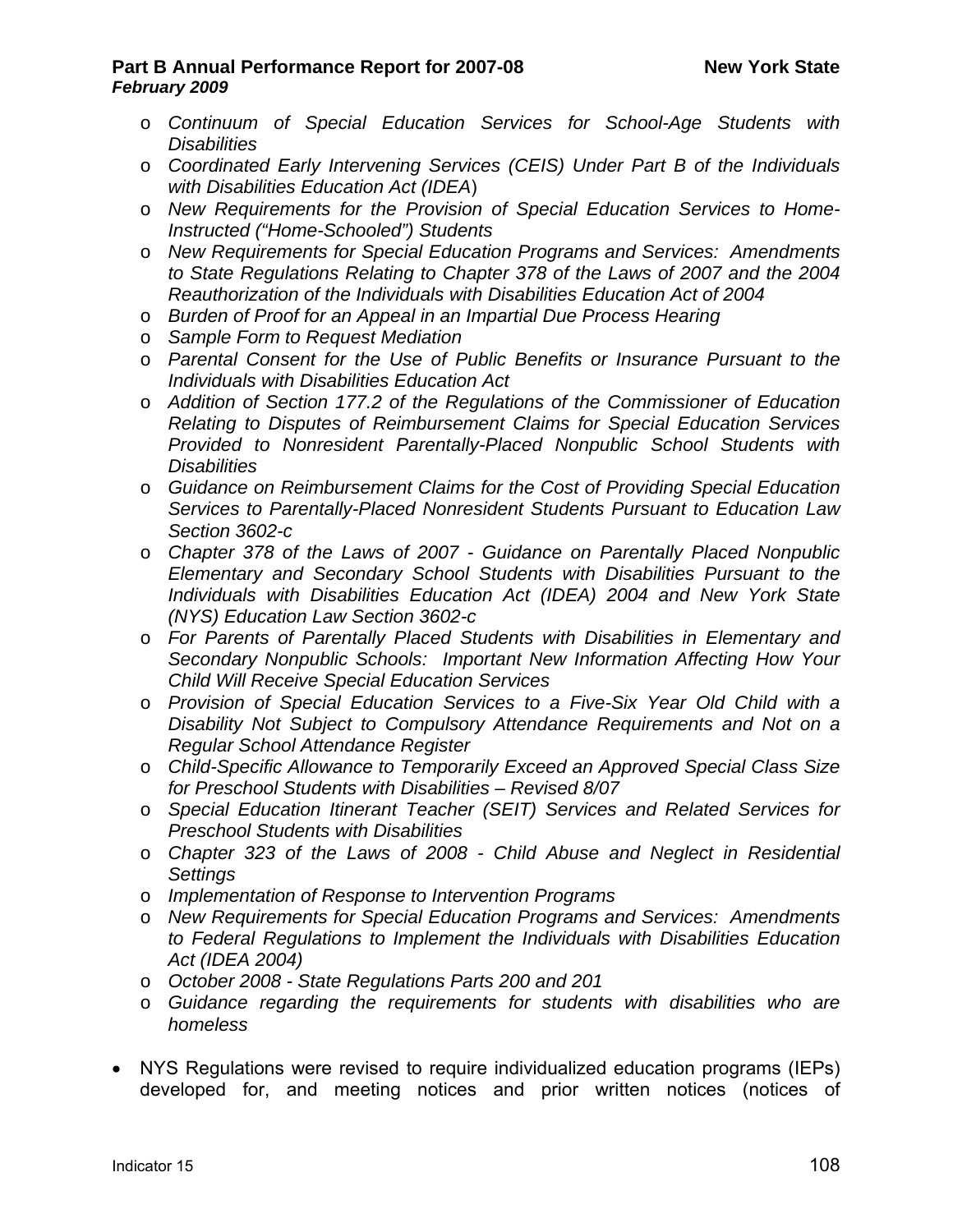recommendation) issued during the 2011-12 school year, and thereafter, must be on forms prescribed by the Commissioner. These State forms will assist districts to be in compliance with important IEP and parent notification requirements.

• The Nondistrict Unit (NDU) continued to provide compliance data to the in-State residential programs and the organizations that represent them, by identifying the frequency of compliance deficiencies by issue and by region. This allowed the providers to proactively plan for and address the most common deficiencies. All compliance issues with residential programs have been corrected, with the exception of continued outstanding compliance issues related to teacher certification. This continues to be a serious problem because of relatively low salaries at these schools, and in some cases, the continuing State-wide shortage of qualified professionals.

**Revisions, with Justification, to Proposed Targets / Improvement Activities / Timelines / Resources for FFY 2007** *[If applicable]*

None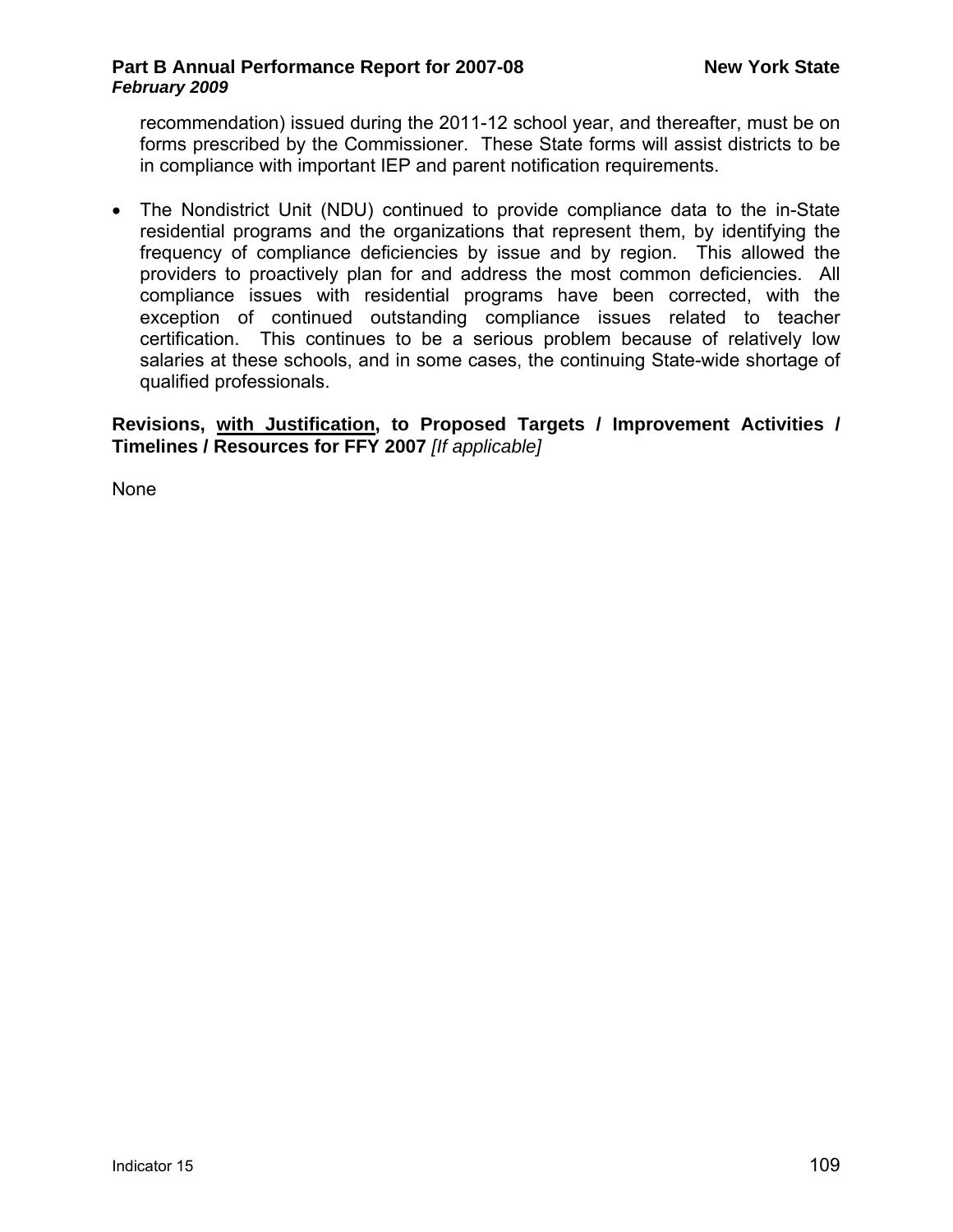## **Overview of the Annual Performance Report Development:**

See Overview of the Development of the Annual Performance Report (APR) in the Introduction section, page 1.

### **Monitoring Priority: Effective General Supervision Part B / General Supervision**

**Indicator 16:** Percent of signed written complaints with reports issued that were resolved within 60-day timeline or a timeline extended for exceptional circumstances with respect to a particular complaint.

(20 U.S.C. 1416(a)(3)(B))

### **Measurement:**

Percent =  $[(1.1(b) + 1.1(c))$  divided by 1.1] times 100.

| <b>FFY</b>                     | <b>Measurable and Rigorous Target</b>                                                                                                                                                    |
|--------------------------------|------------------------------------------------------------------------------------------------------------------------------------------------------------------------------------------|
| <b>FFY 2007</b><br>$(2007-08)$ | 100 percent of signed written complaints will be resolved within the 60-<br>day timeline or a timeline extended for exceptional circumstances with<br>respect to a particular complaint. |

## **Actual Target Data for FFY 2007:**

**96.755** percent of signed written complaints were resolved within the 60-day timeline or a timeline extended for exceptional circumstances with respect to a particular complaint.

| 7/1/2007 - 6/30/2008<br>Table 7: Section A, Written Signed Complaints              |     |  |  |
|------------------------------------------------------------------------------------|-----|--|--|
| Signed, written complaints total<br>(1)                                            | 380 |  |  |
| (1.1) Complaints with reports issued                                               | 339 |  |  |
| (a) Reports with findings                                                          | 219 |  |  |
| (b) Reports within timeline                                                        | 321 |  |  |
| (c) Reports within extended timelines                                              | 7   |  |  |
| (1.2) Complaints withdrawn or dismissed                                            | 41  |  |  |
| (1.3) Complaints pending                                                           | 0   |  |  |
| (a) Complaint pending a due process<br>0<br>hearing                                |     |  |  |
| Percent = 321 [1.1(b)] + 7[1.1(c)] = 328 divided by 339 [1.1] times 100 = 96.755%. |     |  |  |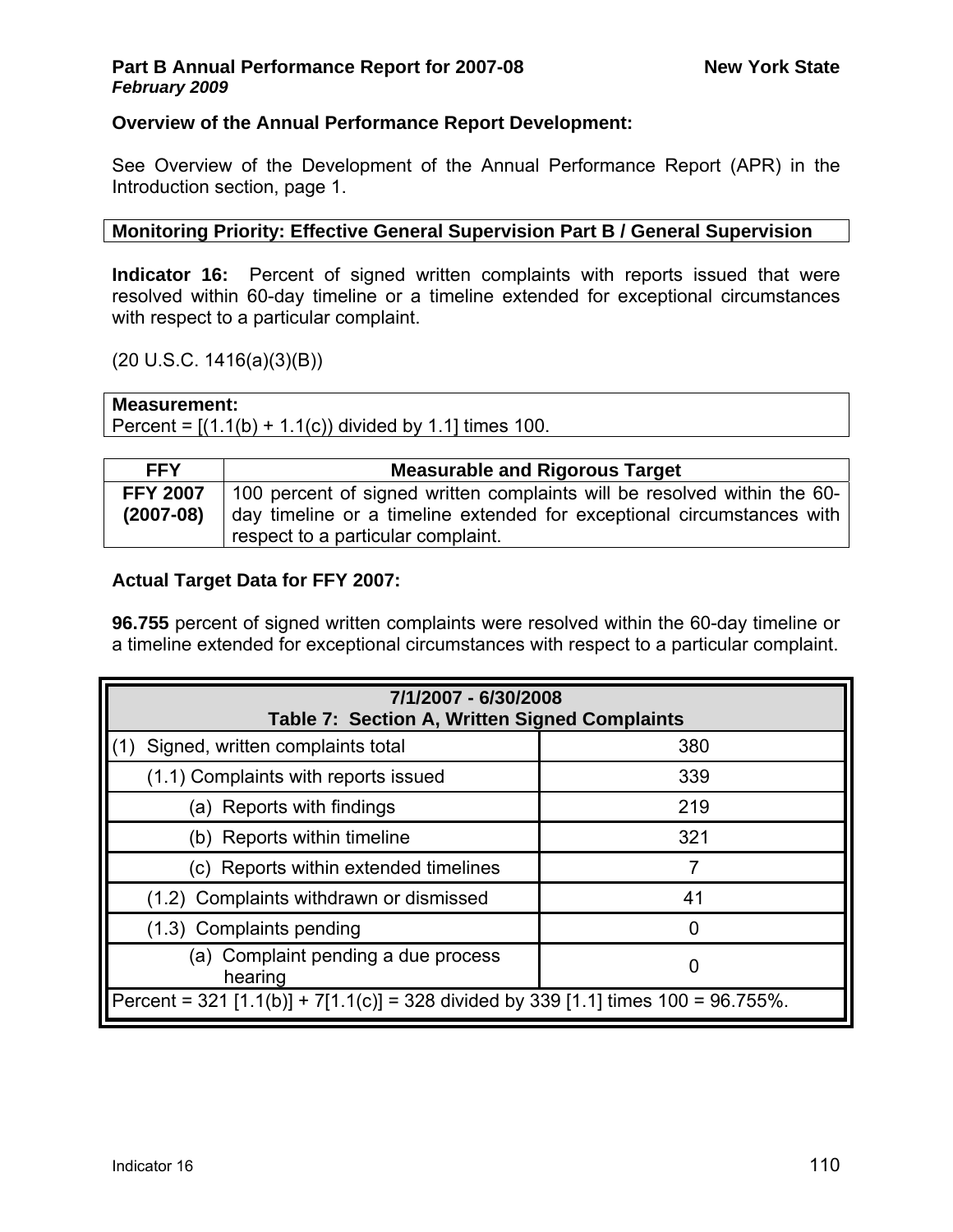#### **Discussion of Improvement Activities Completed and Explanation of Progress or Slippage that occurred for FFY 2007:**

#### *Explanation of Progress*

- The percentage of signed written complaints resolved within the 60-day timeline or an extended timeline improved from 82.82 percent in 2006-07 to 96.755 percent in 2007-08. This was achieved in spite of a significant increase from a total of 210 signed complaints in 2006-07 to 380 in 2007-08.
- In 2007-08, five of the seven Special Education Quality Assurance (SEQA) Regional Offices completed the investigation of complaints at a 95 or higher percentage rate. The two regional offices where the percentage of timely complaints was less than 95 percent have fewer than ten complaints a year. A single late complaint in these offices significantly affects their performance percentage.
- Staff have been trained on the use of the Comprehensive Special Education Information System (CSEIS) to calculate and monitor the 60-day timeline. SEQA supervisors have been trained on the use of 60-day timeliness reports and have consistently used the reports in supervision with staff.

#### *Improvement Activities Completed*

- 1. In 2007-08, SEQA Managers and Regional Associates were trained on the implementation of CSEIS and strategies to improve timely completion of complaint investigations. Strategies were developed and implemented as follows:
	- New procedures for State complaints were written and distributed. A question and answer document, outlining new procedures for filing State complaints, was drafted and is scheduled to be posted on the State website.
	- New protocol for investigating State complaints was written and distributed.
	- Three-day training on investigating State complaints was provided by an outside consultant in the fall of 2008. All Vocational and Educational Services for Individuals with Disabilities (VESID) SEQA and policy staff participated in this training.
- 2. In 2007-08, given the complexity of the New York City (NYC) educational system and the large numbers of students served, a coordinated set of activities was undertaken, highlighted by the following:
	- NYC SEQA staff conduct regularly scheduled meetings with central office special education administrative and supervisory staff of the New York City Department of Education (NYCDOE) and Deputy Executive Directors of Special Education of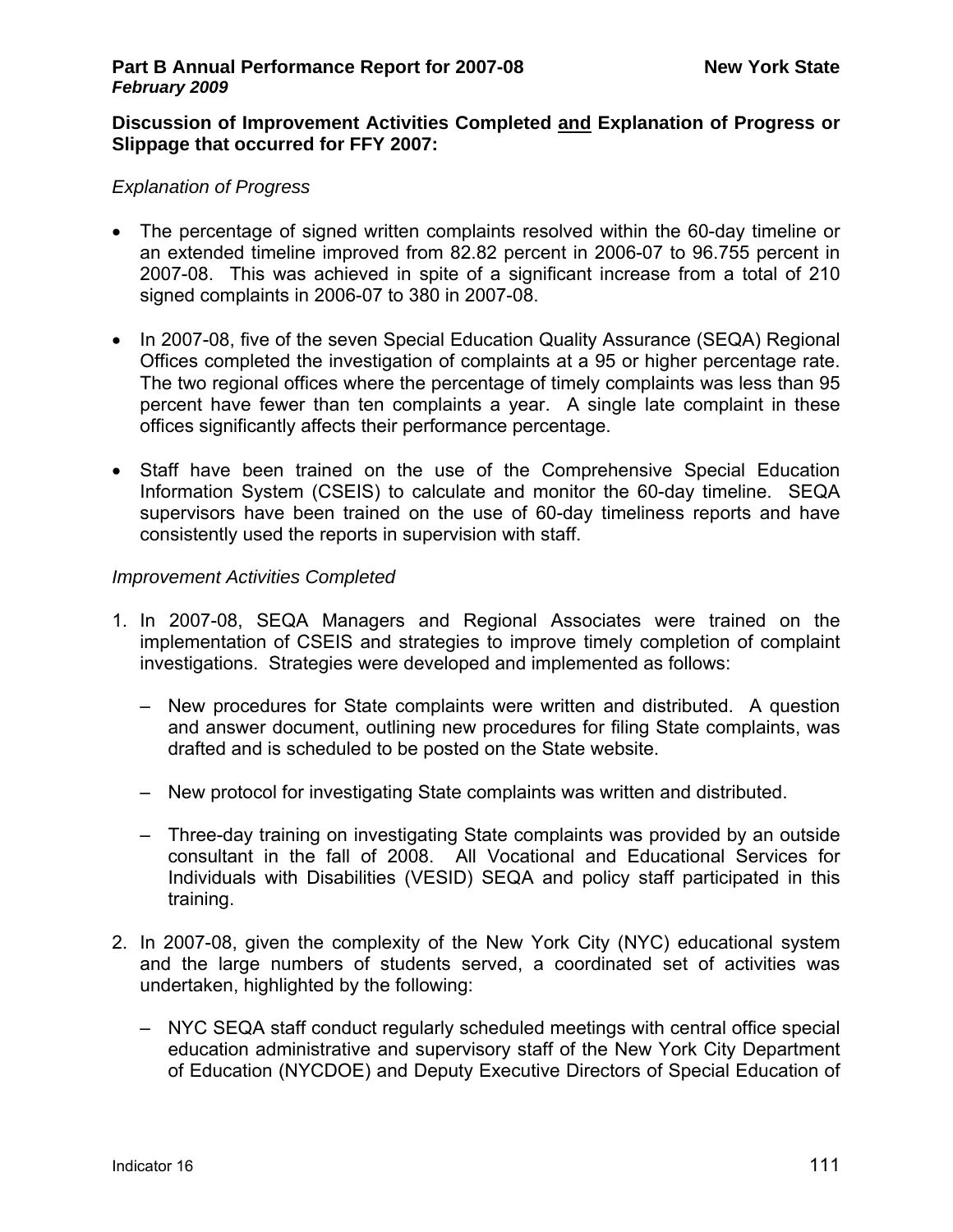the Regional Integrated Service Centers to review and address systemic issues and individual State complaints.

- NYC SEQA staff and professional development specialists from the VESID funded Special Education Training and Resource Center (SETRC) in NYC provide technical assistance and professional development to districts/school personnel on systemic State complaint issues.
- VESID staff responsible for CSEIS conduct routine visits to the NYC SEQA regional office to address any issues/concerns regarding the Regional Associates' data entry of State complaint information into the CSEIS system.
- NYCDOE has appointed impartial hearing liaisons in each of the five Integrated Service Centers to oversee the implementation of hearing officers' decisions.

### **Revisions, with Justification, to Proposed Targets / Improvement Activities / Timelines / Resources for FFY 2007** *[If applicable]*

None.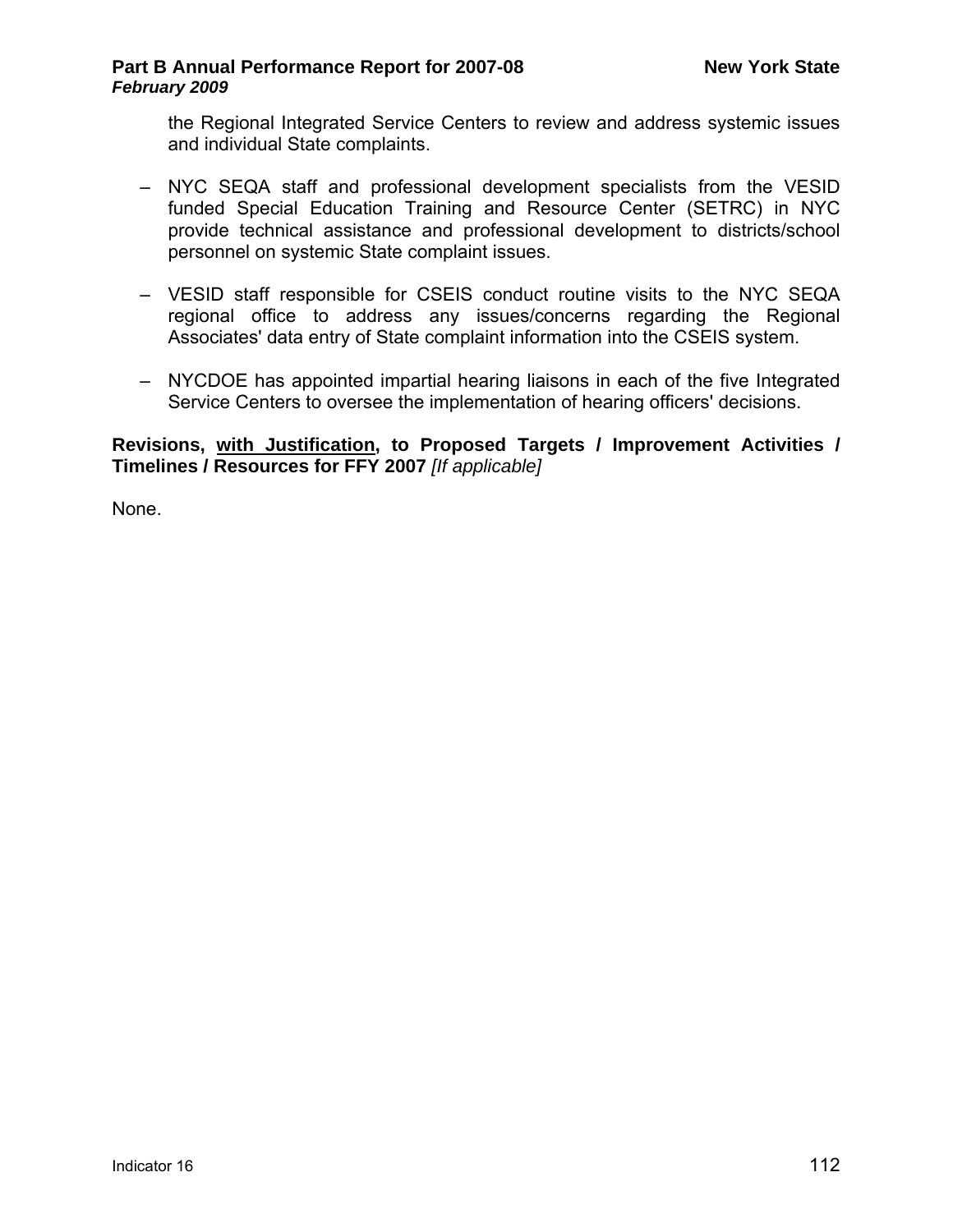## **Overview of the Annual Performance Report Development:**

See Overview of the Development of the Annual Performance Report (APR) in the Introduction section, page 1.

### **Monitoring Priority: Effective General Supervision Part B / General Supervision**

**Indicator 17:** Percent of fully adjudicated due process hearing requests that were fully adjudicated within the 45-day timeline (or 30-day timeline for preschool students) or a timeline that is properly extended by the hearing officer at the request of either party.

(20 U.S.C. 1416(a)(3)(B))

### **Measurement:**

Percent =  $[(3.2(a) + 3.2(b))$  divided by 3.2] times 100.

| <b>FFY</b>      | <b>Measurable and Rigorous Target</b>                                                       |  |  |  |  |
|-----------------|---------------------------------------------------------------------------------------------|--|--|--|--|
| <b>FFY 2007</b> | 100 percent of impartial hearing decisions will be rendered within<br>regulatory timelines. |  |  |  |  |

## **Actual Target Data for FFY 2007:**

**80.909** percent of impartial hearing requests were fully adjudicated within the 45-day timeline (or 30-day timeline for preschool students) or a timeline was properly extended by the impartial hearing officer (IHO) at the request of either party.

| 7/1/2007 - 6/30/2008<br><b>SECTION C: Hearing Requests</b>                              |      |  |  |  |
|-----------------------------------------------------------------------------------------|------|--|--|--|
| Hearing requests total<br>(3)                                                           | 6075 |  |  |  |
| (3.2) Hearings (fully adjudicated)                                                      | 550  |  |  |  |
| (a) Decisions within timeline<br>130                                                    |      |  |  |  |
| (b) Decisions within extended timeline<br>315                                           |      |  |  |  |
| (3.3) Resolved without a hearing<br>4633                                                |      |  |  |  |
| Percent = $130[3.2(a)] + 315[3.2(b)]$ divided by 550[3.2] = .80909 times 100 = 80.909%. |      |  |  |  |

**Discussion of Improvement Activities Completed and Explanation of Progress or Slippage that occurred for FFY 2007:** 

*Explanation of Progress*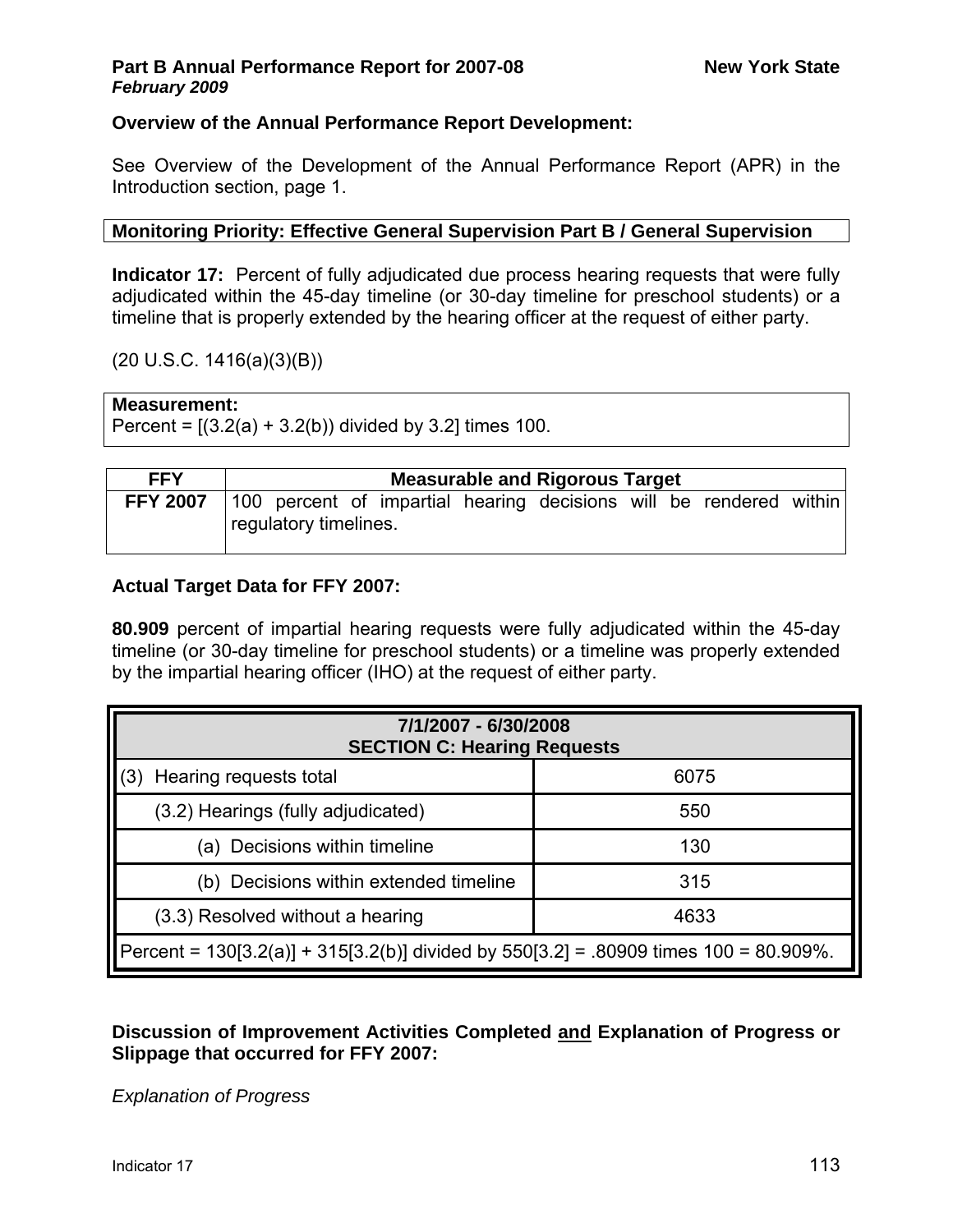In 2007-08, the percentage of adjudicated hearings completed in a timely manner increased slightly from 79.6 percent to 80.9 percent, an increase of 1.3 percentage points.

- The number of IHOs with five or more late decisions was reduced from 14 IHOs in 2006-07 to 13 in 2007-08. Based on New York State (NYS) Regulations, the State Education Department (SED) continued to investigate impartial hearing cases where the decisions were late. This resulted in the decertification of an IHO with a history of consistently late cases and individual training sessions with IHOs who were developing a pattern of late cases.
- A review of the data has identified a process issue with the increase in the number of the late adjudicated cases in the New York City (NYC) Region. Most of the IHOs serving NYC use the New York City Department of Education (NYCDOE) Impartial Hearing Office service of formatting and mailing their decision. The date on the decision is the date the IHO mails the decision to the parties and to SED. During this year, due to staffing resources in the NYC Impartial Hearing Office, the processing of decisions has been delayed by a few days, which has resulted in additional cases of late decisions.

#### *Improvement Activities Completed in 2007-08*

The Office of Vocational and Educational Services for Individuals with Disabilities (VESID) accessed technical assistance to further inform it due process hearing system through ongoing participation in the Northeast Regional Resource Center's (NERRC) Legal and Regulatory Workgroup.

Activities Completed:

- 1. In 2007-08, the capacity of the Impartial Hearing Reporting System (IHRS) to monitor timeliness continued to improve through the refinement of the electronic file transfer process from the NYC's impartial hearing reporting system. The nightly process provides daily access to NYC impartial hearing information and has improved the accuracy of the information.
- 2. Revisions to IHRS included the development of an IHO Toolbox, which includes an extension calculator for use by the IHOs. Use of the calculator ensures consistency with NYS standards including no extensions greater than 30 days and no extension granted prior to the allowable time frame. The Toolbox also includes a new report entitled the ["Summary of Hearing Timelines" which](http://portal.nysed.gov/pls/pref/iho_perf_sum%24.startup) provides IHO-specific information about the timeliness of closed cases in relation to the original due date or the extended due date.
- 3. IHOs were provided with an annual "Activity Summary" using data collected through IHRS. The activity summary includes the total number of cases to which they were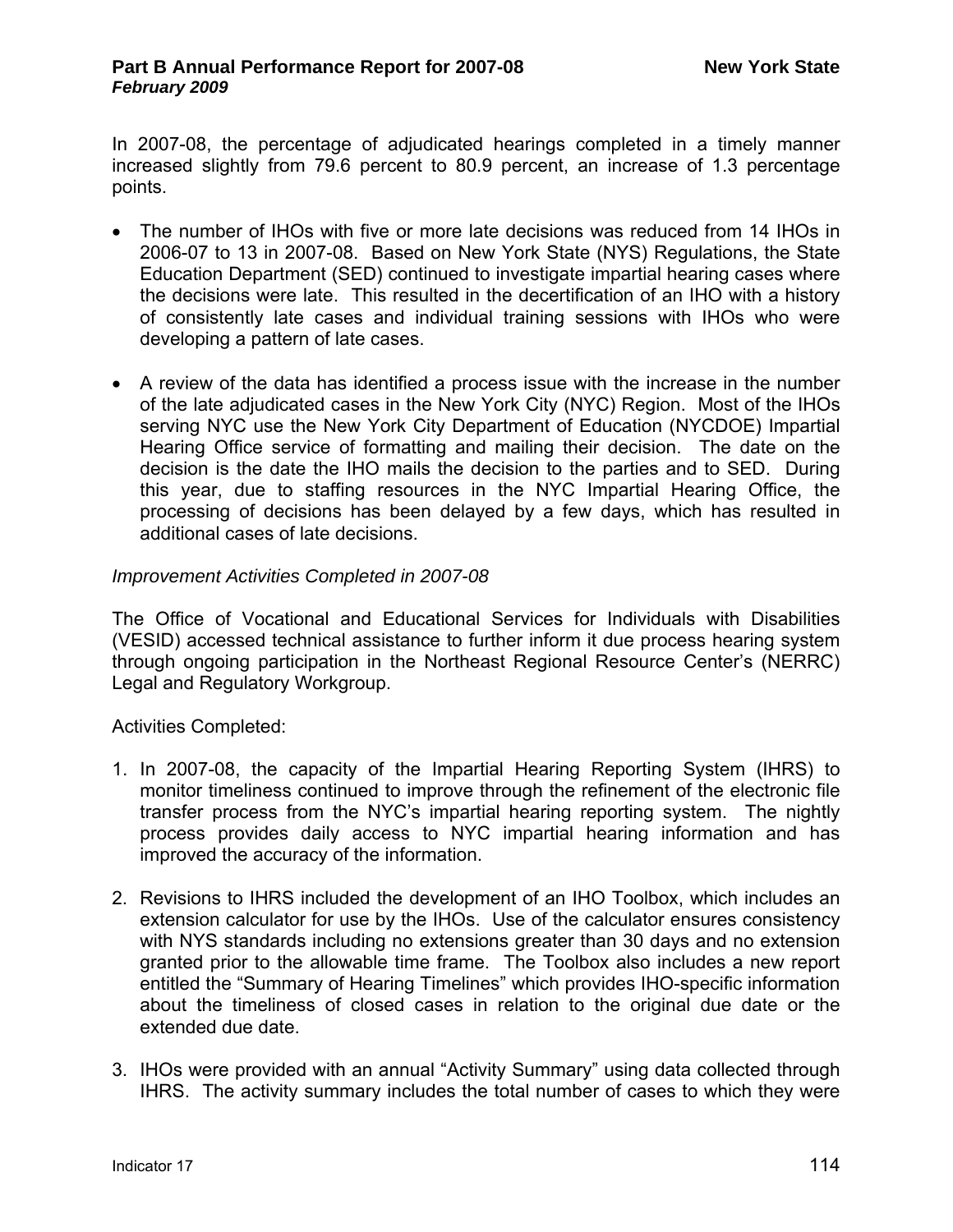appointed and whether those cases were addressed in a timely manner. Trend information is also provided.

- 4. Monthly phone conferences were conducted by VESID's IHRS Office, NYC Special Education Quality Assurance (SEQA) Regional Office and the NYC Impartial Hearing Office to address data collection issues, clarify State regulations, policies and procedures, and address other issues affecting timely decisions by NYC IHOs.
- 5. IHRS staff provided reminders and offered school districts and IHOs technical assistance regarding cases when they are identified as five or more days late.
- 6. Based on NYS regulations, SED initiated 31 investigations in impartial hearing cases where the decisions appeared overdue. When a complaint was founded, IHOs were required to participate in additional training. In 2008, two NYC IHOs were required to participate in individual tutorials regarding timelines. VESID revoked the certification of one NYC IHO as a result of founded complaints.
- 7. A website for IHOs was established in February of 2007, which includes posting of alerts, access to applicable laws and regulations, State Review Office (SRO) information, Commissioner of Education Decisions, IHRS information, and links to the VESID publications page. It can be found at [http://www.law.buffalo.edu/IHO/.](http://www.law.buffalo.edu/IHO/)
- 8. In March and April 2008, VESID provided update training to all IHOs. Both training sessions also introduced an extension calculation tool available to IHOs through the IHRS.

## **Revisions, with Justification, to Proposed Targets / Improvement Activities / Timelines / Resources for FFY 2007** *[If applicable]*

- Beginning in 2008-09, VESID will institute a noncompliance notification process for IHOs who have an overdue decision. The notifications will be monitored and data from the notification process will be used in future IHO investigations.
- VESID has entered into a Memorandum of Understanding with the University of Buffalo Law School to develop a Procedural Guide for use by all IHOs to ensure consistency in due process hearings, which is scheduled for completion in June 2009.
- Beginning in 2009-10, VESID will be requiring IHOs to attend annual training updates.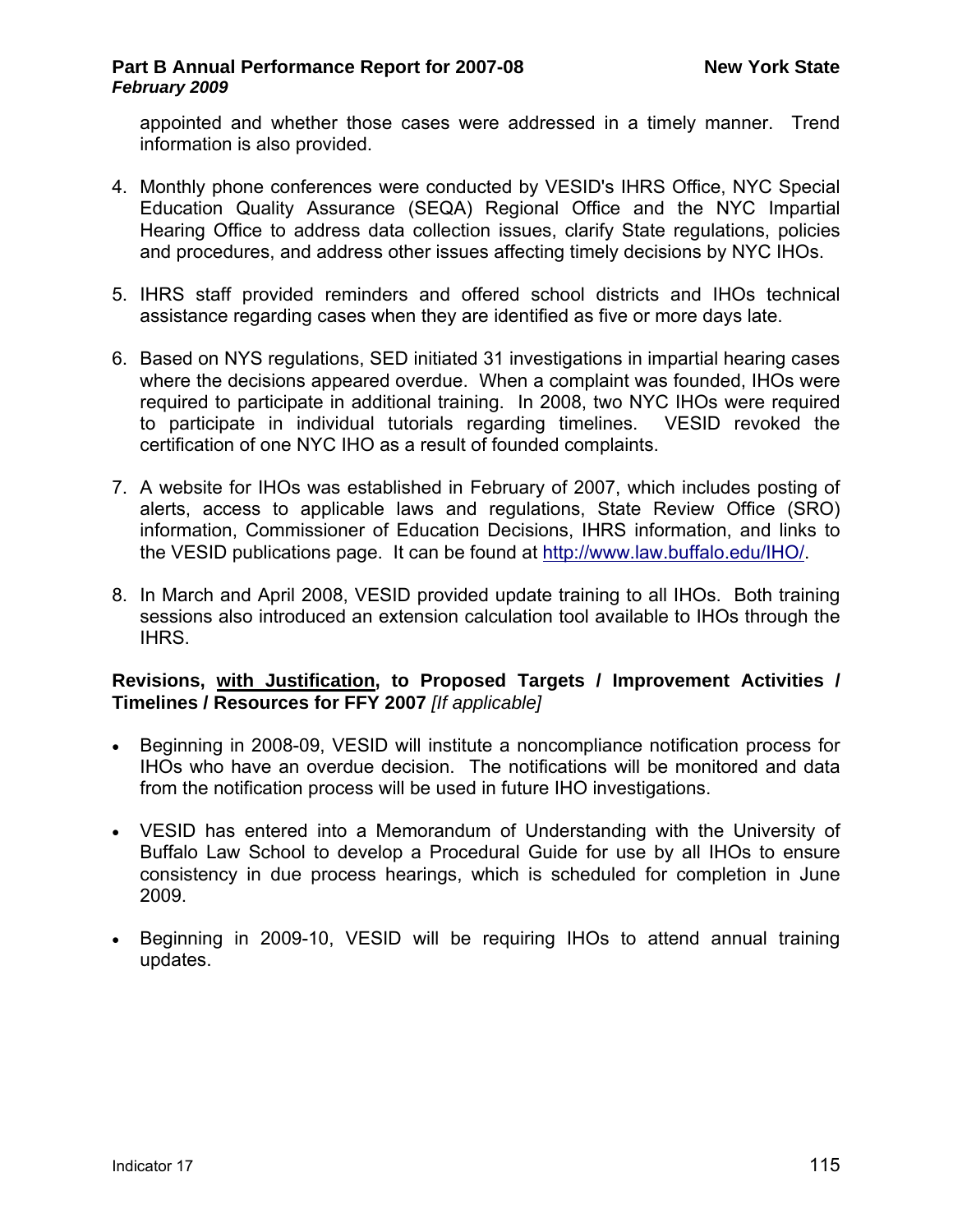## **Overview of the Annual Performance Report Development:**

See Overview of the Development of the Annual Performance Report (APR) in the Introduction section, page 1.

## **Monitoring Priority: Effective General Supervision Part B / General Supervision**

**Indicator 18:** Percent of hearing requests that went to resolution sessions that were resolved through resolution session settlement agreements.

## (20 U.S.C. 1416(a)(3(B))

## **Measurement:**

Percent =  $(3.1(a)$  divided by  $3.1$ ) times 100.

| <b>FFY</b>      | <b>Measurable and Rigorous Target</b>                                                                                                                           |
|-----------------|-----------------------------------------------------------------------------------------------------------------------------------------------------------------|
| <b>FFY 2007</b> | The percent of hearing requests that go to resolution sessions and are<br>resolved through resolution session settlement agreements will increase<br>by $1\%$ . |

## **Actual Target Data for FFY 2007:**

**11.524** percent of hearing requests that went to resolution sessions were resolved through resolution session settlement agreements.

| 7/1/2007 - 6/30/2008<br><b>Table 7 Section C: Hearing Requests</b>   |      |  |  |  |
|----------------------------------------------------------------------|------|--|--|--|
| Hearing requests total                                               | 6075 |  |  |  |
| (3.1) Resolution sessions                                            | 4677 |  |  |  |
| (a) Settlement agreements<br>539                                     |      |  |  |  |
| Percent = 539 [3.1(a)] divided by 4677(3.1) times $100 = 11.524\%$ . |      |  |  |  |

## **Discussion of Improvement Activities Completed and Explanation of Progress or Slippage that occurred for FFY 2007:**

## *Explanation of Progress*

In 2007-08, the percentage of resolution sessions ending in agreement increased from 10.63 percent to 11.52 percent. This represents a slight improvement over the last year. This is the second full year of data collection. This data more accurately reflects the activity in the field.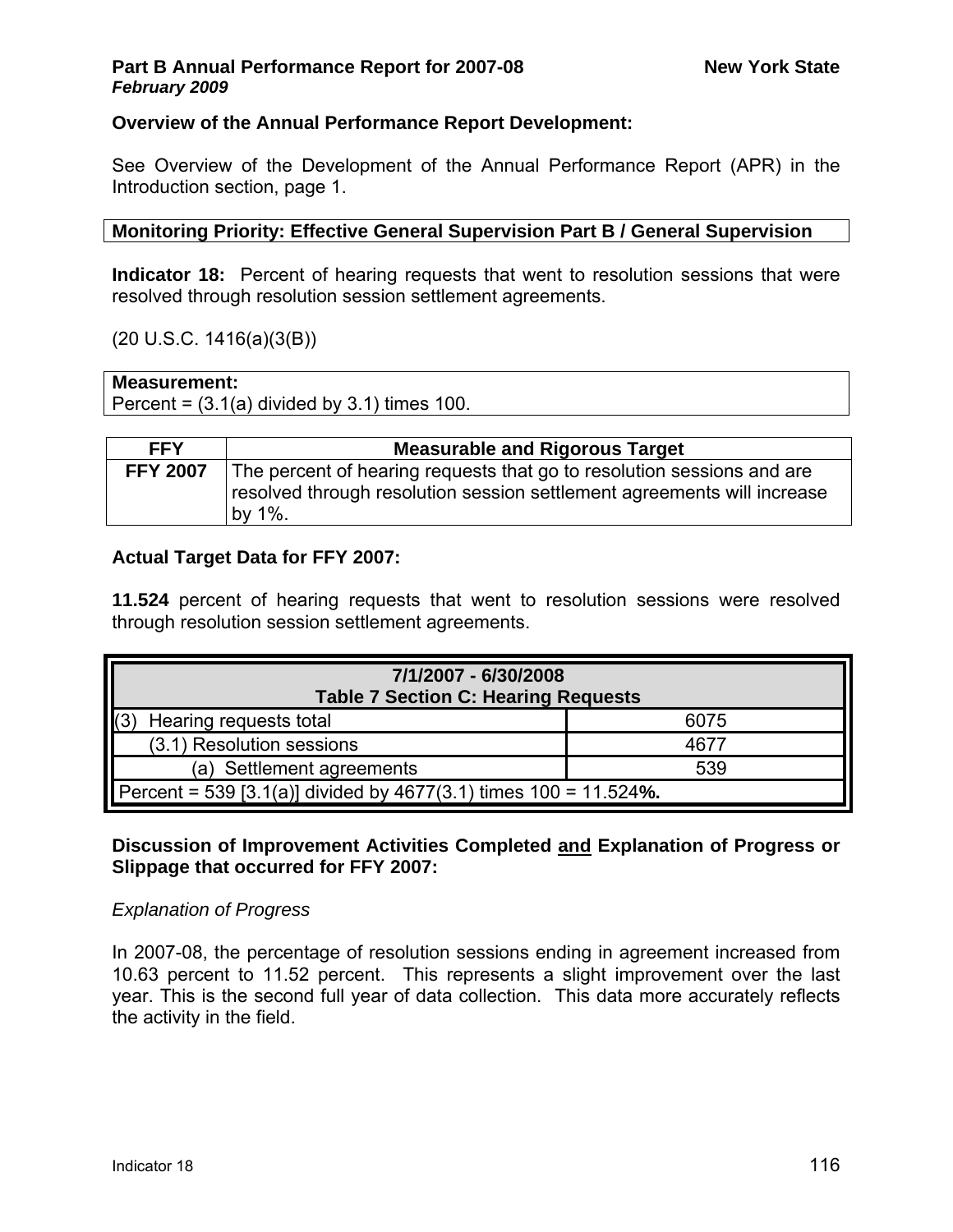*Improvement Activities Completed in 2007-08* 

- Impartial Hearing Reporting System (IHRS) staff provided ongoing technical assistance to school districts regarding the resolution session process and timelines.
- New York State (NYS) Regulations were amended, effective October 4, 2007, to conform State due process requirements to federal requirements relating to the resolution process.

**Revisions, with Justification, to Proposed Targets / Improvement Activities / Timelines / Resources for FFY 2007** *[If applicable]*

None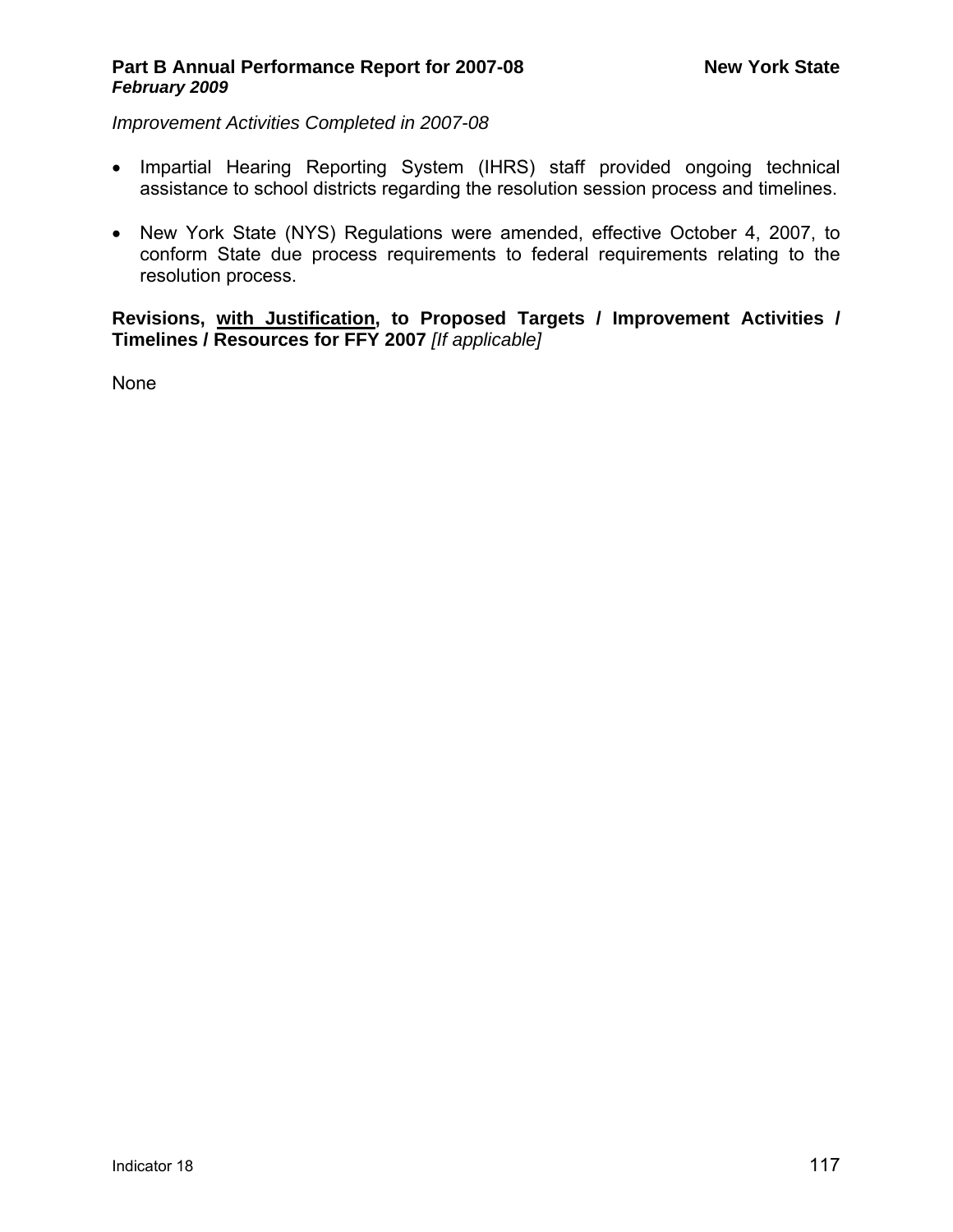## **Overview of the Annual Performance Report Development:**

See Overview of the Development of the Annual Performance Report (APR) in the Introduction section, page 1.

## **Monitoring Priority: Effective General Supervision Part B / General Supervision**

**Indicator 19:** Percent of mediations held that resulted in mediation agreements.

## $(20 U.S.C. 1416(a)(3)(B))$

## **Measurement:**

Percent =  $[(2.1(a)(i) + 2.1(b)(i))$  divided by 2.1] times 100.

| <b>FFY</b> | <b>Measurable and Rigorous Target</b>                                                |
|------------|--------------------------------------------------------------------------------------|
|            | <b>FFY 2007</b> 95.5 percent of mediations held will result in mediation agreements. |

## **Actual Target Data for FFY 2007:**

**89.883** percent of mediation sessions held in 2007-08 resulted in mediation agreements to resolve the dispute.

| 7/1/2007 - 6/30/2008<br><b>Table 7: Section B, Mediation Requests</b>                                   |     |  |  |  |
|---------------------------------------------------------------------------------------------------------|-----|--|--|--|
| Mediation requests total<br>(2)                                                                         | 427 |  |  |  |
| (2.1) Mediations [held]                                                                                 | 257 |  |  |  |
| (a) Mediations [held] related to due process                                                            | 17  |  |  |  |
| (i) Mediation agreements                                                                                | 12  |  |  |  |
| (b) Mediations [held] not related to due<br>process                                                     | 240 |  |  |  |
| (i) Mediation agreements                                                                                | 219 |  |  |  |
| (2.2) Mediations not held (including pending)<br>170                                                    |     |  |  |  |
| Percent = $12[(2.1(a)(i))] + 219[2.1(b)(i)] = 231$ divided by 257 [2.1] = .8988 times 100 =<br>89.883%. |     |  |  |  |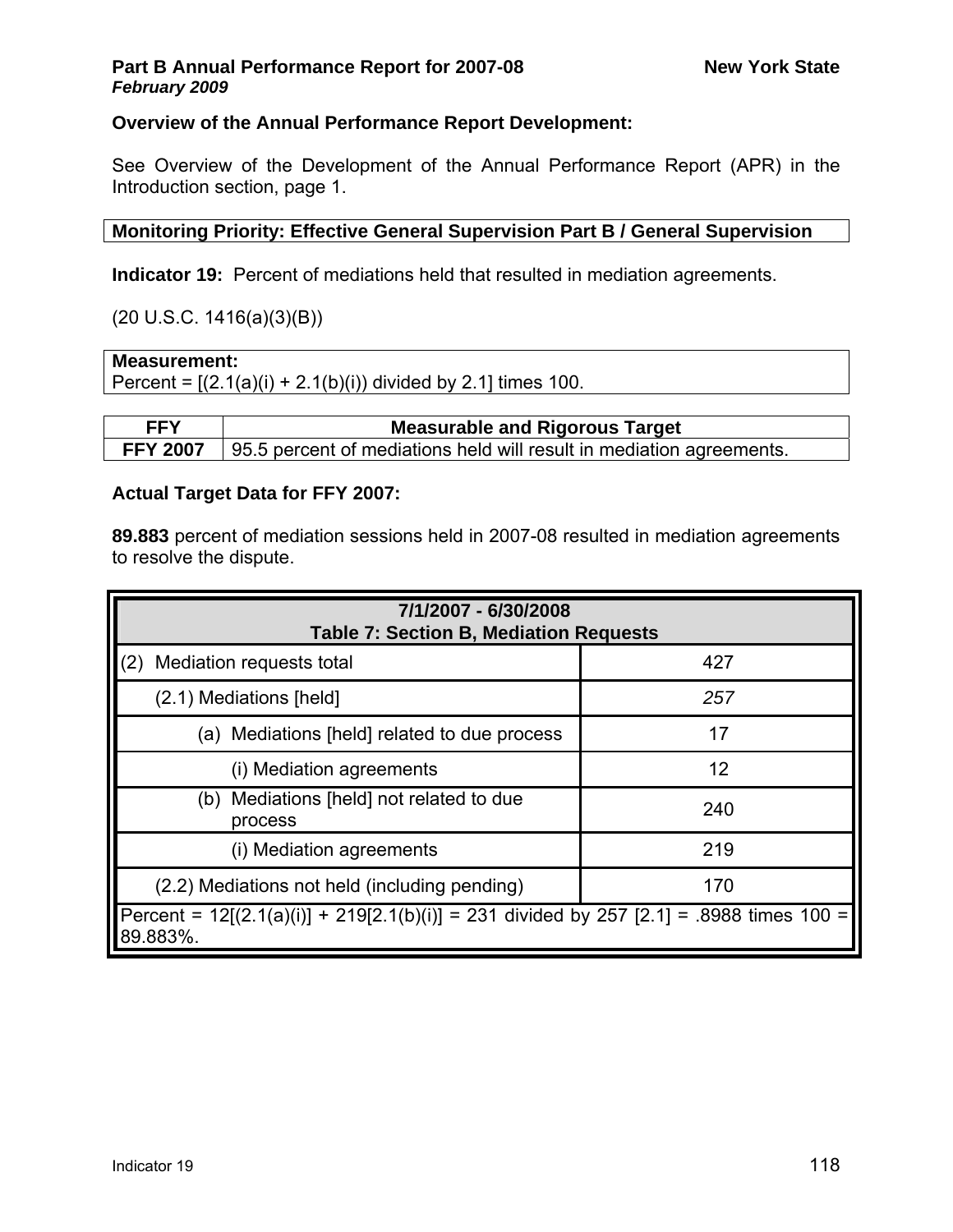#### **Discussion of Improvement Activities Completed and Explanation of Progress or Slippage that occurred for FFY 2007:**

### *Explanation of Progress or Slippage*

The percent of mediation sessions held in 2007-08 that resulted in agreement was 89.88 percent, down from 90.64 percent from the previous year. There were 427 total mediation requests in 2007-08, nine fewer than in 2006-07. There is some indication that the increasing numbers of resolution sessions is affecting the number of mediations requested as well as the number of mediations with agreements.

#### *Improvement Activities Completed in 2007-08:*

The Office of Vocational and Educational Services for Individuals with Disabilities (VESID) accessed technical assistance to further inform its special education mediation process through ongoing participation in the Northeast Regional Resource Center's (NERRC) Legal and Regulatory Workgroup.

- Forty (40) new special education mediators received initial training in December 2007. This was followed up by on-the-job learning activities to reinforce training. Of the 40 individuals who participated in the 2007 initial training, 16 completed the apprenticeship component.
- New brochures were prepared during 2007-08. The New York State Dispute Resolution Association (NYSDRA) has received a grant from a private nonprofit foundation to do an intensive outreach pilot in 2008 and will use the brochures to assist with providing information to families, advocates and school districts.
- In 2007-08, the State Education Department (SED) developed a "Sample Form to Request Mediation" in order to provide parents and schools with a consistent request process, posted it on the web and disseminated it via listserv <http://www.vesid.nysed.gov/specialed/publications/policy/mediationrequest.htm>
- SED contracts with NYSDRA to oversee the special education mediation process. In NYS, independent volunteer mediators furnished by a Community Dispute Resolution Center (CDRC) through the Office of Court Administration conduct mediation sessions. SED and NYSDRA jointly developed training programs, which NYSDRA provided to the mediators. Under a new contract, the vendor will be expected to provide greater outreach to parents and school personnel to promote the use of mediation in this State.
- In 2007-08, staff from the New York City (NYC) Special Education Quality Assurance (SEQA) Regional Office participated in a workgroup comprised of representatives from the NYC mediation centers, New York City Department of Education (NYCDOE), NYSDRA and the advocacy community. The group is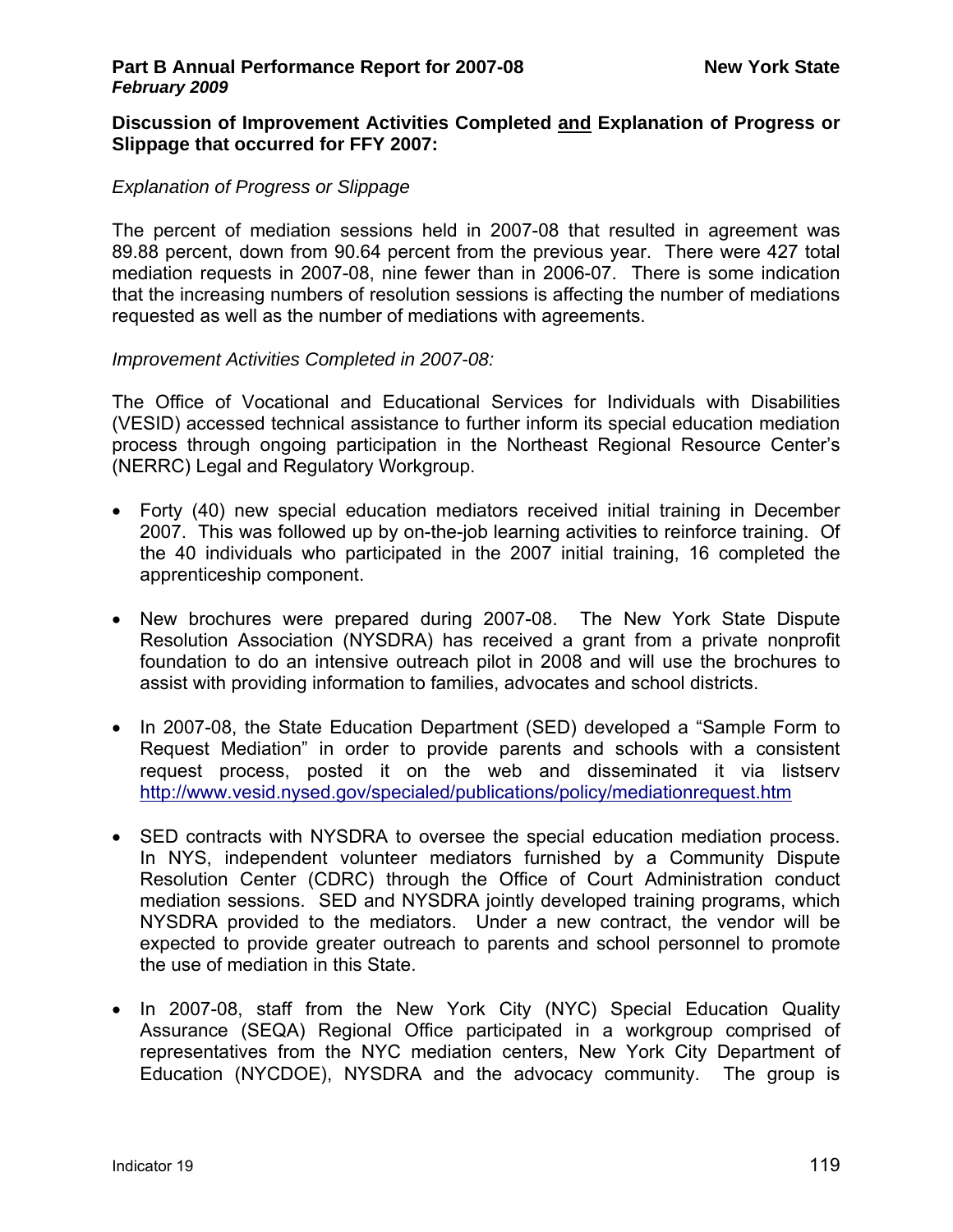developing a standard of guidelines for special education mediation in NYC, including ways to increase the use of mediation to resolve disputes.

- The current State funded mediation contractor has maintained a link within VESID's website to provide updated information as it becomes available. Materials were also disseminated by the 24 CDRCs throughout NYS.
- See activities listed in Indicator 18.

## **Revisions, with Justification, to Proposed Targets / Improvement Activities / Timelines / Resources for FFY 2007** *[If applicable]*

- Beginning in 2009, training for special education mediators will be provided annually.
- Through a new contract with SED, beginning in 2009, NYSDRA will conduct regional professional development sessions regarding alternative dispute resolution for professionals and parents such as conflict resolution processes, parent-to-parent assistance, individualized education program (IEP) facilitation, early complaint resolution and mediation. These sessions will be conducted in collaboration with the VESID-funded Parent Centers and Regional Special Education Trainers.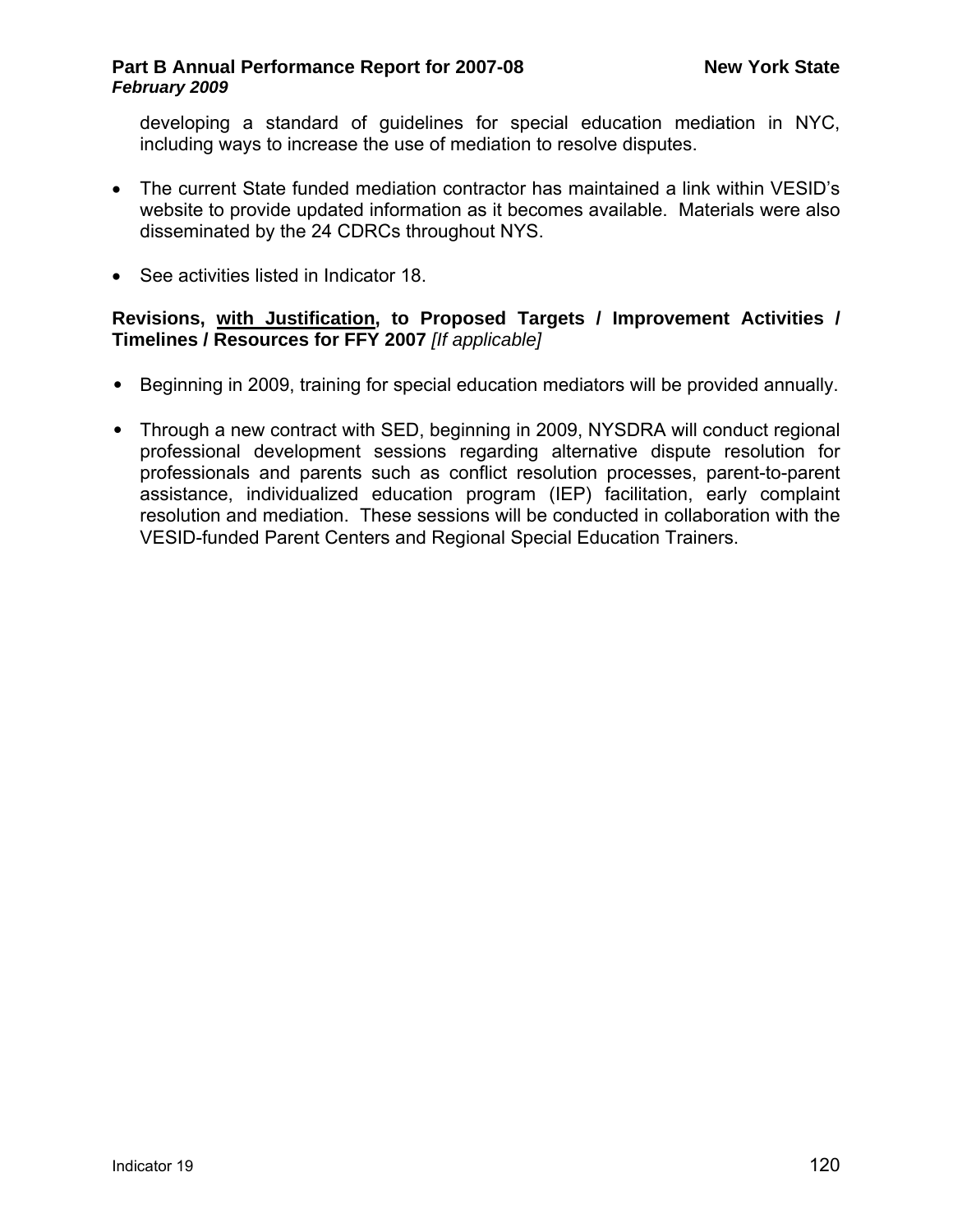### **Overview of the Annual Performance Report Development:**

See Overview of the Development of the Annual Performance Report (APR) in the Introduction section, page 1.

#### **Monitoring Priority: Effective General Supervision Part B / General Supervision**

**Indicator 20:** State reported data (618 and State Performance Plan (SPP) and APR) are timely and accurate.

(20 U.S.C. 1416(a)(3)(B))

#### **Measurement:**

State reported data, including 618 data and APRs, are:

- a. Submitted on or before due dates (February 1 for child count, including race and ethnicity; placement; November 1 for exiting, discipline, personnel; and February 1 for APRs); and
- b. Accurate (describe mechanisms for ensuring error free, consistent, valid and reliable data and evidence that these standards are met).

| <b>FFY</b>      | <b>Measurable and Rigorous Target</b>                                            |  |  |  |  |
|-----------------|----------------------------------------------------------------------------------|--|--|--|--|
| <b>FFY 2007</b> | 100 percent of State reported data, including 618 data and annual                |  |  |  |  |
|                 | performance reports, are submitted on or before due dates and are<br>l accurate. |  |  |  |  |

#### **Actual Target Data for FFY 2007:**

**93** percent of State-reported data, including 618 data and annual performance reports, were submitted on or before due dates and were accurate.

The following is a rubric developed by the United States Education Department (USED) to evaluate a state's performance on this indicator. The scores below represent New York State's (NYS) self evaluation on each SPP/APR indicator and in the 618 data submission requirements. A score of 1 indicates a positive score in the cell and a 0 indicates the State was not able to provide all of the required information by the federal due date. NYS' score on this rubric is 93 out of a possible 100 points.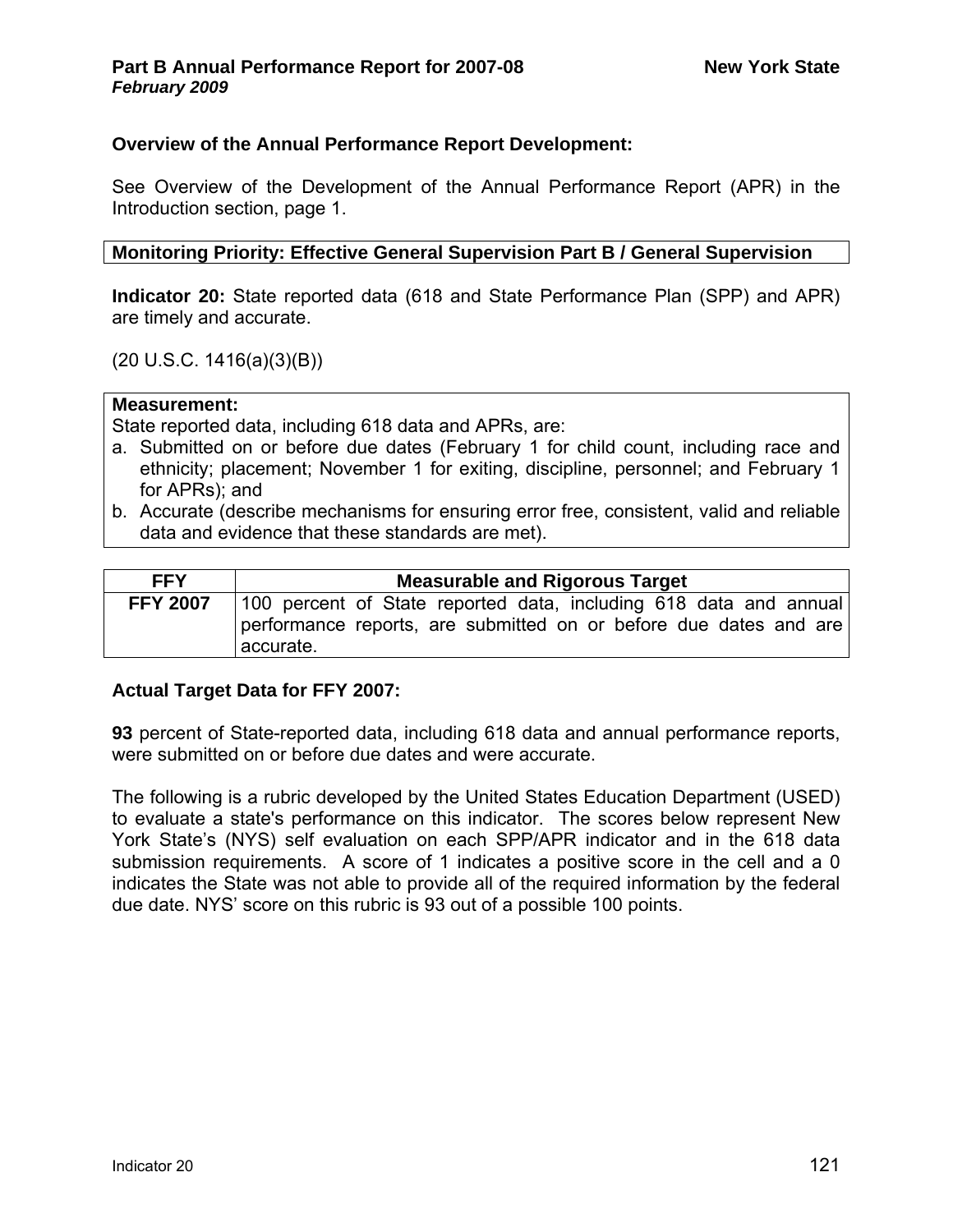| Part B Indicator 20 - SPP/APR Data     |                                                                                   |                            |                |  |
|----------------------------------------|-----------------------------------------------------------------------------------|----------------------------|----------------|--|
| <b>APR Indicator</b>                   | <b>Valid and Reliable</b>                                                         | <b>Correct Calculation</b> | <b>Total</b>   |  |
|                                        |                                                                                   |                            |                |  |
| $\overline{2}$                         |                                                                                   |                            |                |  |
| 3A                                     |                                                                                   |                            | $\overline{2}$ |  |
| 3B                                     |                                                                                   |                            | $\overline{2}$ |  |
| 3C                                     |                                                                                   |                            | $\overline{2}$ |  |
| 4A                                     | 1                                                                                 |                            | $\overline{2}$ |  |
| 5                                      |                                                                                   |                            | $\overline{2}$ |  |
| 7                                      |                                                                                   |                            | $\overline{2}$ |  |
| 8                                      |                                                                                   |                            | $\overline{2}$ |  |
| 9                                      | 0                                                                                 |                            |                |  |
| 10                                     | 0                                                                                 |                            |                |  |
| 11                                     |                                                                                   |                            | $\overline{2}$ |  |
| 12                                     |                                                                                   |                            | $\overline{2}$ |  |
| 13                                     |                                                                                   |                            | $\overline{2}$ |  |
| 14                                     |                                                                                   |                            | $\overline{2}$ |  |
| 15                                     |                                                                                   |                            | $\overline{2}$ |  |
| 16                                     |                                                                                   |                            | $\overline{2}$ |  |
| 17                                     |                                                                                   |                            | $\overline{2}$ |  |
| 18                                     |                                                                                   |                            | $\overline{2}$ |  |
| 19                                     |                                                                                   |                            | $\overline{2}$ |  |
| <b>Subtotal</b>                        |                                                                                   |                            | 36             |  |
| <b>APR Score</b><br><b>Calculation</b> | Timely Submission Points (5 pts for<br>submission of APR/SPP by February 2, 2009) |                            | 5              |  |
|                                        | <b>Grand Total</b>                                                                | 41                         |                |  |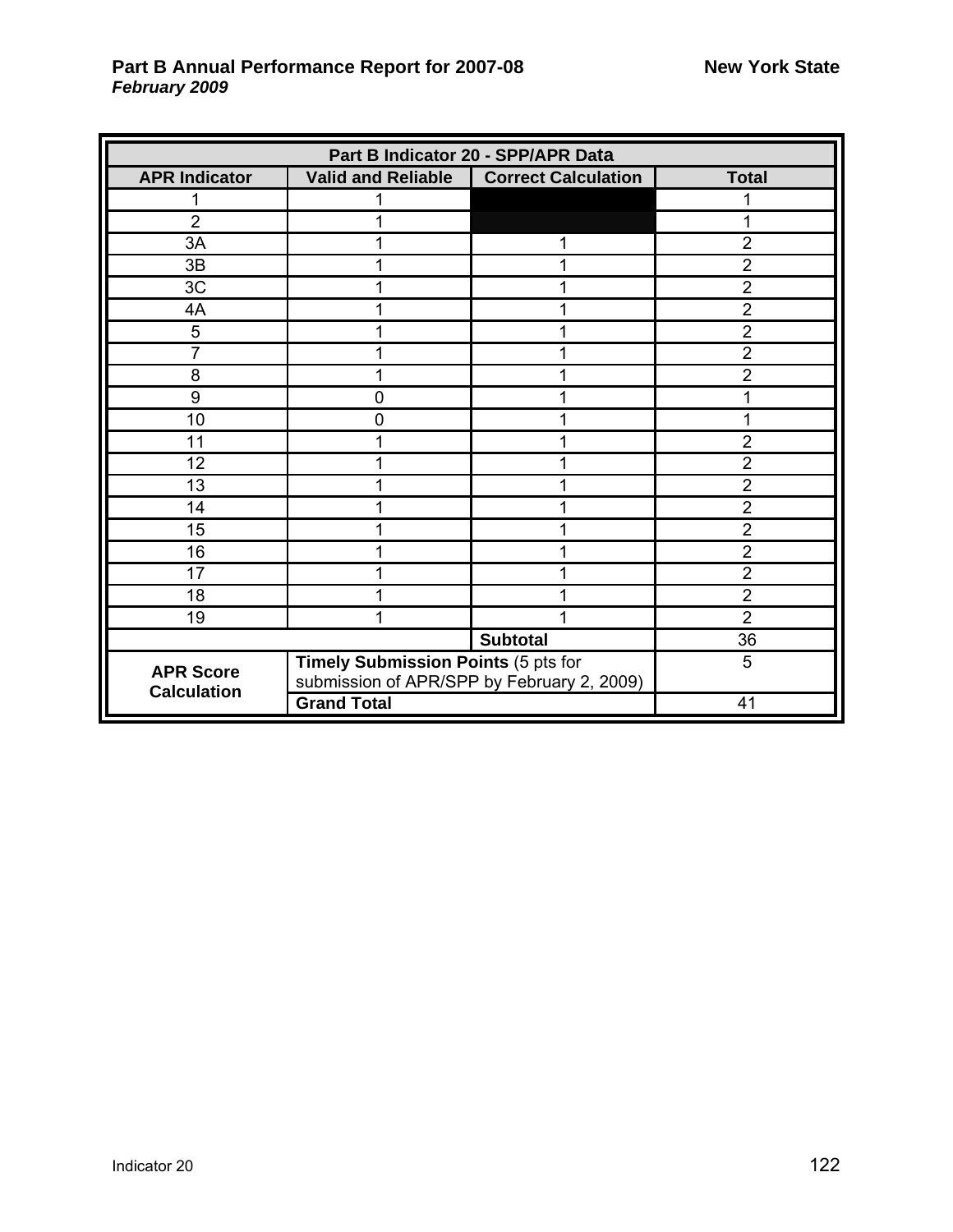| Part B Indicator 20 - 618 Data                                       |                |                                |                                    |                                                                             |              |
|----------------------------------------------------------------------|----------------|--------------------------------|------------------------------------|-----------------------------------------------------------------------------|--------------|
| <b>Table</b>                                                         | <b>Timely</b>  | <b>Complete</b><br><b>Data</b> | <b>Passed Edit</b><br><b>Check</b> | <b>Responded to</b><br><b>Date Note</b><br><b>Requests</b>                  | <b>Total</b> |
| Table $1 -$ Child<br>Count<br>Due Date: 2/1/08                       | $\mathbf 0$    | 1                              | 1                                  | 1                                                                           | 3            |
| Table $2 -$<br>Personnel<br>Due Date: 11/1/08                        | $\mathbf{1}$   | $\mathbf{1}$                   | $\mathbf{1}$                       | N/A                                                                         | 3            |
| Table $3 - Ed$ .<br>Environments<br>Due Date: 2/1/08                 | $\overline{0}$ | $\mathbf{1}$                   | $\mathbf{1}$                       | 1                                                                           | 3            |
| Table $4 -$ Exiting<br>Due Date: 11/1/08                             | $\mathbf{1}$   | $\mathbf{1}$                   | $\mathbf{1}$                       | N/A                                                                         | 3            |
| Table $5-$<br><b>Discipline</b><br>Due Date: 11/1/08                 | 1              | 1                              | $\mathbf{1}$                       | N/A                                                                         | 3            |
| Table $6 - State$<br>Assessment<br>Due Date: 2/1/09                  | 1              | $\mathbf{1}$                   | $\mathbf{1}$                       | N/A                                                                         | 3            |
| Table 7 - Dispute<br>Resolution<br>Due Date: 11/1/08                 | $\mathbf{1}$   | $\mathbf{1}$                   | $\mathbf{1}$                       | N/A                                                                         | 3            |
|                                                                      |                |                                |                                    | <b>Subtotal</b>                                                             | 21           |
|                                                                      |                |                                | .50 up to whole number)            | <b>Weighted Total (subtotal X</b><br>1.87; round $\leq$ .49 down and $\geq$ | 39           |
|                                                                      |                |                                | <b>Indicator #20 Calculation</b>   |                                                                             |              |
|                                                                      |                | A. APR<br>Total                | $\overline{41}$                    |                                                                             |              |
|                                                                      |                | B. 618<br>Total                | 39                                 |                                                                             |              |
| C. Grand<br>80<br>Total                                              |                |                                |                                    |                                                                             |              |
| Percent of timely and accurate data =<br>(C divided by 86 times 100) |                |                                | $(C) / (86) X 100 =$               | 93                                                                          |              |

**Discussion of Improvement Activities Completed and Explanation of Progress or Slippage that occurred for FFY 2007:** 

*Explanation of Progress or Slippage* 

• NYS did not achieve its target of 100 percent complete and accurate data submission to USED for the 2007-08 school year. The State's score based on the USED self review rubric is 93.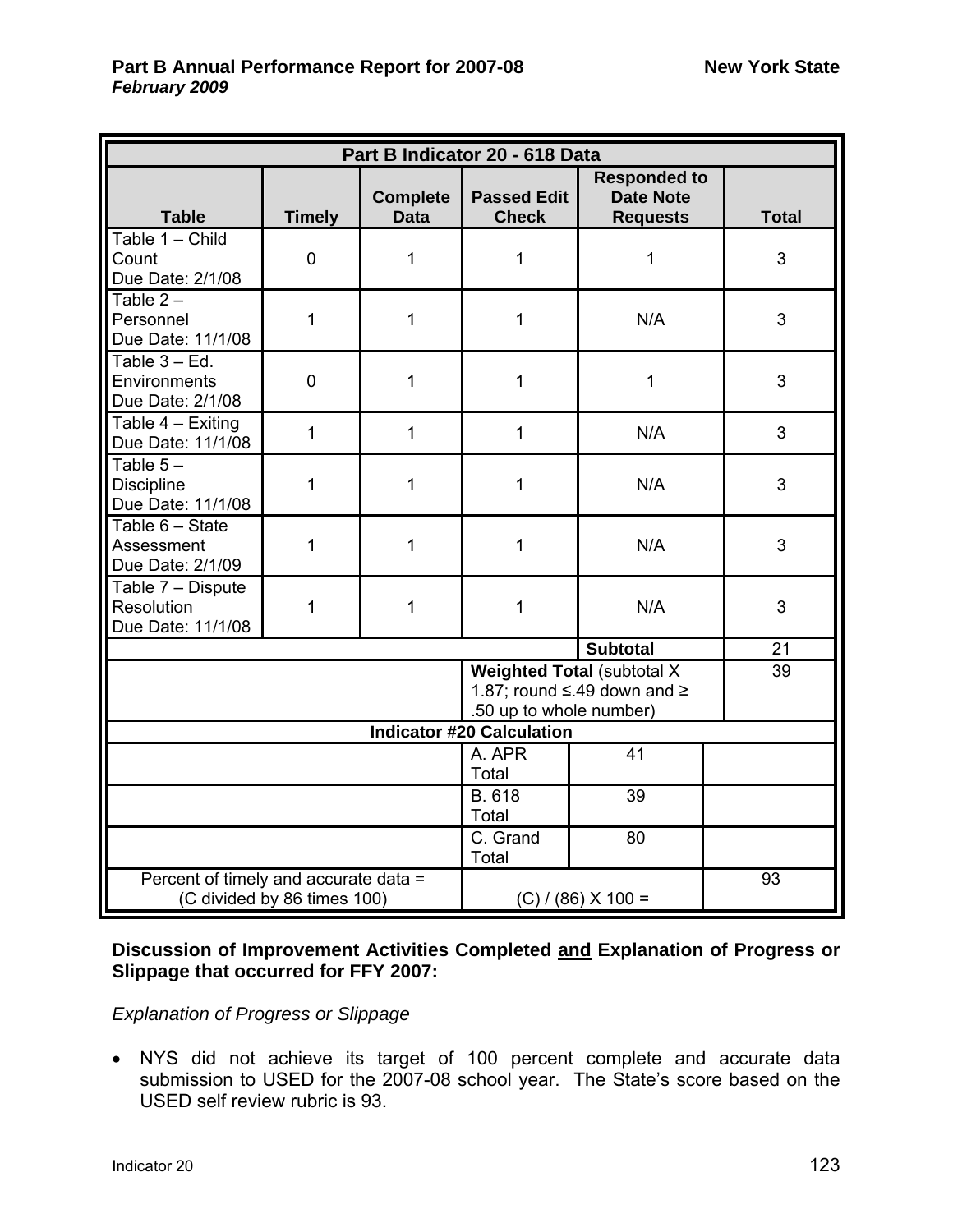- All the deductions in points on the self-review rubric were caused by the same issue. For the 2007-08 school year, NYS began collecting most of the special education data required for the APR and by Section 618 of the Individuals with Disabilities Education Act (IDEA) at the individual student level, using the State's individual student information repository system (SIRS). The State experienced significant delays in completing all reasonability checks, other edit checks, verification and certification processes and could not submit the December 3, 2007 child count and educational environments data (Office of Special Education Programs (OSEP) Tables 1 and 3) by February 1, 2008. Instead Tables 1 and 3 were submitted to the Data Accountability Center (DAC) on July 2, 2008. Since these data were late being finalized, the State could not complete the required data analysis related to disproportionality and complete the review of each school district's policies, practices and procedures in time for reporting results in this APR for Indicators 9 and 10. As a result, two points were deducted for not providing valid and reliable data for Indicators 9 and 10 and two points for not providing timely data for OSEP Tables 1 and 3.
- To address this issue, the State issued a notification to all school districts that the State's child count date has been changed from December 1 to the first Wednesday in October, beginning in 2008-09 school year. This improvement activity, as well as others described below will result in the State's ability to obtain the data early enough in the school year so that the State has sufficient time to complete its review of school district policies, procedures and practices to determine if the data is the result of inappropriate policies, procedures and practices.

### *Improvement Activities Completed in 2007-08*

- NYS accessed technical assistance related to timely and accurate data. Three representatives from NYS attended the last annual meeting of Part B data managers hosted by DAC. This meeting was useful to the data managers of the various special education data systems and ensures everyone is knowledgeable about IDEA requirements related to each indicator. These three individuals regularly peruse the various federally sponsored websites for new information and ideas. They also regularly participate in most technical assistance phone calls and webinars hosted by OSEP as well as by the Northeast Regional Resource Center (NERRC) and sometimes also by other resource centers. This ensures they remain current in their knowledge.
- In 2007-08, the Office of Vocational and Educational Services for Individuals with Disabilities (VESID) conducted a lengthy analysis of its 2005-06, 2006-07 and 2007- 08 data and developed its criteria to determine a valid and reliable process to determine under-representation. VESID considered the resources of National Center for Culturally Responsive Educational Systems (NCCRESt) in our determination of a methodology for determining under-representation, but selected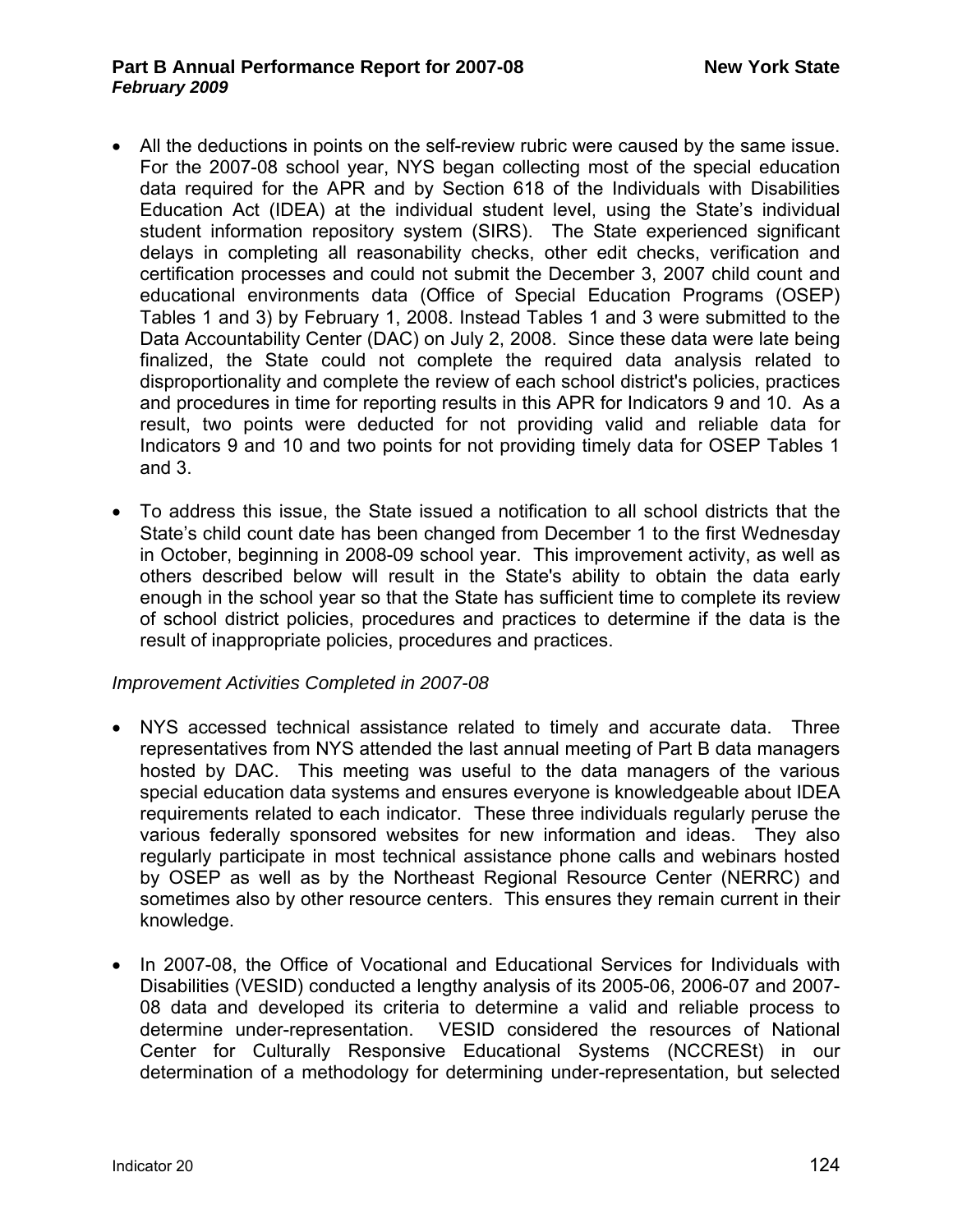criteria that would factor in NYS statistics related to identification of students for special education.

- Criteria for under-representation were applied to three years of data and criteria for over-representation were applied to 2007-08 school year data and school districts were identified if they met the criteria for significant disproportionality (Indicators 9 and 10). Identified school districts were notified and required to use the Statedeveloped self-review monitoring protocol to review their policies, practices and procedures related to identification of students for special education or identification of students by specific disabilities and placement in particular least restrictive environment (LRE) settings.
- In order to be able to implement the requirements of Indicators 9 and 10, NYS changed the State's child count date from December 1 to the first Wednesday in October, beginning in 2008-09 school year. As a result of this change, we anticipate submitting the October 1, 2008 child count and educational environments data to the USED by February 1, 2009. As a result of finalizing these data earlier, we should be able to do the required data analysis and notifications for Indicators 9 and 10 earlier and conduct the review of policies, practices and procedures in sufficient time for reporting in the next APR, on February 1, 2010.
- NYS provided explanatory comments (data notes) in the appropriate sections of each IDEA, Section 618 Table. We also provided data notes to DAC on all significant year-to-year changes that are flagged by DAC, however, there were no specific data notes that were requested by DAC for the 2007-08 school year.
- VESID staff conducted numerous training sessions on submitting special education data through SIRS during the 2007-08 school year and enhanced the SIRS 2008-09 documentation with special education information to facilitate accurate data reporting.
- VESID staff provided ongoing technical assistance through various means to all stakeholders involved in the data collection processes for special education and are routinely engaged in meetings with our colleagues in general education data collection offices to facilitate the timely and accurate collection of special education data through SIRS.
- The Comprehensive Special Education Information System (CSEIS) reports for State complaint timeliness and 12-month compliance have been revised to reflect data identified by the Special Education Quality Assurance (SEQA) office as useful for tracking of both issues.
- CSEIS users and managers received ongoing training in the system revisions and use of reports to monitor data.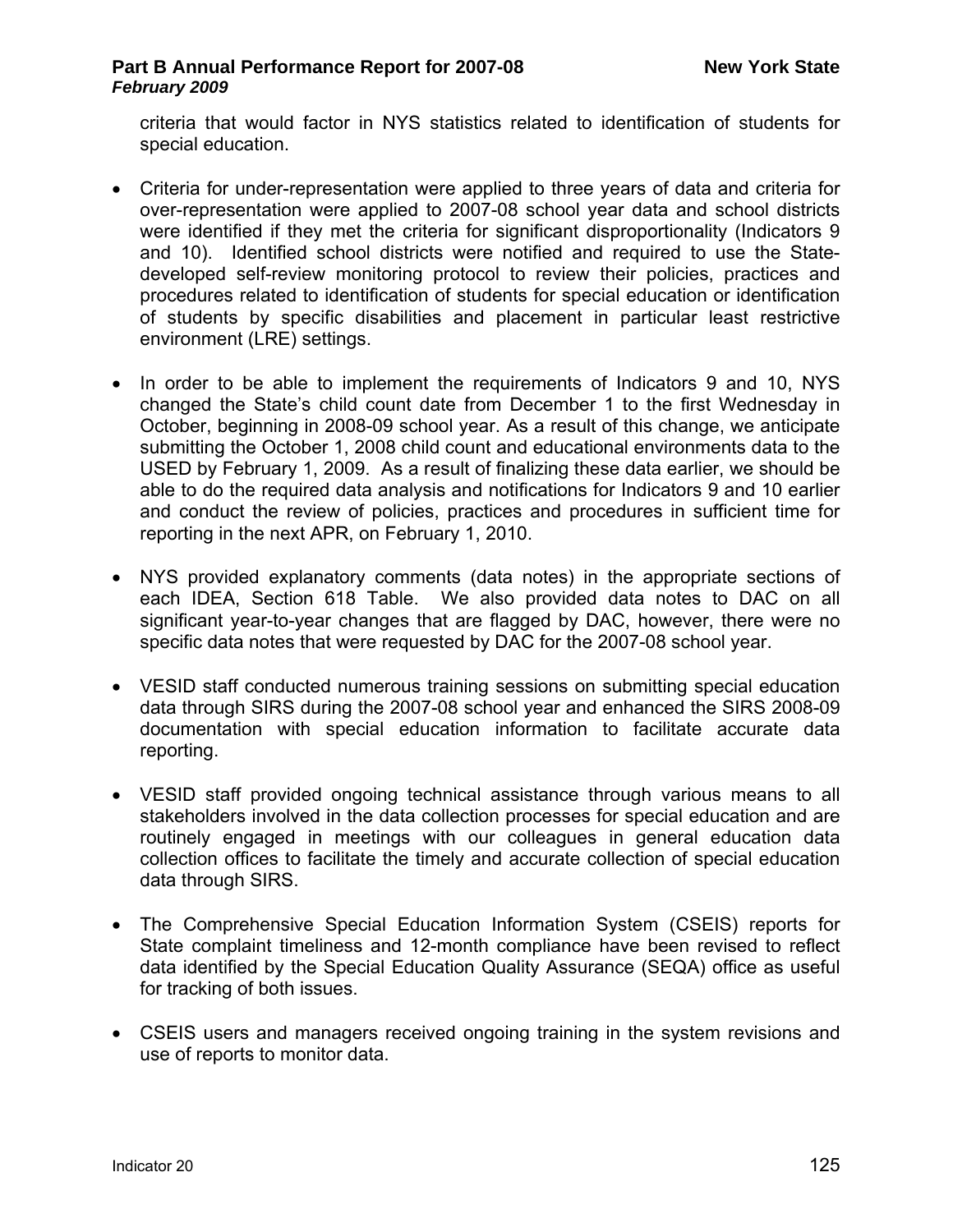- The Impartial Hearing Reporting System (IHRS) has been revised to incorporate an Impartial Hearing Officer (IHO) Toolbox. The Tool Box includes an extension calculator to assist IHO with timeliness of extensions and a performance report that allows them to see those cases where the decision is late.
- IHRS users have received technical assistance memorandum regarding system changes and have access to technical assistance via phone and e-mail on a daily basis.

#### **Revisions, with Justification, to Proposed Targets/ Improvement Activities / Timelines / Resources for FFY 2007** *[If applicable]*

The State's child count date has been changed from December 1 to the first Wednesday in October, beginning in 2008-09 school year.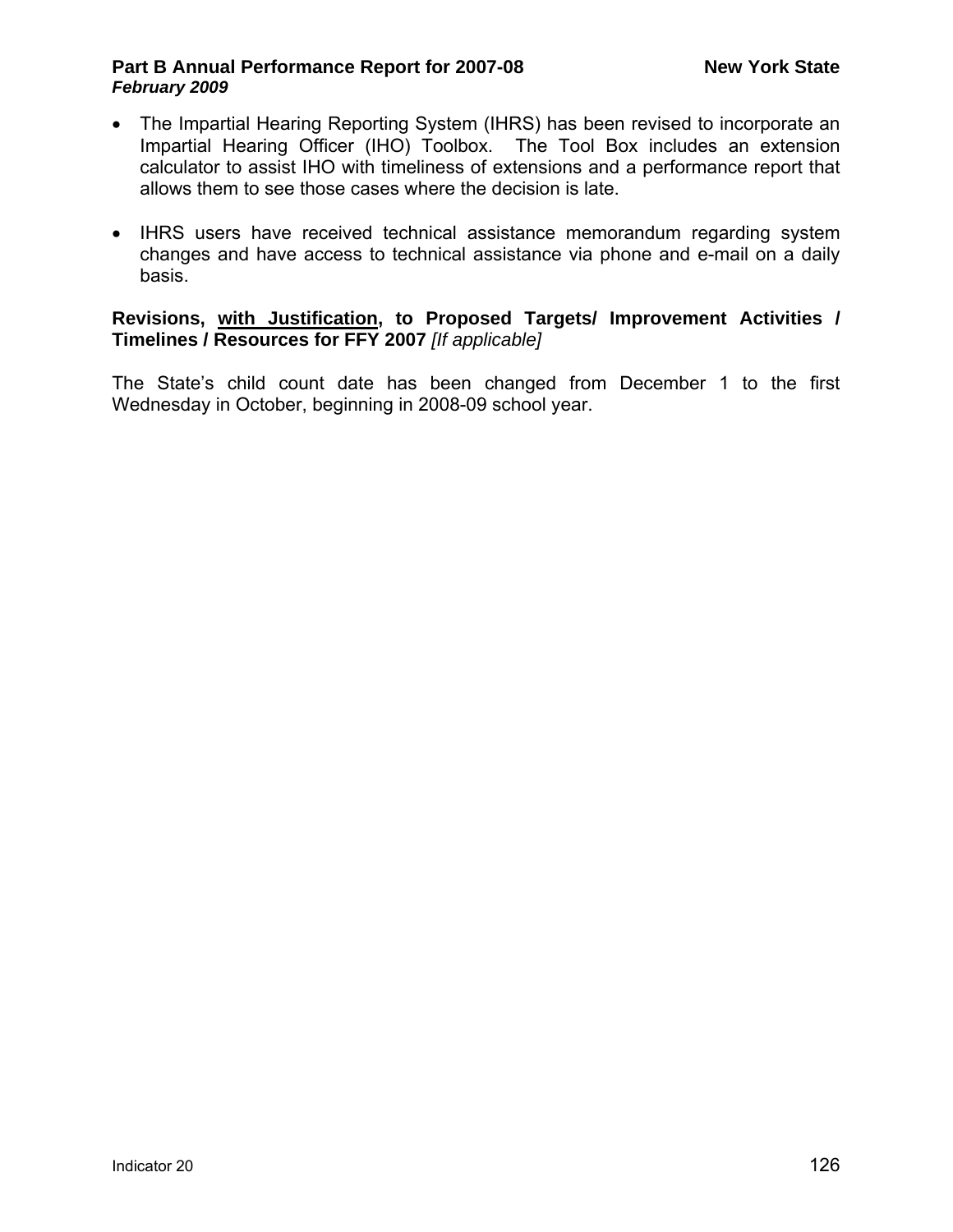## **Appendix: State Performance Plan Indicators and Required Attachments For Part B Annual Performance Report for 2007-08:**

**SPP Indicator 7 Progress Report, February 2009** 

**Attachment 1: Report of Dispute Resolutions for 2007-08 (OSEP Table 7)** 

**Attachment 2: State Assessment Data for 2007-08 (OSEP Table 6)**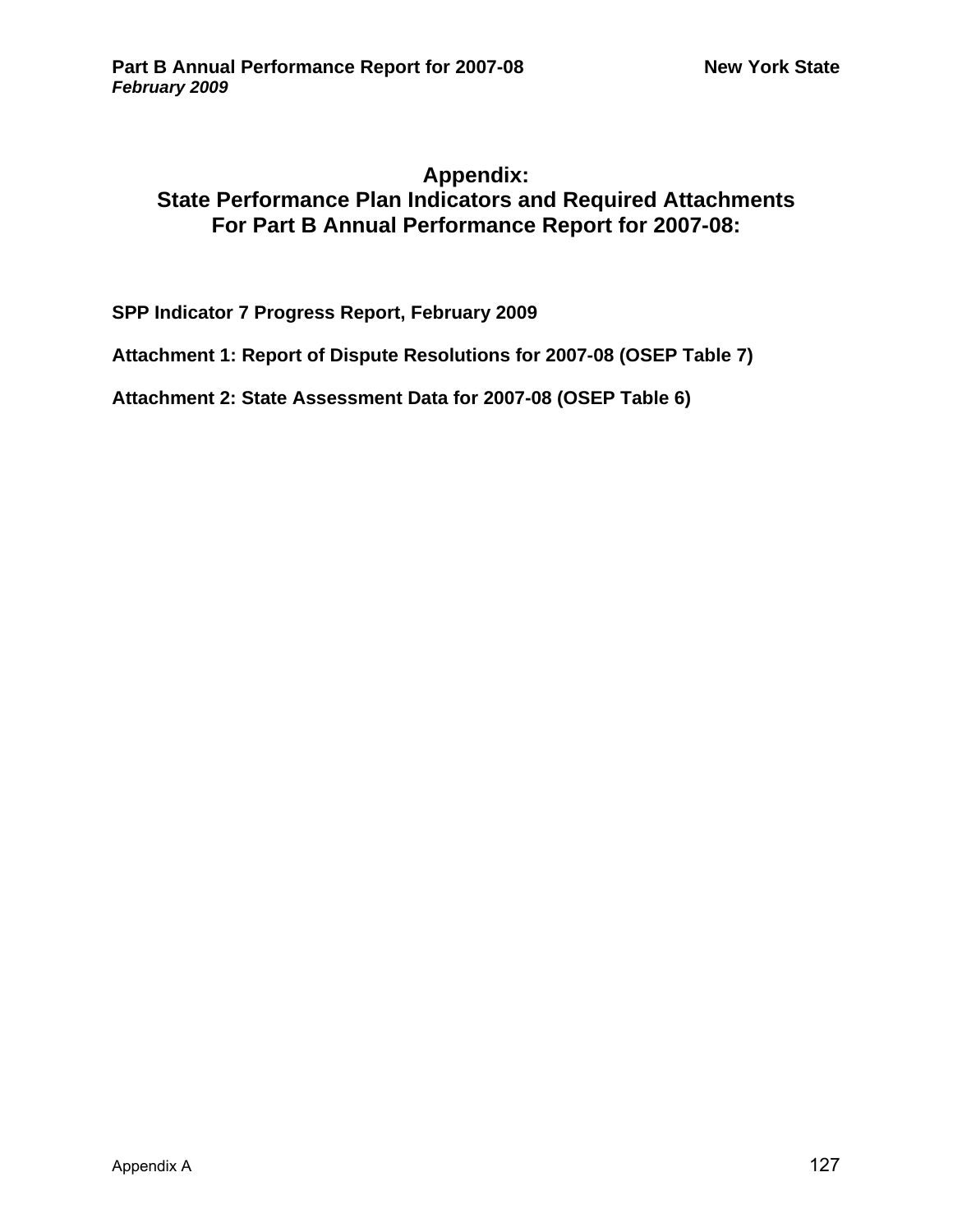## **IDEA Part B State Performance Plan 2005-10** New York State **Revised February 2009**

Overview of the State Performance Plan Development:

See Overview of the State Performance Plan (SPP) Development in the Introduction to the SPP originally submitted February 1, 2006 and revised June 2007. See also the Introduction to this Annual Performance Report (APR), page 1.

## **Monitoring Priority: FAPE in the LRE**

**Indicator 7:** Percent of preschool children with individualized education programs (IEPs) who demonstrate improved:

- A. Positive social-emotional skills (including social relationships);
- B. Acquisition and use of knowledge and skills (including early language/ communication and early literacy); and
- C. Use of appropriate behaviors to meet their needs.

 $(20 U.S.C. 1416 (a)(3)(A))$ 

### **Measurement:**

A. Positive social-emotional skills (including social relationships):

- a. Percent of preschool children who did not improve functioning  $=$   $[$ (# of preschool children who did not improve functioning) divided by the (# of preschool children with IEPs assessed)] times 100.
- b. Percent of preschool children who improved functioning but not sufficient to move nearer to functioning comparable to same-aged peers  $=$   $($   $\#$  of preschool children who improved functioning but not sufficient to move nearer to functioning comparable to same-aged peers) divided by the (# of preschool children with IEPs assessed)] times 100.
- c. Percent of preschool children who improved functioning to a level nearer to same-aged peers but did not reach it =  $(# of preschool children who improved)$ functioning to a level nearer to same-aged peers but did not reach it) divided by the (# of preschool children with IEPs assessed)] times 100.
- d. Percent of preschool children who improved functioning to reach a level comparable to same-aged peers =  $[(# of preschool children who improved$ functioning to reach a level comparable to same-aged peers) divided by the (# of preschool children with IEPs assessed)] times 100.
- e. Percent of preschool children who maintained functioning at a level comparable to same-aged peers =  $(# of presented)$  children who maintained functioning at a level comparable to same-aged peers) divided by the (# of preschool children with IEPs assessed)] times 100.

If  $a + b + c + d + e$  does not sum to 100%, explain the difference.

B. Acquisition and use of knowledge and skills (including early language/ communication and early literacy):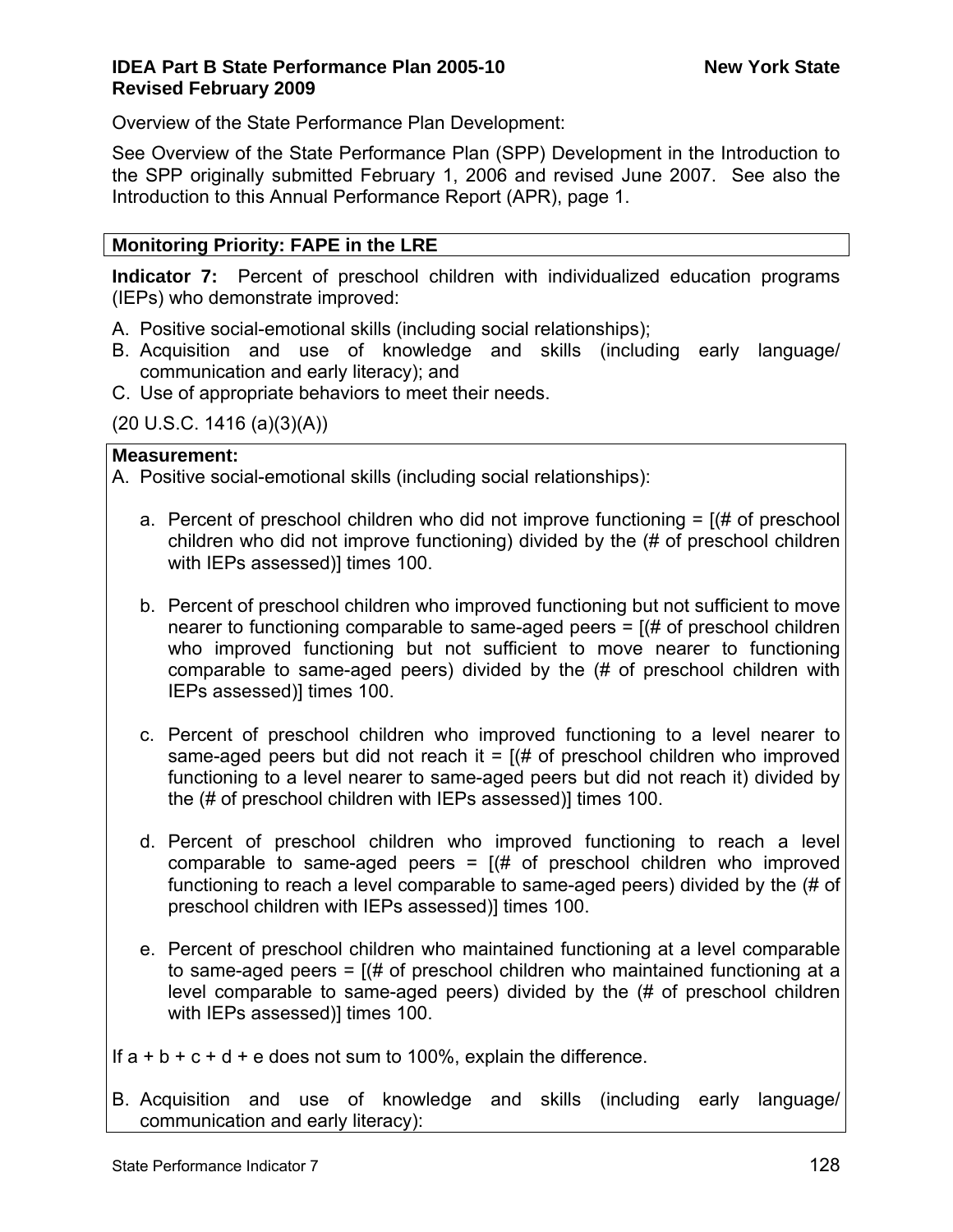- a. Percent of preschool children who did not improve functioning  $= [(# of preschool]$ children who did not improve functioning) divided by the (# of preschool children with IEPs assessed)] times 100.
- b. Percent of preschool children who improved functioning but not sufficient to move nearer to functioning comparable to same-aged peers  $=$   $($   $\#$  of preschool children who improved functioning but not sufficient to move nearer to functioning comparable to same-aged peers) divided by the (# of preschool children with IEPs assessed)] times 100.
- c. Percent of preschool children who improved functioning to a level nearer to same-aged peers but did not reach it =  $(# 0f$  preschool children who improved functioning to a level nearer to same-aged peers but did not reach it) divided by the (# of preschool children with IEPs assessed)] times 100.
- d. Percent of preschool children who improved functioning to reach a level comparable to same-aged peers =  $[(# of presented]$  preschool children who improved functioning to reach a level comparable to same-aged peers) divided by the (# of preschool children with IEPs assessed)] times 100.
- e. Percent of preschool children who maintained functioning at a level comparable to same-aged peers =  $(# of presented)$  children who maintained functioning at a level comparable to same-aged peers) divided by the (# of preschool children with IEPs assessed)] times 100.
- If  $a + b + c + d + e$  does not sum to 100%, explain the difference.
- C. Use of appropriate behaviors to meet their needs:
	- a. Percent of preschool children who did not improve functioning  $=$   $[$ (# of preschool children who did not improve functioning) divided by the (# of preschool children with IEPs assessed)] times 100.
	- b. Percent of preschool children who improved functioning but not sufficient to move nearer to functioning comparable to same-aged peers  $=$   $($  # of preschool children who improved functioning but not sufficient to move nearer to functioning comparable to same-aged peers) divided by the (# of preschool children with IEPs assessed)] times 100.
	- c. Percent of preschool children who improved functioning to a level nearer to same-aged peers but did not reach it =  $(# 0f$  preschool children who improved functioning to a level nearer to same-aged peers but did not reach it) divided by the (# of preschool children with IEPs assessed)] times 100.
	- d. Percent of preschool children who improved functioning to reach a level comparable to same-aged peers =  $[(# of preschool children who improved$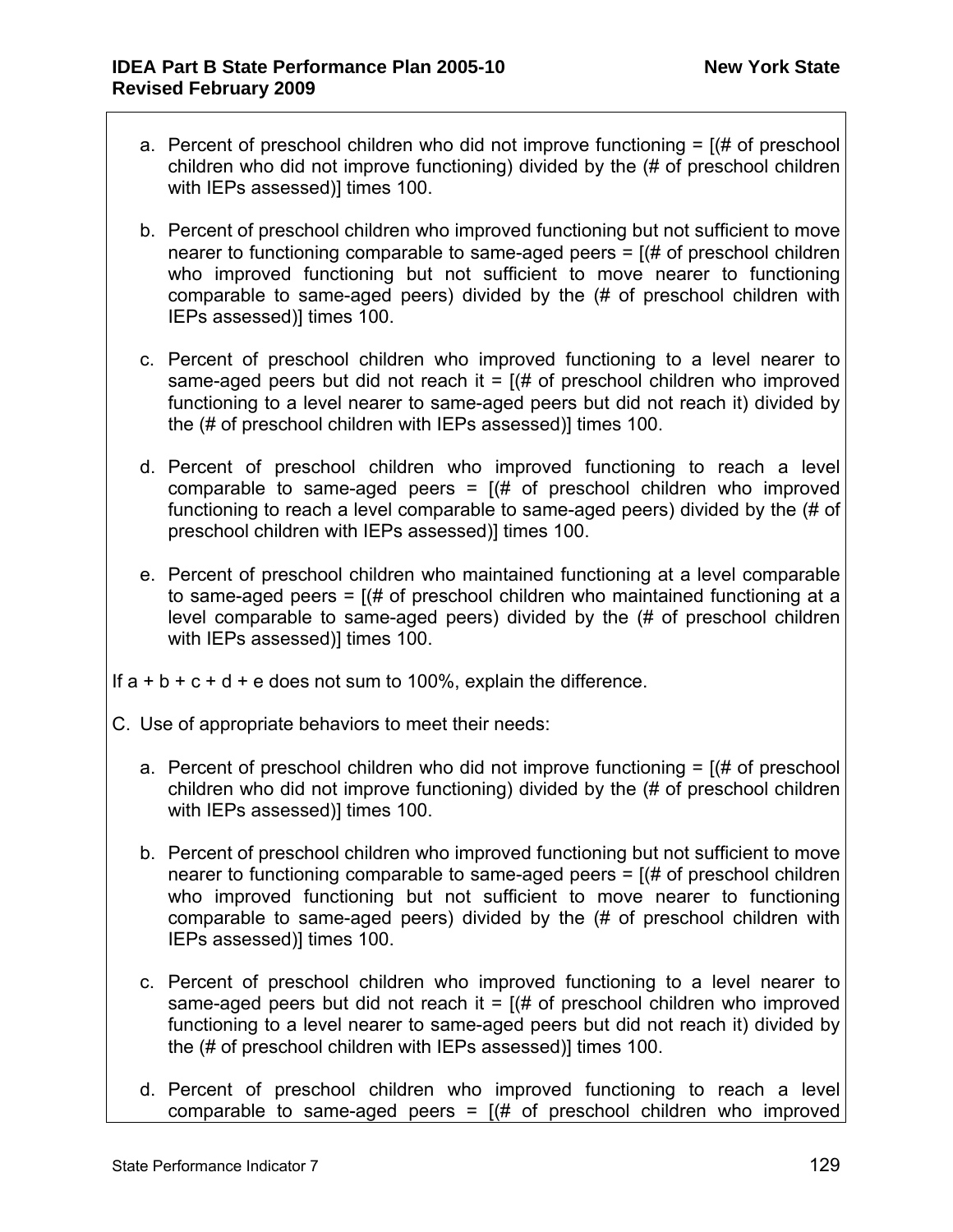functioning to reach a level comparable to same-aged peers) divided by the (# of preschool children with IEPs assessed)] times 100.

e. Percent of preschool children who maintained functioning at a level comparable to same-aged peers = [(# of preschool children who maintained functioning at a level comparable to same-aged peers) divided by the (# of preschool children with IEPs assessed)] times 100.

If  $a + b + c + d + e$  does not sum to 100%, explain the difference.

New York State's (NYS) measurement is the same as explained above.

The PD-10 report was used to collect progress data on preschool outcomes during the 2006-07 school year via a web-based data reporting system. The PD-10 report is posted at <http://www.vesid.nysed.gov/sedcar/archived/0607pdrpts.htm>. Beginning in the 2007-08 school year, these data were collected at the individual student level through the State's Student Information Repository System (SIRS). See the 2007-08 SIRS Policy Manual and 2007-08 SIRS Dictionary of Reporting Data Elements posted at [http://www.vesid.nysed.gov/sedcar/archived/0708pdrpts.htm#references.](http://www.vesid.nysed.gov/sedcar/archived/0708pdrpts.htm#references)

## **Overview of Issue/Description of System or Process:**

In NYS, preschool children suspected of having a disability are referred to their local school districts through their district's Committee on Preschool Special Education (CPSE). In accordance with State statute, parents maintain the right to select an evaluator from a list of state-approved evaluators. If, based on the evaluation, the CPSE determines that a child is eligible for special education services, an IEP is developed that identifies the recommended special education services for the child. Preschool students with disabilities may receive related services only (RSO), services of a Special Education Itinerant Teacher (SEIT), or be placed in a special class program for either half or full day, including integrated programs with students without disabilities when appropriate. NYS' system allows for the provision of related services and SEIT within general education preschool and/or daycare environments as well as in the child's home. In NYS, most preschool children with disabilities receive their special education services from approved private preschool providers.

### **Identification of assessment measures in preschool outcome areas**

At the request of the Office of Vocational and Educational Services for Individuals with Disabilities (VESID), a survey was conducted by the Early Childhood Direction Centers (ECDCs) of the assessment tools currently being used by special education preschool programs in NYS that measure the required indicator areas. The most frequently administered assessments used in the State for 3- and 4-year-old preschool children to assess preschool children with disabilities in the three outcome areas are provided below.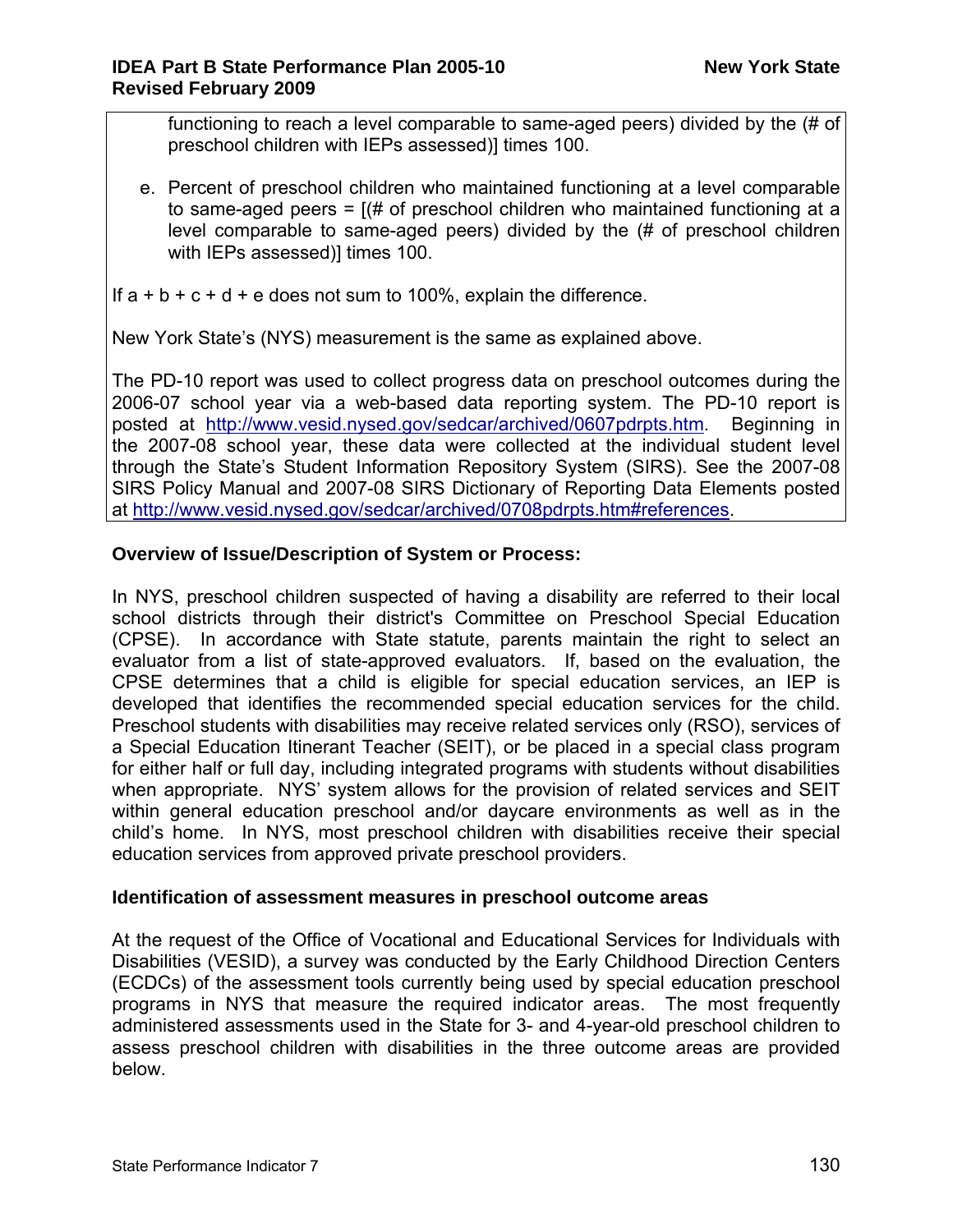## **IDEA Part B State Performance Plan 2005-10** New York State **Revised February 2009**

| <b>Assessment Measure</b>                                                                                   | <b>Outcome 1</b>                                         | <b>Outcome 2</b>                                                | <b>Outcome 3</b>                                |
|-------------------------------------------------------------------------------------------------------------|----------------------------------------------------------|-----------------------------------------------------------------|-------------------------------------------------|
| Name, Edition and<br><b>Publication Date of</b><br><b>Assessment Measure</b>                                | <b>Positive</b><br><b>Social</b><br><b>Relationships</b> | <b>Acquire and Use</b><br><b>Skills and</b><br><b>Knowledge</b> | <b>Takes Actions</b><br>to<br><b>Meet Needs</b> |
| <b>Adaptive Behavior Assessment</b>                                                                         |                                                          |                                                                 | X                                               |
| System (Ages 0-5)<br><b>Arizona Articulation Proficiency</b>                                                |                                                          | X                                                               |                                                 |
| Scale $-3^{rd}$ Revision, Western<br>Psychological Service, 2000                                            |                                                          |                                                                 |                                                 |
| <b>Battelle Developmental Inventory</b><br>$(BDI 2) - 2nd$ Edition, 2005                                    | X                                                        | X                                                               | X                                               |
| Bayley Scales of Infant<br>Development (BSID 2), 1993                                                       |                                                          | X                                                               |                                                 |
| Behavior Assessment System for<br>Children (BASC) - 2 <sup>nd</sup> Edition,<br>2004                        | X                                                        |                                                                 | X                                               |
| Brigance Diagnostic Inventory of<br>Development, 1 <sup>st</sup> Edition,<br>Copyright (1978, revised 1991) | X                                                        |                                                                 | X                                               |
| Carolina Curriculum for<br>Preschoolers with Special Needs,<br>2 <sup>nd</sup> Edition, Copyright 2004      | $\sf X$                                                  | X                                                               | X                                               |
| Child Behavior Checklist (CBCL) -<br>2 <sup>nd</sup> Edition, 2000                                          | $\mathsf{X}$                                             |                                                                 |                                                 |
| <b>Clinical Evaluation of Language</b><br><b>Fundamentals-Preschool II</b><br>(CELF), 1992 & 2004           |                                                          | X                                                               |                                                 |
| Connors' Parent & Teacher Rating<br>Scale (CRS-R), 1997                                                     | X                                                        |                                                                 |                                                 |
| Developmental Assessment of<br>Young Children (DAYC), 1998                                                  | X                                                        | X                                                               | X                                               |
| Differential Ability Scales -<br>Psychological Corporation, 1990                                            |                                                          | X                                                               |                                                 |
| Goldman-Fristoe Test of<br>Articulation 2, American Guidance<br>Service, Inc., 2000 Edition                 |                                                          | X                                                               |                                                 |
| Hawaii Early Learning Profile<br>(HELP), 2004                                                               |                                                          | X                                                               | X                                               |
| Learning Accomplishment Profile-<br>$D$ (LAP-D)                                                             | X                                                        | $\mathsf{X}$                                                    |                                                 |
| Mullen Scales of Early Learning,<br>1995                                                                    |                                                          | X                                                               |                                                 |
| Peabody Developmental Motor<br>Scales-2, 2002 (1983)                                                        |                                                          |                                                                 | X                                               |
| Peabody Picture Vocab. Test<br>$(PPVT) - IIIA$                                                              |                                                          | X                                                               |                                                 |
| Preschool - Kindergarten Behavior<br>Scales $-2^{nd}$ Edition, 2002                                         | X                                                        |                                                                 |                                                 |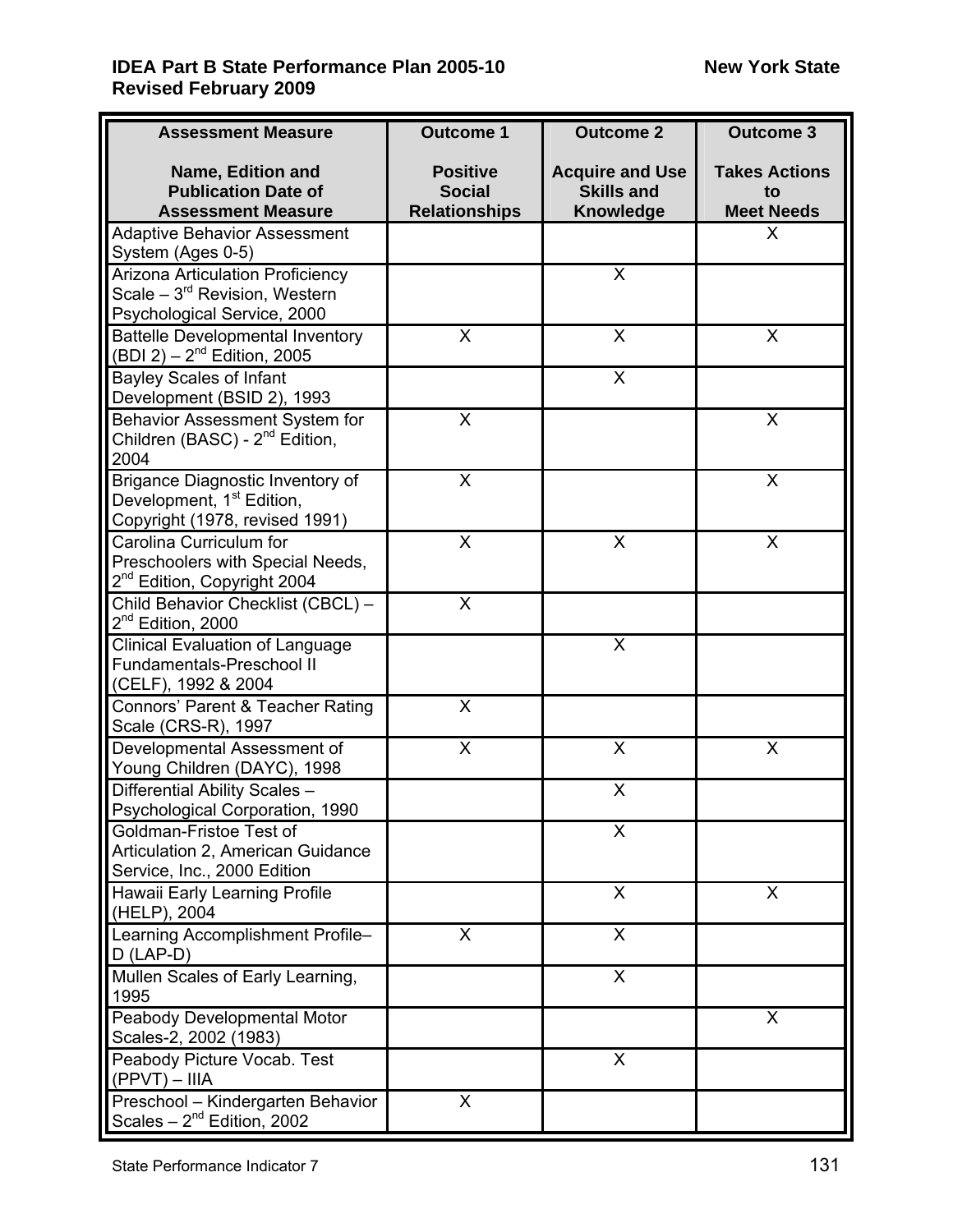## **IDEA Part B State Performance Plan 2005-10** New York State **Revised February 2009**

| <b>Assessment Measure</b>                                                              | <b>Outcome 1</b>                                         | <b>Outcome 2</b>                                                | <b>Outcome 3</b>                                |
|----------------------------------------------------------------------------------------|----------------------------------------------------------|-----------------------------------------------------------------|-------------------------------------------------|
| Name, Edition and<br><b>Publication Date of</b><br><b>Assessment Measure</b>           | <b>Positive</b><br><b>Social</b><br><b>Relationships</b> | <b>Acquire and Use</b><br><b>Skills and</b><br><b>Knowledge</b> | <b>Takes Actions</b><br>to<br><b>Meet Needs</b> |
| <b>Preschool Evaluation Scale</b>                                                      | X.                                                       | X.                                                              | X                                               |
| Preschool Language Scale -<br>(PLS-4), 2002                                            |                                                          | X                                                               |                                                 |
| Rossetti Infant-Toddler Language<br><b>Scales, 1990</b>                                | X                                                        | X                                                               |                                                 |
| Sensory Profile Checklist (Dunn)<br>Psychological Corporation, 1999                    |                                                          |                                                                 | $\sf X$                                         |
| Stanford-Binet Intelligence Scale,<br>2003                                             |                                                          | X                                                               |                                                 |
| <b>Stuttering Severity Instrument for</b><br>Children & Adults, Third Edition,<br>1994 |                                                          | X                                                               |                                                 |
| <b>Vineland Social Emotional Early</b><br>Childhood Scales (SEEC)                      | X                                                        | X                                                               | X                                               |
| <b>Wechsler Preschool and Primary</b><br>Scale of Intelligence-III (WPPSI),<br>2002    |                                                          | X                                                               |                                                 |
| Westby Play Scale, 2000                                                                |                                                          | X                                                               |                                                 |

### **Process to collect entry and exit information**

Entry assessments:

All preschool children who were initially evaluated on or after March 1, 2006 and found eligible for preschool special education programs and/or services are required to have entry assessment results. All preschool children suspected of having a disability must have entry assessments. These assessments are conducted by approved preschool evaluators. Results are reported to the CPSE, which determines if the child is eligible for preschool special education programs and services and the entry levels of functioning in three early childhood outcome areas. Approved preschool evaluators are required to include specific assessment information on the Preschool Student Evaluation Summary Report and fill out the supporting evidence for questions 1a, 2a and 3a of the Child Outcomes Summary Form. CPSEs are required to meet to determine a preschool child's eligibility for preschool special education programs and/or services and review the summary evaluation results and reports from the approved evaluator. For preschool children found to be eligible, the CPSEs rate the child's functioning across settings in each of the three outcome areas identified in questions 1a, 2a, and 3a of the Child Outcomes Summary Form. Annually, a representative sample of school districts are required to collect and submit entry and exit data to the State Education Department (SED) through SIRS for preschool children who leave preschool special education services anytime during the school year. All school districts are required to maintain entry level assessment data on all preschool children who are determined to be eligible for preschool special education programs or services.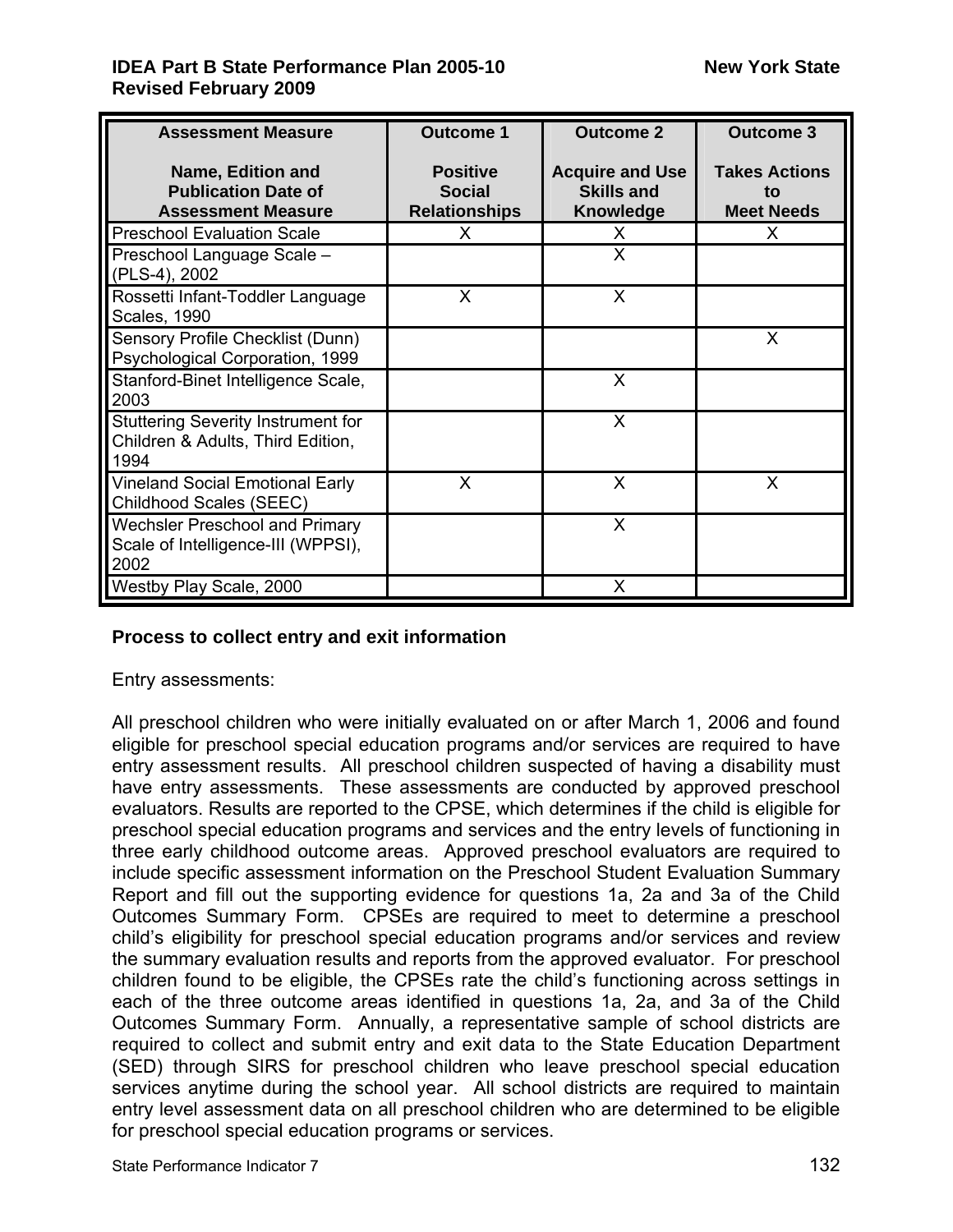#### Exit assessments:

While all preschool children who were initially evaluated on or after March 1, 2006 and found eligible for preschool special education programs and/or services are required to have entry assessment results, exit assessments only need to be conducted for preschool children with disabilities who stop receiving preschool special education services due to program completion or declassification during the school year in which the school district is required to report exit data on this indicator. The only children in sample school districts who require exit assessments are those who received an entry assessment and participated in preschool special education for at least six months prior to exiting.

In order to collect exit assessment data on the progress preschool children with disabilities have made as a result of receiving preschool special education programs and/or services, the Committee on Special Education (CSE) must arrange for exit assessment(s) in the three early childhood outcome areas to be conducted as part of the reevaluation process to determine the child's eligibility for school age special education. Whenever possible and appropriate, the exit assessment instruments should be the same assessment instruments used by the preschool evaluator for the entry assessment process. The results of these assessments must be provided to the CSE. The CSE will review the exit assessment results and determine the child's progress rating in the three identified areas. Some preschool children with disabilities may be referred to the CPSE for possible declassification prior to aging out of preschool special education programs and/or services. When considering declassification of a preschool child with a disability, the CPSE must arrange for a reevaluation by an approved evaluator selected by the parent. The reevaluation process must include conducting exit assessments that measure the child's progress in the three early childhood outcome areas. Whenever possible, the exit assessment instruments should be the same assessment instruments used by the initial approved preschool evaluator for the entry assessment process. The results of the reevaluation and exit assessments must be provided to the CPSE, including the child's parents and the person designated by the municipality in which the child resides. The CPSE must review the reevaluation and assessment results and determine the child's progress rating in each of the three identified areas.

### **Sampling Methodology**

Annually, NYS requires a representative sample of one/sixth of the school districts in the State to report progress data on this indicator through the individual student data collection system, SIRS. The process for selecting a representative sample of school districts each year to report data on this indicator through the 2010-11 school year is described in NYS' SPP, as revised in June 2007. NYS' sampling plan is such that over the six-year SPP cycle, every school district will have submitted progress data on preschool outcomes at least once. New York City (NYC) is the only district with a total enrollment of over 50,000 students and submits data for every special education indicator every year. Every school district except NYC reported progress data on all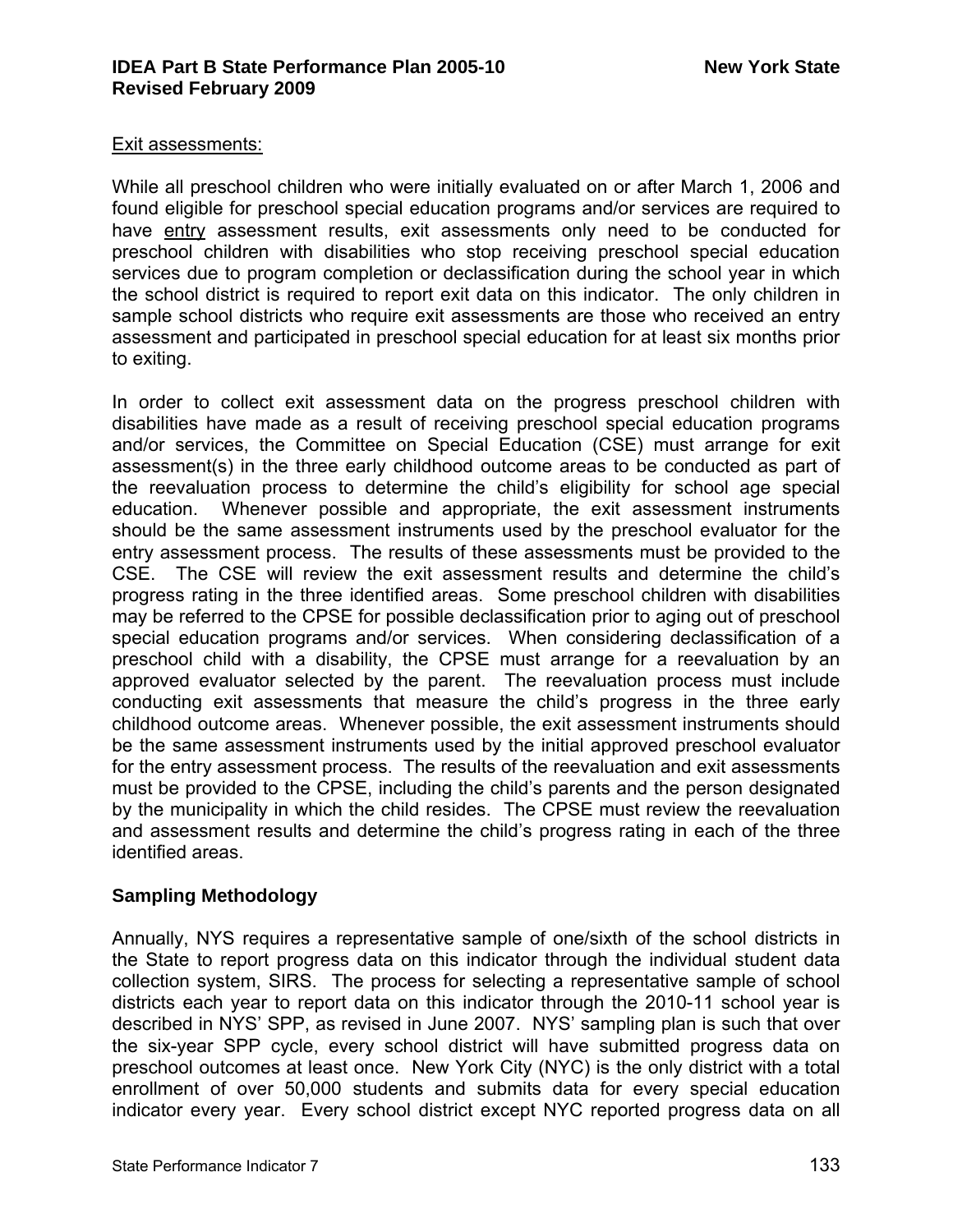eligible preschool children. NYC reports progress data on a representative sample of students.

Beginning in the 2007-08 school year, NYS collected entry and exit scores on the Child Outcomes Summary Form on an individual student basis through SIRS and categorized children in the progress categories as described in the measure. Except for NYC, all school districts assigned to report data on this indicator are required to provide data on all exiting preschool children that meet the criteria (no sampling is permitted). See the 2007-08 SIRS policy manual and 2007-08 SIRS Dictionary of Reporting Data Elements posted at [http://www.vesid.nysed.gov/sedcar/archived/0708pdrpts.htm#references.](http://www.vesid.nysed.gov/sedcar/archived/0708pdrpts.htm#references) Reporting data through this new system is expected to improve the accuracy of these data. NYS collects raw data on the score each child receives on the Child Outcomes Summary Form at entry and again at exit from preschool special education programs or services. Based on the raw data, the State reports children in the correct progress category. Having data at the individual student level and the ability to track children longitudinally until they no longer attend school in NYS provides the State greater capacity for data analysis.

NYC is required to maintain documentation regarding selecting students for sampling, since they are the only school district that are allowed to report these data for a sample of eligible students. The totally random sampling methodology and required documentation should eliminate selection bias. SED will attempt to prevent missing data by first describing precisely what the State needs to collect, providing technical assistance and then following up with school districts to request missing data. The completeness of data collection will improve after the first year and will continue to improve as long as requirements remain unchanged. All issues of confidentiality are handled in accordance with the rules and procedures in the Family Educational Rights and Privacy Act (FERPA). SED guards against divulging personally identifiable information by not reporting results when there are less than five students for whom data are available or when those results can be easily calculated based on other data provided.

## **Progress Data**

At the end of the 2007-08 school year, 112 school districts reported progress data on 1,678 preschool students with disabilities in each early childhood outcome area. Two school district's data were missing at the time this report was prepared. The 1,695 students left preschool special education programs and/or services during the 2007-08 school year after receiving special education for at least six months. The results for these students in the three early childhood outcome areas are reported below.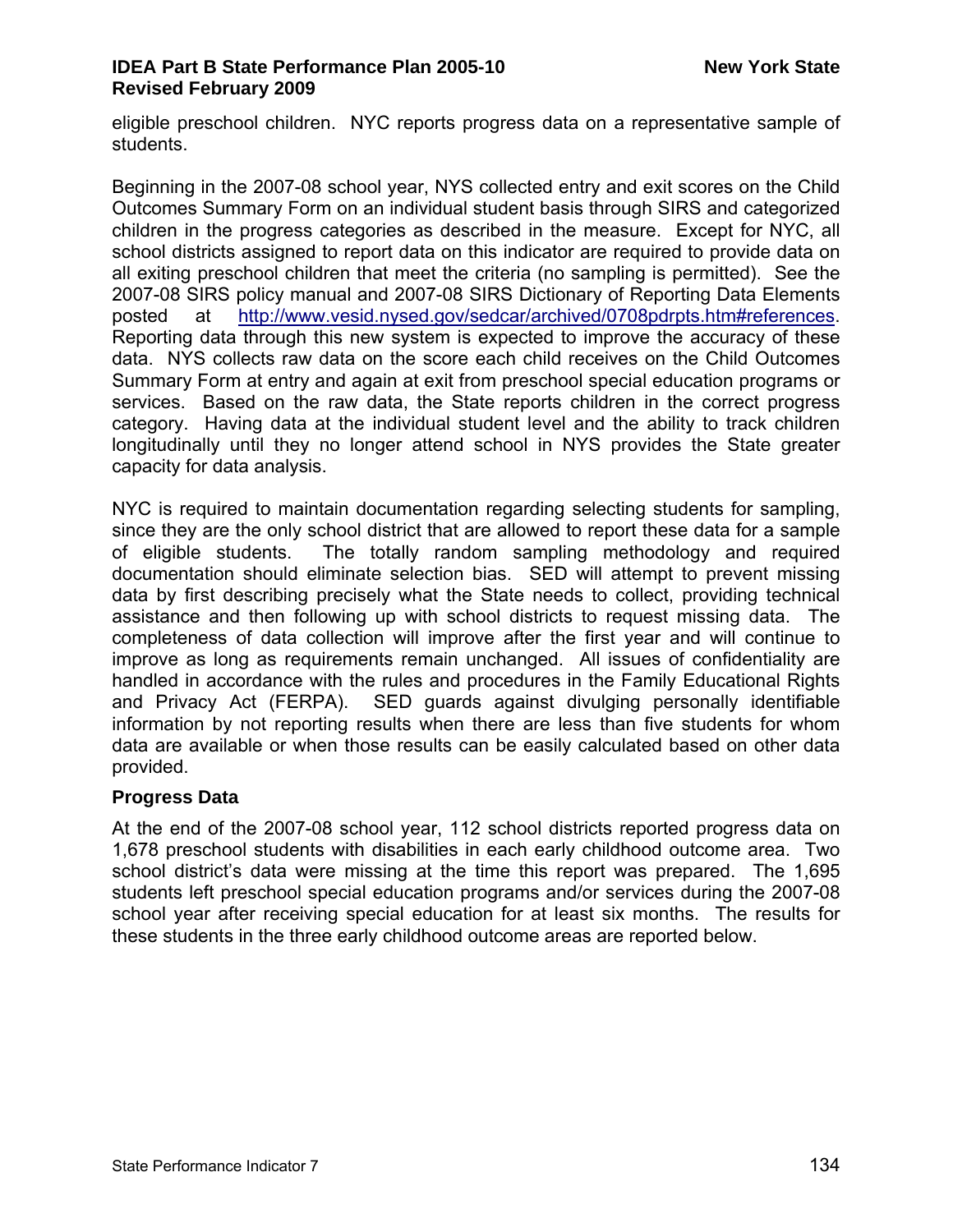| <b>Early Childhood Outcome</b><br>Area                                                                              | <b>Progress Category (Refer to</b><br>Measurement Section for full<br>Description of Progress Categories) | <b>Number of</b><br><b>Preschool</b><br><b>Students</b> | <b>Percent</b><br>of 1,695<br><b>students</b> |
|---------------------------------------------------------------------------------------------------------------------|-----------------------------------------------------------------------------------------------------------|---------------------------------------------------------|-----------------------------------------------|
|                                                                                                                     | a. Did not improve functioning                                                                            | 24                                                      | 1.4%                                          |
|                                                                                                                     | b. Improved-not sufficient to move                                                                        | 174                                                     | 10.3%                                         |
|                                                                                                                     | nearer to same-aged peers                                                                                 |                                                         |                                               |
| Positive social-emotional                                                                                           | c. Improved-nearer to same aged                                                                           | 562                                                     | 33.2%                                         |
| skills (including social                                                                                            | peers                                                                                                     |                                                         |                                               |
| relationships)                                                                                                      | d. Improved-reached functioning to<br>same-aged peers                                                     | 614                                                     | 36.2%                                         |
|                                                                                                                     | e. Maintained functioning as same-<br>aged peers                                                          | 321                                                     | 18.9%                                         |
|                                                                                                                     | <b>Total</b>                                                                                              | 1,695                                                   | 100.0%                                        |
|                                                                                                                     | a. Did not improve functioning                                                                            | 21                                                      | 1.2%                                          |
|                                                                                                                     | b. Improved-not sufficient to move<br>nearer to same-aged peers                                           | 161                                                     | 9.5%                                          |
| Acquisition and use of<br>knowledge and skills<br>(including early<br>language/communication<br>and early literacy) | c. Improved- nearer to same aged<br>peers                                                                 | 592                                                     | 34.9%                                         |
|                                                                                                                     | d. Improved-reached functioning to<br>same-aged peers                                                     | 587                                                     | 34.6%                                         |
|                                                                                                                     | e. Maintained functioning as same-<br>aged peers                                                          | 334                                                     | 19.7%                                         |
|                                                                                                                     | <b>Total</b>                                                                                              | 1,695                                                   | 100.0%                                        |
|                                                                                                                     | a. Did not improve functioning                                                                            | 29                                                      | 1.7%                                          |
| Use of appropriate<br>behaviors to meet their<br>needs                                                              | b. Improved-not sufficient to move<br>nearer to same-aged peers                                           | 134                                                     | 7.9%                                          |
|                                                                                                                     | c. Improved- nearer to same aged<br>peers                                                                 | 477                                                     | 28.1%                                         |
|                                                                                                                     | d. Improved-reached functioning to<br>same-aged peers                                                     | 568                                                     | 33.5%                                         |
|                                                                                                                     | e. Maintained functioning as same-<br>aged peers                                                          | 487                                                     | 28.7%                                         |
|                                                                                                                     | <b>Total</b>                                                                                              | 1,695                                                   | 100.0%                                        |

## **Discussion of Baseline Data:**

Baseline data and targets will be identified in FFY 2009 and reported in the APR February 2010.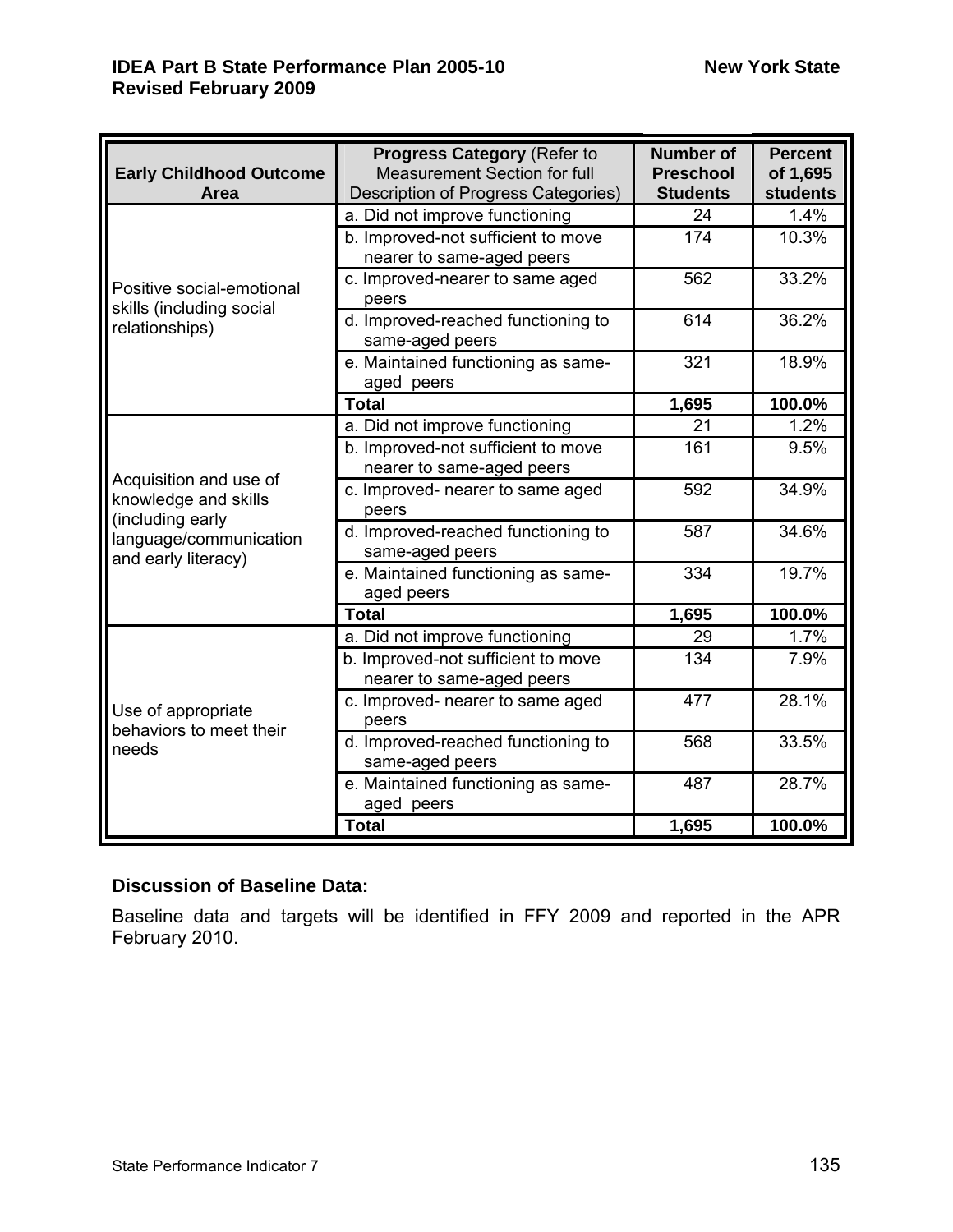## **Improvement Activities/Timelines/Resources:**

| <b>Activity</b>                                                                         | <b>Timeline</b> | <b>Resources</b>                                                |
|-----------------------------------------------------------------------------------------|-----------------|-----------------------------------------------------------------|
| Disseminate regional preschool outcome                                                  | 2008-11         | <b>ECDCs</b>                                                    |
| data progress results to approved preschool<br>providers.                               |                 |                                                                 |
| Provide technical assistance to preschool                                               | $2007 - 11$     | 15 ECDCs covering every county                                  |
| providers on instructional programs to                                                  |                 | and borough in NYS                                              |
| improve results in positive social-emotional                                            |                 |                                                                 |
| skills; early language/communication and                                                |                 | <b>Guide for Determining Eligibility</b>                        |
| literacy; and use of appropriate behaviors.                                             |                 | and Special Education Programs<br>and/or Services for Preschool |
|                                                                                         |                 | <b>Students with Disabilities</b>                               |
|                                                                                         |                 |                                                                 |
|                                                                                         |                 | <b>Preschool Special Education</b><br>Learning Outcomes and     |
|                                                                                         |                 | Indicators for Kindergarten                                     |
|                                                                                         |                 | Participation                                                   |
|                                                                                         |                 | <b>Preschool Special Education</b>                              |
|                                                                                         |                 | Program Self-Assessment and                                     |
|                                                                                         |                 | <b>Quality Improvement Guide</b>                                |
| Disseminate the results of the preschool                                                | 2007-08         | <b>IDEA Discretionary Funds</b>                                 |
| longitudinal study, including the positive<br>effects on social-emotional skills, early |                 | Longitudinal Study of Preschool                                 |
| language/communication and use of                                                       |                 | <b>Students</b>                                                 |
| appropriate behaviors of placements of                                                  |                 |                                                                 |
| preschool students in integrated versus<br>nonintegrated settings.                      |                 |                                                                 |
| Implement Regents Policy on Early                                                       | 2007-11         | University of the State of New                                  |
| Education to increase the capacity of NYS'                                              |                 | York (USNY) Cabinet on Early                                    |
| many child care and education services to                                               |                 | <b>Childhood Education</b>                                      |
| support families and address social<br>emotional needs of preschool children.           |                 |                                                                 |
| Improve knowledge and skills of CPSE and                                                |                 |                                                                 |
| providers:                                                                              |                 | Special Education Training and                                  |
| develop training curricula for CPSE                                                     | 2008-09         | Resource Center (SETRC)                                         |
| chairpersons on eligibility determinations,                                             |                 | Regional Trainers, ECDC                                         |
| State and federal requirements and                                                      |                 | regional staff                                                  |
| decision making.<br>offer initial training for newly appointed<br>$\bullet$             | 2008-09         | <b>IDEA</b> discretionary funds to                              |
| CPSE chairpersons beginning in the                                                      |                 | support training                                                |
| summer or fall of 2008 and annually                                                     |                 |                                                                 |
| thereafter.                                                                             |                 | <b>VESID</b> staff                                              |
| update and disseminate the Parent<br>$\bullet$                                          | 2008            |                                                                 |
| Handbook.                                                                               |                 |                                                                 |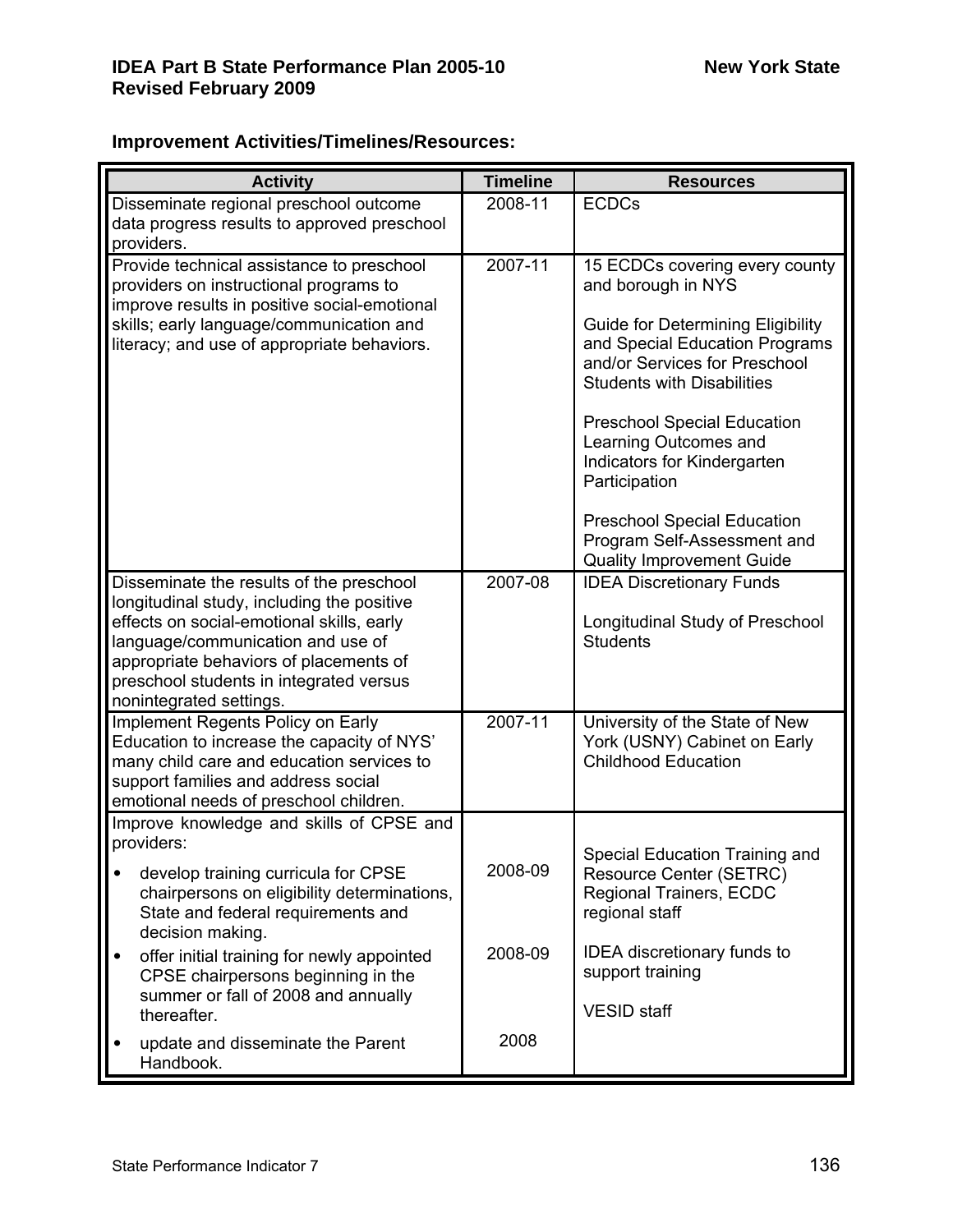### **IDEA Part B State Performance Plan 2005-10** New York State **Revised February 2009**

| <b>Activity</b>                                                                                                                                                                                                                                                                                                                                                               | <b>Timeline</b> | <b>Resources</b>                     |
|-------------------------------------------------------------------------------------------------------------------------------------------------------------------------------------------------------------------------------------------------------------------------------------------------------------------------------------------------------------------------------|-----------------|--------------------------------------|
| update the VESID publication, Guide for<br>$\bullet$<br>Determining Eligibility and Special<br>Education Programs and/or Services for<br><b>Preschool Students with Disabilities</b><br>review the continuum of services options<br>$\bullet$<br>for preschool students, seek public<br>comment, and propose a<br>recommendation for discussion with the<br>Board of Regents. | 2009<br>2009-10 |                                      |
| Improve mechanisms for tracking progress<br>and child outcomes.                                                                                                                                                                                                                                                                                                               | 2008-2011       | <b>VESID</b> staff                   |
| Encourage development of UPK for three-<br>and four-year-olds to increase the availability<br>of integrated settings and promote earlier<br>connections between preschoolers with<br>disabilities and the district setting that is<br>most able to meet the needs of children in<br>the least restrictive environment.                                                        | 2008-11         | VESID and P-16 staff<br>SED guidance |

## **Discussion of Improvement Activities Completed and Explanation of Progress or Slippage that occurred for FFY 2007:**

*Improvement Activities Completed in 2007-08* 

- In June 2007, the Governor's Cabinet on Early Education was created with a priority on early learning and the impact on positive child outcomes.
- In September 2007, the Final Report of the Preschool Longitudinal Study was completed. See [http://www.vesid.nysed.gov/specialed/preschool/study/home.html.](http://www.vesid.nysed.gov/specialed/preschool/study/home.html)
- In November 2007, the Temporary Task Force on Preschool Special Education finalized its recommendations. The report is published at http://www.vesid.nysed. gov/specialed/preschool/taskforce/finalreport1107.pdf. SED continues to follow up with implementation of five key strategies [http://www.regents.nysed.gov/](http://www.regents.nysed.gov/meetings/2008Meetings/January2008/0108vesidd2.doc) [meetings/2008Meetings/January2008/0108vesidd2.doc](http://www.regents.nysed.gov/meetings/2008Meetings/January2008/0108vesidd2.doc).
- In 2007-08, updated versions of the *Parent Handbook* and the *Guide for Determining Eligibility and Special Education Programs and/or Services for Preschool Students with Disabilities* were drafted and are currently being reviewed.
- During 2007-08, the ECDCs provided technical assistance to CPSE chairpersons regarding criteria for Indicator 7. They worked in collaboration with VESID's Special Education Quality Assurance (SEQA) Unit and SETRC to provide technical assistance to identified school districts.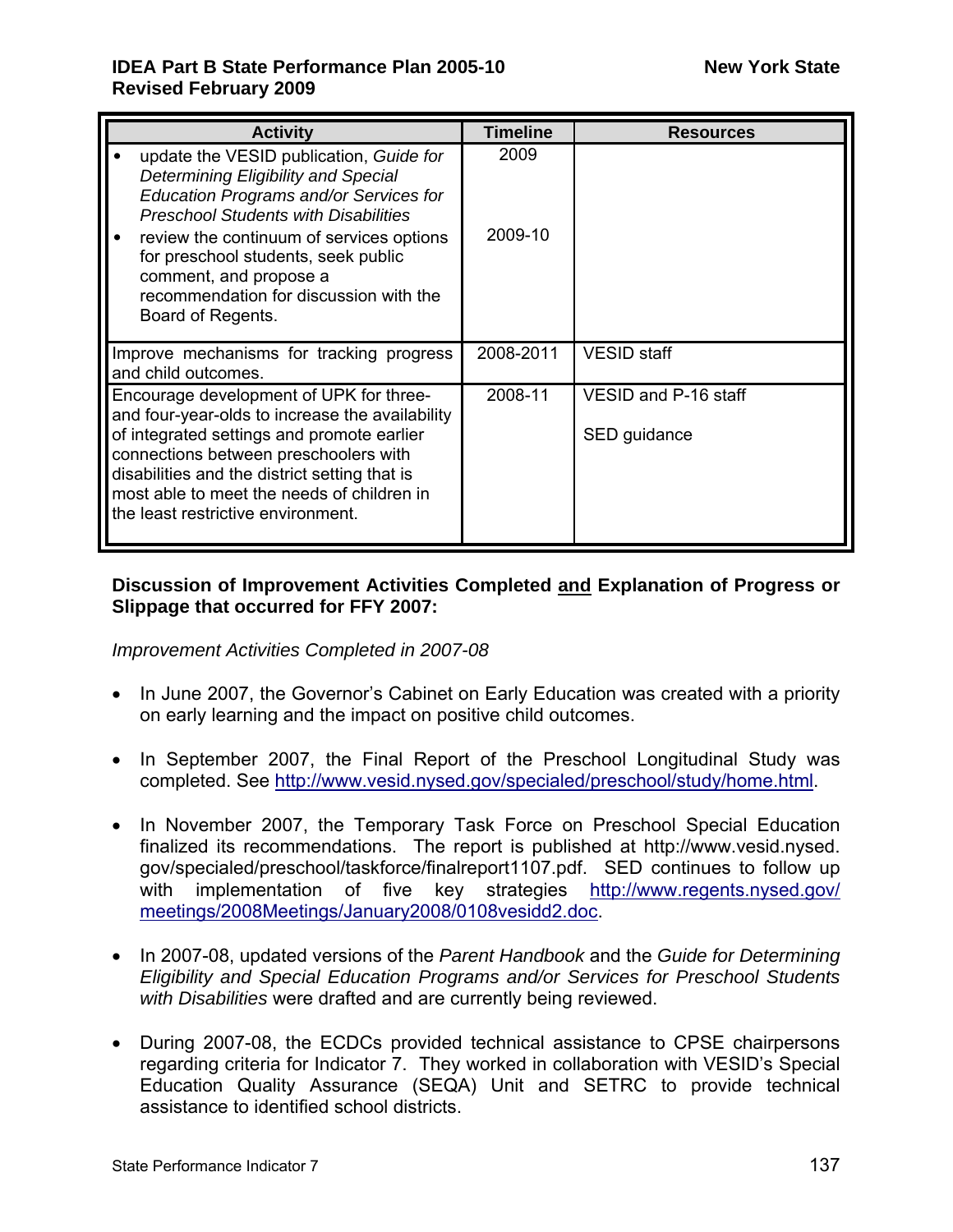### **IDEA Part B State Performance Plan 2005-10 New York State Revised February 2009**

- CPSE training was developed and piloted "in-house" on November 19-21, 2008. It is currently being evaluated for possible revisions.
- Regional Associates worked directly with ECDCs to enhance preschool outcomes. The mid state region helped to create integrated classes and also worked with staff and parents to insure better outcomes for students. This initiative was particularly successful in Oswego county.
- USNY Cabinet on Early Childhood Education concluded in 2007-08 with the preparation of a proposal for Public Library and Public Television Early Literacy Partnerships, "Bridging the Achievement Gap", to support parents and caregivers to prepare children for school.
- During 2007-08, the Memorandum of Understanding between the federal Head Start program and SED was updated.
- Technical assistance resources for Indicator 7 are posted on line at <http://www.vesid.nysed.gov/specialed/spp/indicators/7.htm> and were provided in the annual determination letters sent to school districts specifically scheduled to report on this indicator in the 2008-09 school year. Resources listed include the national Early Childhood Outcomes Center (ECO) - [http://www.fpg.unc.edu/~eco/index.cfm](http://www.fpg.unc.edu/%7Eeco/index.cfm).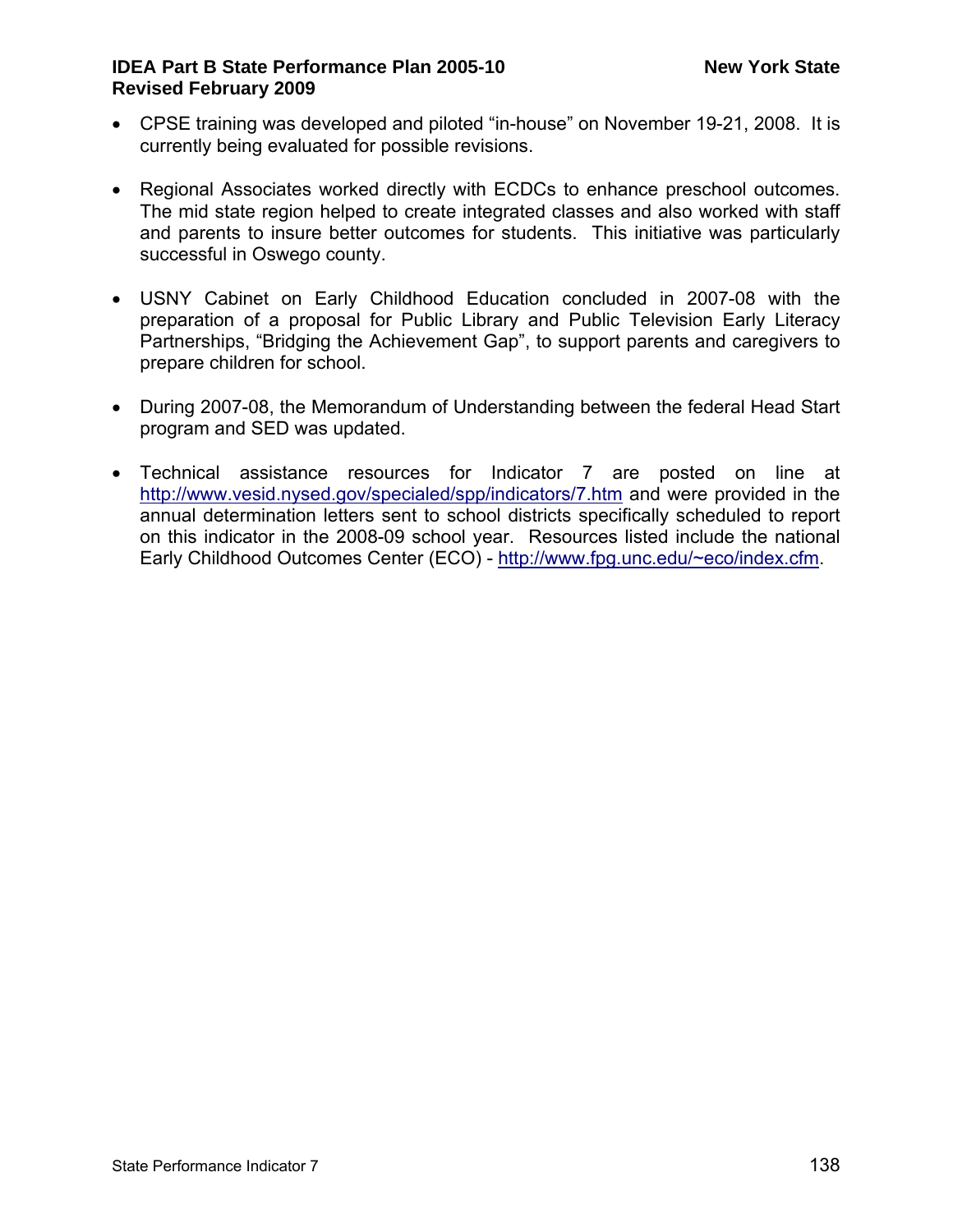## **Attachment 1: Report of Dispute Resolutions, 2007-08**

|                              | <b>TABLE 7</b>                                | PAGE 1 OF 1        |
|------------------------------|-----------------------------------------------|--------------------|
| U.S. DEPARTMENT OF EDUCATION | REPORT OF DISPUTE RESOLUTION UNDER PART B. OF | OMB NO.: 1820-0677 |

| U.S. DEPARTMENT OF EDUCATION<br>OFFICE OF SPECIAL EDUCATION | <b>REPORT OF DISPUTE RESOLUTION UNDER PART B, OF</b><br><b>THE</b> | <b>OMB NO.: 1820-0677</b><br><b>FORM EXPIRES:</b> |
|-------------------------------------------------------------|--------------------------------------------------------------------|---------------------------------------------------|
| AND REHABILITATIVE SERVICES                                 | INDIVIDUALS WITH DISABILITIES EDUCATION ACT                        | 08/31/2009                                        |
| OFFICE OF SPECIAL EDUCATION<br><b>PROGRAMS</b>              | 2007-08                                                            | <b>STATE: NEW YORK</b>                            |
|                                                             | <b>SECTION A: WRITTEN, SIGNED COMPLAINTS</b>                       |                                                   |
| (1) Written, signed complaints total                        |                                                                    | 380                                               |
| (1.1) Complaints with reports issued                        |                                                                    | 339                                               |
| (a) Reports with findings                                   |                                                                    | 219                                               |
| (b) Reports within timeline                                 |                                                                    | 321                                               |
| (c) Reports within extended timelines                       |                                                                    |                                                   |
| (1.2) Complaints withdrawn or dismissed                     |                                                                    | 41                                                |
| (1.3) Complaints pending                                    |                                                                    | 0                                                 |
|                                                             | (a) Complaints pending a due process hearing                       |                                                   |

| <b>SECTION B: MEDIATION REQUESTS</b>                      |     |
|-----------------------------------------------------------|-----|
| (2) Mediation requests total                              | 427 |
| (2.1) Mediations held                                     | 257 |
| (a) Mediations held related to due process complaints     | 17  |
| (i) Mediation agreements                                  | 12  |
| (b) Mediations held not related to due process complaints | 240 |
| (i) Mediation agreements                                  | 219 |
| (2.2) Mediations not held (including pending)             | 170 |

| <b>SECTION C: DUE PROCESS COMPLAINTS</b>          |      |
|---------------------------------------------------|------|
| $(3)$ Due process complaints total                | 6075 |
| (3.1) Resolution meetings                         | 4677 |
| (a) Written Settlement agreements                 | 539  |
| (3.2) Hearings (fully adjudicated)                | 550  |
| (a) Decisions within timeline (include expedited) | 130  |
| (b) Decisions within extended timeline            | 315  |
| (3.3) Resolved without a hearing                  | 4633 |

| SECTION D: EXPEDITED DUE PROCESS COMPLAINTS (RELATED TO DISCIPLINARY DECISION) |    |
|--------------------------------------------------------------------------------|----|
| $(4)$ Expedited due process complaints total                                   | 24 |
| (4.1) Resolution meetings                                                      | 23 |
| (a) Written settlement agreements                                              |    |
| (4.2) Expedited hearings (fully adjudicated)                                   | 12 |
| (a) Change of placement ordered                                                |    |